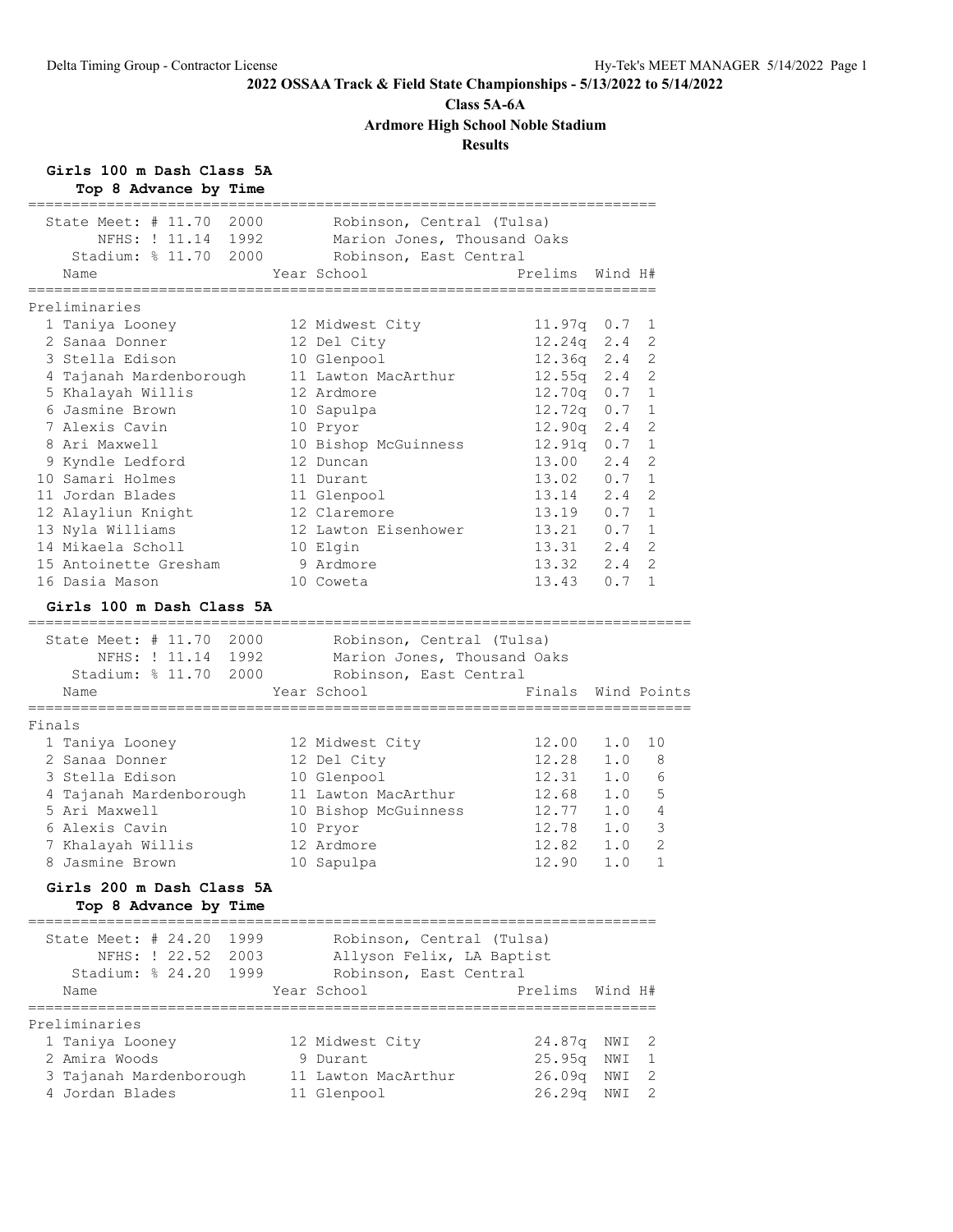**Class 5A-6A**

**Ardmore High School Noble Stadium**

### **Results**

============================================================================

### **....Girls 200 m Dash Class 5A**

| 5 Khalayah Willis    | 12 Ardmore           | 26.37q             | NWI  | - 2 |
|----------------------|----------------------|--------------------|------|-----|
| 6 Mirakle Blackshire | 12 Shawnee           | 26.45 <sub>q</sub> | NWI  |     |
| 7 Jamie Morgan       | 10 Lawton Eisenhower | 26.52 <sub>q</sub> | NWI  | -2  |
| 8 Chaney Helton      | 10 Coweta            | 26.53q             | NWI  | - 2 |
| 9 Sanaa Donner       | 12 Del City          | 26.57              | NWI  |     |
| 10 Alexis Cavin      | 10 Pryor             | 26.59              | NWI  |     |
| 11 Alexia Vence      | 10 Classen S A S     | 26.94              | NWI  |     |
| 12 Mikaela Scholl    | 10 Elgin             | 27.27              | NWI  | - 2 |
| 13 Dasia Mason       | 10 Coweta            | 27.72              | NWI  | -2  |
| 14 Talia Mccray      | 9 Lawton Eisenhower  | 27.84              | NWI  |     |
| 15 Jonaysha Rhodes   | 12 Southeast         | 28.05              | NW I |     |
|                      |                      |                    |      |     |

### **Girls 200 m Dash Class 5A**

|        | State Meet: $\#$ 24.20<br>Stadium: $824.20$ | NFHS: ! 22.52 | 1999<br>2003<br>1999 | Robinson, Central (Tulsa)<br>Allyson Felix, LA Baptist<br>Robinson, East Central |        |        |                |
|--------|---------------------------------------------|---------------|----------------------|----------------------------------------------------------------------------------|--------|--------|----------------|
|        | Name                                        |               |                      | Year School                                                                      | Finals |        | Wind Points    |
| Finals |                                             |               |                      |                                                                                  |        |        |                |
|        | 1 Taniya Looney                             |               |                      | 12 Midwest City                                                                  | 24.90  | $+0.0$ | 10             |
|        | 2 Amira Woods                               |               |                      | 9 Durant                                                                         | 25.76  | $+0.0$ | 8              |
|        | 3 Mirakle Blackshire                        |               |                      | 12 Shawnee                                                                       | 26.29  | $+0.0$ | 6              |
|        | 4 Khalayah Willis                           |               |                      | 12 Ardmore                                                                       | 26.43  | $+0.0$ | 5              |
|        | 5 Jamie Morgan                              |               |                      | 10 Lawton Eisenhower                                                             | 26.45  | $+0.0$ | $\overline{4}$ |
|        | 6 Tajanah Mardenborough                     |               |                      | 11 Lawton MacArthur                                                              | 26.60  | $+0.0$ | 3              |
|        | 7 Chaney Helton                             |               |                      | 10 Coweta                                                                        | 26.67  | $+0.0$ | $\overline{2}$ |
|        | 8 Jordan Blades                             |               |                      | 11 Glenpool                                                                      | 26.75  | $+0.0$ |                |

### **Girls 400 m Dash Class 5A Top 8 Advance by Time**

| State Meet: # 56.10 1998<br>NFHS: ! 50.74 2000<br>Stadium: % 56.48 2000 |          | Wiggins, Duncan<br>Monique Henderson, San Diego Mor<br>Peel, Hale |              |                  |  |
|-------------------------------------------------------------------------|----------|-------------------------------------------------------------------|--------------|------------------|--|
| Name                                                                    |          | Year School                                                       | Prelims H#   |                  |  |
| Preliminaries                                                           |          |                                                                   |              |                  |  |
| 1 Amira Woods                                                           |          | 9 Durant                                                          | $58.36q$ 1   |                  |  |
| 2 Anjewl Murillo                                                        |          | 11 Guthrie                                                        | $58.59q$ 1   |                  |  |
| 3 Alexis Cavin                                                          |          | 10 Pryor                                                          | $59.33q$ 2   |                  |  |
| 4 Kieanna Chenault                                                      |          | 9 Ardmore                                                         | 59.71q 1     |                  |  |
| 5 Paiten Reavis                                                         |          | 12 Claremore                                                      | $59.77q$ 2   |                  |  |
|                                                                         |          | 6 Taniya Looney 12 Midwest City 1:00.34q 2                        |              |                  |  |
| 7 Rylie Burnett                                                         |          | 9 Piedmont                                                        | $1:00.36q$ 1 |                  |  |
| 8 Malana Eureste                                                        |          | 9 Bishop Kelley 1:00.73q 1                                        |              |                  |  |
| 9 Elliot Geer                                                           | 10 Grove |                                                                   | $1:02.03$ 2  |                  |  |
| 10 Queen Harvey                                                         |          | 10 Lawton Eisenhower 1:02.18                                      |              | 2                |  |
| 11 Jakalya Morgan                                                       |          | 9 Lawton Eisenhower 1:02.89 1                                     |              |                  |  |
| 12 Kya Wilson                                                           |          | 12 Glenpool                                                       | 1:04.02      | 1                |  |
| 13 Amaya Rodriquez 10 Elgin                                             |          |                                                                   | 1:04.27      | 2                |  |
|                                                                         |          | 14 Florencia Cabrera 12 Santa Fe South                            | 1:07.02      | 2                |  |
| -- Kennedy Guest                                                        |          | 9 Collinsville                                                    | DQ.          | 2 lane violation |  |
|                                                                         |          |                                                                   |              |                  |  |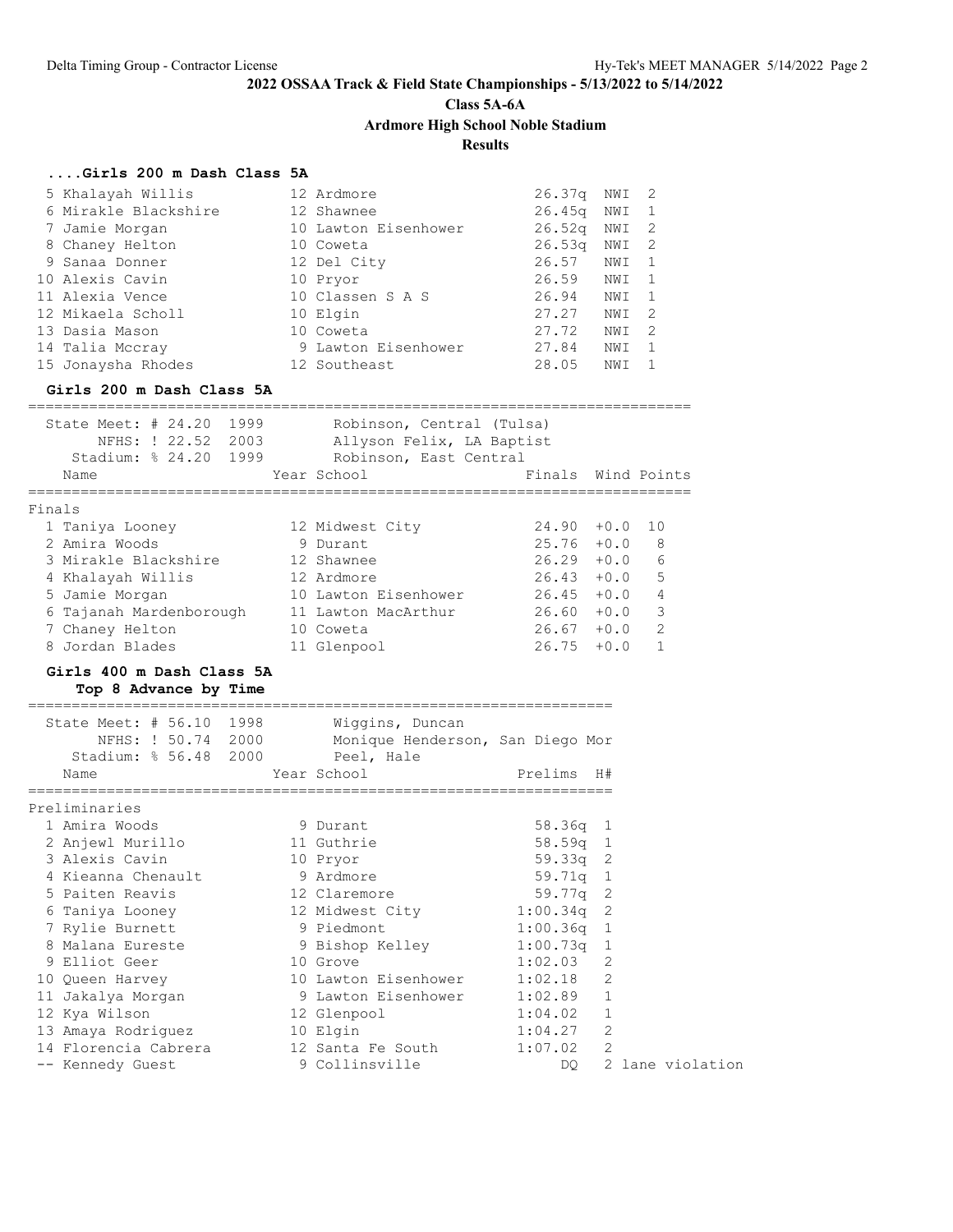# **Class 5A-6A**

**Ardmore High School Noble Stadium**

### **Results**

### **Girls 400 m Dash Class 5A**

| State Meet: # 56.10<br>1998<br>Wiggins, Duncan<br>NFHS: ! 50.74 2000<br>Monique Henderson, San Diego Morse<br>Stadium: % 56.48<br>2000<br>Peel, Hale<br>Year School<br>Name<br>===========<br>===========================<br>Finals<br>11 Guthrie<br>58.54<br>1 Anjewl Murillo<br>2 Amira Woods<br>58.77<br>9 Durant<br>59.23<br>3 Kieanna Chenault<br>9 Ardmore<br>4 Alexis Cavin<br>59.98<br>10 Pryor<br>5 Paiten Reavis<br>12 Claremore<br>1:00.33<br>6 Malana Eureste<br>9 Bishop Kelley<br>1:00.48<br>9 Piedmont<br>1:00.87<br>7 Rylie Burnett | Finals Points<br>10<br>8<br>6<br>5<br>4 |
|-----------------------------------------------------------------------------------------------------------------------------------------------------------------------------------------------------------------------------------------------------------------------------------------------------------------------------------------------------------------------------------------------------------------------------------------------------------------------------------------------------------------------------------------------------|-----------------------------------------|
|                                                                                                                                                                                                                                                                                                                                                                                                                                                                                                                                                     |                                         |
|                                                                                                                                                                                                                                                                                                                                                                                                                                                                                                                                                     |                                         |
|                                                                                                                                                                                                                                                                                                                                                                                                                                                                                                                                                     |                                         |
|                                                                                                                                                                                                                                                                                                                                                                                                                                                                                                                                                     |                                         |
|                                                                                                                                                                                                                                                                                                                                                                                                                                                                                                                                                     |                                         |
|                                                                                                                                                                                                                                                                                                                                                                                                                                                                                                                                                     |                                         |
|                                                                                                                                                                                                                                                                                                                                                                                                                                                                                                                                                     |                                         |
|                                                                                                                                                                                                                                                                                                                                                                                                                                                                                                                                                     |                                         |
|                                                                                                                                                                                                                                                                                                                                                                                                                                                                                                                                                     |                                         |
|                                                                                                                                                                                                                                                                                                                                                                                                                                                                                                                                                     |                                         |
|                                                                                                                                                                                                                                                                                                                                                                                                                                                                                                                                                     | 3                                       |
|                                                                                                                                                                                                                                                                                                                                                                                                                                                                                                                                                     | $\overline{2}$                          |
| Girls 800 m Run Class 5A                                                                                                                                                                                                                                                                                                                                                                                                                                                                                                                            |                                         |
|                                                                                                                                                                                                                                                                                                                                                                                                                                                                                                                                                     |                                         |
| State Meet: # 2:14.92<br>1993<br>Roberts, John Marshall                                                                                                                                                                                                                                                                                                                                                                                                                                                                                             |                                         |
| NFHS: ! 2:02.04 2011<br>Amy Weissenbach, Harvard-Westlake                                                                                                                                                                                                                                                                                                                                                                                                                                                                                           |                                         |
| Stadium: % 2:12.38 1999<br>Webb, Bartlesville                                                                                                                                                                                                                                                                                                                                                                                                                                                                                                       |                                         |
| Year School<br>Finals<br>Name                                                                                                                                                                                                                                                                                                                                                                                                                                                                                                                       | Points                                  |
| 1 Malana Eureste<br>2:14.96<br>9 Bishop Kelley                                                                                                                                                                                                                                                                                                                                                                                                                                                                                                      | 10                                      |
| 2:18.23<br>2 Stailee Heard<br>11 Sapulpa                                                                                                                                                                                                                                                                                                                                                                                                                                                                                                            | 8                                       |
| 3 Allie Strandmark<br>2:18.49<br>10 Bishop Kelley                                                                                                                                                                                                                                                                                                                                                                                                                                                                                                   | 6                                       |
| 4 Audrey Mcelhaney<br>10 Elgin<br>2:20.24                                                                                                                                                                                                                                                                                                                                                                                                                                                                                                           | 5                                       |
| 2:22.10<br>5 Erika Pena<br>12 Noble                                                                                                                                                                                                                                                                                                                                                                                                                                                                                                                 | $\overline{4}$                          |
| 2:22.13<br>6 Lily Scheck<br>10 Piedmont                                                                                                                                                                                                                                                                                                                                                                                                                                                                                                             | 3                                       |
| 7 Hailey Secrest<br>2:22.91<br>12 Coweta                                                                                                                                                                                                                                                                                                                                                                                                                                                                                                            | $\overline{2}$                          |
| 8 Jade Renkes<br>9 Thomas Edison<br>2:24.61                                                                                                                                                                                                                                                                                                                                                                                                                                                                                                         | $\mathbf{1}$                            |
| 9 Emma Robinson<br>9 Claremore<br>2:25.03                                                                                                                                                                                                                                                                                                                                                                                                                                                                                                           |                                         |
| 10 Florencia Cabrera<br>12 Santa Fe South<br>2:27.69                                                                                                                                                                                                                                                                                                                                                                                                                                                                                                |                                         |
| 10 Stilwell<br>2:29.34<br>11 Emily Cruz                                                                                                                                                                                                                                                                                                                                                                                                                                                                                                             |                                         |
| 12 Kaniyah Jones<br>11 Lawton Eisenhower<br>2:29.40                                                                                                                                                                                                                                                                                                                                                                                                                                                                                                 |                                         |
| 13 Presley Caldwell<br>10 Ardmore<br>2:31.57                                                                                                                                                                                                                                                                                                                                                                                                                                                                                                        |                                         |
| 14 Autumn Hickok<br>2:31.69<br>11 Noble                                                                                                                                                                                                                                                                                                                                                                                                                                                                                                             |                                         |
| 15 Isabela Weber<br>2:32.39<br>11 Woodward                                                                                                                                                                                                                                                                                                                                                                                                                                                                                                          |                                         |
| 9 Newcastle<br>2:36.09<br>16 Addyson Bush                                                                                                                                                                                                                                                                                                                                                                                                                                                                                                           |                                         |
| Girls 1600 m Run Class 5A                                                                                                                                                                                                                                                                                                                                                                                                                                                                                                                           |                                         |
|                                                                                                                                                                                                                                                                                                                                                                                                                                                                                                                                                     |                                         |
|                                                                                                                                                                                                                                                                                                                                                                                                                                                                                                                                                     |                                         |
| State Meet: # 5:14.72 1989<br>McKillip, El Reno                                                                                                                                                                                                                                                                                                                                                                                                                                                                                                     |                                         |

| Stadium: % 5:04.31 2001 | McLeod, Jenks    |          |                |
|-------------------------|------------------|----------|----------------|
| Name                    | Year School      | Finals   | Points         |
| 1 Gwyneth Meyers        | 9 Bishop Kelley  | 5:08.84# | 10             |
| 2 Allie Strandmark      | 10 Bishop Kelley | 5:14.79  | 8              |
| 3 Audrey Mcelhaney      | 10 Elgin         | 5:25.57  | 6              |
| 4 Lily Scheck           | 10 Piedmont      | 5:27.51  | 5              |
| 5 Emily Cruz            | 10 Stilwell      | 5:29.19  | $\overline{4}$ |
| 6 Emma Robinson         | 9 Claremore      | 5:32.37  | 3              |
| 7 Erika Pena            | 12 Noble         | 5:32.39  | $\overline{2}$ |
| 8 Hailey Secrest        | 12 Coweta        | 5:38.94  |                |
| 9 Emily Caldwell        | 9 Piedmont       | 5:40.31  |                |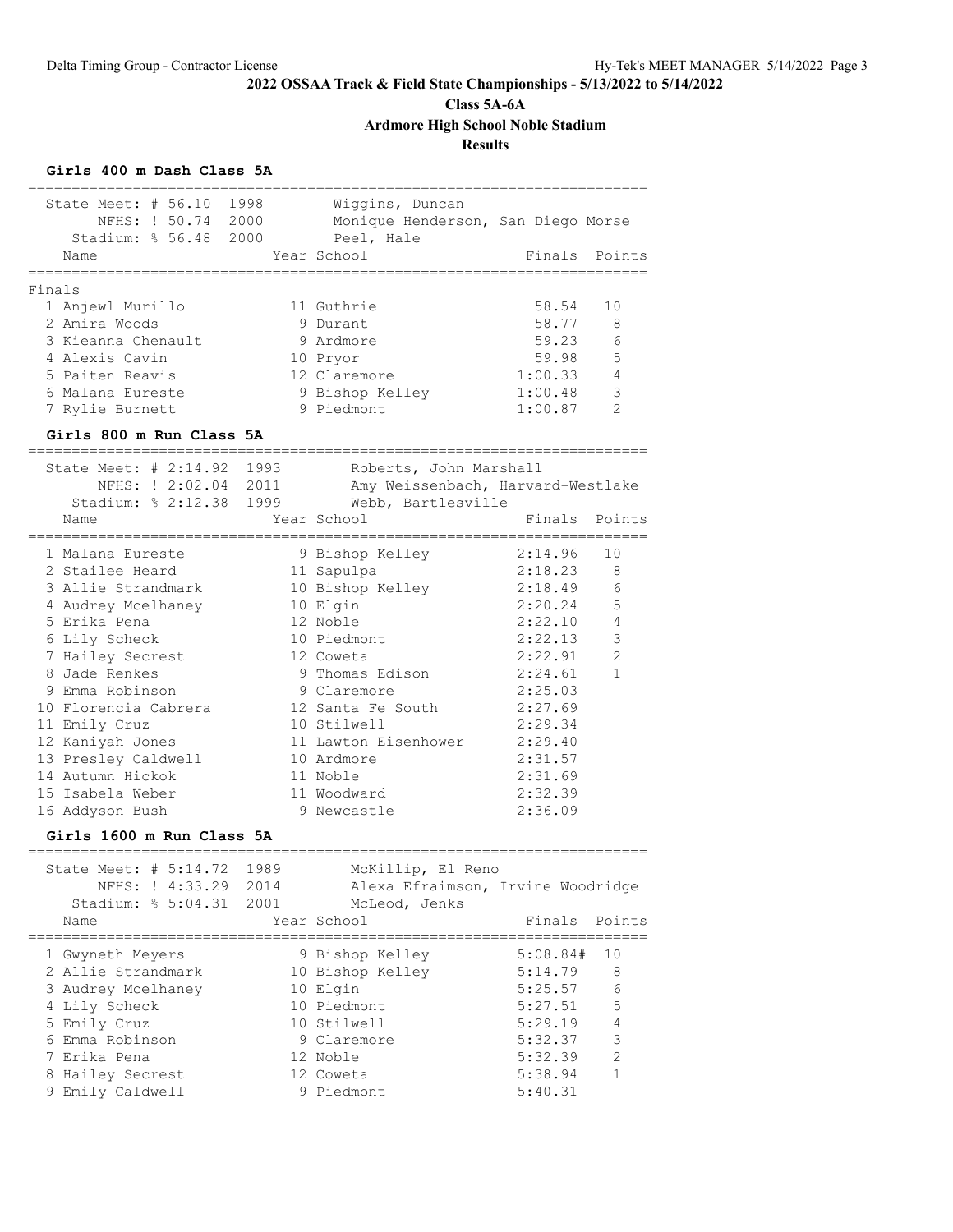**Class 5A-6A**

**Ardmore High School Noble Stadium**

### **Results**

### **....Girls 1600 m Run Class 5A**

| 10 Makenzi DeHart  | 10 Mt St Mary        | 5:40.96 |
|--------------------|----------------------|---------|
| 11 Torie Whitbeck  | 11 Bishop McGuinness | 5:42.04 |
| 12 Sydnie Cox      | 11 Piedmont          | 5:45.79 |
| 13 Jade Renkes     | 9 Thomas Edison      | 5:49.00 |
| 14 Kadiany Santana | 12 Lawton MacArthur  | 5:54.44 |
| 15 Autumn Hickok   | 11 Noble             | 5:58.33 |

#### **Girls 3200 m Run Class 5A**

=======================================================================  $State$  Meet:  $\#$  11:10.47 2014 Werner, Grove

| SLALE MEEL: # II;IV.47 ZUI4 | Werner, Grove                     |               |                |
|-----------------------------|-----------------------------------|---------------|----------------|
| NFHS: ! 9:47.88 2018        | Katelyn Touhy, Thiells N Rockland |               |                |
| Stadium: % 11:02.10 2001    | McLeod, Jenks                     |               |                |
| Name                        | Year School                       | Finals Points |                |
|                             |                                   |               |                |
| 1 Gwyneth Meyers            | 9 Bishop Kelley                   | 11:33.05      | 10             |
| 2 Lily Scheck               | 10 Piedmont                       | 11:56.60 8    |                |
| 3 Katherine Bishop          | 12 Bishop Kelley                  | $12:05.20$ 6  |                |
| 4 Emily Cruz                | 10 Stilwell                       | 12:11.15      | 5              |
| 5 Audrey Mcelhaney          | 10 Elgin                          | 12:31.64      | $\overline{4}$ |
| 6 Sydnie Cox                | 11 Piedmont                       | 12:50.84      | $\mathcal{S}$  |
| 7 Emily Caldwell            | 9 Piedmont                        | 12:56.57      | 2              |
| 8 Seriah Vess               | 11 Sapulpa                        | 13:21.20      | $\mathbf{1}$   |
| 9 Leah Hickok               | 11 Noble                          | 13:23.14      |                |
| 10 Devyn Doakes             | 12 Thomas Edison                  | 13:27.96      |                |
| 11 Caitlin White            | 9 Pryor                           | 13:31.54      |                |
| 12 Makenzi DeHart           | 10 Mt St Mary                     | 13:34.25      |                |
| 13 Margot Knudtson          | 10 Bishop McGuinness              | 13:46.31      |                |
| 14 Arauna Daily             | 12 Pryor                          | 13:47.49      |                |
| 15 Gracie Blevins           | 11 Bishop McGuinness              | 13:54.20      |                |
| 16 Mckenna Barnard          | 11 Carl Albert                    | 14:36.24      |                |
|                             |                                   |               |                |

## **Girls 100 m Hurdles Class 5A**

**Top 8 Advance by Time**

| State Meet: # 14.29 1987<br>Stadium: % 13.87 1999 Waibel, Jenks<br>Name | Drake, John Marshall<br>NFHS: ! 13.03 2007 Vashti Thomas, San Jose Mt Pleasant<br>Year School in the School and the School and School | Prelims Wind H#     |              |
|-------------------------------------------------------------------------|---------------------------------------------------------------------------------------------------------------------------------------|---------------------|--------------|
| Preliminaries                                                           |                                                                                                                                       |                     |              |
| 1 Taby Roy                                                              | 10 Bishop McGuinness                                                                                                                  | $15.70q$ $2.0$ $1$  |              |
| 2 Jalen Spears                                                          | 11 McAlester                                                                                                                          | $15.80q$ 2.0 1      |              |
| 3 Cheyenne Gaymon                                                       | 11 Guthrie                                                                                                                            | $15.83q$ 3.0 2      |              |
| 4 Olivia Miles                                                          | 10 Bishop Kelley                                                                                                                      | $15.85q$ 3.0 2      |              |
| 5 Kindalyn Miller                                                       | 11 Duncan                                                                                                                             | $15.96q$ 3.0 2      |              |
| 6 Logan Pierce                                                          | 12 Bishop McGuinness                                                                                                                  | 16.01g 2.0 1 16.004 |              |
| 7 Aaliyah Gutierrez                                                     | 12 Guymon                                                                                                                             | 16.01q 2.0 1 16.005 |              |
| 8 Destiny Wilbon                                                        | 11 Ardmore                                                                                                                            | $16.34q$ 3.0 2      |              |
| 9 Jessica Odom International                                            | 12 Durant                                                                                                                             | $16.65$ $3.0$ 2     |              |
| 10 Katie Lewis                                                          | 9 Newcastle                                                                                                                           | $16.96$ $3.0$ 2     |              |
| 11 Samantha Cavin                                                       | 11 Pryor                                                                                                                              | $16.97$ $2.0$ 1     |              |
| 12 Reagan Roberts                                                       | 10 Grove                                                                                                                              | $17.04$ 3.0 2       |              |
| 13 Hailey Pickett                                                       | 9 Altus                                                                                                                               | $17.54$ $3.0$ 2     |              |
| 14 Bailey Moore                                                         | 10 Sapulpa                                                                                                                            | 17.67 2.0           | $\mathbf{1}$ |

========================================================================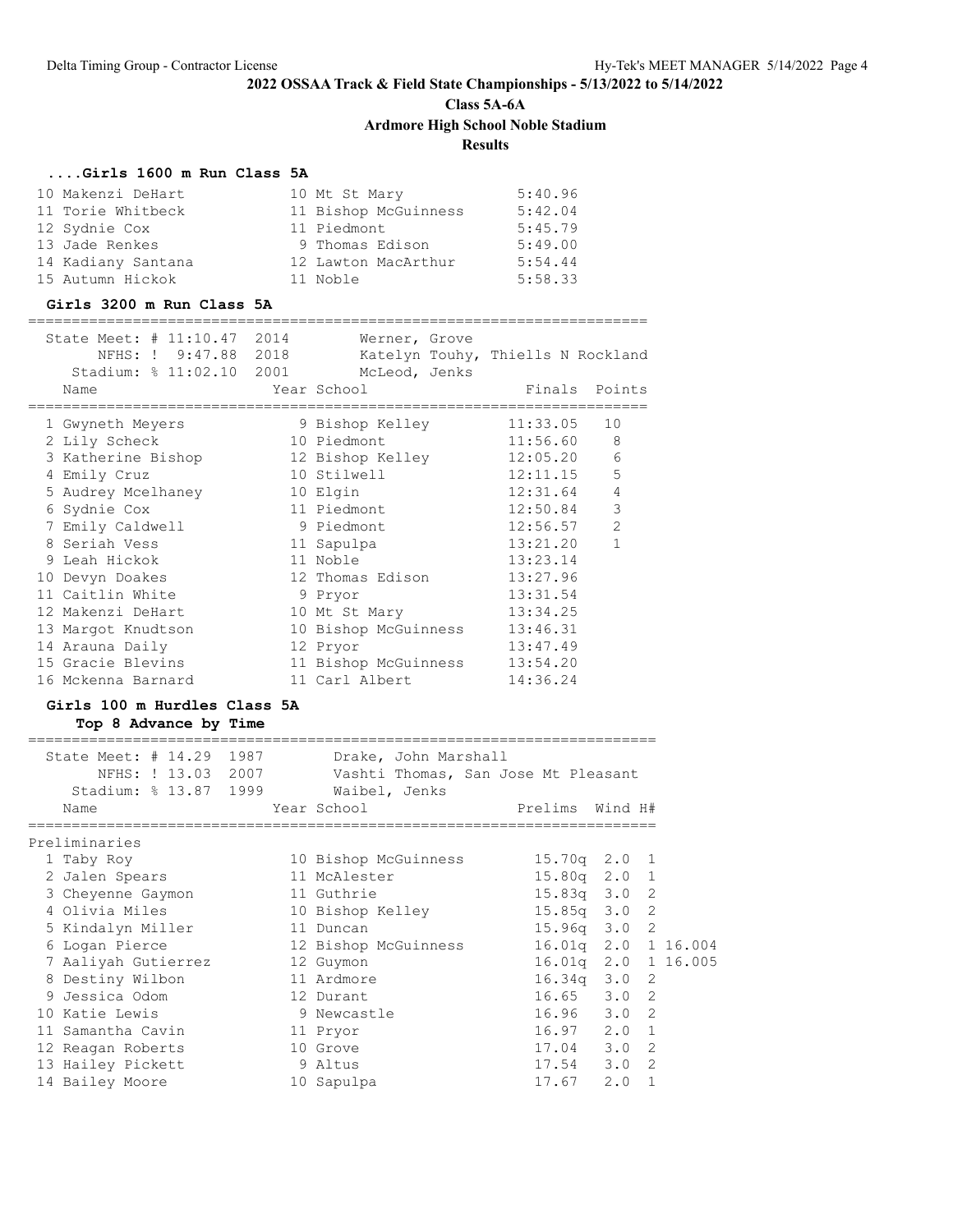**Class 5A-6A**

**Ardmore High School Noble Stadium**

### **Results**

### **....Girls 100 m Hurdles Class 5A**

| 15 Hali Denton   | 9 Altus         | 21.25 2.0 1 |  |
|------------------|-----------------|-------------|--|
| 16 Hazel Mcbride | 9 Classen S A S | 23.89 2.0 1 |  |

### **Girls 100 m Hurdles Class 5A**

|        | State Meet: $\#$ 14.29<br>NFHS: ! 13.03<br>Stadium: $% 13.87$<br>Name | 1987<br>2007<br>1999 | Drake, John Marshall<br>Vashti Thomas, San Jose Mt Pleasant<br>Waibel, Jenks<br>Year School | Finals | Wind Points          |
|--------|-----------------------------------------------------------------------|----------------------|---------------------------------------------------------------------------------------------|--------|----------------------|
| Finals |                                                                       |                      |                                                                                             |        |                      |
|        | 1 Taby Roy                                                            |                      | 10 Bishop McGuinness                                                                        | 15.56  | 1 N<br>1.8           |
|        | 2 Olivia Miles                                                        |                      | 10 Bishop Kelley                                                                            | 15.68  | 8<br>1.8             |
|        | 3 Kindalyn Miller                                                     |                      | 11 Duncan                                                                                   | 15.86  | $\epsilon$<br>1.8    |
|        | 4 Jalen Spears                                                        |                      | 11 McAlester                                                                                | 15.98  | 5<br>1.8             |
|        | 5 Logan Pierce                                                        |                      | 12 Bishop McGuinness                                                                        | 15.99  | 4<br>1.8             |
|        | 6 Aaliyah Gutierrez                                                   |                      | 12 Guymon                                                                                   | 16.17  | 3<br>1.8             |
|        | 7 Destiny Wilbon                                                      |                      | 11 Ardmore                                                                                  | 16.26  | $\mathcal{L}$<br>1.8 |
|        | 8 Cheyenne Gaymon                                                     |                      | 11 Guthrie                                                                                  | 16.74  | 1.8                  |
|        |                                                                       |                      |                                                                                             |        |                      |

### **Girls 300 m Hurdles Class 5A Top 8 Advance by Time**

|   | State Meet: # 43.87 1995 |  | Bell, McLain                     |            |                |
|---|--------------------------|--|----------------------------------|------------|----------------|
|   | NFHS: ! 39.98 2001       |  | Lashinda Demus, Long Beach Wilso |            |                |
|   | Stadium: % 42.78 1999    |  | Waibel, Jenks                    |            |                |
|   | Name                     |  | Year School                      | Prelims    | H#             |
|   |                          |  |                                  |            |                |
|   | Preliminaries            |  |                                  |            |                |
|   | 1 Cheyenne Gaymon        |  | 11 Guthrie                       | 47.03q     | -2             |
|   | 2 Jalen Spears           |  | 11 McAlester                     | $47.22q$ 1 |                |
|   | 3 Logan Pierce           |  | 12 Bishop McGuinness             | $47.87q$ 2 |                |
|   | 4 Olivia Miles           |  | 10 Bishop Kelley                 | $47.98q$ 1 |                |
|   | 5 Ariana Diaz            |  | 11 Carl Albert                   | $48.29q$ 1 |                |
|   | 6 Jessica Odom           |  | 12 Durant                        | 48.41q     | 1              |
|   | 7 Aaliyah Gutierrez      |  | 12 Guymon                        | $48.82q$ 2 |                |
| 8 | Taby Roy                 |  | 10 Bishop McGuinness             | 49.70a     | $\mathbf{1}$   |
|   | 9 Brooklyn Noel          |  | 10 Del City                      | 49.93      | $\overline{c}$ |
|   | 10 Hazel Mcbride         |  | 9 Classen S A S                  | 50.09      | $\overline{2}$ |
|   | 11 Deraya Collier        |  | 9 Del City                       | 50.37      | $\overline{2}$ |
|   | 12 Aaliyah Treat         |  | 9 Duncan                         | 50.51      | $\mathbf{1}$   |
|   | 13 Meredith Andrews      |  | 10 Claremore                     | 52.07      | $\mathbf{1}$   |
|   | 14 Samantha Cavin        |  | 11 Pryor                         | 52.74      | $\overline{2}$ |
|   | 15 Chloe Chlouber        |  | 9 Piedmont                       | 54.01      | $\mathbf{1}$   |
|   | 16 Naomi Verges          |  | 11 Claremore                     | 55.78      | $\overline{2}$ |
|   |                          |  |                                  |            |                |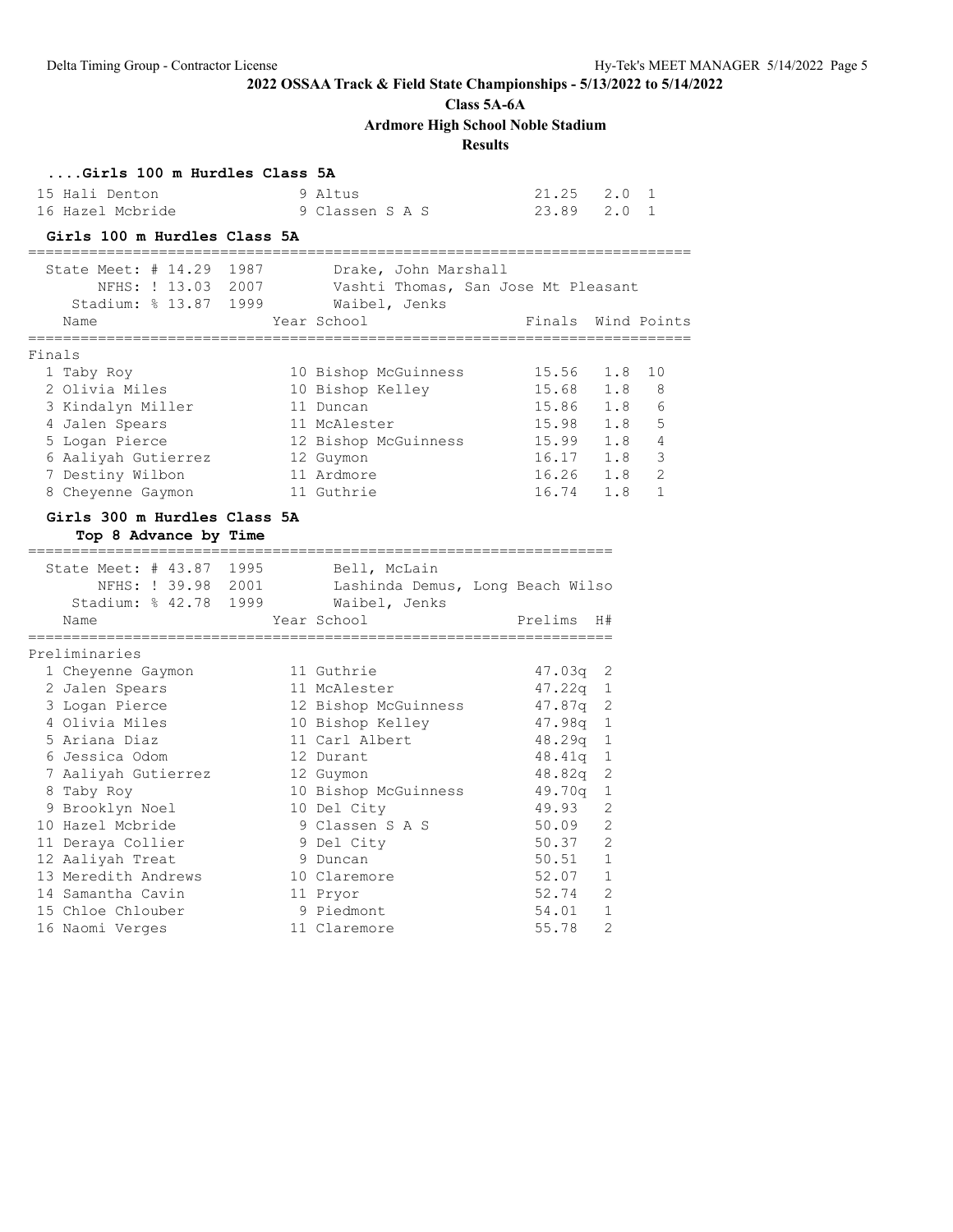**Class 5A-6A**

**Ardmore High School Noble Stadium**

**Results**

### **Girls 300 m Hurdles Class 5A**

| State Meet: # 43.87 1995                              | Bell, McLain         |                       |                                   |    |                |
|-------------------------------------------------------|----------------------|-----------------------|-----------------------------------|----|----------------|
| NFHS: ! 39.98 2001                                    |                      |                       | Lashinda Demus, Long Beach Wilson |    |                |
| Stadium: % 42.78 1999                                 | Waibel, Jenks        |                       |                                   |    |                |
| Name                                                  | Year School          |                       | Finals                            |    | Points         |
|                                                       |                      |                       |                                   |    |                |
| Finals<br>1 Logan Pierce                              | 12 Bishop McGuinness |                       | 46.51                             | 10 |                |
| 2 Jalen Spears                                        | 11 McAlester         |                       | 46.69                             | 8  |                |
| 3 Cheyenne Gaymon                                     | 11 Guthrie           |                       | 46.85                             |    | 6              |
| 4 Olivia Miles                                        | 10 Bishop Kelley     |                       | 47.25                             |    | 5              |
| 5 Aaliyah Gutierrez                                   | 12 Guymon            |                       | 47.35                             |    | 4              |
| 6 Ariana Diaz                                         | 11 Carl Albert       |                       | 47.91                             |    | $\mathsf 3$    |
| 7 Jessica Odom                                        | 12 Durant            |                       | 47.97                             |    | $\overline{2}$ |
| 8 Taby Roy                                            | 10 Bishop McGuinness |                       | 49.69                             |    | 1              |
|                                                       |                      |                       |                                   |    |                |
| Girls 4x100 m Relay Class 5A<br>Top 8 Advance by Time |                      |                       |                                   |    |                |
| =======================                               |                      |                       |                                   |    |                |
| State Meet: # 47.40 1987                              |                      | MacArthur, MacArthur  |                                   |    |                |
| NFHS: ! 44.24 2019                                    | DeSoto, TX           |                       |                                   |    |                |
| Stadium: % 47.87 2000                                 |                      | Tulsa Washington      |                                   |    |                |
| School                                                |                      |                       | Prelims                           | H# |                |
| -----------                                           |                      |                       |                                   |    |                |
| Preliminaries                                         |                      |                       |                                   |    |                |
| 1 Del City                                            |                      |                       | 49.04q                            | 2  |                |
| 1) Sanaa Donner 12                                    |                      | 2) Jaikia Johnson 10  |                                   |    |                |
| 3) Nevaeh Ramsey 12                                   |                      | 4) Odyssey Malone 12  |                                   |    |                |
| 2 Midwest City                                        |                      |                       | 49.24q                            | 1  |                |
| 1) Aniya Gordon 9                                     |                      | 2) Mya Brown 11       |                                   |    |                |
| 3) Deyunsha Westbrook 11                              |                      | 4) Jya Barksdale 12   |                                   |    |                |
| 3 Glenpool                                            |                      |                       | $49.53q$ 1                        |    |                |
| 1) Makynlee Jackson 9                                 |                      | 2) Jordan Blades 11   |                                   |    |                |
| 3) Kya Wilson 12<br>4 Lawton MacArthur                |                      | 4) Stella Edison 10   | 49.99q 2 49.985                   |    |                |
| 1) Keileah Lindsey 10                                 |                      | 2) Alonna Lindsey 10  |                                   |    |                |
| 3) Aaliyah Ray 9                                      |                      |                       | 4) Tajanah Mardenborough 11       |    |                |
| 5 Altus                                               |                      |                       | 49.99q 2 49.990                   |    |                |
| 1) Alyssa Nolan 9                                     |                      | 2) Aphina Mayfield 10 |                                   |    |                |
| 3) Helena Owens 9                                     |                      | 4) Hali Denton 9      |                                   |    |                |
| 6 Ardmore                                             |                      |                       | 50.09q                            | 1  |                |
| 1) Ayanna Liggens 10                                  |                      | 2) Khalayah Willis 12 |                                   |    |                |
| 3) Kieanna Chenault 9                                 |                      |                       | 4) Antoinette Gresham 9           |    |                |
| 7 Claremore                                           |                      |                       | $50.10q$ 1                        |    |                |
| 1) Lynie Bailey 9                                     |                      | 2) Rachel Yewell 12   |                                   |    |                |
| 3) Alayliun Knight 12                                 |                      | 4) Paiten Reavis 12   |                                   |    |                |
| 8 Collinsville                                        |                      |                       | 50.11q                            | 1  |                |
| 1) Mackenzie Robertson 12                             |                      | 2) Rae Johnson 10     |                                   |    |                |
| 3) Addison Wickman 12                                 |                      | 4) Makayla Meadows 11 |                                   |    |                |
| 9 Sapulpa                                             |                      |                       | 50.61                             | 2  |                |
| 1) Bailey Moore 10                                    |                      | 2) Tyla Heard 10      |                                   |    |                |
| 3) Kelsi Shibley 10                                   |                      | 4) Jasmine Brown 10   |                                   |    |                |
| 10 Lawton Eisenhower                                  |                      |                       | 50.74                             | 2  |                |
| 1) Raniya Cattina 11                                  |                      |                       | 2) Yazmine Williams 11            |    |                |
| 3) Talia Mccray 9                                     |                      | 4) Jamie Morgan 10    |                                   |    |                |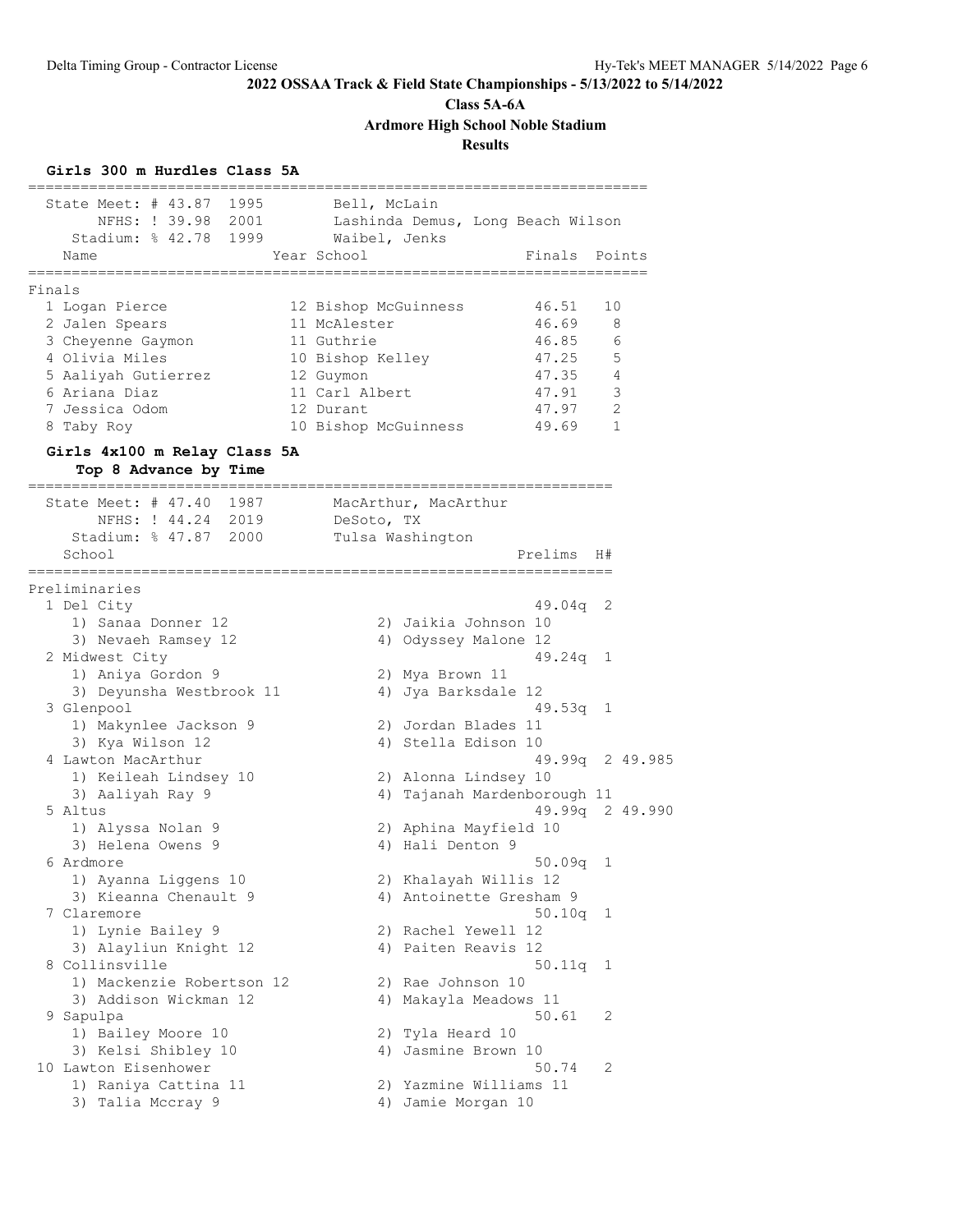#### **Class 5A-6A**

**Ardmore High School Noble Stadium**

### **Results**

#### **....Girls 4x100 m Relay Class 5A**

11 Durant 50.84 1 1) Damiana Humphrey 11 2) Samari Holmes 11 3) Jessica Odom 12 4) Cadence Simpson 10 12 Bishop McGuinness 50.88 2 1) Ava Thielke 10 2) Logan Pierce 12 3) Adaugo Okorie 9 1922 - 4 4 Ari Maxwell 10 13 Carl Albert 51.11 1 1) Ta nya Richardson 12 2) Trinity Rogers 9 3) Makiyah Robinson 9 4) Kyla Davenport 11 14 Classen S A S 51.45 2 1) Hazel Mcbride 9 2) Nazgol Missaghi 9 3) Simmone Talley 9 4) Harlie Leep 12 15 Coweta 51.80 2 1) Elizabeth Wineinger 10 2) Dasia Mason 10 3) Jaycee Meissinger 9 4) Chaney Helton 10 16 Newcastle 52.74 1 1) Marisa Moring 11 2) Haili Harris 11 3) Peyton Towery 10 4) Scotty Banfield 11

#### **Girls 4x100 m Relay Class 5A**

=======================================================================

State Meet: # 47.40 1987 MacArthur, MacArthur NFHS: ! 44.24 2019 DeSoto, TX Stadium: % 47.87 2000 Tulsa Washington School **Finals** Points ======================================================================= Finals 1 Midwest City 49.23 20 1) Aniya Gordon 9 2) Mya Brown 11 3) Deyunsha Westbrook 11  $\hskip1cm$  4) Jya Barksdale 12 2 Del City 49.34 16 1) Sanaa Donner 12 2) Jaikia Johnson 10 3) Nevaeh Ramsey 12  $\hskip1cm$  4) Odyssey Malone 12 3 Glenpool 49.80 12 1) Makynlee Jackson 9 2) Jordan Blades 11 3) Kya Wilson 12 4) Stella Edison 10 4 Ardmore 50.02 10 1) Ayanna Liggens 10 2) Khalayah Willis 12 3) Kieanna Chenault 9 4) Antoinette Gresham 9 5 Lawton MacArthur 50.20 8 1) Keileah Lindsey 10 2) Alonna Lindsey 10 3) Aaliyah Ray 9 4) Tajanah Mardenborough 11 6 Altus 50.40 6 1) Alyssa Nolan 9 2) Aphina Mayfield 10 3) Helena Owens 9 (4) Hali Denton 9 7 Collinsville 50.58 4 1) Mackenzie Robertson 12 2) Rae Johnson 10 3) Addison Wickman 12 4) Makayla Meadows 11 8 Claremore 50.99 2 1) Lynie Bailey 9 2) Rachel Yewell 12 3) Alayliun Knight 12 4) Paiten Reavis 12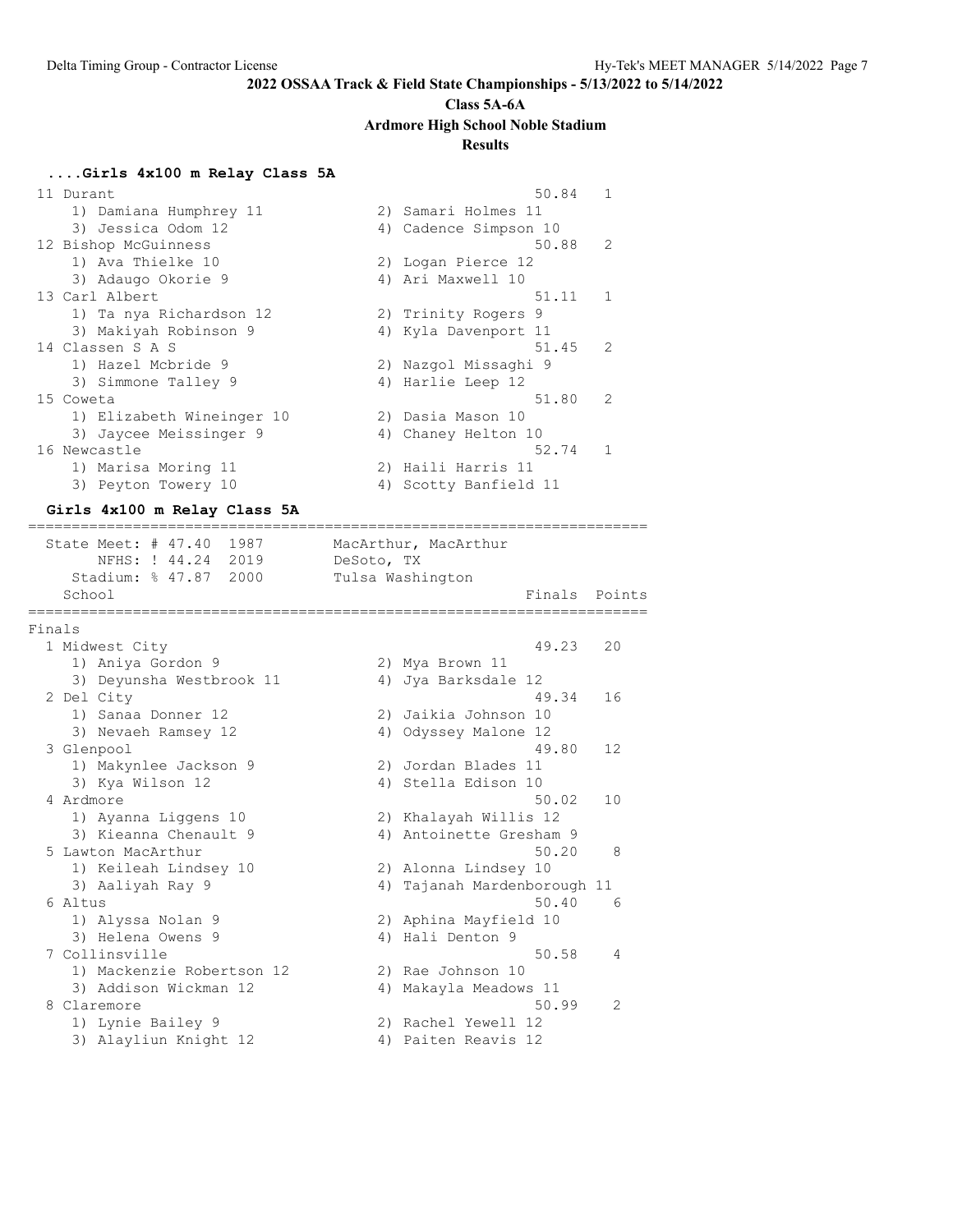**Class 5A-6A**

**Ardmore High School Noble Stadium**

### **Results**

# **Girls 4x200 m Relay Class 5A**

| State Meet: # 1:39.59<br>2000           | B.T. Washington, B.T. Washington            |
|-----------------------------------------|---------------------------------------------|
| 2004<br>NFHS: ! 1:33.87                 | Long Beach Poly                             |
| Stadium: % 1:39.59 2000<br>School       | Tulsa Washington<br>Finals H# Points        |
|                                         | ----------------------                      |
| 1 Durant                                | 1:44.32<br>$2^{2}$ 20                       |
| 1) Damiana Humphrey 11                  | 2) Samari Holmes 11                         |
| 3) Jessica Odom 12                      | 4) Amira Woods 9                            |
| 2 Del City                              | 1:45.86<br>2 16                             |
| 1) Sanaa Donner 12                      | 2) Nevaeh Ramsey 12                         |
| 3) Jaikia Johnson 10                    | 4) Risha Spence 11                          |
| 3 Lawton MacArthur                      | 1:46.26<br>1 12                             |
| 1) Keileah Lindsey 10                   | 2) Alonna Lindsey 10                        |
| 3) Anayah Green 12                      | 4) Tajanah Mardenborough 11                 |
| 4 Midwest City                          | 1:46.75<br>2 10                             |
| 1) Aniya Gordon 9                       | 2) Mya Brown 11                             |
| 3) Deyunsha Westbrook 11                | 4) Jya Barksdale 12                         |
| 5 Lawton Eisenhower                     | 1:46.77<br>-2<br>8                          |
| 1) Raniya Cattina 11                    | 2) Jamie Morgan 10                          |
| 3) Queen Harvey 10                      | 4) Nyla Williams 12                         |
| 6 Ardmore                               | 6<br>1:47.18<br>2                           |
| 1) Ayanna Liggens 10                    | 2) Khalayah Willis 12                       |
| 3) Kieanna Chenault 9                   | 4) Tieanna Chenault 9                       |
| 7 Collinsville                          | 1:47.63<br>4<br>1                           |
| 1) Brooke Bunch 10                      | 2) Rae Johnson 10                           |
| 3) Addison Wickman 12                   | 4) Makayla Meadows 11                       |
| 8 Altus                                 | 1:48.29<br>2<br>$\mathbf{1}$                |
| 1) Alyssa Nolan 9                       | 2) Hali Denton 9                            |
| 3) Helena Owens 9                       | 4) Aphina Mayfield 10                       |
| 9 Bishop McGuinness                     | 1:48.92<br>1                                |
| 1) Ava Thielke 10                       | 2) Adaugo Okorie 9                          |
| 3) Kirby Johnson 12                     | 4) Ari Maxwell 10                           |
| 10 Sapulpa                              | 1:49.08<br>2                                |
| 1) Kelsi Shibley 10                     | 2) Tyla Heard 10                            |
| 3) Bailey Moore 10                      | 4) Jasmine Brown 10                         |
| 11 Coweta                               | 1:49.39<br>2                                |
| 1) Alexis Schauffler 10                 | 2) Dasia Mason 10                           |
| 3) Sydney Skaggs 10<br>12 Claremore     | 4) Chaney Helton 10                         |
|                                         | 1:49.83<br>1                                |
| 1) Lynie Bailey 9                       | 2) Alayliun Knight 12                       |
| 3) Natalie Bump 9                       | 4) Rachel Yewell 12<br>1:50.71              |
| 13 Glenpool<br>1) Stella Edison 10      | 1<br>2) Jordan Blades 11                    |
|                                         |                                             |
| 3) Keira Long 10                        | 4) Kya Wilson 12                            |
| 14 Piedmont                             | 1:51.22<br>2                                |
| 1) Braelynn Foster 10                   | 2) Chloe Chlouber 9                         |
| 3) Aleeyah Hamblin 11                   | 4) Rylie Burnett 9                          |
| 15 Bishop Kelley<br>1) Rachel Avedon 12 | 1:51.53<br>1                                |
| 3) Giavanna Smith 9                     | 2) Cate Hornack 12                          |
| -- Guthrie                              | 4) Olivia Miles 10                          |
| 1) Sara Smith 12                        | DQ.<br>$\mathbf{1}$<br>2) Alyana Wallace 11 |
|                                         |                                             |
| 3) Cheyenne Gaymon 11                   | 4) Anjewl Murillo 11                        |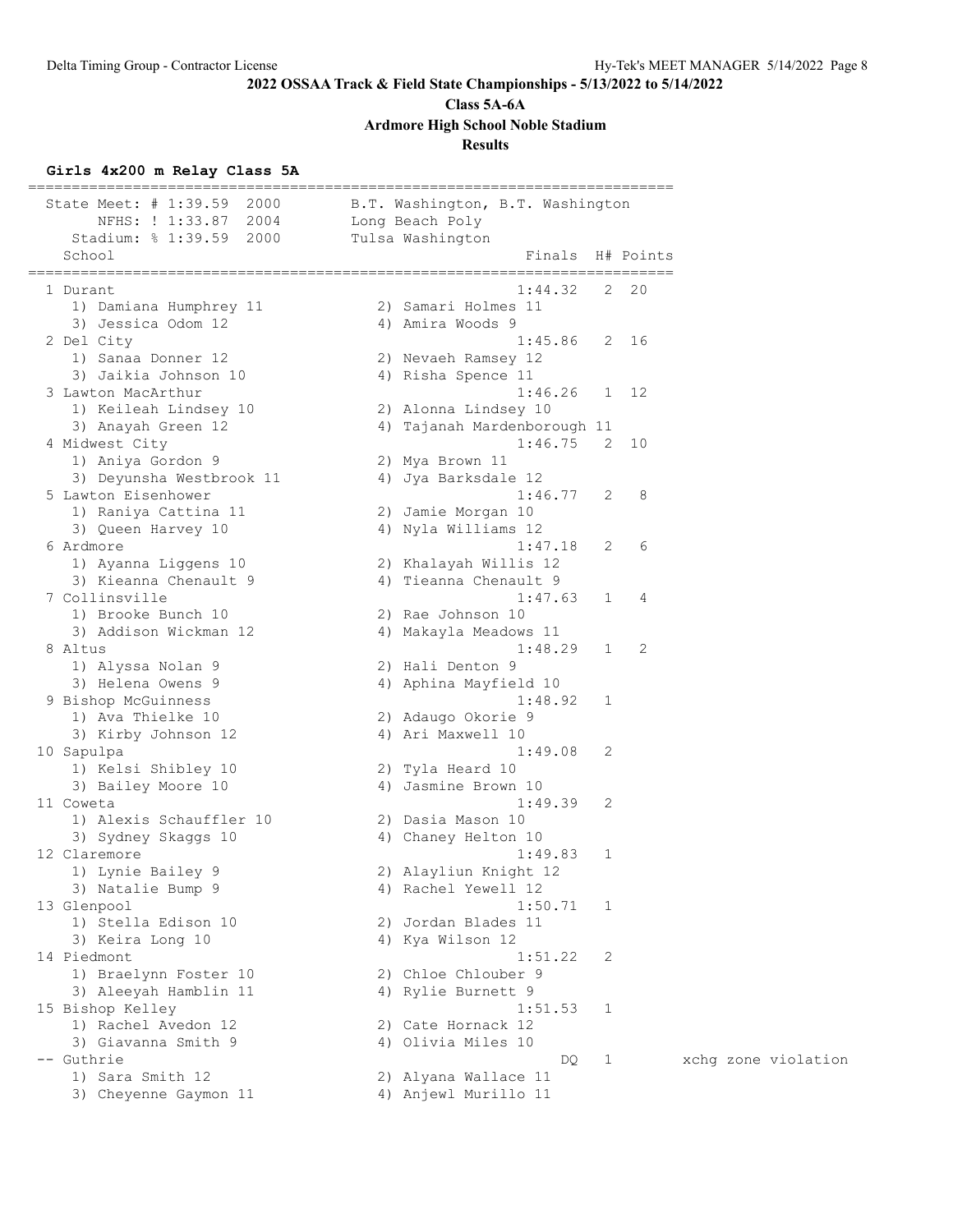**Class 5A-6A**

**Ardmore High School Noble Stadium**

### **Results**

## **Girls 4x400 m Relay Class 5A**

| State Meet: # 3:57.15<br>1987<br>NFHS: ! 3:35.49<br>2004<br>2001<br>Stadium: % 3:52.71 | John Marshall, John Marshall<br>Long Beach Poly<br>Broken Arrow |
|----------------------------------------------------------------------------------------|-----------------------------------------------------------------|
| School<br>---------------                                                              | Finals H# Points                                                |
| 1 Bishop Kelley                                                                        | 4:01.00<br>20<br>2                                              |
| 1) Olivia Miles 10                                                                     | 2) Malana Eureste 9                                             |
| 3) Allie Strandmark 10                                                                 | 4) Gwyneth Meyers 9                                             |
| 2 Lawton Eisenhower                                                                    | 4:02.46<br>2 16                                                 |
| 1) Jamie Morgan 10                                                                     | 2) Jakalya Morgan 9                                             |
| 3) Kaniyah Jones 11                                                                    | 4) Queen Harvey 10                                              |
| 3 Del City                                                                             | 4:04.49<br>12<br>1                                              |
| 1) Jaikia Johnson 10                                                                   | 2) Deraya Collier 9                                             |
| 3) Nevaeh Ramsey 12                                                                    | 4) Tiasia Walker 10                                             |
| 4 Durant                                                                               | 4:04.54<br>2<br>10                                              |
| 1) Damiana Humphrey 11                                                                 | 2) Mallory Reed 11                                              |
| 3) Kaitlyn Ribera 11                                                                   | 4) Amira Woods 9                                                |
| 5 Midwest City                                                                         | 4:06.44<br>2<br>8                                               |
| 1) Aniya Gordon 9                                                                      | 2) Mya Brown 11                                                 |
| 3) Deyunsha Westbrook 11                                                               | 4) Nayani Brown Rosado 11                                       |
| 6 Ardmore                                                                              | 4:08.56<br>2<br>6                                               |
| 1) Kieanna Chenault 9                                                                  | 2) Ayanna Liggens 10                                            |
| 3) Destiny Wilbon 11                                                                   | 4) Presley Caldwell 10<br>4:09.19<br>1<br>4                     |
| 7 Pryor<br>1) Liv Sharp 10                                                             |                                                                 |
| 3) Alexis Cavin 10                                                                     | 2) Ashlynn Vargas 10<br>4) Ella Bergholtz 12                    |
| 8 Guthrie                                                                              | 4:15.10<br>2<br>2                                               |
| 1) Cheyenne Gaymon 11                                                                  | 2) Peyton Read 9                                                |
| 3) Sara Smith 12                                                                       | 4) Anjewl Murillo 11                                            |
| 9 Claremore                                                                            | 4:15.89<br>2                                                    |
| 1) Rachel Yewell 12                                                                    | 2) Samantha Huggins 9                                           |
| 3) Natalie Bump 9                                                                      | 4) Paiten Reavis 12                                             |
| 10 Piedmont                                                                            | 4:15.95<br>1                                                    |
| 1) Braelynn Foster 10                                                                  | 2) Falak Maarouf 12                                             |
| 3) Aleeyah Hamblin 11                                                                  | 4) Rylie Burnett 9                                              |
| 11 Newcastle                                                                           | 4:17.08<br>1                                                    |
| 1) Marisa Moring 11                                                                    | 2) Ashlyn Vasquez 11                                            |
| 3) Abbi Thurman 9                                                                      | 4) Addyson Bush 9                                               |
| 12 Elgin                                                                               | 4:17.95<br>2                                                    |
| 1) Mikaela Scholl 10                                                                   | 2) Maddy Nez 9                                                  |
| 3) Zion Johnson 10                                                                     | 4) Amaya Rodriguez 10                                           |
| 13 Altus                                                                               | 4:19.75<br>1                                                    |
| 1) Aphina Mayfield 10                                                                  | 2) Jordyn Baker 9                                               |
| 3) Savannah Clothier 9                                                                 | 4) Hailey Pickett 9                                             |
| 14 Bishop McGuinness                                                                   | 4:20.44<br>1                                                    |
| 1) Maggie Kirt 10                                                                      | 2) Emery Atchison 10                                            |
| 3) Hailey Jayne Johnson 10                                                             | 4) Alyssa Carnine 9                                             |
| 15 Coweta                                                                              | 4:21.60<br>1                                                    |
| 1) Alexis Schauffler 10                                                                | 2) Alex Harper 12                                               |
| 3) Riley Buthod 11                                                                     | 4) Hailey Secrest 12                                            |
| 16 Stilwell                                                                            | 4:22.17<br>1                                                    |
| 1) Snowda Watie 10                                                                     | 2) Gracey Hensley 12                                            |
| 3) Shannon Catron 10                                                                   | 4) Emily Cruz 10                                                |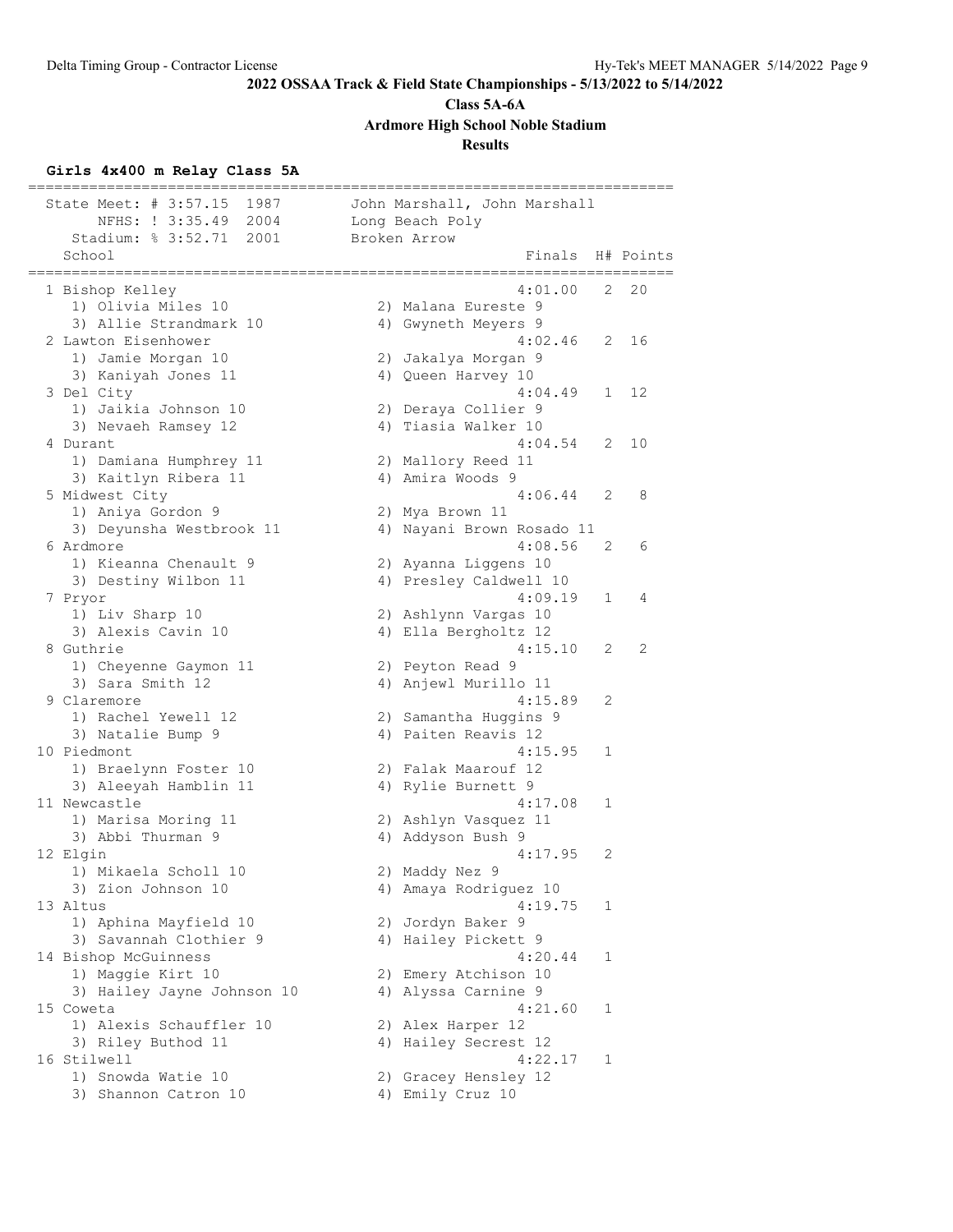**Class 5A-6A**

**Ardmore High School Noble Stadium**

### **Results**

### **Girls 4x800 m Relay Class 5A**

| State Meet: # 9:41.59 2012        |       | Coweta, Coweta              |        |
|-----------------------------------|-------|-----------------------------|--------|
| NFHS: ! 8:48.29 2012              |       | Grosse Pointe South         |        |
| Stadium: % 9:27.02<br>2000        | Jenks |                             |        |
| School<br>==================      |       | Finals                      | Points |
| 1 Bishop Kelley                   |       | 9:46.49                     | 20     |
| 1) Allie Strandmark 10            |       | 2) Malana Eureste 9         |        |
| 3) Katherine Bishop 12            |       | 4) Gwyneth Meyers 9         |        |
| 2 Piedmont                        |       | 9:59.34                     | 16     |
| 1) Sydnie Cox 11                  |       | 2) Jillian Crawford 11      |        |
| 3) Emily Caldwell 9               |       | 4) Lily Scheck 10           |        |
| 3 Noble                           |       | 9:59.68                     | 12     |
| 1) Autumn Hickok 11               |       | 2) Leah Hickok 11           |        |
| 3) Grace Mitchell 9               |       | 4) Erika Pena 12            |        |
| 4 Ardmore                         |       | 10:11.66                    | 10     |
| 1) Presley Caldwell 10            |       | 2) Delilah Roberts 10       |        |
| 3) Madison Clark 9                |       | 4) Ayanna Liggens 10        |        |
| 5 Bishop McGuinness               |       | 10:18.65                    | 8      |
| 1) Maggie Kirt 10                 |       | 2) Torie Whitbeck 11        |        |
| 3) Kathryn Hadrava 11             |       | 4) Sydney Bohanon 10        |        |
| 6 Coweta                          |       | 10:25.42                    | 6      |
| 1) Alex Harper 12                 |       | 2) Hailey Secrest 12        |        |
| 3) Kate Little 9                  |       | 4) Riley Buthod 11          |        |
| 7 Pryor                           |       | 10:25.76                    | 4      |
| 1) Arauna Daily 12                |       | 2) Reeve Ross 10            |        |
| 3) Ella Bergholtz 12              |       | 4) Mia Fell 10              |        |
| 8 Lawton Eisenhower               |       | 10:30.56                    | 2      |
| 1) Skylar Myers 9                 |       | 2) Mariah Hall 11           |        |
| 3) Cayla Hoch 12                  |       | 4) Kaniyah Jones 11         |        |
| 9 Guthrie                         |       | 10:38.93                    |        |
| 1) Hannah Smith 10                |       | 2) Peyton Read 9            |        |
| 3) Kamryn Boller 10               |       | 4) Raley Hooper 9           |        |
| 10 Newcastle                      |       | 10:41.47                    |        |
| 1) Ashlyn Vasquez 11              |       | 2) Addyson Bush 9           |        |
| 3) Abbi Thurman 9                 |       | 4) Jaycen Lea 10            |        |
| 11 Claremore                      |       | 10:41.75                    |        |
| 1) Lillian Miles 9                |       | 2) Samantha Huggins 9       |        |
| 3) Tagen Provence 11              |       | 4) Emma Robinson 9          |        |
| 12 Durant                         |       | 10:42.07                    |        |
| 1) Mallory Reed 11                |       | 2) Kaitlyn Ribera 11        |        |
| 3) Rachel Cordell 9               |       | 4) Bradlin French 12        |        |
| 13 Thomas Edison                  |       | 10:44.63<br>2) Kate Weber 9 |        |
| 1) Jade Renkes 9                  |       | 4) Elaina Workman 12        |        |
| 3) Devyn Doakes 12<br>14 Del City |       | 10:51.76                    |        |
| 1) Deraya Collier 9               |       | 2) Aniyah Hudson 11         |        |
| 3) Annette Cox 10                 |       | 4) Tiasia Walker 10         |        |
| 15 Sapulpa                        |       | 11:06.94                    |        |
| 1) Seriah Vess 11                 |       | 2) Katie Stoneking 10       |        |
| 3) Brigid Henderson 10            |       | 4) Lindsey Dennison 10      |        |
| 16 Classen S A S                  |       | 11:17.47                    |        |
| 1) Ana Calingasan 9               |       | 2) Stella Scott 10          |        |
| 3) Isabella Hardeman 10           |       | 4) Emmalyn Mcbride 10       |        |
|                                   |       |                             |        |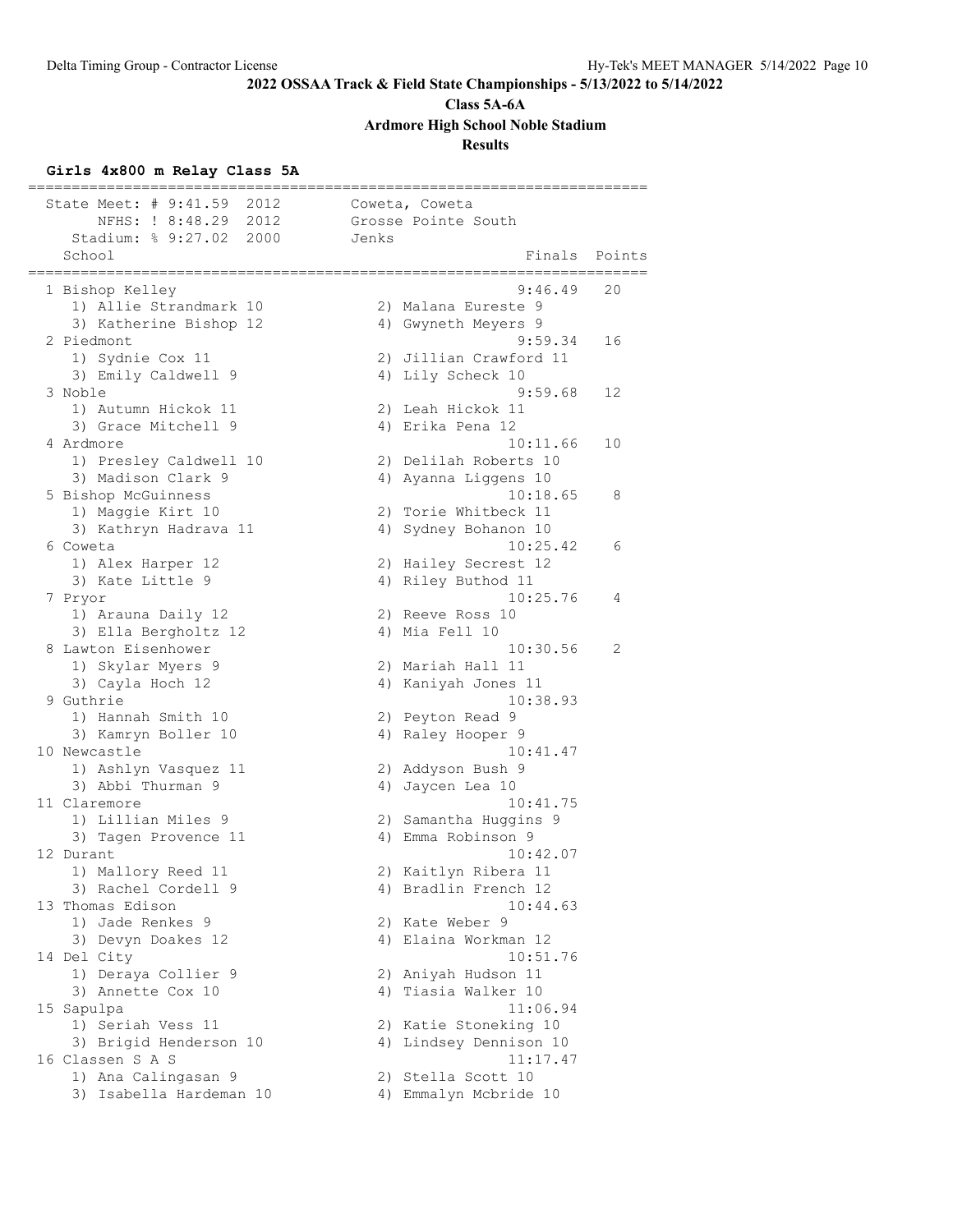# **Class 5A-6A**

**Ardmore High School Noble Stadium**

### **Results**

### **Girls High Jump Class 5A**

| State Meet: # 5-09 1984<br>NFHS: ! 6-04.50 2015<br>Stadium: % 5-08 1999<br>Name           | Nygard, Okmulgee<br>Vashti Cunningham, Las Vegas Bisho<br>Bowers, Woodward<br>Year School | Finals Points |    |
|-------------------------------------------------------------------------------------------|-------------------------------------------------------------------------------------------|---------------|----|
| 1 Laila Dillingham<br>$4-08$ $4-10$ $5-00$ $5-02$ $5-04$ $5-06$<br>0 0 0 0 XXX<br>$\circ$ | 10 Durant                                                                                 | $5 - 04.00$   | 10 |
| 2 Kindalyn Miller<br>4-08 4-10 5-00 5-02 5-04 5-06<br>O XXO PPP XXO O XXX                 | 11 Duncan                                                                                 | $J5 - 04.00$  | 8  |
| 3 Windi Holmes<br>$4-08$ $4-10$ $5-00$ $5-02$ $5-04$ $5-06$<br>O XO O XO XXX<br>$\circ$   | 11 Stilwell                                                                               | $J5 - 04.00$  | 6  |
| 4 Mirakle Blackshire<br>$4-08$ $4-10$ $5-00$ $5-02$<br>$O$ $O$ $O$ XXX                    | 12 Shawnee                                                                                | $5 - 00.00$   | 5  |
| 5 Gracey Hensley<br>$4-08$ $4-10$ $5-00$ $5-02$<br>$\Omega$<br>XO OXXX                    | 12 Stilwell                                                                               | $J5 - 00.00$  | 4  |
| 6 Shannon Catron<br>$4 - 08$ $4 - 10$ $5 - 00$ $5 - 02$<br>XO O XO XXX                    | 10 Stilwell                                                                               | $J5 - 00.00$  | 3  |
| 7 Isabella Scherm<br>$4-08$ $4-10$ $5-00$ $5-02$<br>O XXO XXX<br>$\Omega$                 | 12 Bishop McGuinness                                                                      | $J5 - 00.00$  | 2  |
| 8 Hali Denton<br>$4 - 08$ $4 - 10$ $5 - 00$ $5 - 02$<br>XO O XXO XXX                      | 9 Altus                                                                                   | $J5 - 00.00$  | 1  |
| 9 Alex Harper<br>$4 - 08$ $4 - 10$ $5 - 00$ $5 - 02$<br>O XXO XXO<br>XXX                  | 12 Coweta                                                                                 | $J5 - 00.00$  |    |
| 10 Alyssa Schmit<br>$4 - 08$ $4 - 10$ $5 - 00$<br>$O$ $O$ XXX                             | 11 Bishop McGuinness 4-10.00                                                              |               |    |
| 10 Addie Mclemore<br>$4 - 08$ $4 - 10$ $5 - 00$<br>O XXX<br>$\Omega$                      | 11 Durant                                                                                 | $4 - 10.00$   |    |
| 10 Naughtica Douglas<br>$4 - 08$ $4 - 10$ $5 - 00$<br>O XXX<br>$\circ$                    | 12 Ardmore                                                                                | $4 - 10.00$   |    |
| 10 Rachel Avedon<br>$4 - 08$ $4 - 10$ $5 - 00$<br>O XXX<br>$\circ$                        | 12 Bishop Kelley                                                                          | $4 - 10.00$   |    |
| 14 Aleeyah Hamblin<br>$4 - 08$ $4 - 10$ $5 - 00$<br>XO O XXX                              | 11 Piedmont                                                                               | $J4 - 10.00$  |    |
| 15 Presley Shelton<br>$4 - 08$ $4 - 10$ $5 - 00$<br>O XO XXX                              | 10 Newcastle                                                                              | $J4 - 10.00$  |    |
| 16 Marci Payne<br>$4 - 08$ $4 - 10$ $5 - 00$<br>O XXO<br>XXX                              | 9 Noble                                                                                   | $J4 - 10.00$  |    |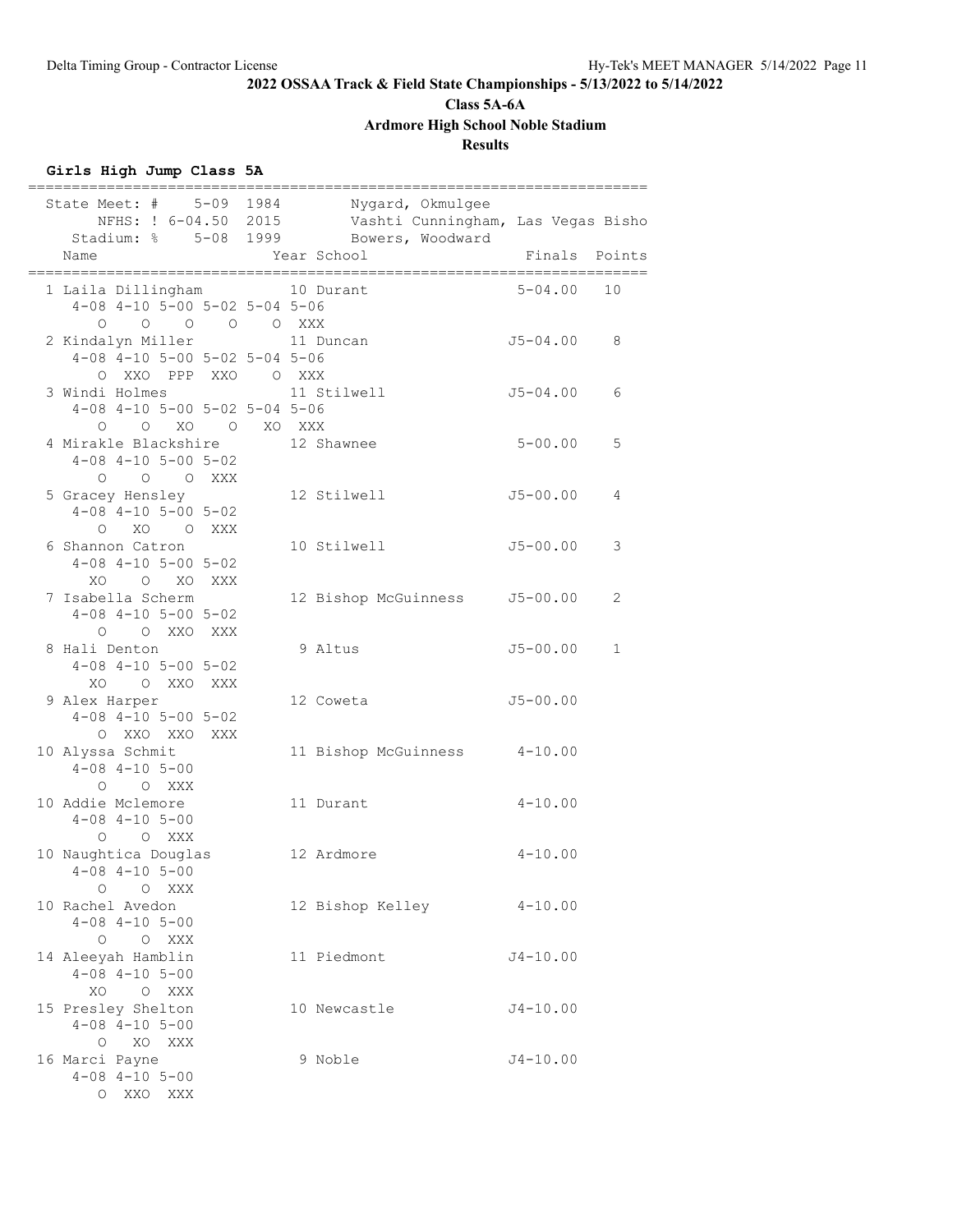**Class 5A-6A**

**Ardmore High School Noble Stadium**

**Results**

| Girls High Jump Class 5A |  |  |  |  |
|--------------------------|--|--|--|--|
|--------------------------|--|--|--|--|

| 17 Scotty Banfield<br>$4 - 08$ $4 - 10$ | 11 Newcastle | $4 - 08.00$ |
|-----------------------------------------|--------------|-------------|
| XXX<br>$\Omega$                         |              |             |
| -- Abigale Wiley                        | 9 Grove      | ΝH          |
| $4 - 0.8$                               |              |             |
| XXX                                     |              |             |
| -- Halli Christensen                    | 11 Piedmont  | NΗ          |
| $4 - 0.8$                               |              |             |
| XXX                                     |              |             |

#### **Girls Pole Vault Class 5A**

| State Meet: # 12-01 2005<br>Stadium: % 12-01 2005                          |     |                                |     | Threet, Shawnee<br>NFHS: ! 14-04 2017 Rachel Baxter, Anaheim Canyon<br>Threet, Shawnee |                        |                |
|----------------------------------------------------------------------------|-----|--------------------------------|-----|----------------------------------------------------------------------------------------|------------------------|----------------|
| Name                                                                       |     |                                |     | Year School                                                                            | Finals Points<br>===== |                |
| 1 Karelle Morgan<br>9-06 10-00 10-06 11-00 11-06                           |     |                                |     | 12 Piedmont                                                                            | $11 - 00.00$           | 10             |
| 2 Yeraldy Ruiz<br>$8 - 00$ $8 - 06$ $9 - 00$ $9 - 06$ $10 - 00$<br>$\circ$ |     | $O$ $O$ $O$ $XO$<br>O O XO XXX | XXX | 11 Guymon                                                                              | $9 - 06.00$            | 8              |
| 3 Borin Arnold<br>$8 - 00$ $8 - 06$ $9 - 00$ $9 - 06$<br>O O O XXX         |     |                                |     | 11 Grove                                                                               | $9 - 00.00$            | 5.50           |
| 3 Logan Pierce<br>$8 - 06$ 9 - 00 9 - 06<br>$O$ $O$ XXX                    |     |                                |     | 12 Bishop McGuinness 9-00.00                                                           |                        | 5.50           |
| 5 Emma Byers<br>$8 - 069 - 009 - 06$<br>XO OXXX                            |     |                                |     | 10 Ardmore                                                                             | $J9 - 00.00$           | 4              |
| 6 Emily Wofford<br>$9 - 00$ $9 - 06$<br>XO XXX                             |     |                                |     | 12 Claremore                                                                           | $J9 - 00.00$           | 3              |
| 7 Brooklyn Toomey<br>$8 - 069 - 009 - 06$<br>XO XXO XXX                    |     |                                |     | 11 Guthrie                                                                             | $J9 - 00.00$           | $\mathfrak{D}$ |
| 8 Olivia Fosbenner<br>$7 - 068 - 008 - 069 - 00$<br>O O O XXX              |     |                                |     | 11 Bishop McGuinness 8-06.00                                                           |                        | $\mathbf{1}$   |
| 9 Izzy Brown<br>$7 - 068 - 008 - 069 - 00$<br>O XO O XXX                   |     |                                |     | 12 Collinsville                                                                        | $J8 - 06.00$           |                |
| 10 Allie Ratcliff<br>$7 - 068 - 008 - 069 - 00$<br>O O XO XXX              |     |                                |     | 11 Shawnee                                                                             | $J8 - 06.00$           |                |
| 11 Alyssa Vaughn<br>$7 - 068 - 008 - 06$<br>O XO XXX                       |     |                                |     | 10 Guthrie                                                                             | $8 - 00.00$            |                |
| 12 Mary Vaughn<br>$7 - 068 - 008 - 06$<br>XXO<br>XXO                       | XXX |                                |     | 9 Guthrie                                                                              | $J8 - 00.00$           |                |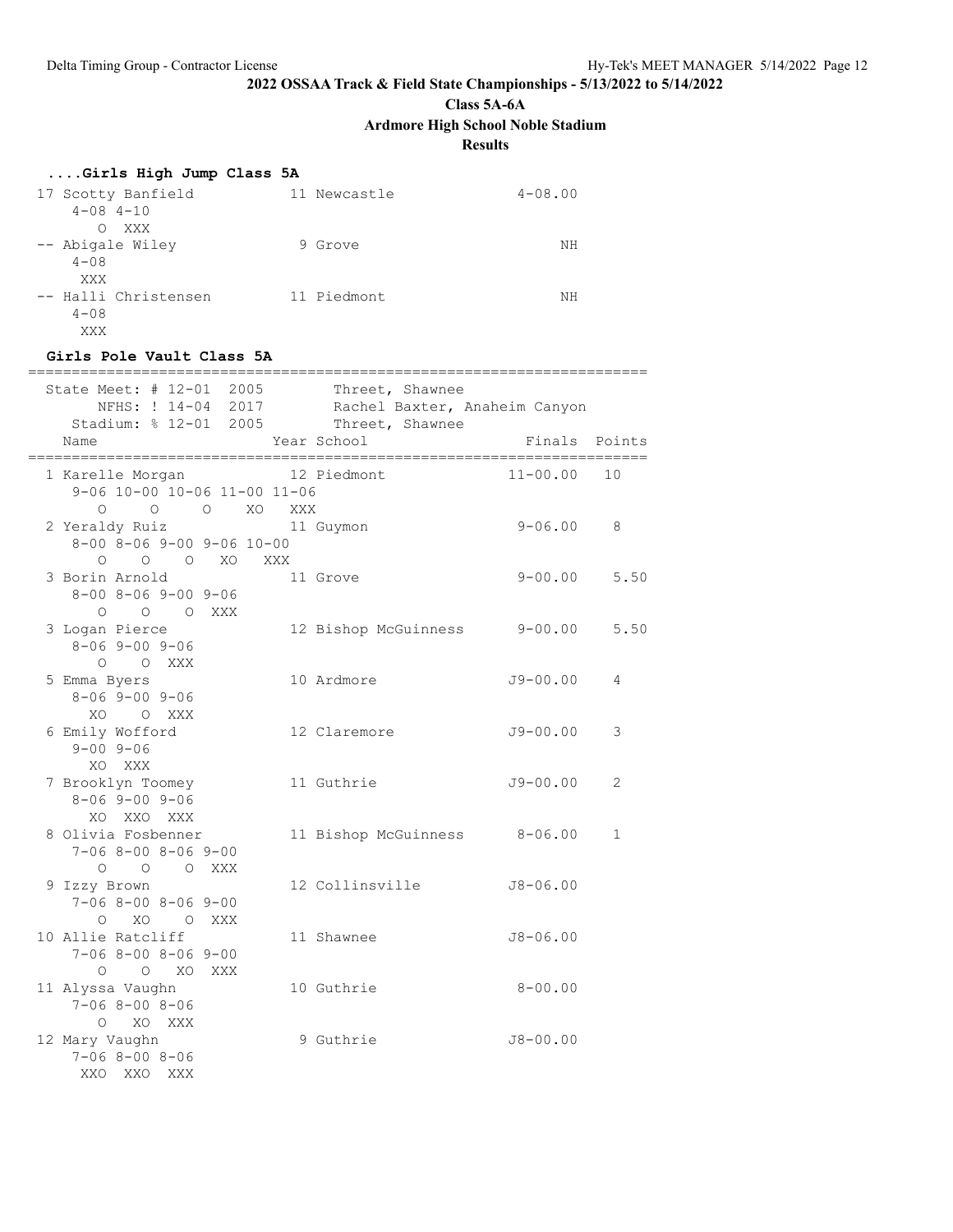**Class 5A-6A**

**Ardmore High School Noble Stadium**

**Results**

| Girls Pole Vault Class 5A                             |                      |             |
|-------------------------------------------------------|----------------------|-------------|
| 13 Hannah Harper<br>$7 - 068 - 00$<br>$\Omega$<br>XXX | Duncan<br>11         | $7 - 06.00$ |
| -- Jayden Myers<br>$7 - 06$<br>XXX                    | 11 Lawton Eisenhower | ΝH          |
| -- Kylee Saye<br>$7 - 06$<br>XXX                      | 9 Claremore          | ΝH          |
| -- Ainslee Sanders<br>$7 - 06$<br>XXX                 | 11 Newcastle         | ΝH          |

#### **Girls Long Jump Class 5A**

=============================================================================== State Meet: # 19-08.50 1987 Kirklin, John Marshall NFHS: ! 22-01.75 1976 Kathy McMillan, Raeford Hoke County NFHS: ! 22-01.75 1976 Kathy McMillan, Raeford<br>Stadium: % 18-04 2005 Estes, Edmond Sante Fe Name  $Year School$  Finals Wind H# Points =============================================================================== 1 Naughtica Douglas 12 Ardmore 16-07.75 NWI 2 10 16-02.50(NWI) 16-07.75(NWI) FOUL 15-11(NWI) 16-02(NWI) 16-05.25(NWI) 2 Kindalyn Miller 11 Duncan 16-04.75 NWI 2 8 FOUL 15-08.25(NWI) 16-04.50(NWI) 15-09.75(NWI) 14-05.75(NWI) 16-04.75(NWI) 3 Mya Brown 11 Midwest City J16-04.75 NWI 1 6 16-04.75(NWI) 16-02.75(NWI) 16-04(NWI) 16-02.50(NWI) 15-02.75(NWI) 15-02.50(NWI) 4 Ari Maxwell 10 Bishop McGuinness 16-04.00 NWI 1 5 15-04.25(NWI) 14-08.75(NWI) 16-04(NWI) 15-06.50(NWI) 15-05.50(NWI) 13-06.25(NWI) 5 Paiten Reavis 12 Claremore 16-00.75 NWI 2 4 13-11.75(NWI) 15-07.25(NWI) 14-10.50(NWI) 15-06.25(NWI) 15-06.25(NWI) 16-00.75(NWI) 6 Mirakle Blackshire 12 Shawnee 16-00.00 NWI 2 3 14-07.25(NWI) 15-08.25(NWI) 15-08.25(NWI) 16-00(NWI) 15-10.25(NWI) 15-06.75(NWI) 7 Sam Markwardt 12 Will Rogers J16-00.00 NWI 2 2 15-03.75(NWI) 16-00(NWI) 15-06.25(NWI) 13-10.50(NWI) 14-09(NWI) 15-03.75(NWI) 8 Chaney Helton 10 Coweta 15-07.25 NWI 2 1 FOUL FOUL 15-07.25(NWI) 15-03(NWI) 14-11.50(NWI) 15-06(NWI) 9 Rachel Avedon 12 Bishop Kelley 15-05.25 NWI 1 15-05.25(NWI) 14-11.25(NWI) 14-08(NWI) 14-10.25(NWI) 15-04.25(NWI) 14-02.75(NWI) 10 Odyssey Malone 12 Del City 15-03.75 NWI 2 FOUL FOUL 15-03.75(NWI)<br>11 Snowda Watie 10 Stilw 11 Snowda Watie 10 Stilwell 15-02.75 NWI 1 15-00.25(NWI) 15-02.75(NWI) 15-02.75(NWI) 12 Alyssa Nolan 9 Altus 15-00.50 NWI 1 12 Alyssa Nolan 9 Altus<br>FOUL FOUL 15-00.50 (NWI) 13 Yazmine Williams 11 Lawton Eisenhower 14-11.25 NWI 1 13-11(NWI) FOUL 14-11.25(NWI) 14 Janaiya Newberry 9 Duncan 14-08.25 NWI 1 FOUL FOUL 14-08.25 (NWI) 15 Makynlee Jackson 9 Glenpool 14-05.50 NWI 1 14-05.50(NWI) FOUL FOUL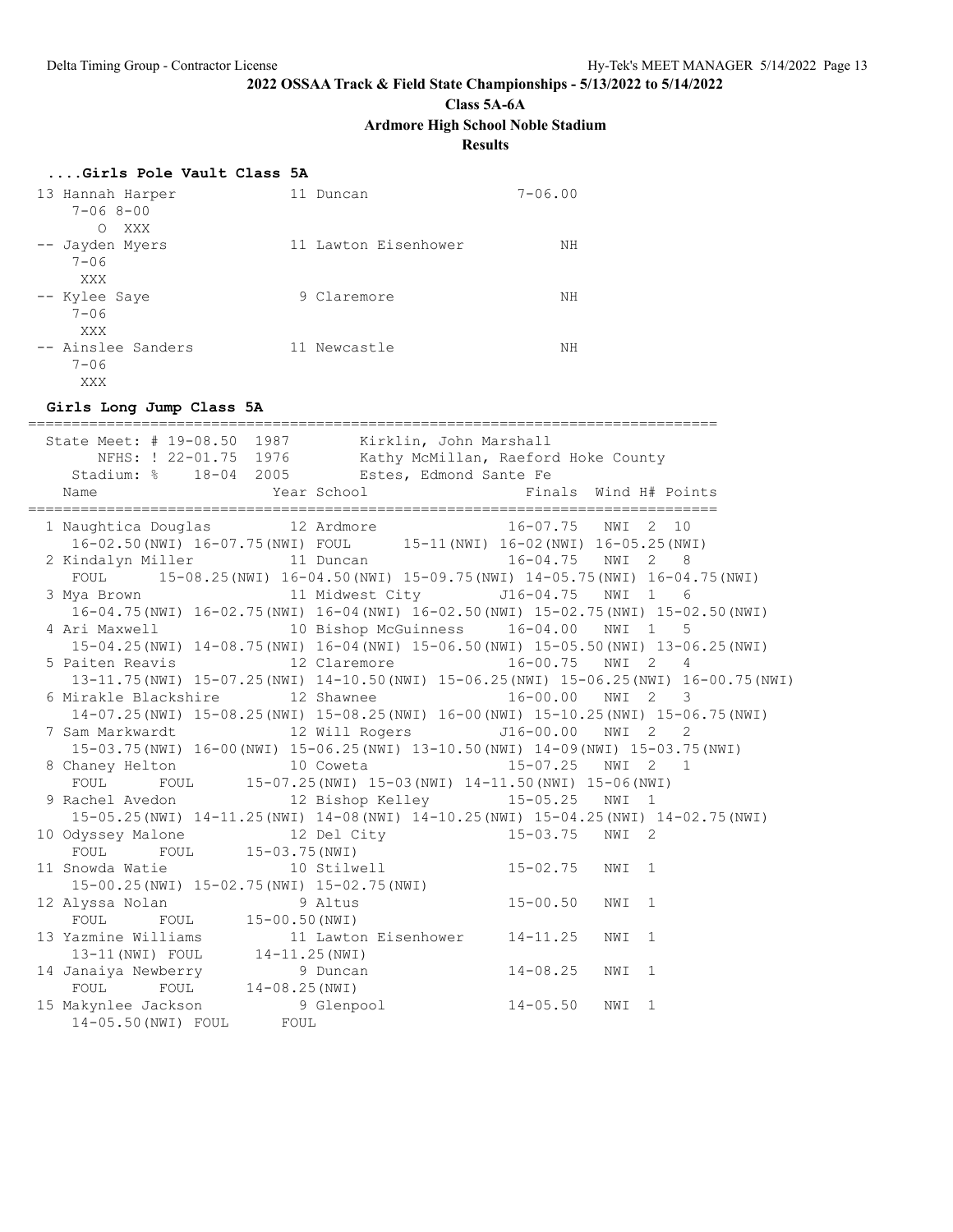# **Class 5A-6A**

**Ardmore High School Noble Stadium**

### **Results**

### **Girls Shot Put Class 5A**

| State Meet: # 45-04.50 5/12/2017 Keely Mclaughlin, Grove<br>NFHS: ! 57-01.75 2017 Alyssa Wilson, Toms River Donovan Ca<br>Stadium: % 46-04 2001 Warehime, Bartlesville |                |                |
|------------------------------------------------------------------------------------------------------------------------------------------------------------------------|----------------|----------------|
| Year School<br>Finals<br>Name                                                                                                                                          |                | H# Points      |
| 10 Ardmore<br>$40 - 04.50$<br>1 Izabela Popa<br>$36-03.50$ $39-00.50$ $40-04.50$ $35-10$ $37-05.50$ $39-00.50$                                                         | $\overline{2}$ | 10             |
| 2 Jenna Blackford 9 Altus 37-10.25<br>32-09.75 34-00.50 35-07.25 36-11.50 35-08 37-10.25<br>$37 - 10.25$                                                               | 2              | 8              |
| 3 Dei Douglass<br>12 Midwest City 37-05.75<br>35-02.50 34-08.50 35-06.75 37-00 33-02 37-05.75                                                                          | 2              | 6              |
| 10 Collinsville<br>4 Kynzie Christian<br>$36 - 11.00$ 2                                                                                                                |                | 5              |
| 36-06 36-11 33-08.25 33-00.50 34-08.75 35-01<br>5 Makayla Cronemeyer 12 Ardmore 3<br>$36 - 03.50$<br>33-00.50 36-03.50 34-03 35-00.50 FOUL 35-10                       | 2              | 4              |
| 6 Addi Stults<br>11 Altus<br>$36 - 00.00$<br>34-09.50 33-00 34-02.50 35-01 35-04.25 36-00                                                                              | $\overline{2}$ | 3              |
| 11 Guymon<br>7 Veya Gonzalez<br>$35 - 05.00$<br>33-05.50 35-02.50 35-05 34-04.50 34-00.50 35-03                                                                        | $\overline{2}$ | $\mathfrak{D}$ |
| 12 Sapulpa<br>8 Emmalee Osbourne<br>$35 - 04.50$<br>34-02.50 FOUL 32-10.50 30-10.50 35-04.50 32-11.50                                                                  | $\overline{2}$ | $\mathbf{1}$   |
| 12 Collinsville<br>9 Madi Carlile<br>$34 - 09.50$<br>33-06 FOUL 33-07.50 31-08.50 32-11.50 34-09.50                                                                    | $\mathbf{1}$   |                |
| 10 Lauren Buben<br>12 Duncan<br>$33 - 02.00$<br>33-02 FOUL 31-11                                                                                                       | $\mathbf{1}$   |                |
| 11 Bishop McGuinness 32-08.75<br>11 Abigail Kelly<br>$31-08.75$ $28-04.75$ $32-08.75$                                                                                  | $\mathbf{1}$   |                |
| 12 Payton Wolfe<br>10 Newcastle<br>$31 - 11.75$<br>31-11.75 31-08.50 FOUL                                                                                              | $\mathbf{1}$   |                |
| 13 Siiva Moana<br>11 Lawton Eisenhower J31-11.75<br>28-10 30-01 31-11.75                                                                                               | $\mathbf{1}$   |                |
| 14 Isabella Oliver 10 Lawton MacArthur 31-05.50<br>$31 - 05.50$ 29-08.50 30-07.50                                                                                      | $\mathbf{1}$   |                |
| 15 Mariah Gilmore<br>$31 - 01.00$<br>11 Claremore<br>$24-11.50$ $29-02$ $31-01$                                                                                        | $\mathbf{1}$   |                |
| $30 - 02.75$<br>16 Sierra Soto<br>10 Coweta<br>29-02 30-00.50 30-02.75                                                                                                 | 1              |                |
| Girls Discus Throw Class 5A<br>===========================                                                                                                             |                |                |
| State Meet: # 150-05 2016<br>Lewis, Durant<br>Shelbi Vaughn, Mansfield Legacy<br>NFHS: ! 191-06 2012<br>Stadium: $% 143-04$<br>2001<br>Warehime, Bartlesville          |                |                |

|                                                         | Stadium: 8 143-04 2001 Marenime, Bartiesville |                  |   |      |
|---------------------------------------------------------|-----------------------------------------------|------------------|---|------|
| Name                                                    | Year School                                   | Finals H# Points |   |      |
| 1 Izabela Popa<br>128-01 123-06 FOUL FOUL 131-04 136-09 | 10 Ardmore                                    | $136 - 09$       |   | 2 10 |
| 2 Brianna Wood<br>FOUL FOUL 115-08 FOUL 126-05 123-05   | 12 Grove                                      | $126 - 05$ 2 8   |   |      |
| 3 Abigail Kelly<br>FOUL 115-07 FOUL 120-08 FOUL         | 11 Bishop McGuinness<br>FOUL.                 | $120 - 08$       | 2 | 6    |
| 4 Zoey Montgomery<br>109-09 100-05 110-04 120-08 FOUL   | 12 Newcastle<br>$112 - 00$                    | J120-08          |   | .5   |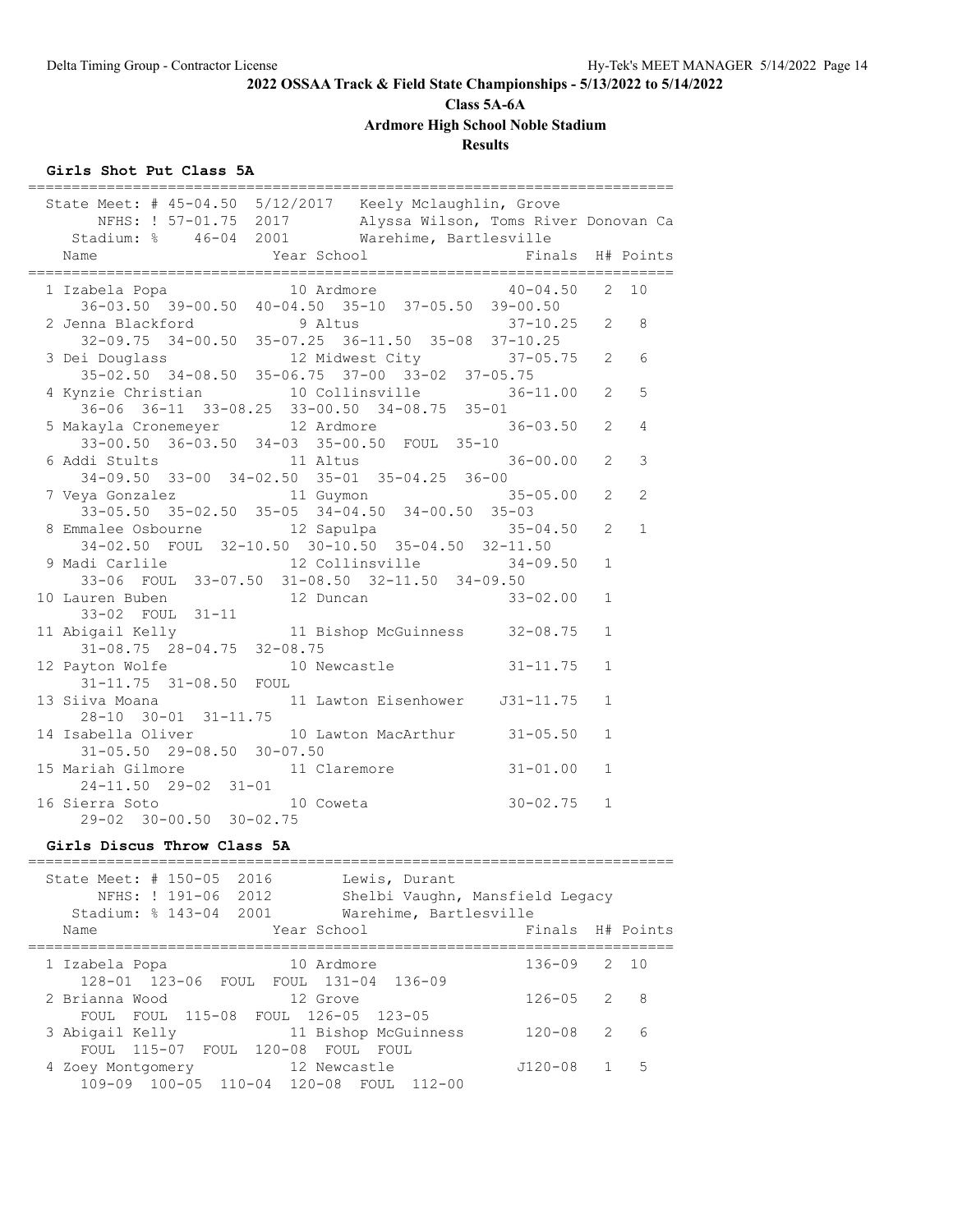**Class 5A-6A**

**Ardmore High School Noble Stadium**

**Results**

### **....Girls Discus Throw Class 5A**

|                                           | $117 - 05$   | $2 \quad 4$   |                |
|-------------------------------------------|--------------|---------------|----------------|
| 117-05 107-07 FOUL 104-09 108-10 FOUL     |              |               |                |
| 6 DayNa Baker 12 Ardmore                  | $113 - 02$   | $2 \quad 3$   |                |
| FOUL 112-04 113-02 110-02 FOUL 110-03     |              |               |                |
| 7 Makayla Cronemeyer 12 Ardmore           | $109 - 04$ 2 |               | 2              |
| 109-04 106-10 106-05 104-03 102-08 106-05 |              |               |                |
| 8 Sierra Soto 10 Coweta                   | $108 - 01$ 1 |               | $\overline{1}$ |
| 103-08 98-09 108-01 98-06 FOUL FOUL       |              |               |                |
| 9 Addi Stults 11 Altus                    | $102 - 03$   | $\mathbf{1}$  |                |
| 85-05 102-03 FOUL FOUL 98-09 FOUL         |              |               |                |
| 10 Madi Carlile 12 Collinsville           | $102 - 00$   | $\mathcal{L}$ |                |
| 91-05 102-00 100-01                       |              |               |                |
| 11 Jenna Blackford<br>9 Altus             | $100 - 09$   | $\mathcal{L}$ |                |
| 81-06 80-11 100-09                        |              |               |                |
| 12 Lauren Buben<br>12 Duncan              | $97 - 00$    | $\mathbf{1}$  |                |
| 97-00 92-04 FOUL                          |              |               |                |
| 13 Emily Rogers 11 Claremore              | $92 - 04$    | $\mathbf{1}$  |                |
| 92-04 FOUL FOUL                           |              |               |                |
| 14 Jordyn Goodvoice<br>11 Glenpool        | 85-06        | $\mathbf{1}$  |                |
| FOUL 80-09 85-06                          |              |               |                |
| 15 Annette Cox<br>10 Del City             | $82 - 02$    | $\mathbf{1}$  |                |
| FOUL FOUL 82-02                           |              |               |                |

### **Girls 100 m Dash Class 6A**

**Top 8 Advance by Time**

|                                        |                                                                                                                                                                                                                                                                                     | 1.6                                                                                                                                                            | $\mathbf{1}$                                                                                                                                                                                                                                                                                                |
|----------------------------------------|-------------------------------------------------------------------------------------------------------------------------------------------------------------------------------------------------------------------------------------------------------------------------------------|----------------------------------------------------------------------------------------------------------------------------------------------------------------|-------------------------------------------------------------------------------------------------------------------------------------------------------------------------------------------------------------------------------------------------------------------------------------------------------------|
| 1 Renee Christian<br>2 Jordan Atkinson | State Meet: # 11.38 2021<br>NFHS: ! 11.14 1992<br>Stadium: % 11.70 2000<br>11 Westmoore<br>9 Southmoore<br>9 Mustang<br>12 Bixby<br>9 Bartlesville<br>11 Jenks<br>12 Edmond Memorial<br>8 Choctaw<br>10 Mustang<br>10 Muskogee<br>10 Broken Arrow<br>12 Owasso<br>9 Edmond Santa Fe | Atkinson, Southmoore<br>Marion Jones, Thousand Oaks<br>Robinson, East Central<br>Year School in the School and the School and School<br>10 Booker T Washington | Prelims Wind H#<br>$12.11q$ $1.6$ 1<br>$12.27q$ 0.4 2<br>12.31q 1.6 1<br>$12.33q$ $1.6$ 1<br>11 Edmond Memorial 12.40g 0.4 2<br>12.44q 0.4 2 12.436<br>12.44q 1.6 1 12.439<br>$12.56q$ 1.6 1<br>$12.58$ 0.4 2<br>$12.61$ 0.4 2<br>$12.62$ $1.6$ 1<br>$12.65$ 0.4 2<br>12.68 1.6 1<br>$12.70$ 0.4 2<br>12.76 |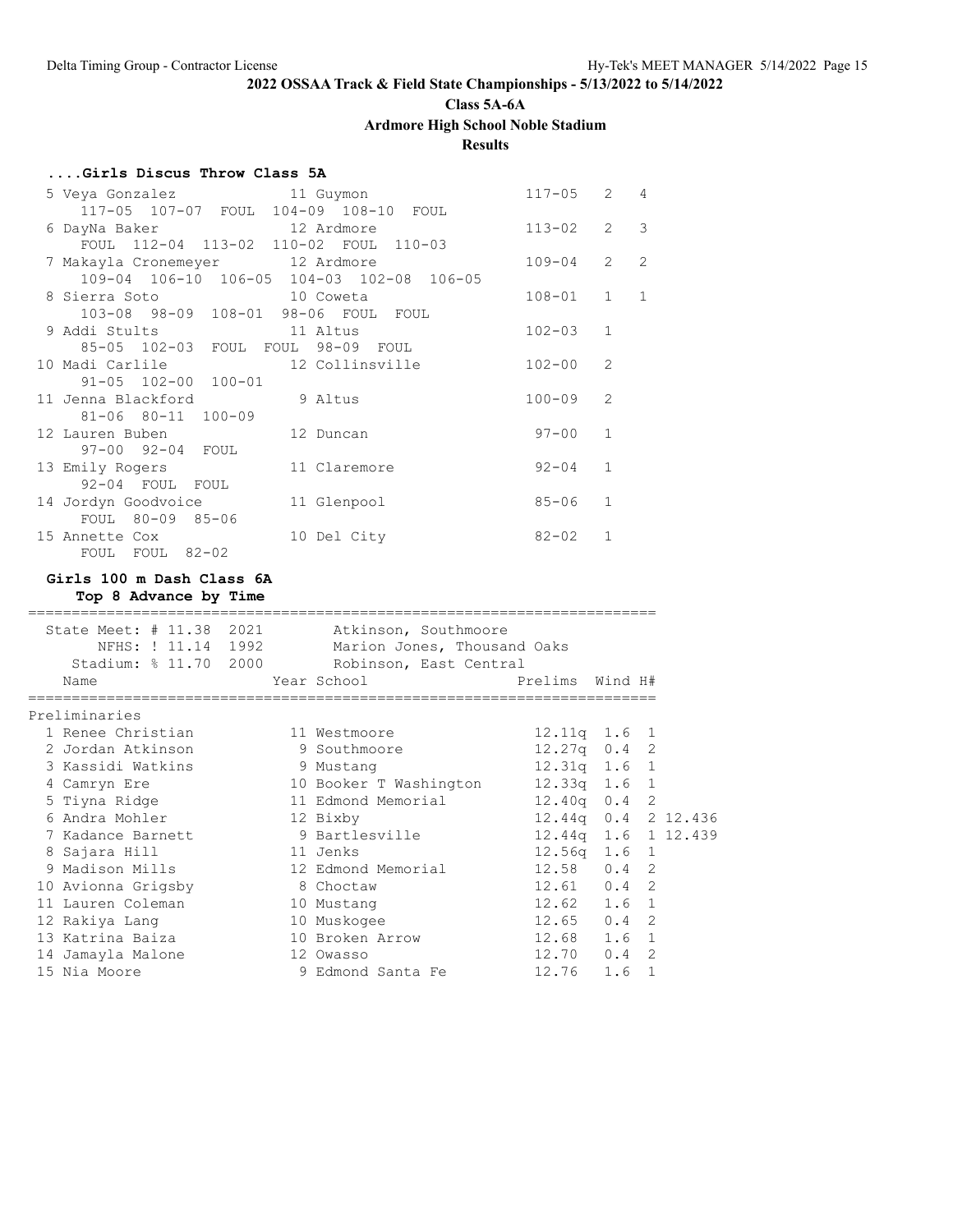**Class 5A-6A**

**Ardmore High School Noble Stadium**

**Results**

### **Girls 100 m Dash Class 6A**

| State Meet: $\#$ 11.38<br>NFHS: ! 11.14 1992<br>Stadium: $% 11.70$<br>Name | 2021<br>2000 | Atkinson, Southmoore<br>Marion Jones, Thousand Oaks<br>Robinson, East Central<br>Year School<br>------------- | Finals Wind Points<br>==================== |          |                |
|----------------------------------------------------------------------------|--------------|---------------------------------------------------------------------------------------------------------------|--------------------------------------------|----------|----------------|
| ============                                                               |              |                                                                                                               |                                            |          |                |
| Finals                                                                     |              |                                                                                                               |                                            |          |                |
| 1 Jordan Atkinson                                                          |              | 9 Southmoore                                                                                                  | 12.02                                      | 2.0      | 10             |
| 2 Renee Christian                                                          |              | 11 Westmoore                                                                                                  | 12.12                                      | 2.0      | 8              |
| 3 Tiyna Ridge                                                              |              | 11 Edmond Memorial                                                                                            | $12.18$ $2.0$                              |          | 6              |
| 4 Andra Mohler                                                             |              | 12 Bixby                                                                                                      | $12.25$ $2.0$                              |          | 5              |
| 5 Camryn Ere                                                               |              | 10 Booker T Washington                                                                                        | 12.37 2.0                                  |          | 4              |
| 6 Kassidi Watkins                                                          |              | 9 Mustang                                                                                                     | 12.41 2.0                                  |          | 3              |
| 7 Kadance Barnett                                                          |              | 9 Bartlesville                                                                                                | $12.48$ $2.0$                              |          | $\overline{2}$ |
| 8 Sajara Hill                                                              |              | 11 Jenks                                                                                                      | $12.63$ $2.0$                              |          | $\mathbf{1}$   |
| Girls 200 m Dash Class 6A<br>Top 8 Advance by Time                         |              |                                                                                                               |                                            |          |                |
|                                                                            |              |                                                                                                               |                                            |          |                |
| State Meet: $\#$ 23.69                                                     | 2008         | Levingston, Midwest City                                                                                      |                                            |          |                |
| NFHS: ! 22.52                                                              | 2003         | Allyson Felix, LA Baptist                                                                                     |                                            |          |                |
| Stadium: % 24.20 1999                                                      |              | Robinson, East Central                                                                                        |                                            |          |                |
| Name                                                                       |              | Year School                                                                                                   | Prelims                                    | Wind H#  |                |
| ______________                                                             |              |                                                                                                               |                                            |          |                |
| Preliminaries                                                              |              |                                                                                                               |                                            |          |                |
| 1 Yasmine Johnson                                                          |              | 12 Westmoore                                                                                                  | 24.59q NWI                                 |          | 2              |
| 2 Sidney Smith                                                             |              | 12 Union                                                                                                      | 24.82q NWI                                 |          | 1              |
| 3 Renee Christian                                                          |              | 11 Westmoore                                                                                                  | 25.08q                                     | NWI      | $\mathbf{1}$   |
| 4 Jordan Atkinson                                                          |              | 9 Southmoore                                                                                                  | 25.19q NWI                                 |          | $\overline{2}$ |
| 5 Campbell Barta                                                           |              | 10 Bartlesville                                                                                               | 25.28q NWI                                 |          | $\overline{2}$ |
| 6 Kassidi Watkins                                                          |              |                                                                                                               | 25.32q                                     | NWI      | $\overline{2}$ |
|                                                                            |              | 9 Mustang                                                                                                     |                                            |          | 1              |
| 7 Zoey Battles                                                             |              | 10 Edmond Santa Fe                                                                                            | 25.46q                                     | NWI      |                |
| 8 Jazzlin Brown                                                            |              | 9 Putnam City West                                                                                            | 25.53q                                     | NWI      | 1              |
| 9 Kayvon Nubine                                                            |              | 10 Edmond Memorial                                                                                            | 25.59                                      | NWI      | $\overline{2}$ |
| 10 Madison Mills                                                           |              | 12 Edmond Memorial                                                                                            | 25.89                                      | NWI      | $\mathbf{1}$   |
| 11 Jamayla Malone                                                          |              | 12 Owasso                                                                                                     | 26.12 NWI                                  |          | $\mathbf{1}$   |
| 12 Alexis Nicholson                                                        |              | 12 Muskogee                                                                                                   | 26.35                                      | NWI      | $\overline{2}$ |
| 13 Elizabeth Jaques                                                        |              | 9 Moore                                                                                                       | 26.46 NWI                                  |          | 1              |
| 14 Janae Hannah                                                            |              | 10 Jenks                                                                                                      | 26.57                                      | NWI      | 1              |
| 15 Lydia Black                                                             |              | 11 Edmond Memorial                                                                                            | 26.69                                      | NWI      | $\overline{2}$ |
| 16 Maddie Holub                                                            |              | 12 Edmond North                                                                                               | 26.71                                      | NWI      | $\overline{2}$ |
| Girls 200 m Dash Class 6A                                                  |              |                                                                                                               |                                            |          |                |
| State Meet: $\#$ 23.69                                                     | 2008         | Levingston, Midwest City                                                                                      |                                            |          |                |
| NFHS: ! 22.52                                                              | 2003         | Allyson Felix, LA Baptist                                                                                     |                                            |          |                |
| Stadium: $824.20$                                                          | 1999         | Robinson, East Central                                                                                        |                                            |          |                |
| Name                                                                       |              | Year School                                                                                                   | Finals                                     |          | Wind Points    |
|                                                                            |              |                                                                                                               |                                            | ======== |                |
| Finals                                                                     |              |                                                                                                               |                                            |          |                |
| 1 Yasmine Johnson                                                          |              | 12 Westmoore                                                                                                  | 24.64                                      | 0.3      | 10             |
| 2 Sidney Smith                                                             |              | 12 Union                                                                                                      | 24.74                                      | 0.3      | 8              |
| 3 Renee Christian                                                          |              | 11 Westmoore                                                                                                  | 24.97                                      | 0.3      | 6              |
| 4 Jordan Atkinson                                                          |              | 9 Southmoore                                                                                                  | 25.08                                      | 0.3      | 5              |
| 5 Campbell Barta                                                           |              | 10 Bartlesville                                                                                               | 25.20                                      | 0.3      | 4              |
|                                                                            |              |                                                                                                               |                                            |          |                |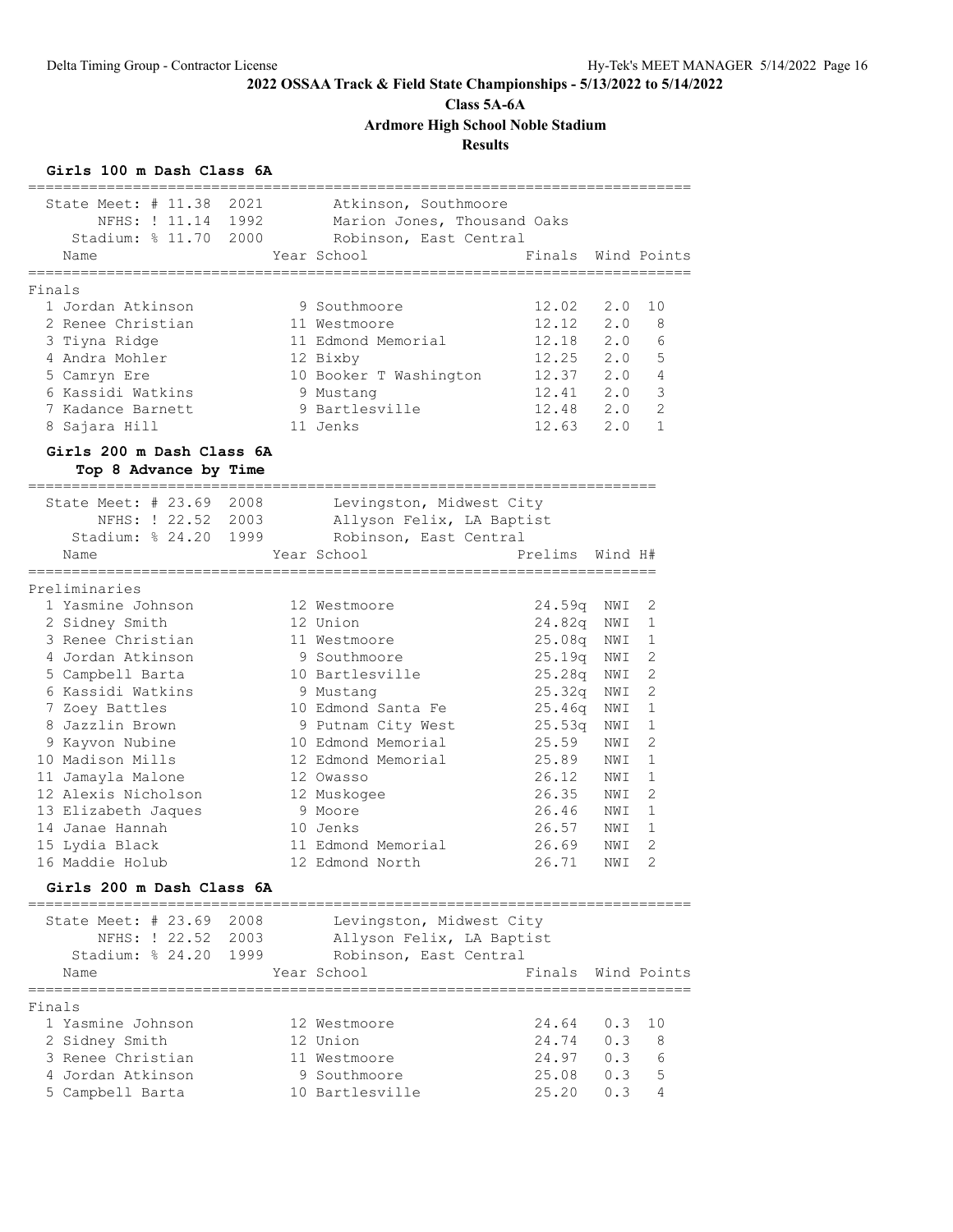**Class 5A-6A**

**Ardmore High School Noble Stadium**

### **Results**

| Girls 200 m Dash Class 6A                                    |      |                                                       |         |                |
|--------------------------------------------------------------|------|-------------------------------------------------------|---------|----------------|
| 6 Kassidi Watkins                                            |      | 9 Mustang                                             | 25.27   | 0.3<br>3       |
| 7 Zoey Battles                                               |      | 10 Edmond Santa Fe                                    | 25.53   | 0.3<br>2       |
| 8 Jazzlin Brown                                              |      | 9 Putnam City West                                    | 25.59   | 0.3<br>1       |
| Girls 400 m Dash Class 6A                                    |      |                                                       |         |                |
| Top 8 Advance by Time                                        |      |                                                       |         |                |
| --------------------------<br>State Meet: $\#$ 54.75         | 1987 | _______________________________<br>Marshall, Muskogee |         |                |
| NFHS: ! 50.74 2000                                           |      | Monique Henderson, San Diego Mor                      |         |                |
| Stadium: $8\,56.48$                                          | 2000 | Peel, Hale                                            |         |                |
| Name                                                         |      | Year School                                           | Prelims | H#             |
|                                                              |      |                                                       |         |                |
| Preliminaries                                                |      |                                                       |         |                |
| 1 Yasmine Johnson                                            |      | 12 Westmoore                                          | 57.15q  | 1              |
| 2 Magnolia Crissup                                           |      | 10 Jenks                                              | 57.81q  | 2              |
| 3 Rachel Cornell                                             |      | 10 Jenks                                              | 58.17q  | 1              |
| 4 Campbell Barta                                             |      | 10 Bartlesville                                       | 58.32q  | 2              |
| 5 Jocelyn Kitchen                                            |      | 11 Broken Arrow                                       | 58.41q  | 2              |
| 6 Mckenna Huston                                             |      | 11 Choctaw                                            | 58.44q  | 1              |
| 7 Faith Millner                                              |      | 12 Union                                              | 58.86q  | 2              |
| 8 Jayla Dean                                                 |      | 10 Westmoore                                          | 58.92q  | 2              |
| 9 Chloe Ezell                                                |      | 11 Edmond Memorial                                    | 59.27   | $\mathbf{1}$   |
| 10 Christian Gregory                                         |      | 12 Moore                                              | 59.78   | 2              |
| 11 Chloe Grantham                                            |      | 12 Edmond Memorial                                    | 59.84   | 2              |
| 12 Courtney Talley                                           |      | 11 Edmond Memorial                                    | 59.98   | $\mathbf{1}$   |
| 13 Evie Noel                                                 |      | 12 Broken Arrow                                       | 1:00.06 | $\mathbf{1}$   |
| 14 Haley Downing                                             |      | 12 Yukon                                              | 1:00.86 | 1              |
| 15 Makayla Mcginnis                                          |      | 10 Moore                                              | 1:02.26 | $\overline{2}$ |
| 16 Lexi Leleux                                               |      | 10 Broken Arrow                                       | 1:19.12 | $\mathbf{1}$   |
| Girls 400 m Dash Class 6A<br>=============================== |      |                                                       |         |                |
| State Meet: # 54.75 1987                                     |      | Marshall, Muskogee                                    |         |                |
| NFHS: ! 50.74 2000                                           |      | Monique Henderson, San Diego Morse                    |         |                |
| Stadium: % 56.48                                             | 2000 | Peel, Hale                                            |         |                |
| Name                                                         |      | Year School                                           | Finals  | Points         |
| ============                                                 |      |                                                       |         |                |
| Finals<br>1 Yasmine Johnson                                  |      | 12 Westmoore                                          | 56.11%  | 10             |
| 2 Magnolia Crissup                                           |      | 10 Jenks                                              | 56.62   | 8              |
| 3 Rachel Cornell                                             |      | 10 Jenks                                              | 57.15   | 6              |
| 4 Mckenna Huston                                             |      | 11 Choctaw                                            | 57.39   | 5              |
|                                                              |      |                                                       |         |                |

5 Campbell Barta 10 Bartlesville 57.50 4

- 6 Jocelyn Kitchen 11 Broken Arrow 57.72 3 7 Jayla Dean 10 Westmoore 58.93 2 10 Westmoore 58.93 2<br>
8 Faith Millner 12 Union 59.39 1
	-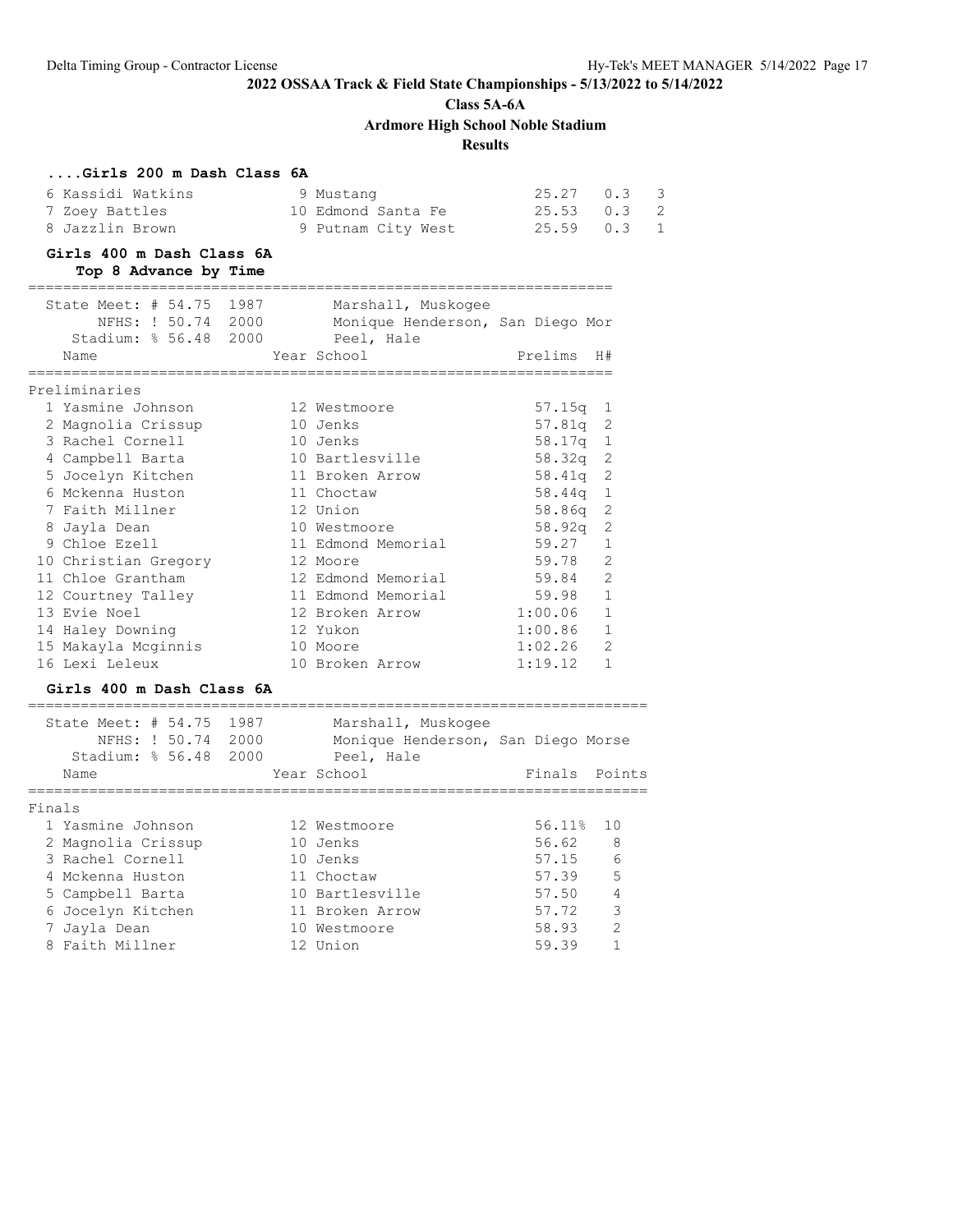# **Class 5A-6A**

**Ardmore High School Noble Stadium**

### **Results**

### **Girls 800 m Run Class 6A**

| NFHS: ! 2:02.04 2011<br>Stadium: % 2:12.38 1999 | State Meet: # 2:09.28 5/13/2017 Ally Ryan, Jenks<br>Webb, Bartlesville | Amy Weissenbach, Harvard-Westlake |
|-------------------------------------------------|------------------------------------------------------------------------|-----------------------------------|
| Name                                            | Year School                                                            | Finals Points                     |
|                                                 |                                                                        | 2:09.47%                          |
| 1 Payton Hinkle                                 | 12 Broken Arrow                                                        | 10                                |
| 2 Deborah Mazzei                                | 12 Jenks                                                               | 2:09.86%<br>8                     |
| 3 Christian Gregory                             | 12 Moore                                                               | $2:12.12$ <sup>8</sup><br>6       |
| 4 Avery Mazzei                                  | 12 Jenks                                                               | 5<br>2:13.47                      |
| 5 Evie Noel                                     | 12 Broken Arrow                                                        | $\overline{4}$<br>2:13.60         |
| 6 Morgan Kirkland                               | 10 Edmond North                                                        | $\mathsf 3$<br>2:14.27            |
| 7 Camryn Kirkland                               | 12 Edmond North                                                        | $\mathbf{2}$<br>2:14.50           |
| 8 Audrey Hill                                   | 11 Edmond Santa Fe                                                     | 2:16.44<br>$\mathbf{1}$           |
| 9 Chloe Ezell                                   | 11 Edmond Memorial                                                     | 2:17.20                           |
| 10 Sophie Simmons                               | 12 Jenks                                                               | 2:18.02                           |
| 11 Savannah Hull                                | 10 Edmond Memorial                                                     | 2:19.84                           |
| 12 Kinley Kite                                  | 10 Norman North                                                        | 2:20.79                           |
| 13 Lily Couch                                   | 12 Tahlequah                                                           | 2:22.48                           |
| 14 Harper Barlow                                | 11 Yukon                                                               | 2:22.89                           |
| 15 Lauren Crouch                                | 12 Edmond Memorial                                                     | 2:23.76                           |
| 16 Gentry Turner                                | 10 Bartlesville                                                        | 2:24.59                           |
|                                                 |                                                                        |                                   |
| Girls 1600 m Run Class 6A                       |                                                                        |                                   |
|                                                 |                                                                        |                                   |
|                                                 | State Meet: # 4:57.07 5/13/2017 Cheyenne Walden, Sand Springs          |                                   |
| NFHS: ! 4:33.29 2014                            |                                                                        | Alexa Efraimson, Irvine Woodridge |
| Stadium: % 5:04.31 2001                         | McLeod, Jenks                                                          |                                   |
| Name                                            | Year School                                                            | Finals<br>Points                  |
|                                                 |                                                                        |                                   |
| 1 Payton Hinkle                                 | 12 Broken Arrow                                                        | 4:49.24#<br>10                    |
| 2 Cayden Dawson                                 | 12 Bixby                                                               | 4:53.42#<br>8                     |
| 3 Liesel Kehoe                                  | 10 Edmond North                                                        | 4:58.41%<br>6                     |
| 4 Tarryn Lowry                                  | 12 Jenks                                                               | 5<br>$5:00.21$ <sup>8</sup>       |
| 5 Avery Mazzei                                  | 12 Jenks                                                               | $\overline{4}$<br>5:05.01         |
| 6 Deborah Mazzei                                | 12 Jenks                                                               | $\mathsf 3$<br>5:06.41            |
| 7 Cayden Brickman                               | 12 Stillwater                                                          | 2<br>5:08.46                      |
| 8 Audrey Hill                                   | 12 Moore                                                               | 5:08.65<br>1                      |
| 9 Natalie Duggan                                | 9 Edmond Santa Fe                                                      | 5:14.51                           |
| 10 Tabitha Fox                                  | 11 Deer Creek                                                          | 5:16.32                           |
| 11 Audrey Hill                                  | 11 Edmond Santa Fe                                                     | 5:25.71                           |
| 12 Camryn Kirkland                              | 12 Edmond North                                                        | 5:26.76                           |
| 13 Savannah Hull                                | 10 Edmond Memorial                                                     | 5:32.90                           |
|                                                 |                                                                        |                                   |
| 14 Kinley Kite                                  | 10 Norman North                                                        | 5:34.66                           |
| 15 Elizabeth Booth                              | 12 Owasso                                                              | 5:35.11                           |
| 16 Gracie Sanders                               | 12 Southmoore                                                          | 5:45.49                           |
| Girls 3200 m Run Class 6A                       |                                                                        |                                   |
|                                                 |                                                                        |                                   |
| State Meet: # 10:50.34 2003                     | McLeod, Jenks                                                          |                                   |
|                                                 | NFHS: ! 9:47.88 2018 Katelyn Touhy, Thiells N Rockland                 |                                   |
|                                                 | Stadium: % 11:02.10 2001 McLeod, Jenks                                 |                                   |
| Name                                            | Year School                                                            | Finals<br>Points                  |
| ==============                                  |                                                                        |                                   |
|                                                 |                                                                        |                                   |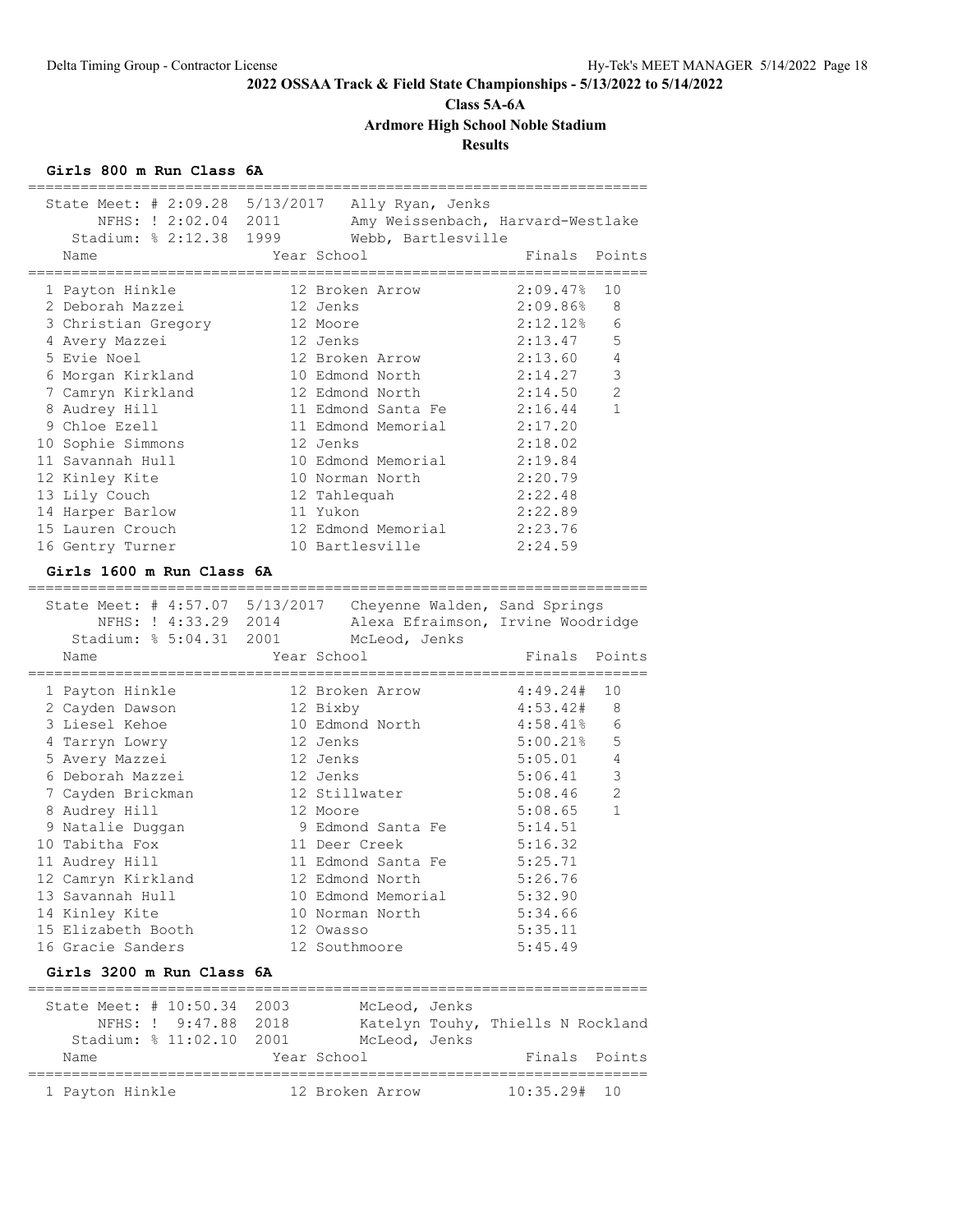# **Class 5A-6A**

### **Ardmore High School Noble Stadium**

### **Results**

#### **....Girls 3200 m Run Class 6A**

| 2 Liesel Kehoe     | 10 Edmond North    | 10:43.82# | 8  |
|--------------------|--------------------|-----------|----|
| 3 Cayden Dawson    | 12 Bixby           | 10:57.88% | 6  |
| 4 Avery Mazzei     | 12 Jenks           | 11:16.44  | .5 |
| 5 Cayden Brickman  | 12 Stillwater      | 11:26.82  | 4  |
| 6 Audrey Hill      | 11 Edmond Santa Fe | 11:34.10  | 3  |
| 7 Natalie Duggan   | 9 Edmond Santa Fe  | 11:42.35  | 2  |
| 8 Audrey Hill      | 12 Moore           | 11:58.42  | 1  |
| 9 Lily Thomas      | 11 Edmond North    | 12:05.84  |    |
| 10 Emily Coffey    | 12 Jenks           | 12:13.86  |    |
| 11 Avery Stanley   | 12 Yukon           | 12:15.61  |    |
| 12 Elizabeth Booth | 12 Owasso          | 12:18.20  |    |
| 13 Sadie Wedge     | 9 Deer Creek       | 12:19.28  |    |
| 14 Ryann Barber    | 11 Jenks           | 12:30.31  |    |
| 15 Sienna Collins  | 9 Edmond Memorial  | 12:51.58  |    |
| 16 Kate Holbrook   | 9 Moore            | 13:03.38  |    |

#### **Girls 100 m Hurdles Class 6A**

**Top 8 Advance by Time**

========================================================================

| State Meet: # 13.81 1989 |          | Franks, John Marshall               |                 |                  |
|--------------------------|----------|-------------------------------------|-----------------|------------------|
| NFHS: ! 13.03 2007       |          | Vashti Thomas, San Jose Mt Pleasant |                 |                  |
| Stadium: % 13.87 1999    |          | Waibel, Jenks                       |                 |                  |
| Name                     |          | Year School Theory                  | Prelims Wind H# |                  |
|                          |          |                                     |                 |                  |
| Preliminaries            |          |                                     |                 |                  |
| 1 Kayvon Nubine          |          | 10 Edmond Memorial                  |                 | 14.85q 1.9 1     |
| 2 Kyndall Hicks          | 12 Union |                                     |                 | $15.01q$ $2.5$ 2 |
| 3 Amara Ubabuike         |          | 11 Westmoore                        |                 | 15.07q 1.9 1     |
| 4 Victoria Wright        |          | 12 Edmond North                     |                 | $15.43q$ $2.5$ 2 |
| 5 Jocelyn Jenkins        | 12 Moore |                                     |                 | $15.55q$ $2.5$ 2 |
| 6 Lauren Powell          | 10 Enid  |                                     |                 | 15.65q 2.5 2     |
| 7 DeRiayah Lee           |          | 11 Muskogee                         | 15.66q          | $1.9$ 1          |
| 8 Parker Gladhill        |          | 10 Norman North                     |                 | $15.69q$ $2.5$ 2 |
| 9 Kayleann Pope          | 11 Moore |                                     | 16.01           | $1.9 \quad 1$    |
| 10 Taylore Baker         |          | 11 Edmond Santa Fe                  | 16.08           | $1.9 \quad 1$    |
| 11 Victoria Cole         |          | 11 Jenks                            | 16.37           | $1.9 \quad 1$    |
| 12 Ella Hodges           |          | 11 Southmoore                       | 16.45           | $1.9 \quad 1$    |
| 13 Rylee Rodriquez       |          | 10 Edmond Memorial                  | 16.46           | $2.5 \quad 2$    |
| 14 Kennedy Owens         |          | 11 Jenks                            | 16.59           | $1.9 \quad 1$    |
| 15 Kyra Heald            |          | 12 Broken Arrow                     | 17.21           | $2.5 \quad 2$    |
| 16 Alaysianea Dixie      |          | 10 Choctaw                          | 17.23           | $2.5 \quad 2$    |
|                          |          |                                     |                 |                  |

#### **Girls 100 m Hurdles Class 6A**

============================================================================ State Meet: # 13.81 1989 Franks, John Marshall NFHS: ! 13.03 2007 Vashti Thomas, San Jose Mt Pleasant Stadium: % 13.87 1999 Waibel, Jenks Name The Year School Team Points Wind Points ============================================================================ Finals 1 Kayvon Nubine 10 Edmond Memorial 14.48 2.6 10 2 Kyndall Hicks 12 Union 14.92 2.6 8 3 Amara Ubabuike 11 Westmoore 15.18 2.6 6 4 Lauren Powell 10 Enid 15.22 2.6 5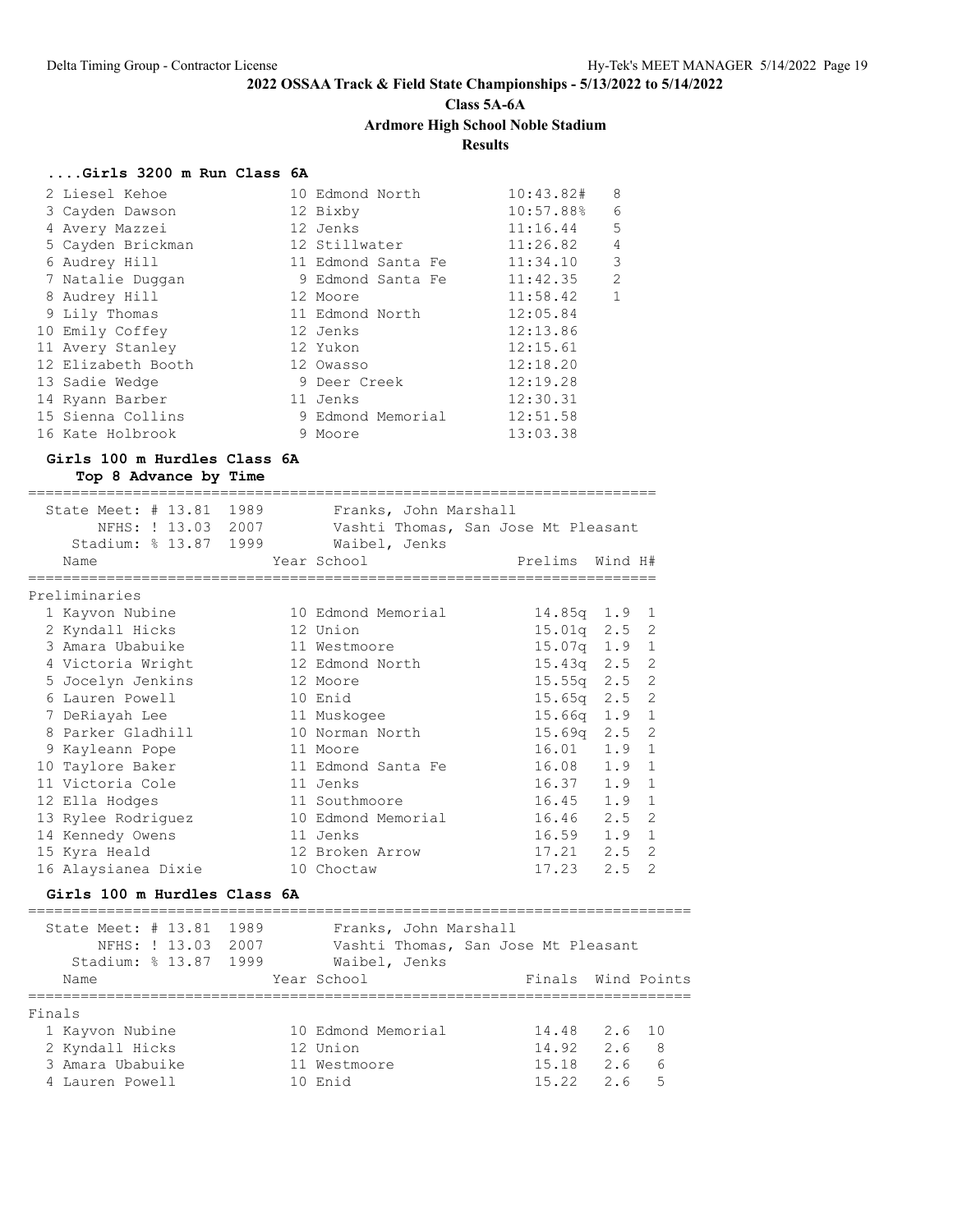**Class 5A-6A**

**Ardmore High School Noble Stadium**

## **Results**

### **....Girls 100 m Hurdles Class 6A**

| 5 Jocelyn Jenkins | 12 Moore        | $15.25$ $2.6$ 4   |  |
|-------------------|-----------------|-------------------|--|
| 6 Victoria Wright | 12 Edmond North | 15.49 2.6 3       |  |
| 7 Parker Gladhill | 10 Norman North | 15.53 2.6 2       |  |
| 8 DeRiayah Lee    | 11 Muskogee     | $16.97$ $2.6$ $1$ |  |

#### **Girls 300 m Hurdles Class 6A Top 8 Advance by Time**

| State Meet: # 42.78 1999<br>NFHS: ! 39.98 2001<br>Stadium: % 42.78 1999<br>Name |  | Waibel, Jenks<br>Lashinda Demus, Long Beach Wilso<br>Waibel, Jenks<br>Year School | Prelims    | H#             |
|---------------------------------------------------------------------------------|--|-----------------------------------------------------------------------------------|------------|----------------|
| Preliminaries                                                                   |  |                                                                                   |            |                |
| 1 DeRiayah Lee                                                                  |  | 11 Muskogee                                                                       | $45.57q$ 1 |                |
| 2 Victoria Wright                                                               |  | 12 Edmond North                                                                   | $45.93q$ 1 |                |
| 3 Kyndall Hicks                                                                 |  | 12 Union                                                                          | $46.72q$ 2 |                |
| 4 Taylore Baker                                                                 |  | 11 Edmond Santa Fe                                                                | $46.99q$ 2 |                |
| 5 Lola Smith                                                                    |  | 9 Edmond Memorial                                                                 | $47.12q$ 2 |                |
| 6 Rylee Rodriguez                                                               |  | 10 Edmond Memorial                                                                | $47.19q$ 1 |                |
| 7 Jaylin Adams                                                                  |  | 9 Mustang                                                                         | $47.25q$ 2 |                |
| 8 Jocelyn Jenkins                                                               |  | 12 Moore                                                                          | $47.76q$ 2 |                |
| 9 Silvia Tant                                                                   |  | 11 Edmond North                                                                   | 48.06      | $\mathbf{1}$   |
| 10 Paris Chicoine                                                               |  | 12 Union                                                                          | 48.26 1    |                |
| 11 Kayleann Pope                                                                |  | 11 Moore                                                                          | 48.64      | $\mathbf{1}$   |
| 12 Lauren Powell                                                                |  | 10 Enid                                                                           | 48.70      | $\mathbf{1}$   |
| 13 Erinn Benjamin                                                               |  | 9 Jenks                                                                           | 49.25      | 2              |
| 14 Amara Ubabuike                                                               |  | 11 Westmoore                                                                      | 50.76      | 2              |
| 15 Jaeden Daniel                                                                |  | 9 Edmond Santa Fe                                                                 | 51.43      | $\overline{c}$ |
| 16 Mackenzie Thiessen                                                           |  | 11 Union                                                                          | 52.53      | $\mathbf{1}$   |

### **Girls 300 m Hurdles Class 6A**

|        | State Meet: $\#$ 42.78<br>Stadium: $% 42.78$                                                | NFHS: ! 39.98 | 1999<br>2001<br>1999 | Waibel, Jenks<br>Lashinda Demus, Long Beach Wilson<br>Waibel, Jenks                           |                                  |                               |
|--------|---------------------------------------------------------------------------------------------|---------------|----------------------|-----------------------------------------------------------------------------------------------|----------------------------------|-------------------------------|
| Name   |                                                                                             |               |                      | Year School                                                                                   | Finals                           | Points                        |
| Finals | 1 DeRiayah Lee<br>2 Kyndall Hicks                                                           |               |                      | 11 Muskogee<br>12 Union                                                                       | 44.75<br>45.46<br>46.18          | 1 O<br>- 8<br>$6\overline{6}$ |
|        | 3 Victoria Wright<br>4 Lola Smith<br>5 Taylore Baker<br>6 Rylee Rodriquez<br>7 Jaylin Adams |               |                      | 12 Edmond North<br>9 Edmond Memorial<br>11 Edmond Santa Fe<br>10 Edmond Memorial<br>9 Mustang | 46.63<br>46.74<br>47.09<br>47.42 | 5<br>3<br>$\mathcal{D}$       |
|        |                                                                                             |               |                      |                                                                                               |                                  |                               |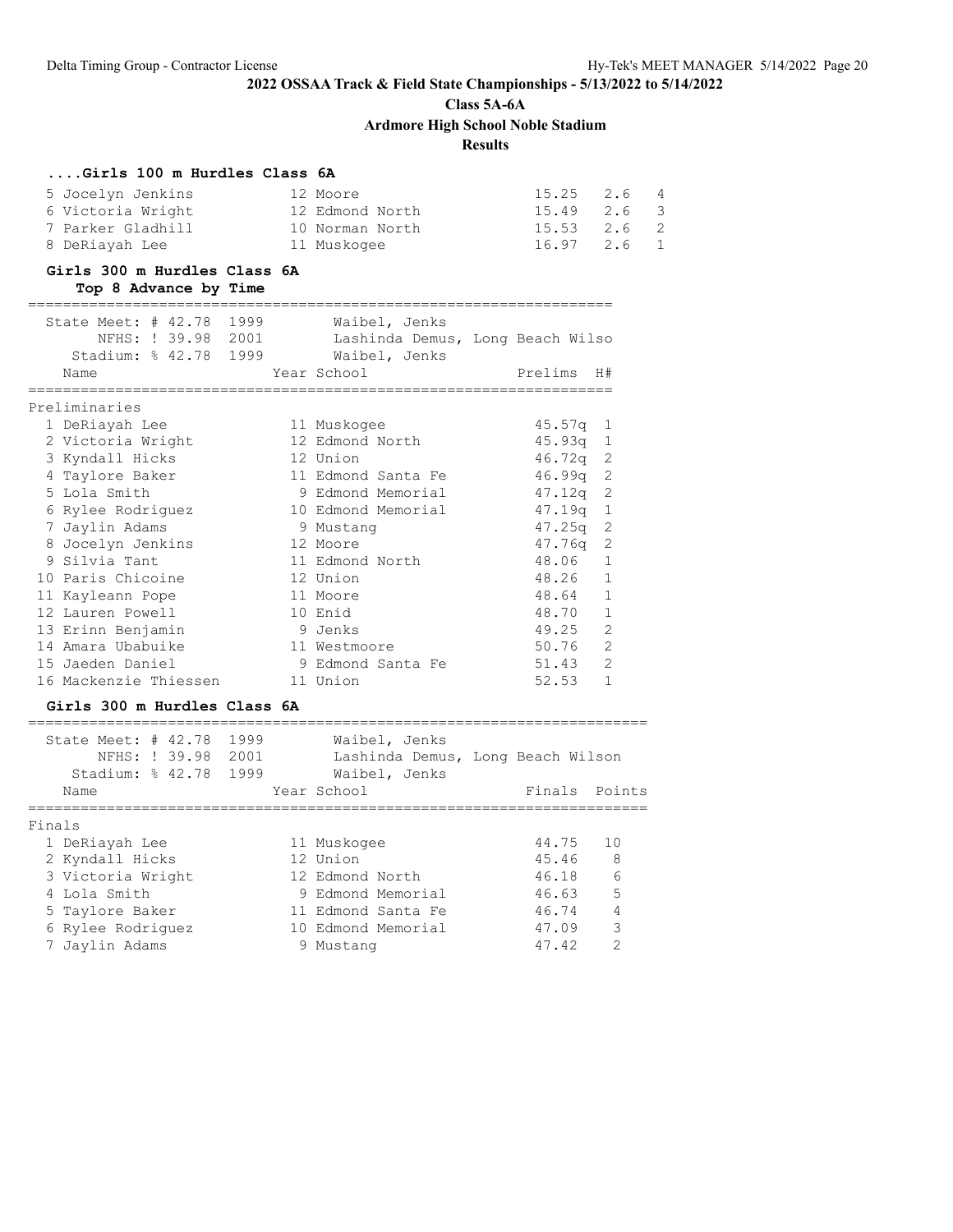**Class 5A-6A**

**Ardmore High School Noble Stadium**

### **Results**

## **Girls 4x100 m Relay Class 6A**

| Top 8 Advance by Time                     |              |                                       |    |
|-------------------------------------------|--------------|---------------------------------------|----|
| State Meet: $#$ 46.29<br>1997             | Midwest City |                                       |    |
| NFHS: ! 44.24<br>2019                     | DeSoto, TX   |                                       |    |
| Stadium: % 47.87<br>2000                  |              | Tulsa Washington                      |    |
| School<br>==============<br>===========   |              | Prelims                               | H# |
| Preliminaries                             |              |                                       |    |
| 1 Westmoore                               |              | 847.70q                               | 2  |
| 1) Jayla Dean 10                          |              | 2) Yasmine Johnson 12                 |    |
| 3) Tiffany Mccain 12                      |              | 4) Renee Christian 11                 |    |
| 2 Edmond Memorial                         |              | 47.89q                                | 1  |
| 1) Madison Mills 12                       |              | 2) Chloe Grantham 12                  |    |
| 3) Kayvon Nubine 10                       |              | 4) Tiyna Ridge 11                     |    |
| 3 Southmoore                              |              | 48.22q                                | 2  |
| 1) Laniyah Curry 10                       |              | 2) Jordan Atkinson 9                  |    |
| 3) Kaydence Pettit 9                      |              | 4) Lamiyah Hair 9                     |    |
| 4 Jenks                                   |              | 48.26q                                | 1  |
| 1) Sajara Hill 11                         |              | 2) Magnolia Crissup 10                |    |
| 3) Maggie Persson 10                      |              | 4) Rachel Cornell 10                  |    |
| 5 Muskogee                                |              | 48.34q                                | 2  |
| 1) Jenee Coleman 12                       |              | 2) Rakiya Lang 10                     |    |
| 3) Alexis Nicholson 12                    | 4)           | Jakayla Swanson 11                    |    |
| 6 Edmond Santa Fe                         |              | 48.37q                                | 2  |
| 1) Taylore Baker 11                       |              | 2) Zoey Battles 10                    |    |
| 3) Nia Moore 9<br>7 Choctaw               |              | 4) Te A Parker 11<br>48.45q           | 1  |
| 1) Sidney Holt 11                         |              | 2) Avionna Grigsby 8                  |    |
| 3) Kylee Hunt 12                          |              | 4) Mckenna Huston 11                  |    |
| 8 Union                                   |              | 48.75q                                | 1  |
| 1) Faith Millner 12                       |              | 2) Sidney Smith 12                    |    |
| 3) Mackenzie Thiessen 11                  |              | 4) Jamiya Woodard 9                   |    |
| 9 Booker T Washington                     |              | 48.79                                 | 2  |
| 1) Taylor Campbell 12                     | 2)           | Tierra Owens 9                        |    |
| 3) Kendall Johnson 11                     |              | 4) Camryn Ere 10                      |    |
| 10 Putnam City West                       |              | 48.93                                 | 2  |
| 1) Jaliyah Johnson 9                      |              | 2) Caya Smith 10                      |    |
| 3) Alana Hutchins 10                      |              | 4) Jazzlin Brown 9                    |    |
| 11 Broken Arrow                           |              | 49.24                                 | 1  |
| 1) Lexi Leleux 10                         |              | 2) Jocelyn Kitchen 11                 |    |
| 3) Karree Wales 9                         |              | 4) Katrina Baiza 10                   |    |
| 12 Owasso                                 |              | 49.37                                 | 1  |
| 1) Abigail Kubien 10                      |              | 2) Madeline Fenner 10                 |    |
| 3) Jamayla Malone 12                      |              | 4) NeVaeh DeBerry 12                  |    |
| 13 Yukon                                  |              | 49.40                                 | 1  |
| 1) Keyana Trekell 12                      |              | 2) Alyssa Luke 10                     |    |
| 3) Audrey Boyd 12                         |              | 4) Haley Downing 12                   |    |
| 14 Moore                                  |              | 49.94                                 | 1  |
| 1) Aiciles Maldonado 11                   |              | 2) Elizabeth Jaques 9                 |    |
| 3) Makayla Mcginnis 10                    |              | 4) Janiya Bedford 11                  |    |
| 15 Deer Creek                             |              | 50.12                                 | 2  |
| 1) Nya Davis 11<br>3) Georgette Bampoe 11 |              | 2) Mya Harris 10<br>4) Emilie Hart 12 |    |
|                                           |              |                                       |    |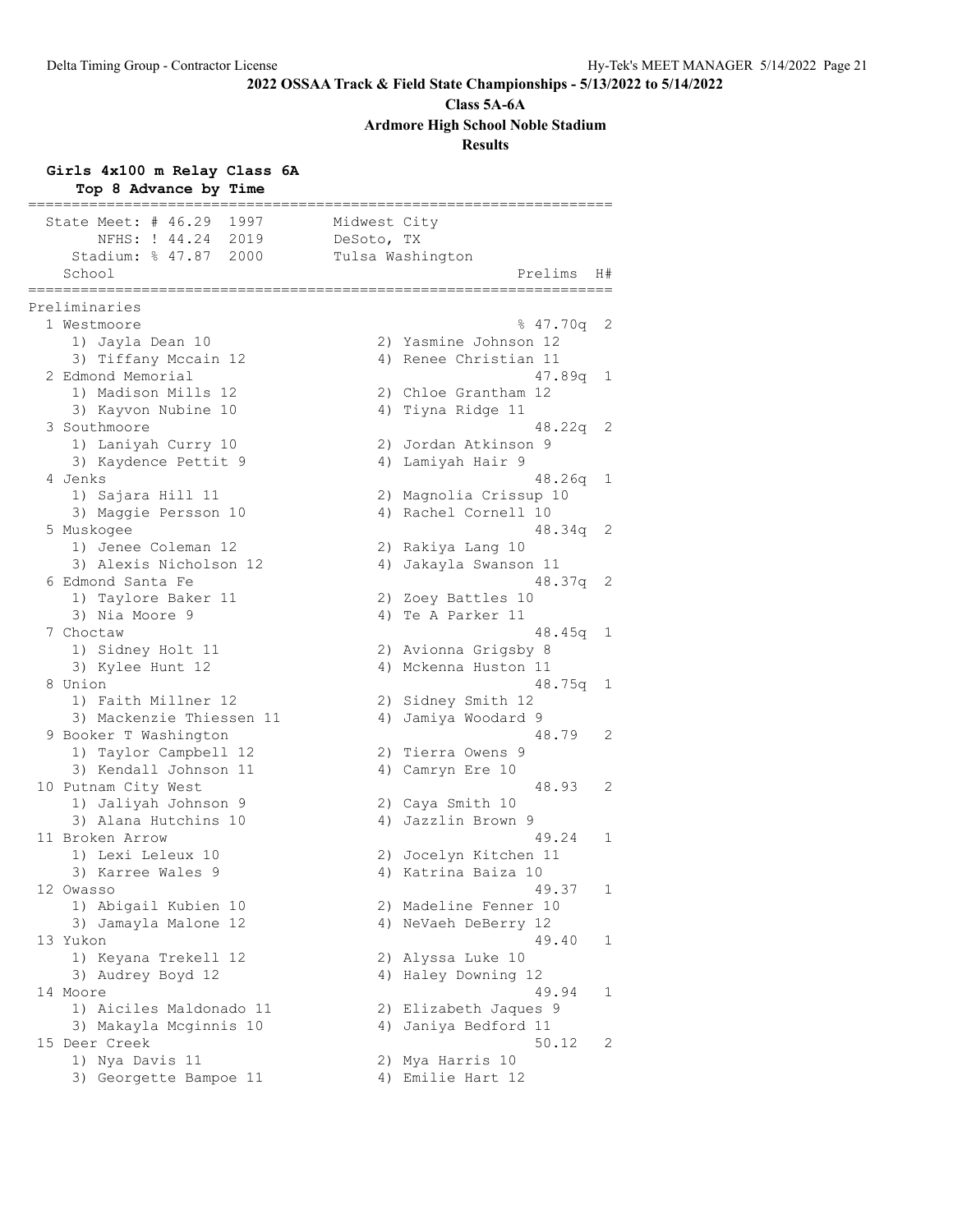**Class 5A-6A**

**Ardmore High School Noble Stadium**

**Results**

### **Girls 4x100 m Relay Class 6A**

======================================================================= State Meet: # 46.29 1997 Midwest City NFHS: ! 44.24 2019 DeSoto, TX Stadium: % 47.87 2000 Tulsa Washington School **Finals** Points **Points** ======================================================================= Finals 1 Westmoore 47.30% 20 1) Jayla Dean 10 2) Yasmine Johnson 12 3) Tiffany Mccain 12 4) Renee Christian 11 2 Edmond Memorial 47.39% 16 1) Madison Mills 12 2) Chloe Grantham 12 3) Kayvon Nubine 10 4) Tiyna Ridge 11 3 Jenks 48.24 12 1) Sajara Hill 11 2) Magnolia Crissup 10 3) Maggie Persson 10  $\hphantom{\text{2.65}$  4) Rachel Cornell 10 4 Southmoore 48.32 10 1) Laniyah Curry 10 2) Jordan Atkinson 9 3) Kaydence Pettit 9 4) Lamiyah Hair 9 5 Edmond Santa Fe 48.41 8 1) Taylore Baker 11 2) Zoey Battles 10 3) Nia Moore 9 4) Te A Parker 11 6 Muskogee 48.58 6 1) Jenee Coleman 12 2) Rakiya Lang 10 3) Alexis Nicholson 12 4) Jakayla Swanson 11 7 Union 48.79 4 1) Faith Millner 12 2) Sidney Smith 12 3) Mackenzie Thiessen 11 4) Jamiya Woodard 9 8 Choctaw 48.85 2 1) Sidney Holt 11 2) Avionna Grigsby 8 3) Kylee Hunt 12 4) Mckenna Huston 11 **Girls 4x200 m Relay Class 6A**

### ==========================================================================

 State Meet: # 1:38.36 2021 Midwest City NFHS: ! 1:33.87 2004 Long Beach Poly Stadium: % 1:39.59 2000 Tulsa Washington School **Finals** H# Points ========================================================================== 1 Westmoore 1:40.20 2 20 1) Jayla Dean 10 2) Yasmine Johnson 12 3) Tiffany Mccain 12 4) Renee Christian 11 2 Jenks 1:41.19 2 16 1) Sajara Hill 11 2) Magnolia Crissup 10 3) Maggie Persson 10  $\hphantom{\text{2.65}$  4) Rachel Cornell 10 3 Union 1:42.64 2 12 1) Faith Millner 12 2) Kyndall Hicks 12 3) Jamiya Woodard 9 4) Sidney Smith 12 4 Edmond Santa Fe 1:42.83 2 10 1) Nia Moore 9 2) Te A Parker 11 3) Taya Crittenden 12 <a>> 4) Zoey Battles 10 5 Edmond Memorial 1:43.00 2 8 1) Madison Mills 12 2) Kayvon Nubine 10 3) Chloe Grantham 12 4) Tiyna Ridge 11 6 Bartlesville 1:43.39 2 6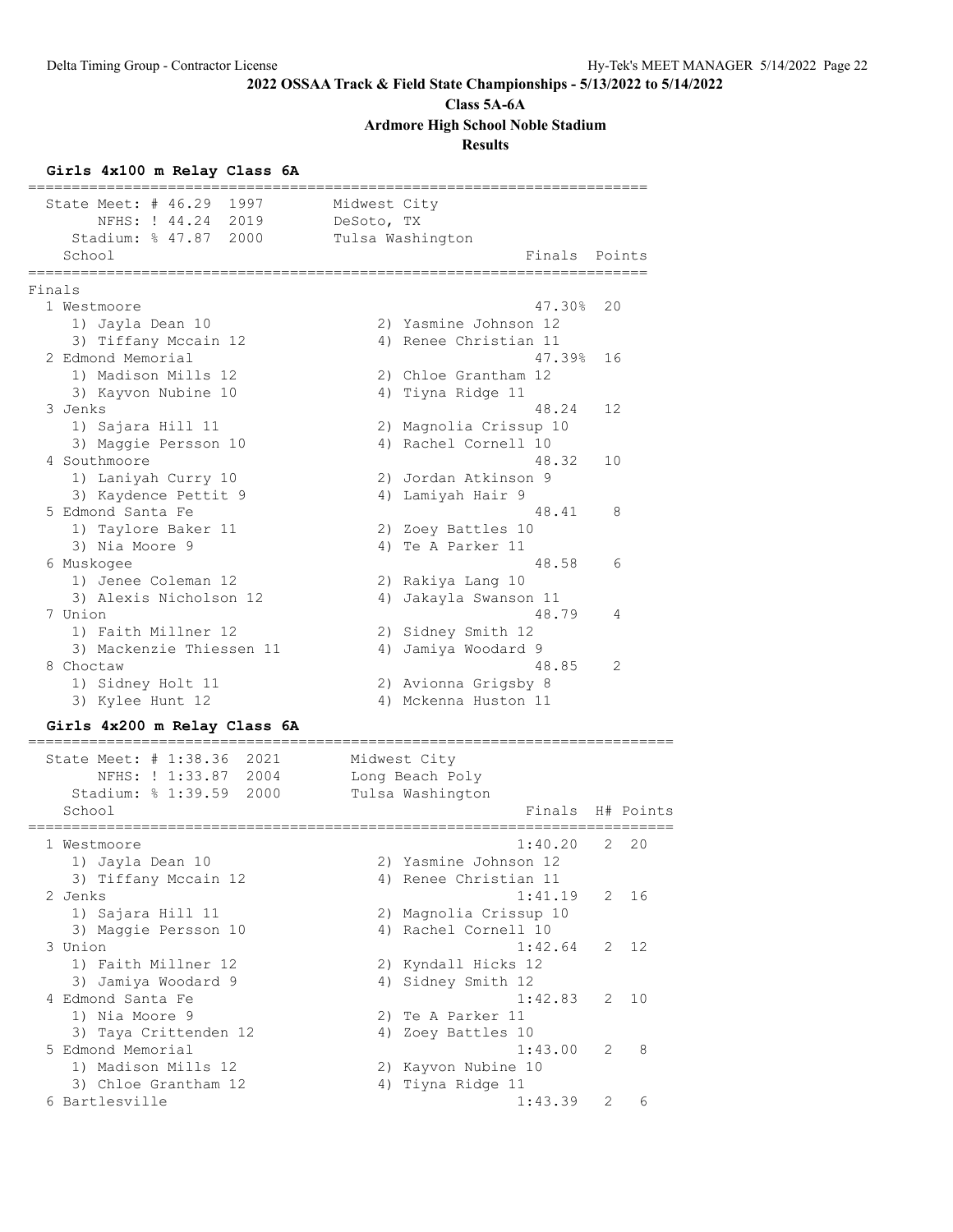#### **Class 5A-6A**

**Ardmore High School Noble Stadium**

#### **Results**

### **....Girls 4x200 m Relay Class 6A**

 1) Kadance Barnett 9 2) Chloe Robbins 9 3) Morgan Wasemiller 10  $\hskip1cm$  4) Campbell Barta 10 7 Booker T Washington 1:44.01 1 4 1) Taylor Campbell 12 2) Tierra Owens 9 3) Kendall Johnson 11  $\hskip10mm$  4) Camryn Ere 10 8 Broken Arrow 1:44.15 2 2 1) Lexi Leleux 10 2) Katrina Baiza 10 3) Karree Wales 9 4) Jocelyn Kitchen 11 9 Yukon 1:44.88 1 1) Keyana Trekell 12 2) Alyssa Luke 10 3) Audrey Boyd 12 4) Haley Downing 12 10 Owasso 1:45.02 1 1) Abigail Kubien 10 2) Madeline Fenner 10 3) NeVaeh DeBerry 12  $\hskip1cm$  4) Jamayla Malone 12 11 Mustang 1:45.28 1 1) Lauren Coleman 10 2) Kassidi Watkins 9 3) Jahmonica Johnson 10  $\hskip1cm$  4) Alexis Ray 12 12 Moore 1:45.47 1 1) Aiciles Maldonado 11 2) Elizabeth Jaques 9 3) Makayla Mcginnis 10 4) Janiya Bedford 11 13 Choctaw 1:46.01 1 1) Avionna Grigsby 8 2) Sidney Holt 11 3) Mariah Watson 9 1988 1989 1989 10 Mckenna Huston 11 14 Muskogee 1:46.34 2 1) Rakiya Lang 10 2) Jenee Coleman 12 3) Jayda Wordlow 9 4) Alexis Nicholson 12 15 Putnam City West 1:47.28 1 1) Jaliyah Johnson 9 2) Alana Hutchins 10 3) Delandria Grant 10 (4) Jazzlin Brown 9 -- Southmoore DNF 1 1) Laniyah Curry 10 2) Athena Hutzel 11 3) Lyric Russell 10 4) Lamiyah Hair 9

#### **Girls 4x400 m Relay Class 6A** ==========================================================================

 State Meet: # 3:45.7h 1984 John Marshall NFHS: ! 3:35.49 2004 Long Beach Poly Stadium: % 3:52.71 2001 Broken Arrow School **Finals H#** Points ========================================================================== 1 Jenks 3:53.64 2 20 1) Rachel Cornell 10 2) Deborah Mazzei 12 3) Sophie Simmons 12 4) Magnolia Crissup 10 2 Edmond Memorial 3:57.10 2 16 1) Courtney Talley 11 2) Lauren Crouch 12 3) Chloe Grantham 12 4) Chloe Ezell 11 3 Edmond North 3:59.05 2 12 1) Morgan Kirkland 10 2) Silvia Tant 11 3) Victoria Wright 12 (4) Maddie Holub 12 4 Broken Arrow 3:59.35 2 10 1) Lexi Leleux 10 2) Evie Noel 12 3) Jocelyn Kitchen 11 4) Kerrigan Huynh 12 5 Union 3:59.67 2 8 1) Faith Millner 12 2) Kyndall Hicks 12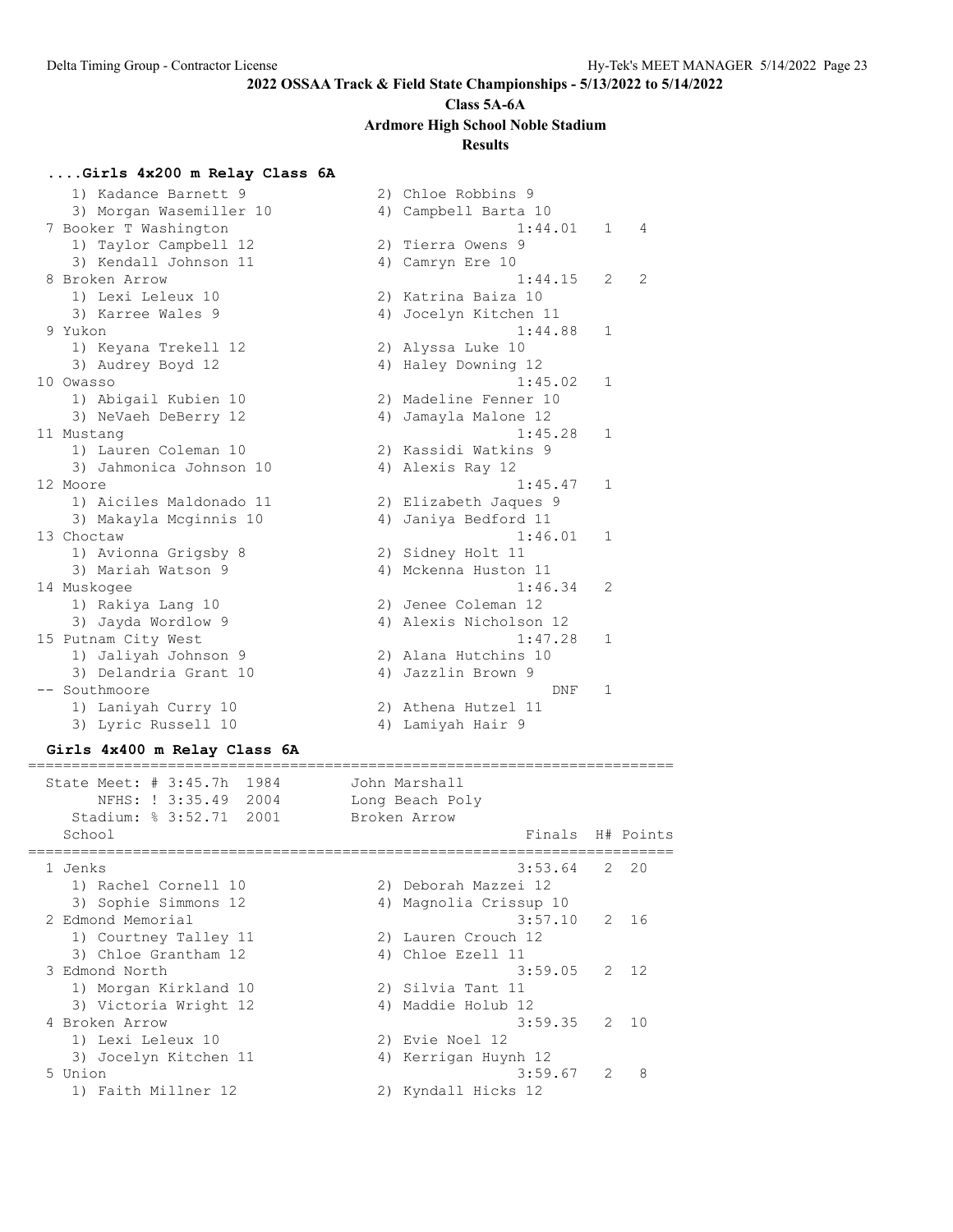## **Class 5A-6A**

**Ardmore High School Noble Stadium**

#### **Results**

#### **....Girls 4x400 m Relay Class 6A**

3) Mackenzie Thiessen 11 <a>> 4) Sidney Smith 12 6 Yukon 4:01.70 1 6 1) Audrey Boyd 12 2) Keyana Trekell 12 3) Avery Stanley 12 4) Haley Downing 12 7 Edmond Santa Fe 4:02.22 2 4 1) Nia Moore 9 2) Taya Crittenden 12 3) Te A Parker 11 4) Zoey Battles 10 9 Moore 1:02.22 2<br>
8 Moore 9 2) Taya Crittenden 12<br>
8 Moore 9 2) Taya Crittenden 12<br>
8 Moore 4:03.98 1 2 1) Aiciles Maldonado 11 2) Shaylin Compton 9 3) Makayla Mcginnis 10 4) Christian Gregory 12 9 Choctaw 4:06.68 1 1) Carly Gregory 8 2) Hannah de Gaston 11 3) Kylee Hunt 12 4) Mckenna Huston 11 10 Owasso 4:07.11 2 1) Abigail Kubien 10 2) Sophia Gates 9 3) Claire Reimer 11 4) Madeline Fenner 10 11 Westmoore 4:08.43 1 1) Molly Blalock 12 2) Jayla Dean 10 3) Tiffany Mccain 12 (4) Jaiden Dublin 11 12 Norman 4:09.15 1 1) Charlotte Gentry 9 2) Isabella Nimmo 12 3) Nyel Kennedy 12 4) Mckenna Hennigan 11 13 Tahlequah 4:09.49 1 1) Lola Brownfield 12 2) Lily Couch 12 3) Tatum Havens 12 (4) McKenna Hood 10 14 Norman North 4:13.44 1 1) Jaclyn Connally 10 2) Reagan Peters 11 3) Katie Kolar 11 1 4) Kinley Kite 10 15 Bartlesville 4:13.87 2 1) Gentry Turner 10 2) Parker Fielder 9 3) Zoe Mccabe 12 (a) 4) Campbell Barta 10 16 Muskogee 4:18.97 1 1) Jayda Wordlow 9 2) DeRiayah Lee 11 3) Aniyah Thomas 9 4) Bianca Mcvay 11 **Girls 4x800 m Relay Class 6A** ======================================================================= State Meet: # 9:18.32 2021 Jenks NFHS: ! 8:48.29 2012 Grosse Pointe South Stadium: % 9:27.02 2000 Jenks School **Finals** Points

======================================================================= 1 Jenks 9:12.04# 20 1) Avery Mazzei 12 2) Tarryn Lowry 12 3) Sophie Simmons 12 4) Deborah Mazzei 12 2 Broken Arrow 9:29.61 16 1) Macaiah Franklin 9 2) Evie Noel 12 3) Elle Hendrickson 10 4) Payton Hinkle 12 3 Edmond Memorial 9:31.94 12 1) Savannah Hull 10 2) Sienna Collins 9 3) Lauren Crouch 12 (4) Chloe Ezell 11 4 Edmond North 9:38.60 10 1) Camryn Kirkland 12 2) Morgan Kirkland 10 3) Elle Schuppan 12 (4) Hannah Yoon 9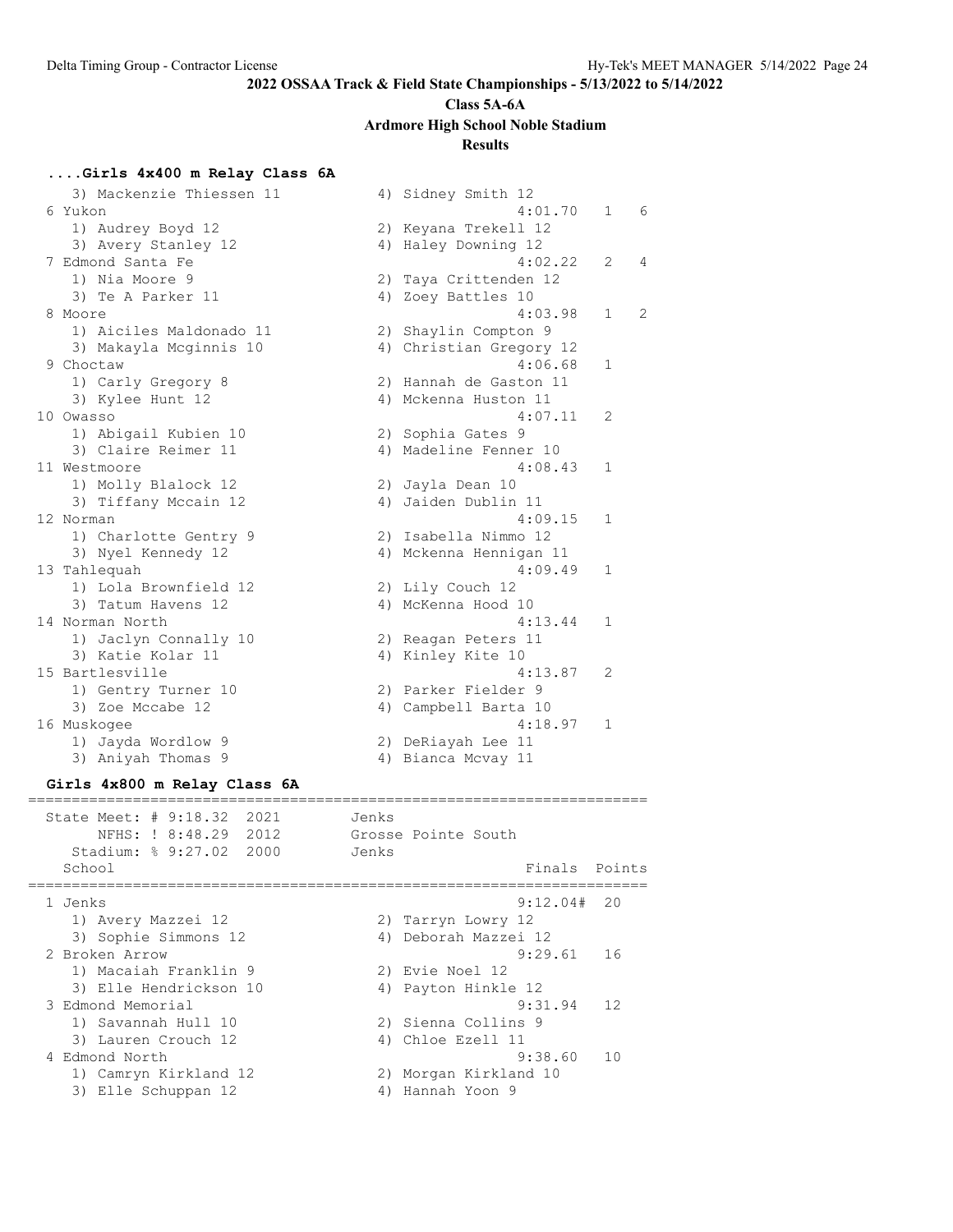#### **Class 5A-6A**

**Ardmore High School Noble Stadium**

### **Results**

#### **....Girls 4x800 m Relay Class 6A**

 5 Deer Creek 9:46.14 8 1) Sadie Wedge 9 2) Madison Manning 12 3) Maddie Cottier 9 4) Tabitha Fox 11 6 Moore 9:46.83 6 1) Audrey Hill 12 2) Gracie Taylor 11 3) Kate Holbrook 9 4) Christian Gregory 12 7 Norman North 9:51.56 4 1) Blake Miller 9 2) Stevi Johnson 11 3) Devin Jansing 11 4) Kinley Kite 10 8 Yukon 9:55.72 2 1) Kailan Parks 11 2) Harper Barlow 11 3) Emily Schneider 11 (4) Avery Stanley 12 9 Tahlequah 9:56.84 1) Lily Couch 12 2) McKenna Hood 10 3) Tatum Havens 12 (4) Tori Pham 10 10 Edmond Santa Fe 9:59.16 1) Aaliyah Joshua 10 2) Amia Williams 9 3) Natalie Duggan 9 19 10 10 4) Audrey Hill 11 11 Owasso 10:01.80 1) Sandra Humes 11 2) Olivia Graham 11 3) Rayna Kucharyski 11 4) Elizabeth Booth 12 12 Choctaw 10:06.13 1) Lauren Kirk 10 2) Elizabeth De Gaston 10 3) Hannah de Gaston 11  $\hspace{1.6cm}$  4) Kristen Kirk 10 13 Westmoore 10:12.41 1) Molly Blalock 12 2) Isabella Little 10 3) Paris Taylor 11 (4) Eden Haack 12 14 Stillwater 10:18.00 1) Lydia Dolezal 11 2) Zoey Phillips 10 3) Sydni Phillips 10 4) Ava Emerson 10 15 Sand Springs 10:55.27 1) Kelsi Hilton 10 2) Gracie Gifford 9 3) Josie Myers 9 12 12 4) Jazmin Lopez 12 16 Norman 11:02.75 1) Charlotte Gentry 9 2) Isabella Nimmo 12 3) Lanie Bundy 9 4) Jennifer Jessup 9

### **Girls High Jump Class 6A**

| State Meet: $\#$ 5-10<br>NFHS: ! 6-04.50<br>Stadium: % 5-08<br>Name                                             | 1981<br>2015<br>1999 | Clough, Yukon<br>Vashti Cunningham, Las Vegas Bisho<br>Bowers, Woodward<br>Year School | Points<br>Finals  |
|-----------------------------------------------------------------------------------------------------------------|----------------------|----------------------------------------------------------------------------------------|-------------------|
| 1 Layne Kirkendoll<br>$5 - 00$ $5 - 02$ $5 - 04$ $5 - 06$ $5 - 08$                                              |                      | 12 Sand Springs                                                                        | $5 - 06.00$<br>10 |
| XO.<br>OXXOXOXXX<br>2 Ragen Hodge<br>$5 - 02$ $5 - 04$ $5 - 06$                                                 |                      | 12 Bartlesville                                                                        | $5 - 04.00$       |
| ∩<br>XXX X<br>$\bigcirc$<br>2 Tierney Jackson<br>$5 - 00$ $5 - 02$ $5 - 04$ $5 - 06$<br>XXX<br>$\left( \right)$ |                      | 12 Union                                                                               | $5 - 04.00$       |
|                                                                                                                 |                      |                                                                                        |                   |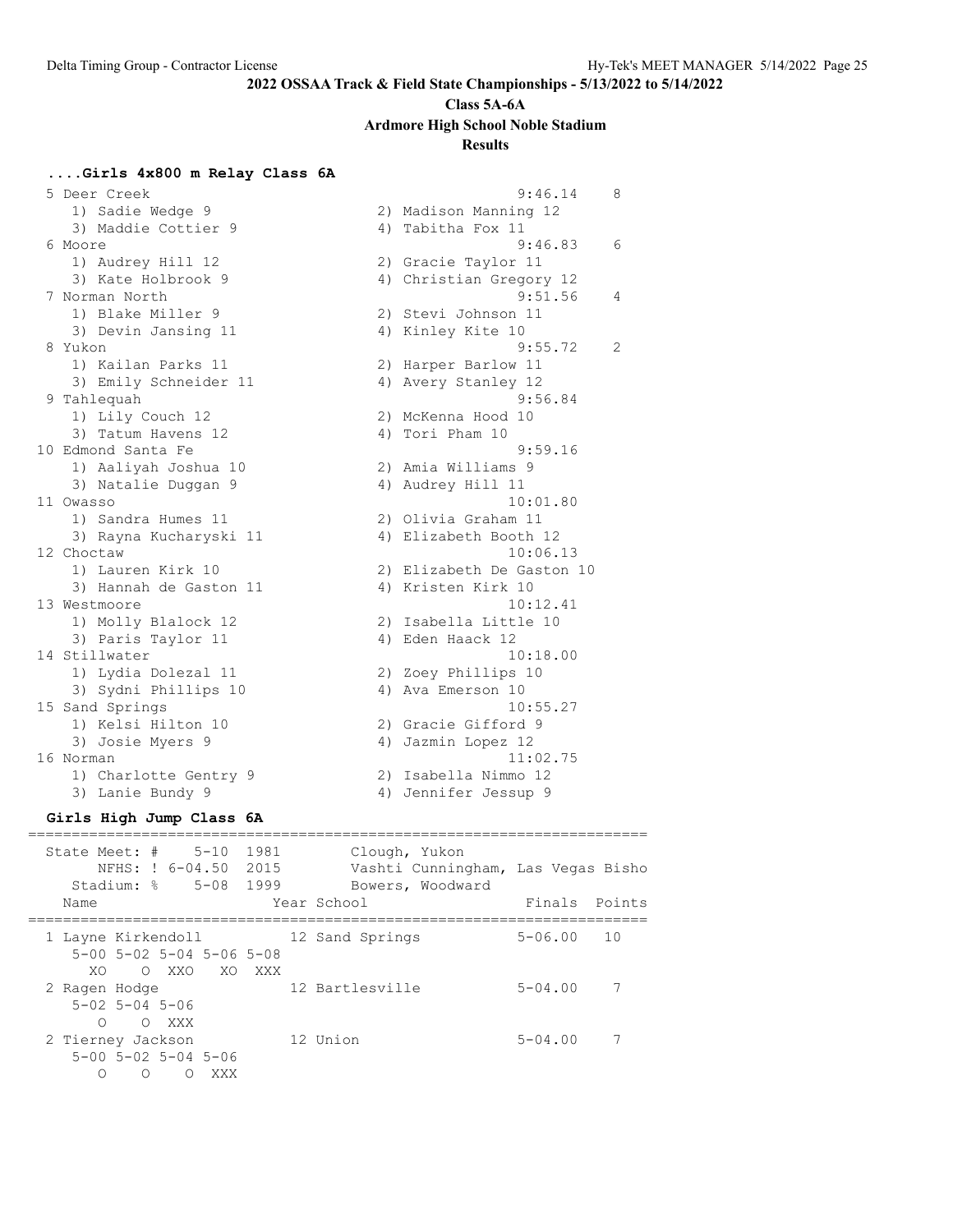**Class 5A-6A**

## **Ardmore High School Noble Stadium**

**Results**

| Girls High Jump Class 6A                                                |                    |              |      |
|-------------------------------------------------------------------------|--------------------|--------------|------|
| 4 Cameryn Mccolley<br>$5 - 00$ $5 - 02$ $5 - 04$ $5 - 06$<br>O O XO XXX | 11 Bixby           | $J5 - 04.00$ | 5    |
| 5 Kyra Heald<br>$5 - 00$ $5 - 02$ $5 - 04$ $5 - 06$<br>O XXO<br>$\circ$ | 12 Broken Arrow    | J5-04.00     | 4    |
| XXX<br>6 Victoria Cole<br>$5 - 00$ $5 - 02$ $5 - 04$<br>$O$ $O$ XXX     | 11 Jenks           | $5 - 02.00$  | 2.50 |
| 6 Emily Morrison<br>$5 - 00$ $5 - 02$ $5 - 04$<br>O O XXX               | 10 Tahlequah       | $5 - 02.00$  | 2.50 |
| 8 Avery Hjelmstad<br>$5 - 00$ $5 - 02$ $5 - 04$<br>O XO XXX             | 9 Edmond Memorial  | $J5 - 02.00$ | 1    |
| 9 Jill Twiehaus<br>$5 - 00$ $5 - 02$ $5 - 04$<br>O XXO XXX              | 10 Jenks           | $J5 - 02.00$ |      |
| 10 Adison Kraeer<br>$5 - 00$ $5 - 02$<br>XO XXX                         | 9 Choctaw          | $5 - 00.00$  |      |
| 11 Kaitlynn Robinson<br>$5 - 00$ $5 - 02$<br>XXO XXX                    | 11 Westmoore       | $J5 - 00.00$ |      |
| 11 Sybil Beadles<br>$5 - 00$ $5 - 02$<br>XXO XXX                        | 10 Edmond Memorial | $J5 - 00.00$ |      |
| 11 Ava Hayward<br>$5 - 00$ $5 - 02$<br>XXO XXX                          | 11 Choctaw         | $J5 - 00.00$ |      |
| -- Kayleann Pope<br>$5 - 00$<br>XXX                                     | 11 Moore           | NH           |      |
| -- Anna Ford<br>$5 - 00$<br>XXX                                         | 11 Stillwater      | NH           |      |
| -- Rachel Spencer<br>$5 - 00$<br>XXX                                    | 9 Mustang          | ΝH           |      |
| - Rylee Cain<br>$5 - 00$<br>XXX                                         | 9 Yukon            | ΝH           |      |
| Lari Migliorino<br>$5 - 00$<br>XXX                                      | 12 Norman North    | ΝH           |      |
| Lily Couch<br>$5 - 00$<br>XXX                                           | 12 Tahlequah       | ΝH           |      |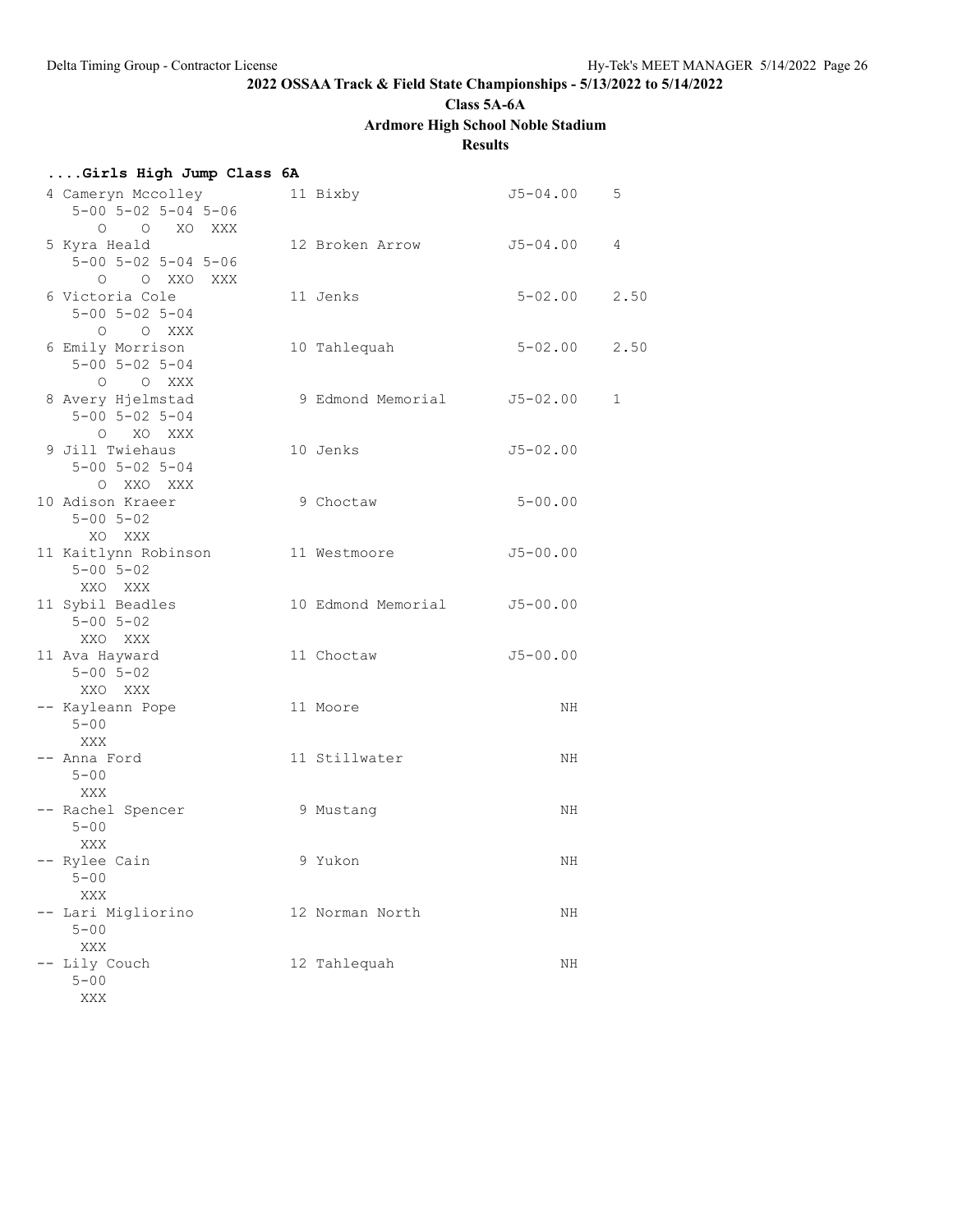**Class 5A-6A**

**Ardmore High School Noble Stadium**

**Results**

### **Girls Pole Vault Class 6A**

| State Meet: # 13-00 2021 Kyla Davis, Yukon                                                          | NFHS: ! 14-04 2017 Rachel Baxter, Anaheim Canyon<br>Stadium: % 12-01 2005 Threet, Shawnee |                   |             |
|-----------------------------------------------------------------------------------------------------|-------------------------------------------------------------------------------------------|-------------------|-------------|
| Name                                                                                                | Year School                                                                               | Finals Points     |             |
| 1 Molly Starrett 11 Edmond North<br>10-00 10-06 11-00 11-06 12-00 12-04<br>O XO O O XXX<br>$\Omega$ |                                                                                           | 12-00.00          | 10          |
| 2 Alisondra Pope<br>9-06 10-00 10-06 11-00 11-06                                                    | 10 Moore                                                                                  | $11 - 00.00$      | 8           |
| 3 Shannon Briseno<br>9-06 10-00 10-06 11-00 11-06<br>XO XO O XXX<br>$\circ$                         | 0 0 0 0 0 XXX<br>non Briseno 11 Edmond Memorial J11-00.00                                 |                   | 6           |
| 4 Quincey Turner 12 Bartlesville 511-00.00<br>10-06 11-00 11-06<br>O XXO XXX                        |                                                                                           |                   | 5           |
| 5 Mattison Thetford 12 Moore<br>9-00 9-06 10-00 10-06 11-00<br>0 0 0 0 XXX                          |                                                                                           | $10 - 06.00$      | 3.50        |
| 5 Kyra Heald<br>9-06 10-00 10-06 11-00<br>O O O XXX                                                 | 12 Broken Arrow                                                                           | $10 - 06.00$ 3.50 |             |
| 7 Davis Crabtree<br>9-06 10-00 10-06 11-00<br>$O$ $O$ $XO$<br>XXX                                   | 10 Yukon                                                                                  | J10-06.00         | 2           |
| 8 Dakota Dapper<br>$9 - 06$ 10-00 10-06<br>O O XXX                                                  | 11 Southmoore                                                                             | $10 - 00.00$      | $\mathbf 1$ |
| 9 Annika Bergwall<br>$9 - 00$ $9 - 06$ $10 - 00$<br>O O XXX                                         | 9 Broken Arrow                                                                            | $9 - 06.00$       |             |
| 10 London Stovall<br>$9 - 00$ $9 - 06$ $10 - 00$<br>O XO XXX                                        | 11 Mustang                                                                                | $J9 - 06.00$      |             |
| 11 Kytalynn Huber<br>$9 - 00$ $9 - 06$<br>O XXX                                                     | 10 Southmoore                                                                             | $9 - 00.00$       |             |
| 11 Lana Gonzalez<br>$9 - 00$ $9 - 06$<br>O XXX                                                      | 10 Yukon                                                                                  | $9 - 00.00$       |             |
| 11 Neve Martin<br>$9 - 00$ $9 - 06$<br>O XXX                                                        | 10 Edmond Memorial                                                                        | $9 - 00.00$       |             |
| 14 Abigail Johnson<br>$9 - 00$ $9 - 06$<br>XO XXX                                                   | 10 Tahlequah                                                                              | $J9 - 00.00$      |             |
| -- Maggie Jacksonhubbs<br>$9 - 00$<br>XXX                                                           | 12 Bartlesville                                                                           | NH                |             |
| -- Ledi Mull<br>$9 - 00$<br>XXX                                                                     | 11 Bartlesville                                                                           | NH                |             |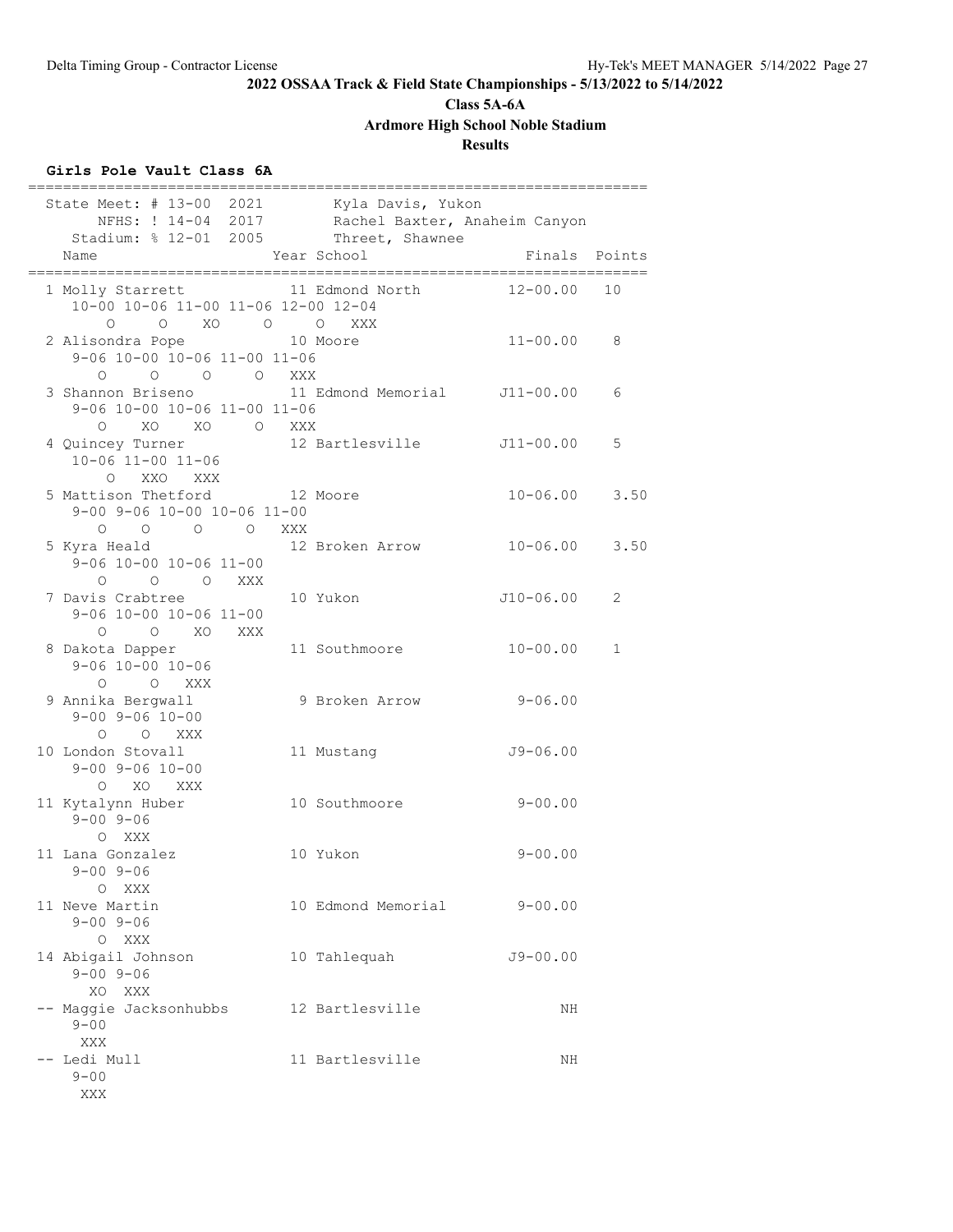**Class 5A-6A**

**Ardmore High School Noble Stadium**

**Results**

#### **....Girls Pole Vault Class 6A**

| -- Conleigh Payne<br>$9 - 00$         | 11 Broken Arrow | NΗ |
|---------------------------------------|-----------------|----|
| XXX                                   |                 |    |
| -- Lorena Villalobos Ward<br>$9 - 00$ | 10 Jenks        | NΗ |
| XXX                                   |                 |    |
| -- Georgia Ford<br>$9 - 00$<br>XXX    | 9 Jenks         | NΗ |

#### **Girls Long Jump Class 6A**

=============================================================================== State Meet: # 19-08.25 2009 Ezugha, Edmond Santa Fe NFHS: ! 22-01.75 1976 Kathy McMillan, Raeford Hoke County Stadium: % 18-04 2005 Estes, Edmond Sante Fe Name The Year School The Finals Wind H# Points =============================================================================== 1 Kassidi Watkins 9 Mustang 18-10.00% NWI 2 10 18-00.25(NWI) 18-06.75(NWI) 18-10(NWI) 18-02(NWI) 18-08.25(NWI) 18-03.50(NWI) 2 Kadance Barnett 9 Bartlesville 18-08.25% NWI 1 8 17-05.25(NWI) 18-08.25(NWI) 17-11(NWI) 17-03.75(NWI) 17-05.25(NWI) 16-08(NWI) 3 Caya Smith 10 Putnam City West 18-03.00 NWI 2 6 FOUL 17-06(NWI) FOUL 17-10.50(NWI) 18-03(NWI) 17-09(NWI) 4 Layne Kirkendoll 12 Sand Springs J18-03.00 NWI 2 5 FOUL 15-06.25(NWI) 17-09.75(NWI) 18-03(NWI) FOUL FOUL 5 Campbell Barta 10 Bartlesville 18-02.50 NWI 2 4 16-10.75(NWI) 17-07.75(NWI) FOUL 17-02.75(NWI) 17-06.50(NWI) 18-02.50(NWI) 6 Jordan Atkinson 9 Southmoore 17-09.25 NWI 2 3 17-09.25(NWI) 17-07.25(NWI) FOUL 17-03(NWI) FOUL 17-02(NWI) 7 Andra Mohler 12 Bixby 17-09.00 NWI 1 2 FOUL 17-01.50(NWI) 17-09(NWI) 16-07.50(NWI) 17-04(NWI) 17-05.50(NWI) 8 Mackenzie Thiessen 11 Union 17-05.50 NWI 2 1 17-05.50(NWI) 16-08.25(NWI) 17-05.25(NWI) 16-08.25(NWI) 16-04(NWI) FOUL 9 Nyel Kennedy 12 Norman 17-01.25 NWI 1 16-10.75(NWI) 16-10.25(NWI) 17-01.25(NWI) 16-02.25(NWI) 16-11.75(NWI) FOUL 10 Jill Twiehaus 10 Jenks 17-00.25 NWI 2 FOUL 17-00.25(NWI) 17-00(NWI) 11 Victoria Wright 12 Edmond North 16-10.00 NWI 1 FOUL FOUL 16-10 (NWI) 12 Kaitlynn Robinson 11 Westmoore 16-04.50 NWI 1 FOUL FOUL 16-04.50(NWI) 13 Ciyah Duggins 10 Lawton 15-06.50 NWI 1 15-06.50(NWI) FOUL FOUL 14 Aiciles Maldonado 11 Moore 15-04.00 NWI 1 15-00(NWI) 15-04(NWI) FOUL -- Kendall Johnson 11 Booker T Washington FOUL 2 FOUL FOUL FOUL -- Madison Schmidt 12 Edmond Memorial FOUL 1 FOUL FOUL FOUL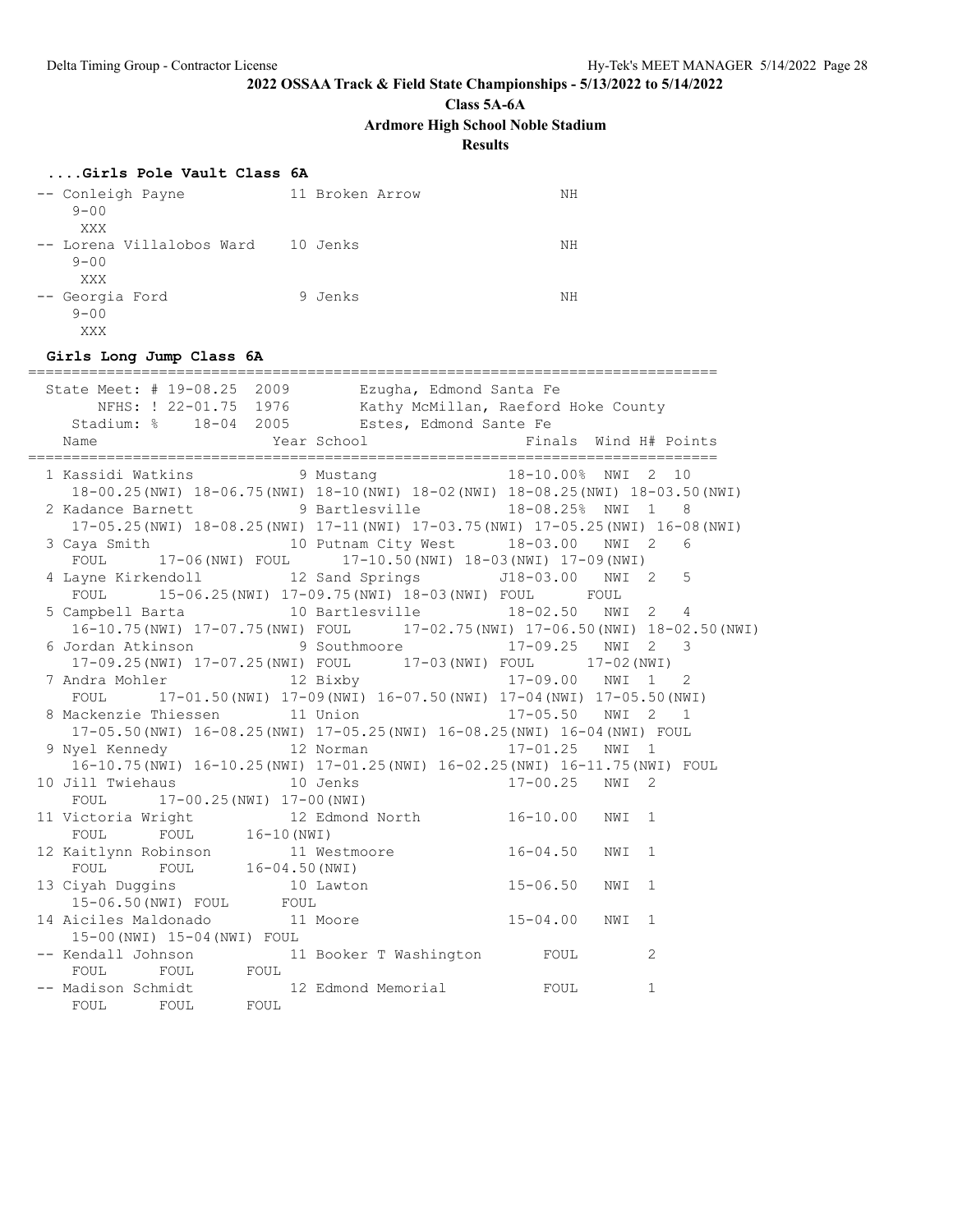### **Class 5A-6A**

**Ardmore High School Noble Stadium**

### **Results**

### **Girls Shot Put Class 6A**

| State Meet: # 46-04.50 2001 Warehime, Bartlesville<br>NFHS: ! 57-01.75 2017 Alyssa Wilson, Toms River Donovan Ca |                |                |                  |
|------------------------------------------------------------------------------------------------------------------|----------------|----------------|------------------|
| Warehime, Bartlesville<br>Stadium: % 46-04 2001                                                                  |                |                |                  |
| Year School<br>Name                                                                                              |                |                | Finals H# Points |
| 1 Amiyah Norwood<br>12 Union                                                                                     | $42 - 09.50$   | 2              | 10               |
| $38-09.25$ 40-09.75 42-09.50 41-10 40-02 41-07.50                                                                |                |                |                  |
| 2 Jazmin Adams<br>11 Putnam City West 42-06.50                                                                   |                | 2              | 8                |
| 38-10.50 38-08.50 38-05.50 40-05.75 42-06.50 FOUL                                                                |                |                |                  |
| 3 Rachel Neaves<br>12 Deer Creek                                                                                 | $41 - 03.50$ 2 |                | 6                |
| 40-09.25 38-09.75 41-03.50 40-01.25 41-03.50 FOUL                                                                |                |                |                  |
| 4 Jayla Norwood<br>12 Owasso<br>38-01.25 39-03.75 39-06.75 40-09 38-09.50 40-01.25                               | $40 - 09.00$   | 2              | 5                |
| 5 Accalya King<br>11 Westmoore                                                                                   | $40 - 07.00$   | 2              | 4                |
| 33-06.50 36-01.25 36-08 40-07 36-02.75 FOUL                                                                      |                |                |                  |
| 6 Tycreana Mays Delaney     11 Stillwater                                                                        | 39-10.00       | 2              | 3                |
| FOUL 38-04.75 38-01.50 36-04.50 39-10 34-08.50                                                                   |                |                |                  |
| 7 Mary Beth Damon<br>10 Edmond Memorial                                                                          | $37 - 04.25$   | 2              | $\overline{2}$   |
| 35-10.25 37-04.25 36-07 FOUL FOUL 36-03.75                                                                       |                |                |                  |
| 8 Alexa McClure<br>10 Tahlequah                                                                                  | $37 - 02.00$   | $\mathbf{1}$   | $\mathbf{1}$     |
| 34-04 37-02 36-07.75 36-04.50 33-09.50 34-04.75                                                                  |                |                |                  |
| 12 Bartlesville<br>9 Jaiden Stevenson                                                                            | $37 - 00.00$   | $\overline{2}$ |                  |
| 36-09.50 35-11 FOUL 37-00 FOUL 36-03.50                                                                          |                |                |                  |
| 10 Ashton Clark<br>12 Choctaw                                                                                    | $36 - 05.00$   | $\mathbf{1}$   |                  |
| 36-05 36-02.75 FOUL                                                                                              |                |                |                  |
| 11 Kaitlin Cerny<br>12 Mustang<br>itlin Cerny<br>34-11 35-11.25                                                  | $35 - 11.25$   | $\mathbf{1}$   |                  |
| $34 - 11.75$<br>12 Hailey Raimondi<br>11 Union                                                                   | $35 - 08.00$   | $\mathbf{1}$   |                  |
| $30 - 05.25$ $35 - 08$ $32 - 10.50$                                                                              |                |                |                  |
| 13 Emily Labeth<br>12 Westmoore                                                                                  | $33 - 04.00$   | $\mathbf 1$    |                  |
| $30 - 09.50$ $31 - 10$<br>$33 - 04$                                                                              |                |                |                  |
| 14 Enya Thompson<br>11 Union                                                                                     | $33 - 03.75$   | $\mathbf{1}$   |                  |
| 32-00.50 FOUL 33-03.75                                                                                           |                |                |                  |
| 15 Macey Crandall<br>10 Southmoore                                                                               | $33 - 02.50$   | $\mathbf{1}$   |                  |
| 33-02.50 31-07.50 32-02                                                                                          |                |                |                  |
| 16 Mckayla Kuplicki 11 Jenks                                                                                     | $30 - 08.50$   | $\mathbf{1}$   |                  |
| 28-11 30-08.50 29-07.50                                                                                          |                |                |                  |
| Girls Discus Throw Class 6A                                                                                      |                |                |                  |
| ====================<br>______<br>State Meet: # 163-06 2007<br>Spurgeon, Owasso                                  |                |                |                  |
| NFHS: ! 191-06 2012<br>Shelbi Vaughn, Mansfield Legacy                                                           |                |                |                  |
| Stadium: % 143-04 2001 Warehime, Bartlesville                                                                    |                |                |                  |
| Year School<br>Name                                                                                              | Finals         |                | H# Points        |
|                                                                                                                  |                |                |                  |
| 12 Deer Creek<br>1 Rachel Neaves                                                                                 | $150 - 07%$    | 2              | 10               |
| 148-09 149-03 130-09 141-10 143-01<br>$150 - 07$                                                                 |                |                |                  |

2 Emily Labeth 12 Westmoore 141-03 2 8

3 Amiyah Norwood 12 Union 135-10 2 6

4 Vanessa Rendon 12 Owasso 131-05 2 5

133-08 139-11 FOUL 127-03 141-03 119-09

111<sub>1</sub> in Norwool<br>123-10 135-10 FOUL FOUL 131-05 FOUL<br>anessa Rendon 12 Owasso

112-02 117-01 127-11 130-03 124-06 131-05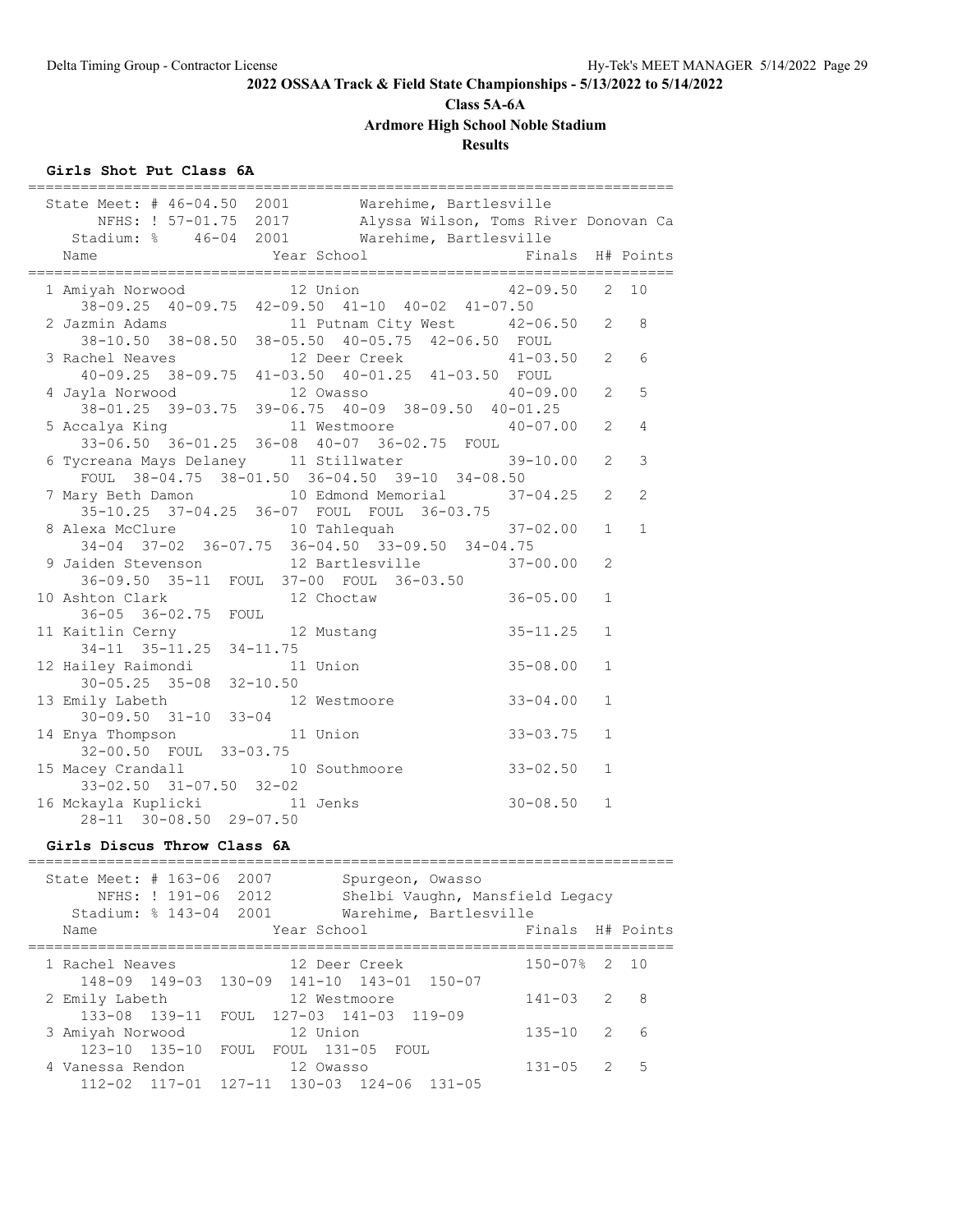**Class 5A-6A**

**Ardmore High School Noble Stadium**

**Results**

### **....Girls Discus Throw Class 6A**

| 5 Kelli Despain and 10 Edmond Memorial             |                 | 125-07     | 2              | $\overline{4}$ |
|----------------------------------------------------|-----------------|------------|----------------|----------------|
| 123-09 125-07 FOUL FOUL 119-01 122-00              |                 |            |                |                |
| 6 Jaiden Stevenson 12 Bartlesville                 |                 | $123 - 03$ | 2              | $\mathcal{E}$  |
| 123-03 FOUL 115-04 112-06 FOUL FOUL                |                 |            |                |                |
| 7 Arionnna McElroy 19 Mustang                      |                 | $122 - 02$ | $\mathbf{1}$   | $\overline{c}$ |
| 110-10 108-06 122-02 113-04 112-00 112-05          |                 |            |                |                |
| 8 Hailey Raimondi 11 Union                         |                 | $121 - 10$ | $\overline{2}$ | $\mathbf{1}$   |
| 121-10 FOUL 110-09 FOUL FOUL 116-01                |                 |            |                |                |
| 9 Enya Thompson 11 Union                           |                 | $114 - 07$ | $\mathbf{1}$   |                |
| 113-05 114-07 106-04 85-04 FOUL FOUL               |                 |            | $\mathbf{1}$   |                |
| 10 Ashton Clark 12 Choctaw<br>114-03 108-04 111-07 |                 | $114 - 03$ |                |                |
| 11 Mckayla Kuplicki               11 Jenks         |                 | $113 - 04$ | $\mathbf{1}$   |                |
| 113-04 106-06 108-02                               |                 |            |                |                |
| 12 Alexis Burton                                   | 12 Bartlesville | $112 - 09$ | $\overline{2}$ |                |
| 112-09 109-10 112-06                               |                 |            |                |                |
| 13 Accalya King                                    | 11 Westmoore    | $108 - 05$ | $\mathbf{1}$   |                |
| 108-05 FOUL 101-07                                 |                 |            |                |                |
| 14 Natesa Ford                                     | 11 Moore        | $105 - 10$ | $\mathbf{1}$   |                |
| 105-10 FOUL FOUL                                   |                 |            |                |                |
| 15 Temitope Sonowo 12 Broken Arrow                 |                 | $104 - 00$ | $\mathbf{1}$   |                |
| 104-00 102-03 99-01                                |                 |            |                |                |
| 16 Macey Crandall                                  | 10 Southmoore   | $86 - 05$  | $\mathbf{1}$   |                |
| FOUL FOUL 86-05                                    |                 |            |                |                |

### **Boys 100 m Dash Class 5A**

**Top 8 Advance by Time**

| State Meet: # 10.46 1991<br>NFHS: ! 10.13 2019<br>Stadium: % 10.57 2000 King, Guthrie | Denson, Ardmore<br>Matthew Boling, Houston Strake Jesuit |                            |                     |
|---------------------------------------------------------------------------------------|----------------------------------------------------------|----------------------------|---------------------|
| Name                                                                                  |                                                          |                            |                     |
| =====================<br>Preliminaries                                                |                                                          |                            |                     |
| 1 Ricky Smith Jr 12 Ardmore                                                           |                                                          |                            | $10.65q$ 1.3 2      |
| 2 Damontre Patterson                                                                  | 10 Ada                                                   |                            | $10.72q$ 2.3 1      |
| 3 Drelan Swanson                                                                      | 12 Lawton Eisenhower                                     |                            | $10.74q$ 2.3 1      |
| 4 Steven Brazille                                                                     | 11 Midwest City                                          |                            | $10.78q$ 2.3 1      |
| 5 Zavier Wilson                                                                       | 12 Midwest City                                          |                            | $10.98q$ 1.3 2      |
| 6 Evan Smith                                                                          | 12 Ardmore                                               |                            | 11.01q 1.3 2        |
| 7 Emanuel Crawford                                                                    | 11 Grove                                                 |                            | 11.13q 2.3 1 11.121 |
| 8 Salvador Jackson                                                                    | 12 Mt St Mary                                            |                            | 11.13q 1.3 2 11.124 |
| 9 Lt Taylor                                                                           | 11 Noble                                                 | 11.19 2.3 1                |                     |
| 10 Lane Pitts                                                                         | 12 Claremore                                             |                            | $11.20$ $2.3$ 1     |
| 11 Jaylen Chelf                                                                       | 11 Guthrie                                               |                            | 11.27 2.3 1 11.265  |
| 12 Demonte Wilson                                                                     | 11 East Central                                          | $11.27$ $2.3$ $1$ $11.268$ |                     |
| 13 Artez Young                                                                        | 12 Midwest City                                          | $11.35$ $1.3$ 2            |                     |
| 14 Kaden Foster                                                                       | 11 Thomas Edison                                         | $11.46$ $1.3$ 2            |                     |
| 15 Omar Brown                                                                         | 11 Del City                                              | $11.48$ 1.3                | 2                   |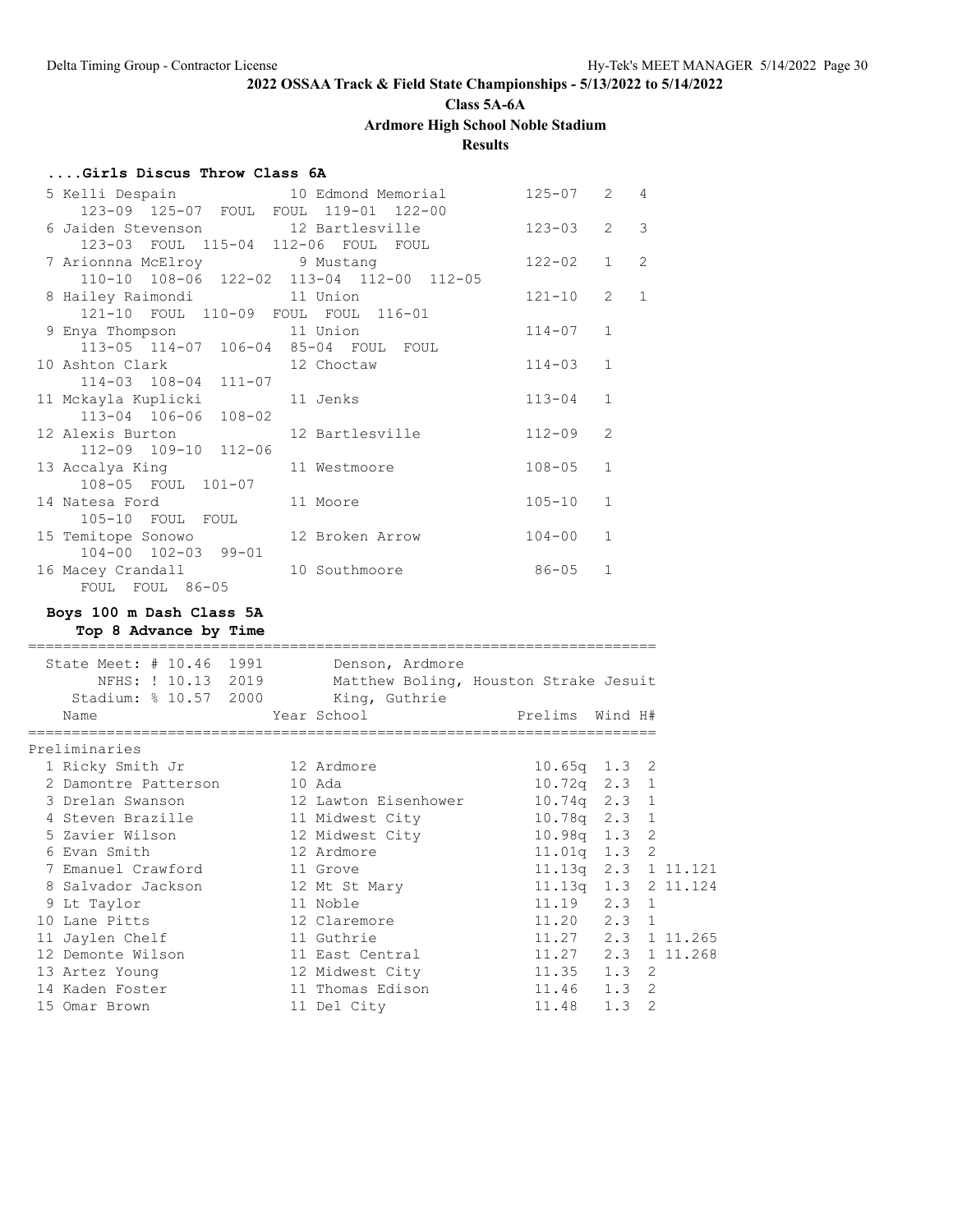**Class 5A-6A**

**Ardmore High School Noble Stadium**

### **Results**

### **Boys 100 m Dash Class 5A**

| State Meet: # 10.46 1991                                       |      |        | Denson, Ardmore<br>NFHS: ! 10.13 2019 Matthew Boling, Houston Strake Jesuit |                                                        |     |                |
|----------------------------------------------------------------|------|--------|-----------------------------------------------------------------------------|--------------------------------------------------------|-----|----------------|
| Stadium: % 10.57 2000 King, Guthrie<br>Name<br>=============== |      |        | Year School<br>================                                             | Finals Wind Points<br>________________________________ |     |                |
| Finals                                                         |      |        |                                                                             |                                                        |     |                |
| 1 Ricky Smith Jr                                               |      |        | 12 Ardmore                                                                  | $10.50\%$ 1.8                                          |     | 10             |
| 2 Damontre Patterson                                           |      | 10 Ada |                                                                             | $10.73$ $1.8$                                          |     | 8              |
| 3 Drelan Swanson                                               |      |        | 12 Lawton Eisenhower                                                        | 10.79 1.8                                              |     | 6              |
| 4 Steven Brazille                                              |      |        | 11 Midwest City                                                             | 10.89 1.8                                              |     | 5              |
| 5 Evan Smith                                                   |      |        | 12 Ardmore                                                                  | $10.93$ $1.8$                                          |     | $\overline{4}$ |
| 6 Zavier Wilson                                                |      |        | 12 Midwest City                                                             | $11.02$ 1.8                                            |     | 3              |
| 7 Salvador Jackson                                             |      |        | 12 Mt St Mary                                                               | $11.05$ $1.8$                                          |     | 2              |
| 8 Emanuel Crawford 11 Grove                                    |      |        |                                                                             | $11.26$ 1.8                                            |     | 1              |
| Boys 200 m Dash Class 5A                                       |      |        |                                                                             |                                                        |     |                |
| Top 8 Advance by Time                                          |      |        |                                                                             |                                                        |     |                |
| State Meet: # 20.05 1997                                       |      |        | Raiden, Altus                                                               |                                                        |     |                |
|                                                                |      |        | NFHS: ! 20.13 1985 Roy Martin, Dallas Roosevelt                             |                                                        |     |                |
|                                                                |      |        | Stadium: % 21.48 1999 Beckstrom, Jenks                                      |                                                        |     |                |
| Name                                                           |      |        | Year School                                                                 | Prelims Wind H#                                        |     |                |
| ==================                                             |      |        |                                                                             |                                                        |     |                |
| Preliminaries<br>1 Ricky Smith Jr                              |      |        | 12 Ardmore                                                                  | 21.50q NWI                                             |     | 2              |
| 2 Damontre Patterson                                           |      | 10 Ada |                                                                             | 22.26q NWI                                             |     | 2              |
| 3 Elijah Green                                                 |      |        | 10 Classen S A S                                                            | 22.34q NWI                                             |     | 1              |
| 4 Thomas Mussman                                               |      |        | 12 Guymon                                                                   | 22.43q NWI                                             |     | 1              |
| 5 Carson Trimble                                               |      |        | 11 Grove                                                                    | 22.46q NWI                                             |     | 1              |
| 6 Josiah Meggs                                                 |      |        | 12 Sapulpa                                                                  | 22.48q NWI                                             |     | 1 22.473       |
| 7 Davonte Pruitt                                               |      |        | 12 Will Rogers                                                              | 22.48q NWI                                             |     | 2 22.478       |
| 8 Kanijal Thomas                                               |      |        | 11 Del City                                                                 | 22.58q NWI                                             |     | 1              |
| 9 Emanuel Crawford                                             |      |        | 11 Grove                                                                    | 22.59                                                  | NWI | 1              |
| 10 Salvador Jackson                                            |      |        | 12 Mt St Mary                                                               | 22.60 NWI                                              |     | 2              |
| 11 Lane Pitts                                                  |      |        | 12 Claremore                                                                | 22.85 NWI                                              |     | 2              |
| 12 Blake Balch                                                 |      |        | 12 Elgin                                                                    | 22.86 NWI                                              |     | 2              |
| 13 Zaire Walton                                                |      |        | 11 Lawton Eisenhower                                                        | 23.07 NWI                                              |     | 2              |
| 14 Stice Smith                                                 |      |        | 10 Bishop Kelley                                                            | 23.12                                                  | NWI | 1              |
| 15 Marquaylon Davis                                            |      |        | 9 Thomas Edison                                                             | 23.18                                                  | NWI | $\overline{2}$ |
| -- Braylon Ketchum                                             |      |        | 11 Bishop McGuinness                                                        | DNF                                                    | NWI | 1              |
| Boys 200 m Dash Class 5A                                       |      |        |                                                                             |                                                        |     |                |
| State Meet: $\#$ 20.05                                         | 1997 |        | Raiden, Altus                                                               |                                                        |     |                |
| NFHS: ! 20.13                                                  | 1985 |        | Roy Martin, Dallas Roosevelt                                                |                                                        |     |                |
| Stadium: % 21.48                                               | 1999 |        | Beckstrom, Jenks                                                            |                                                        |     |                |
| Name<br>-------------                                          |      |        | Year School                                                                 | Finals                                                 |     | Wind Points    |
| Finals                                                         |      |        |                                                                             |                                                        |     |                |
| 1 Ricky Smith Jr                                               |      |        | 12 Ardmore                                                                  | 21.43%                                                 | 2.0 | 10             |
| 2 Kanijal Thomas                                               |      |        | 11 Del City                                                                 | 21.62                                                  | 2.0 | 8              |
| 3 Damontre Patterson                                           |      |        | 10 Ada                                                                      | 22.13                                                  | 2.0 | 6              |
| 4 Thomas Mussman                                               |      |        | 12 Guymon                                                                   | 22.39                                                  | 2.0 | 5              |
| 5 Josiah Meggs                                                 |      |        | 12 Sapulpa                                                                  | 22.48                                                  | 2.0 | 4              |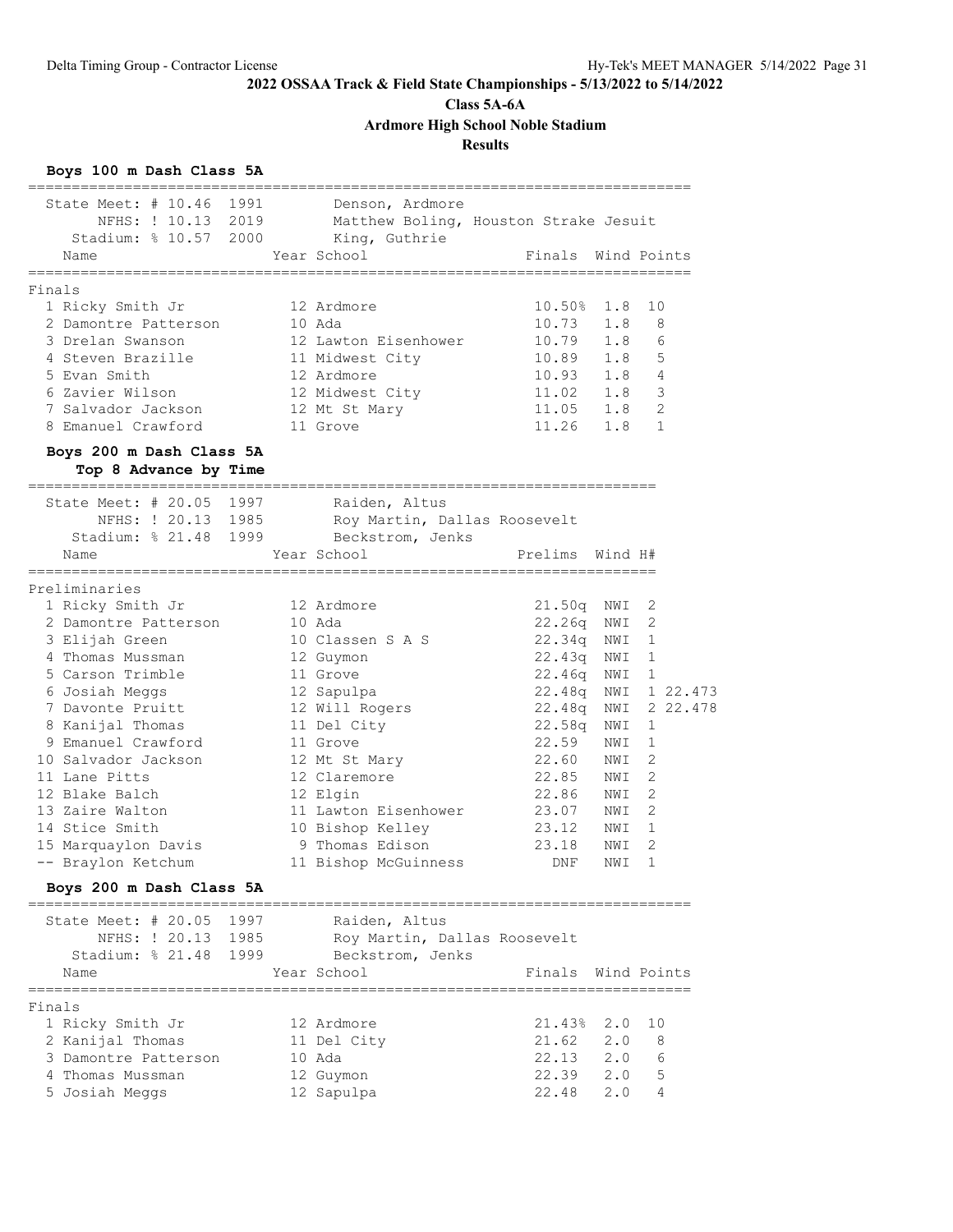**Class 5A-6A**

**Ardmore High School Noble Stadium**

### **Results**

| Boys 200 m Dash Class 5A                           |                                     |               |                         |
|----------------------------------------------------|-------------------------------------|---------------|-------------------------|
| 6 Carson Trimble                                   | 11 Grove                            | 22.65         | 2.0<br>3                |
| 7 Davonte Pruitt                                   | 12 Will Rogers                      | 22.66         | 2.0<br>2                |
| 8 Elijah Green                                     | 10 Classen S A S                    | 23.15         | $\mathbf{1}$<br>2.0     |
| Boys 400 m Dash Class 5A                           |                                     |               |                         |
| Top 8 Advance by Time                              |                                     |               |                         |
| State Meet: # 46.99<br>2014                        | Jackson, Claremore                  |               |                         |
| NFHS: ! 45.19 2012                                 | Aldrich Bailey, Mansfield Timerv    |               |                         |
| Stadium: % 48.59 1999 Downing, Ardmore             |                                     |               |                         |
| Name                                               | Year School                         | Prelims H#    |                         |
| Preliminaries                                      |                                     |               |                         |
| 1 Elijah Green                                     | 10 Classen S A S                    | 49.26q        | 2                       |
| 2 Max Clark                                        | 11 Coweta                           | 49.87q        | 1                       |
| 3 Carson Trimble                                   | 11 Grove                            | 49.94q        | 1                       |
| 4 Johnnie Jones                                    | 12 Piedmont                         | 50.12q        | 2                       |
| 5 Cal Swanson                                      | 11 Ardmore                          | 50.44q        | 2                       |
| 6 Xander Rhynes                                    | 10 Ada                              | 50.48q        | 2                       |
| 7 Wilson Eseme                                     | 11 Bishop McGuinness                | 50.90q        | 2                       |
| 8 Reed Lindsey                                     | 12 Mt St Mary                       | 51.15q        | 1                       |
| 9 Fayera Wolabu                                    | 10 Ardmore                          | 51.21         | $\mathbf{1}$            |
| 10 Will Pickard                                    | 12 Bishop Kelley                    | 51.30         | $\mathbf{1}$            |
| 11 Elijah Chatman                                  | 10 McAlester                        | 51.34         | 1                       |
| 12 Kahmai Flowers                                  | 9 Santa Fe South                    | 51.68         | 2                       |
| 13 Gunnar Jackson                                  | 10 Bishop Kelley                    | 51.82         | $\mathbf{1}$            |
| 14 Terrance Green                                  | 11 Altus                            | 52.24         | $\mathbf{1}$            |
| 15 Kanyon Cobbs                                    | 11 Piedmont                         | 52.60         | 2                       |
| Boys 400 m Dash Class 5A                           |                                     |               |                         |
| ----------------------<br>State Meet: # 46.99 2014 | Jackson, Claremore                  |               |                         |
| NFHS: ! 45.19 2012                                 | Aldrich Bailey, Mansfield Timerview |               |                         |
| Stadium: % 48.59 1999                              | Downing, Ardmore                    |               |                         |
| Name                                               | Year School                         | Finals Points |                         |
| Finals                                             |                                     |               |                         |
| 1 Max Clark                                        | 11 Coweta                           | 48.76         | 10                      |
| 2 Carson Trimble                                   | 11 Grove                            | 49.05         | 8                       |
| 3 Elijah Green                                     | 10 Classen S A S                    | 49.19         | - 6                     |
| 4 Johnnie Jones                                    | 12 Piedmont                         | 49.93         | - 5                     |
| 5 Xander Rhynes                                    | 10 Ada                              | 50.12         | $\overline{4}$          |
| 6 Cal Swanson                                      | 11 Ardmore                          | 50.65         | $\overline{\mathbf{3}}$ |
| 7 Reed Lindsey                                     | 12 Mt St Mary                       | 50.78         | 2                       |
| 8 Wilson Eseme                                     | 11 Bishop McGuinness                | 51.66         | 1                       |
|                                                    |                                     |               |                         |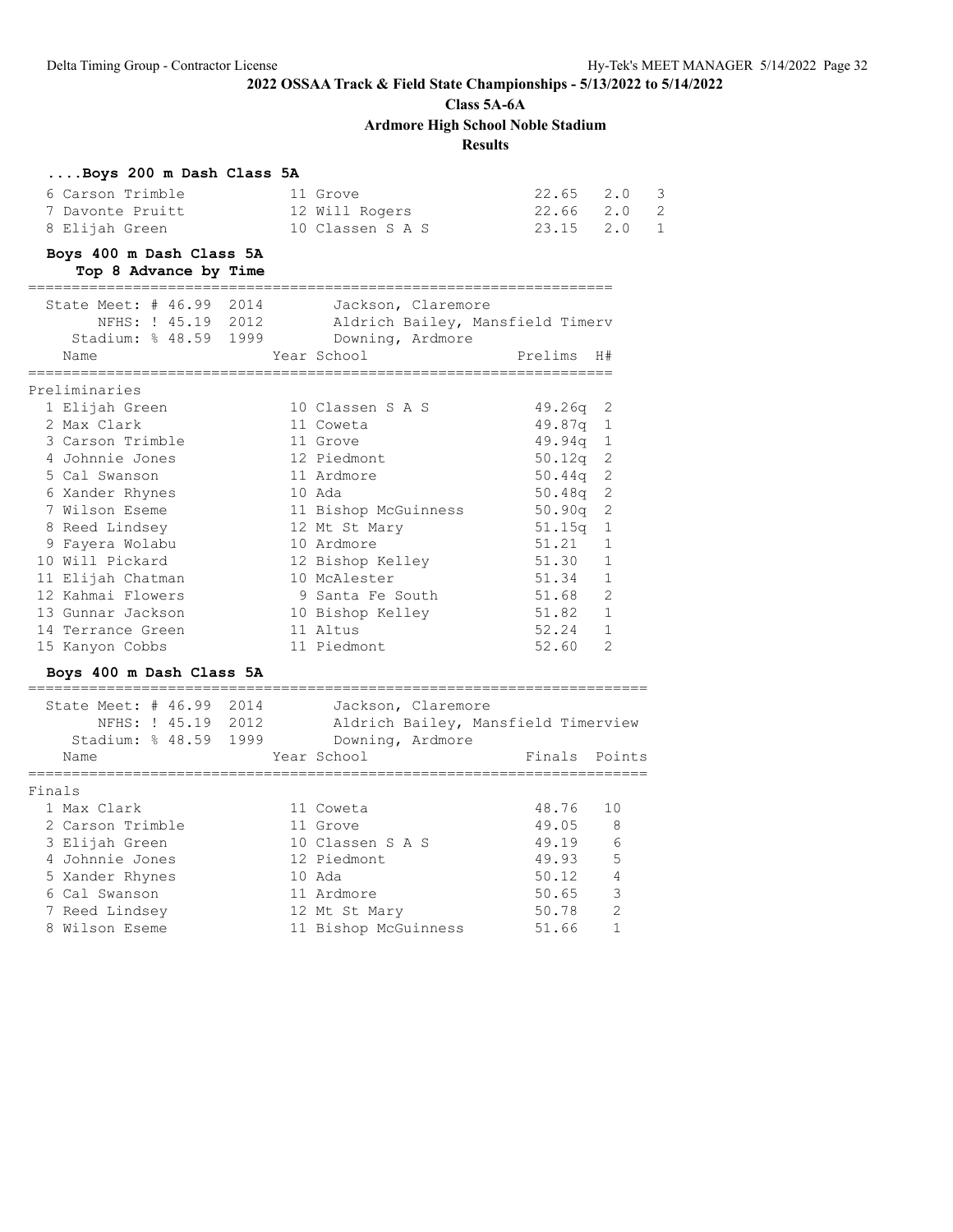**Class 5A-6A**

**Ardmore High School Noble Stadium**

**Results**

### **Boys 800 m Run Class 5A**

| State Meet: # 1:52.7h             | 1973 | Dahl, Okmulgee                    |                    |                |
|-----------------------------------|------|-----------------------------------|--------------------|----------------|
| State Meet: # 1:52.7h 1972        |      | Chancellor, Guymon                |                    |                |
| NFHS: ! 1:46.45                   | 1996 | Michael Granville, Bell Gardens   |                    |                |
| Stadium: % 1:52.87                | 2001 | Moll, Jenks                       |                    |                |
| Name                              |      | Year School                       | Finals             | Points         |
| _________                         |      |                                   |                    |                |
| 1 Max Clark                       |      | 11 Coweta                         | 1:58.75            | 10             |
| 2 Reese Fricke                    |      | 11 Piedmont                       | 1:58.91            | 8              |
| 3 Jackson Kernan                  |      | 11 Grove                          | 1:59.56            | 6              |
| 4 Johnnie Jones                   |      | 12 Piedmont                       | 1:59.87            | 5              |
| 5 Rashawn Walker                  |      | 12 Ardmore                        | 2:00.31            | $\overline{4}$ |
| 6 Kanyon Cobbs                    |      | 11 Piedmont                       | 2:00.52            | 3              |
| 7 Aiden Sager                     |      | 10 Durant                         | 2:00.95            | $\mathfrak{D}$ |
| 8 Zander Wood                     |      | 12 Shawnee                        | 2:01.58            | $\mathbf{1}$   |
| 9 Cal Pritchett                   |      | 11 Claremore                      | 2:01.72            |                |
| 10 Dominic Collins                |      | 10 Lawton MacArthur               | 2:01.78            |                |
|                                   |      |                                   |                    |                |
| 11 Aaron Shiever                  |      | 12 Collinsville                   | 2:02.33            |                |
| 12 Izsik Meza                     |      | 10 Sapulpa                        | 2:02.57            |                |
| 13 Carter Lance                   |      | 10 McAlester                      | 2:04.41            |                |
| 14 Harry Henslick                 |      | 11 Collinsville                   | 2:07.60            |                |
| 15 Dawson Bowman                  |      | 12 Durant                         | 2:15.54            |                |
| 16 Mason Pendley                  |      | 12 Pryor                          | 2:33.44            |                |
|                                   |      |                                   |                    |                |
| Boys 1600 m Run Class 5A          |      |                                   |                    |                |
| ------------------------          |      | ___________________________       |                    |                |
| State Meet: # 4:19.77             | 2014 | Balenseifen, Deer Creek-Edmond    |                    |                |
| NFHS: ! 3:59.51 2001              |      | Alan Webb, Reston South Lakes     |                    |                |
| Stadium: % 4:19.82 1999           |      | McWatters, Moore                  |                    |                |
| Name                              |      | Year School                       | Finals             | Points         |
|                                   |      |                                   |                    |                |
| 1 Colby Ferbrache                 |      | 12 Piedmont                       | 4:27.51            | 10             |
| 2 Tanner Bailey                   |      | 12 Piedmont                       | 4:28.39            | 8              |
| 3 Rowan Meyers                    |      | 9 Bishop Kelley                   | 4:28.49            | 6              |
| 4 Mason Pendley                   |      | 12 Pryor                          | 4:28.96            | 5              |
| 5 Terrance Allen                  |      | 10 Carl Albert                    | 4:29.84            | $\overline{4}$ |
| 6 Landry Finch                    |      | 9 Piedmont                        | 4:30.94            | 3              |
| 7 Mason Ouinton                   |      |                                   | 4:32.06            | $\overline{2}$ |
| 8 Evan Ouinton                    |      | 12 Sapulpa                        | 4:38.63            | $\mathbf{1}$   |
|                                   |      | 12 Sapulpa                        |                    |                |
| 9 Will Vantrease                  |      | 10 Bishop Kelley                  | 4:38.80            |                |
| 10 Kaceson Lolar                  |      | 12 Duncan                         | 4:38.94            |                |
| 11 Michael Pearne                 |      | 11 Shawnee                        | 4:41.68            |                |
| 12 Jackson Kernan                 |      | 11 Grove                          | 4:41.80            |                |
| 13 Hunter Monostori               |      | 11 Elgin                          | 4:43.23            |                |
| 14 Marlon Mcfalls                 |      | 12 Thomas Edison                  | 4:46.29            |                |
| 15 Carson Burd<br>16 Drake Geeteh |      | 10 Lawton MacArthur<br>12 Sapulpa | 4:50.55<br>4:52.10 |                |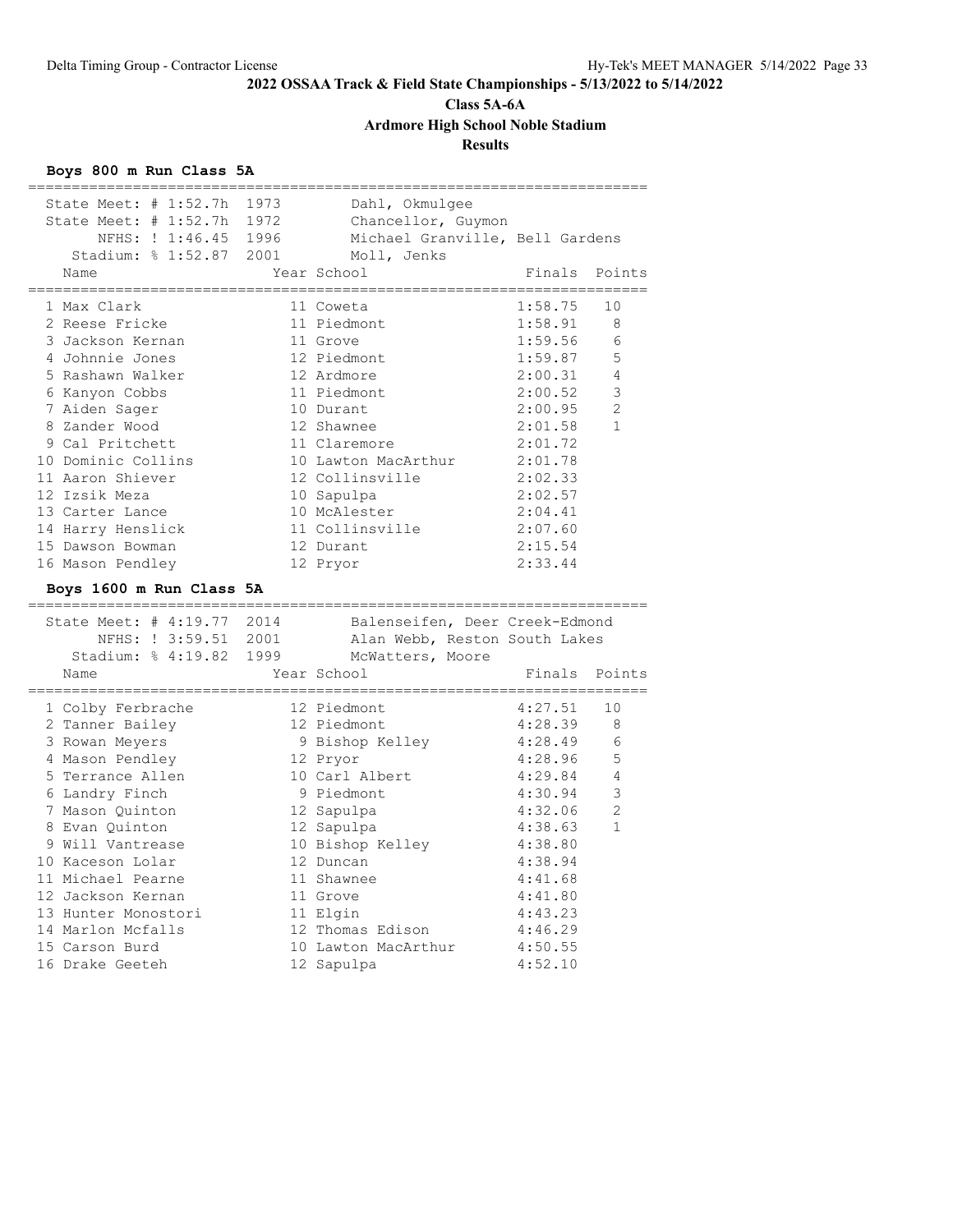**Class 5A-6A**

**Ardmore High School Noble Stadium**

### **Results**

### **Boys 3200 m Run Class 5A**

| :==================                                                                                                                      |                                                 |                          |                |                |
|------------------------------------------------------------------------------------------------------------------------------------------|-------------------------------------------------|--------------------------|----------------|----------------|
| State Meet: # 9:32.4h 1977 Vaughn, Union<br>NFHS: ! 8:34.23 2008 German Fernandez, Riverbank<br>Stadium: % 9:37.34 1999 McWatters, Moore |                                                 |                          |                |                |
| Name                                                                                                                                     | Year School                                     | Finals Points            |                |                |
| 1 Colby Ferbrache                                                                                                                        | 12 Piedmont                                     | 9:49.93                  | 10             |                |
| 2 Dade Humes                                                                                                                             | 10 Piedmont                                     | $9:51.24$ 8              |                |                |
| 3 Tanner Bailey                                                                                                                          | 12 Piedmont                                     | 9:57.09                  | 6              |                |
| .<br>4 Terrance Allen                                                                                                                    |                                                 |                          | 5              |                |
| 5 Rowan Meyers                                                                                                                           | 10 Carl Albert<br>9 Bishop Kelley               | $10:05.82$<br>$10:13.85$ | 4              |                |
| 6 Roberto Soliz                                                                                                                          | 12 Santa Fe South                               | 10:17.66                 | 3              |                |
| 7 Adam Sium                                                                                                                              | 9 Guymon                                        | 10:19.57                 | $\overline{2}$ |                |
| 8 Will Vantrease                                                                                                                         | 10 Bishop Kelley                                | 10:27.36                 | $\mathbf{1}$   |                |
| 9 Michael Pearne                                                                                                                         | 11 Shawnee                                      | 10:27.87                 |                |                |
| 10 Nathan Hernandez                                                                                                                      | 12 Guymon                                       | 10:27.96                 |                |                |
| 11 Avan Doeksen                                                                                                                          | 11 Coweta                                       | 10:38.50                 |                |                |
| 12 Caleb Mcfatridge                                                                                                                      |                                                 | 11:04.22                 |                |                |
| 13 James Hardesty                                                                                                                        | 10 Duncan<br>10 Mt St Mary                      | 11:08.45                 |                |                |
| 14 Brayden George                                                                                                                        |                                                 | 11:28.23                 |                |                |
| 15 Xailen Wilborne                                                                                                                       | 9 Stilwell<br>10 Nathan Hale                    | 11:43.53                 |                |                |
| -- Aiden Kirkpatrick 11 Classen S A S                                                                                                    |                                                 | DNF                      |                |                |
|                                                                                                                                          |                                                 |                          |                |                |
| Boys 110 m Hurdles Class 5A<br>Top 8 Advance by Time                                                                                     |                                                 |                          |                |                |
| State Meet: # 13.84 1982                                                                                                                 | Moore, Bixby                                    |                          |                |                |
|                                                                                                                                          | NFHS: ! 13.30 1990 Chris Nelloms, Dayton Dunbar |                          |                |                |
| Stadium: % 14.04 2001 Brown, Lawton                                                                                                      |                                                 |                          |                |                |
| Name                                                                                                                                     | Year School                                     | Prelims Wind H#          |                |                |
| Preliminaries                                                                                                                            |                                                 |                          |                |                |
| 1 Tyrrell Bruner                                                                                                                         | 11 Bishop McGuinness 15.48q 1.9 1 15.473        |                          |                |                |
| 2 Caden Green                                                                                                                            | 10 Collinsville                                 | 15.48q 1.9 1 15.478      |                |                |
| 3 Tre Harris                                                                                                                             | 10 Elgin                                        | 15.78q 1.9 2             |                |                |
| 4 JoQuan Howard                                                                                                                          | 11 Del City                                     | $16.14q$ 1.9             |                | 2              |
| 5 Adonis Neal                                                                                                                            |                                                 | 16.16q 1.9               |                | $\overline{2}$ |
| 6 Langston Roberts                                                                                                                       | -<br>12 Del City<br>11 Elgin                    | 16.17q 1.9               |                | 2              |
| 7 Thomas Kennedy                                                                                                                         | 11 Midwest City                                 | 16.22q 1.9               |                | 1              |
| 8 Deonte Lindsay                                                                                                                         | 9 Ada                                           | 16.26q 1.9               |                | 1              |
| 9 Caleb Davis                                                                                                                            | 12 Collinsville                                 | 16.72 1.9                |                | 2              |
|                                                                                                                                          | 11 Coweta                                       | 16.76 1.9                |                | $\overline{2}$ |
| 10 Carson Flanary<br>11 Andrew Elder                                                                                                     | 10 Bishop McGuinness 17.25 1.9 1                |                          |                |                |
| 12 Darius Hampton                                                                                                                        | 12 Del City                                     |                          |                | 1              |
| 13 Bishop Gordon                                                                                                                         | 10 Sapulpa                                      | 17.37 1.9<br>17.67 1.9   |                | $\overline{2}$ |
| 14 Brendan Badie                                                                                                                         | 10 Coweta                                       | $18.63$ 1.9<br>DNF       |                | $\overline{2}$ |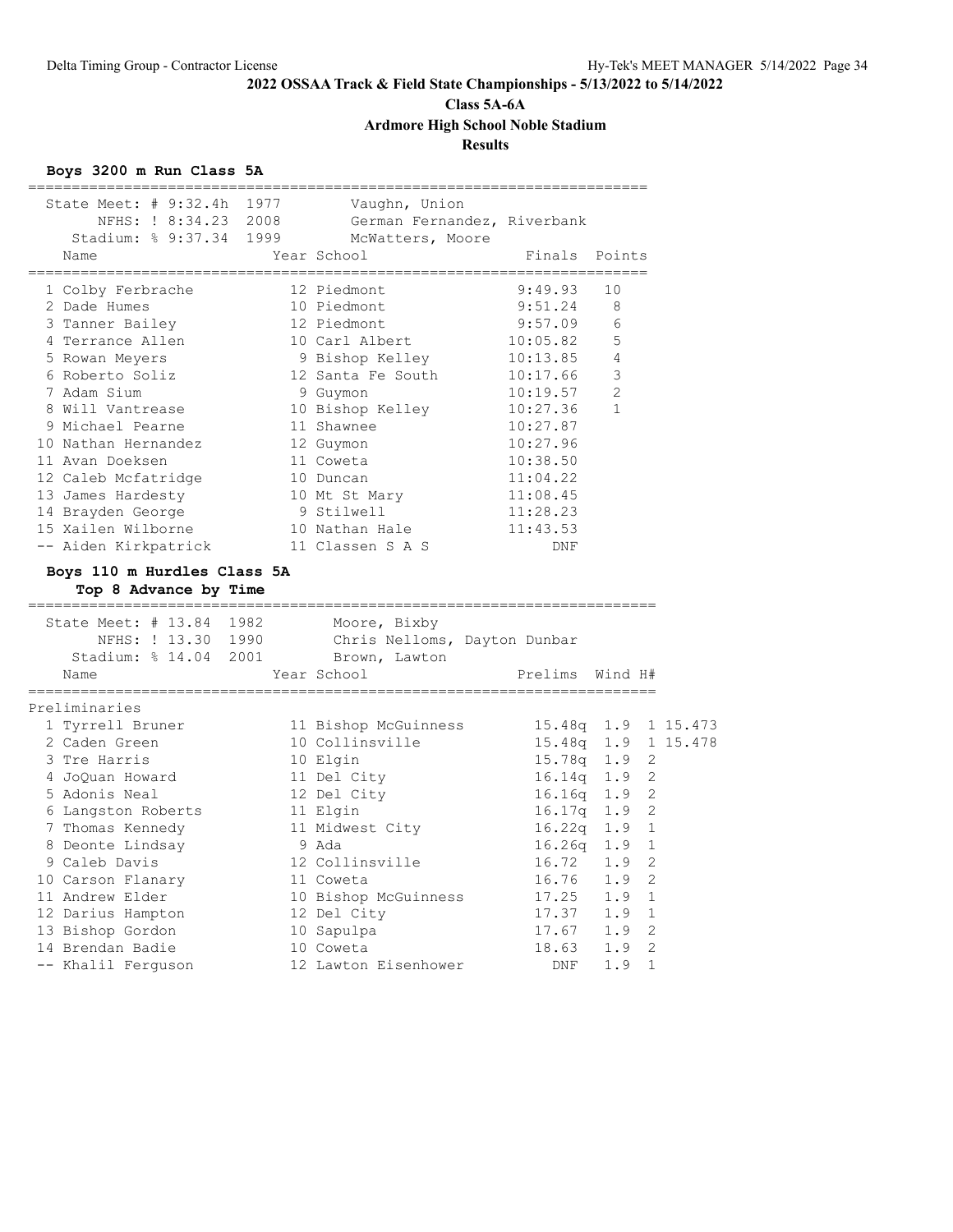**Class 5A-6A**

**Ardmore High School Noble Stadium**

### **Results**

### **Boys 110 m Hurdles Class 5A**

| State Meet: $\#$ 13.84      | 1982 | Moore, Bixby                 |                                   |                |                         |
|-----------------------------|------|------------------------------|-----------------------------------|----------------|-------------------------|
| NFHS: ! 13.30 1990          |      | Chris Nelloms, Dayton Dunbar |                                   |                |                         |
| Stadium: % 14.04 2001       |      | Brown, Lawton                |                                   |                |                         |
| Name                        |      | Year School                  | Finals Wind Points                |                |                         |
| ----------------------      |      |                              |                                   |                |                         |
| Finals                      |      |                              |                                   |                |                         |
| 1 Caden Green               |      | 10 Collinsville              | 15.29                             | 0.3            | 10                      |
| 2 Tyrrell Bruner            |      | 11 Bishop McGuinness         | $15.41$ 0.3 8                     |                |                         |
| 3 Tre Harris                |      | 10 Elgin                     | 15.52 0.3 6                       |                |                         |
| 4 JoQuan Howard             |      | 11 Del City                  | $16.00$ 0.3 5                     |                |                         |
| 5 Deonte Lindsay            |      | 9 Ada                        | 16.06  0.3  4                     |                |                         |
| 6 Langston Roberts          |      | 11 Elgin                     | $16.24$ 0.3                       |                | $\overline{\mathbf{3}}$ |
| 7 Thomas Kennedy            |      | 11 Midwest City              | 16.26 0.3 2                       |                |                         |
| 8 Adonis Neal               |      | 12 Del City                  | $16.60$ $0.3$                     |                | $\mathbf{1}$            |
|                             |      |                              |                                   |                |                         |
| Boys 300 m Hurdles Class 5A |      |                              |                                   |                |                         |
| Top 8 Advance by Time       |      |                              |                                   |                |                         |
| State Meet: # 36.80 1983    |      | Moore, Bixby                 |                                   |                |                         |
| NFHS: ! 35.02 2009          |      |                              | Reggie Wyatt, Riverside La Sierr  |                |                         |
|                             |      |                              |                                   |                |                         |
| Stadium: % 37.50 2001       |      | Brown, Lawton                |                                   |                |                         |
| Name                        |      | Year School                  | Prelims                           | H#             |                         |
|                             |      |                              |                                   |                |                         |
| Preliminaries               |      |                              |                                   |                |                         |
| 1 Garrett Williams          |      | 10 Bishop McGuinness         | $41.06q$ 2                        |                |                         |
| 2 Brendan Badie             |      | 10 Coweta                    | $41.25q$ 1                        |                |                         |
| 3 Langston Roberts          |      | 11 Elgin                     | 41.52 <sub>q</sub>                | 1              |                         |
| 4 Logan Crawford            |      | 10 Lawton Eisenhower         | 42.61q                            | 2              |                         |
| 5 Khalil Ferguson           |      | 12 Lawton Eisenhower         | $42.63q$ 1                        |                |                         |
| 6 Thomas Kennedy            |      | 11 Midwest City              | 42.67q                            | 2              |                         |
| 7 Dakaree Scott             |      | 12 Ardmore                   | 42.79q                            | 1              |                         |
| 8 Caleb Davis               |      | 12 Collinsville              | 42.82q                            | 1              |                         |
| 9 Nate Davis                |      | 9 Collinsville               | 42.88                             | 2              |                         |
| 10 Jayce Daniels            |      | 12 Piedmont                  | 42.99                             | $\mathfrak{D}$ |                         |
| 11 Gezar Blufer             |      | 10 Altus                     | 43.23 1                           |                |                         |
| 12 Andrew Elder             |      | 10 Bishop McGuinness         | 43.77 1                           |                |                         |
| 13 Leilani Wallace          |      | 12 Nathan Hale               | 44.14                             | 2              |                         |
| 14 Darias Gilmore           |      | 11 Ada                       | 44.16                             | 2              |                         |
|                             |      |                              |                                   |                |                         |
| 15 Kaceson Lolar            |      | 12 Duncan                    | 45.10                             | 2              |                         |
| 16 Kameron Bullock          |      | 12 Del City                  | 45.31                             | $\mathbf{1}$   |                         |
| Boys 300 m Hurdles Class 5A |      |                              |                                   |                |                         |
| State Meet: # 36.80 1983    |      | Moore, Bixby                 |                                   |                |                         |
| NFHS: ! 35.02 2009          |      |                              | Reggie Wyatt, Riverside La Sierra |                |                         |
|                             |      |                              |                                   |                |                         |
| Stadium: % 37.50            | 2001 | Brown, Lawton                |                                   |                |                         |
| Name<br>------------        |      | Year School                  | Finals                            | Points         |                         |
| Finals                      |      |                              |                                   |                |                         |
| 1 Garrett Williams          |      | 10 Bishop McGuinness         | 40.47                             | 10             |                         |
| 2 Caleb Davis               |      | 12 Collinsville              | 41.11                             | 8              |                         |
| 3 Brendan Badie             |      | 10 Coweta                    | 41.43                             | 6              |                         |
|                             |      |                              |                                   |                |                         |
| 4 Khalil Ferquson           |      | 12 Lawton Eisenhower         | 41.49                             | 5              |                         |
| 5 Langston Roberts          |      | 11 Elgin                     | 41.55                             | 4              |                         |

============================================================================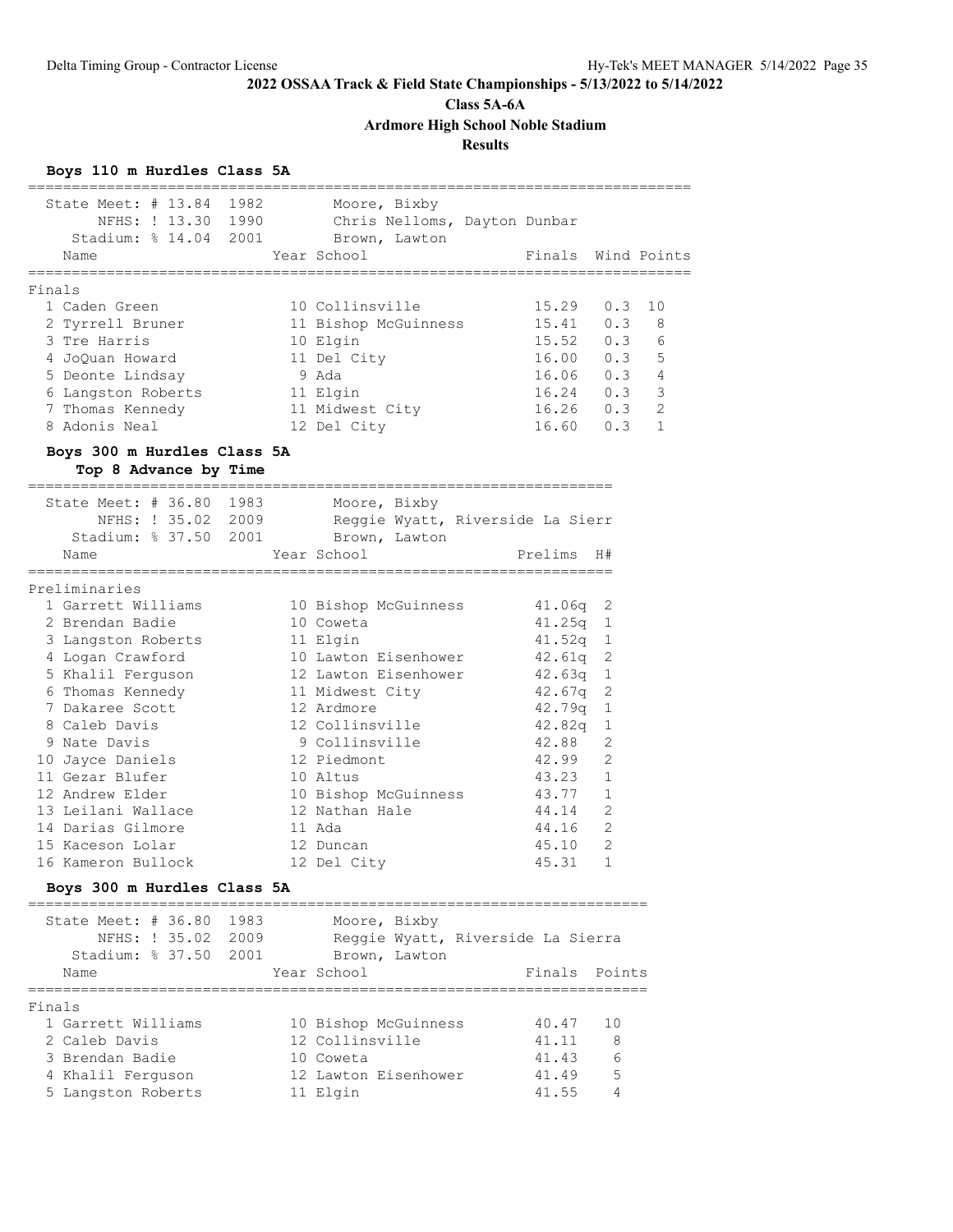**Class 5A-6A**

**Ardmore High School Noble Stadium**

**Results**

| Boys 300 m Hurdles Class 5A<br>6 Thomas Kennedy<br>7 Logan Crawford<br>-- Dakaree Scott<br>Boys 4x100 m Relay Class 5A | 42.08<br>11 Midwest City<br>10 Lawton Eisenhower<br>42.30<br>12 Ardmore | DQ.                  | 3<br>2<br>hurdle violation |
|------------------------------------------------------------------------------------------------------------------------|-------------------------------------------------------------------------|----------------------|----------------------------|
| Top 8 Advance by Time                                                                                                  |                                                                         |                      |                            |
| State Meet: # 40.96 1983<br>NFHS: ! 39.76 1998<br>Stadium: % 41.72 2000<br>School                                      | MacArthur, MacArthur<br>Fort Worth OD Wyatt<br>Ardmore                  | Prelims H#           |                            |
|                                                                                                                        |                                                                         |                      |                            |
| Preliminaries<br>1 Ardmore                                                                                             |                                                                         | $42.03q$ 1           |                            |
| 1) Eric Fields 11                                                                                                      | 2) Jalen Reed 12                                                        |                      |                            |
| 3) Ricky Smith Jr 12<br>2 Midwest City                                                                                 | 4) Evan Smith 12                                                        | $42.32q$ 2           |                            |
| 1) Artez Young 12                                                                                                      | 2) Zavier Wilson 12                                                     |                      |                            |
| 3) Camarian Smiley 12                                                                                                  | 4) Steven Brazille 11                                                   |                      |                            |
| 3 Elgin                                                                                                                |                                                                         | $42.98q$ 1           |                            |
| 1) Blake Balch 12                                                                                                      | 2) Matt Lund 10                                                         |                      |                            |
| 3) Treyvon Crabtree 10                                                                                                 | 4) Shun Deener 11                                                       |                      |                            |
| 4 Lawton Eisenhower                                                                                                    |                                                                         | $43.05q$ 2           |                            |
| 1) Zaire Walton 11                                                                                                     | 2) Khalil Ferguson 12                                                   |                      |                            |
| 3) Serri Sheridan 9                                                                                                    | 4) Drelan Swanson 12                                                    |                      |                            |
| 5 Ada                                                                                                                  | 2) Kendre Grant 10                                                      | $43.21q$ 2           |                            |
| 1) Xander Rhynes 10<br>3) Devon MacCollister 10                                                                        | 4) Damontre Patterson 10                                                |                      |                            |
| 6 Del City                                                                                                             |                                                                         | $43.26q$ 2           |                            |
| 1) Jaylin Sweet 11                                                                                                     | 2) Kanijal Thomas 11                                                    |                      |                            |
| 3) Carnell Neal 11                                                                                                     | 4) Omar Brown 11                                                        |                      |                            |
| 7 Will Rogers                                                                                                          |                                                                         |                      | 43.31q 1 43.301            |
| 1) Macuric Demry 12                                                                                                    | 2) Terrence Thomas 12                                                   |                      |                            |
| 3) Tre Morrow 11                                                                                                       | 4) Davonte Pruitt 12                                                    |                      |                            |
| 8 Lawton MacArthur                                                                                                     |                                                                         |                      | 43.31q 1 43.303            |
| 1) Carson Chambers 10                                                                                                  | 2) Aiden Chambers 10                                                    |                      |                            |
| 3) Sir Reggie Johnson 11<br>9 Classen S A S                                                                            | 4) Trenton Mcclellan 11                                                 | 43.36<br>2           |                            |
| 1) Thomas Concino 9                                                                                                    | 2) Jamarlin Jones FR                                                    |                      |                            |
| 3) Aaron Underwood 10                                                                                                  | 4) Elijah Green 10                                                      |                      |                            |
| 10 Guthrie                                                                                                             |                                                                         | 43.72<br>$\mathbf 1$ |                            |
| 1) Mason Tilley 12                                                                                                     | 2) Tyrin Eaton 11                                                       |                      |                            |
| 3) Alex Juarez 9                                                                                                       | 4) Jaylen Chelf 11                                                      |                      |                            |
| 11 Bishop McGuinness                                                                                                   |                                                                         | 43.95<br>2           |                            |
| 1) Tyrrell Bruner 11                                                                                                   | 2) Braylon Ketchum 11                                                   |                      |                            |
| 3) Jp Spanier 10                                                                                                       | 4) Paul Tarman 12                                                       |                      |                            |
| 12 Thomas Edison                                                                                                       | 2) Marquaylon Davis 9                                                   | 44.00<br>$\mathbf 1$ |                            |
| 1) Jeremiah Lazenby 11<br>3) Jeff Macdonald 10                                                                         | 4) Kaden Foster 11                                                      |                      |                            |
| 13 Durant                                                                                                              |                                                                         | 44.07<br>1           |                            |
| 1) Kameron Waller 9                                                                                                    | 2) Aiden Sager 10                                                       |                      |                            |
| 3) Trevor Golden 12                                                                                                    | 4) Neko Carpenter 11                                                    |                      |                            |
| 14 Sapulpa                                                                                                             |                                                                         | 44.58<br>2           |                            |
| 1) Tyreese Jones 12                                                                                                    | 2) Clinton Griffith 12                                                  |                      |                            |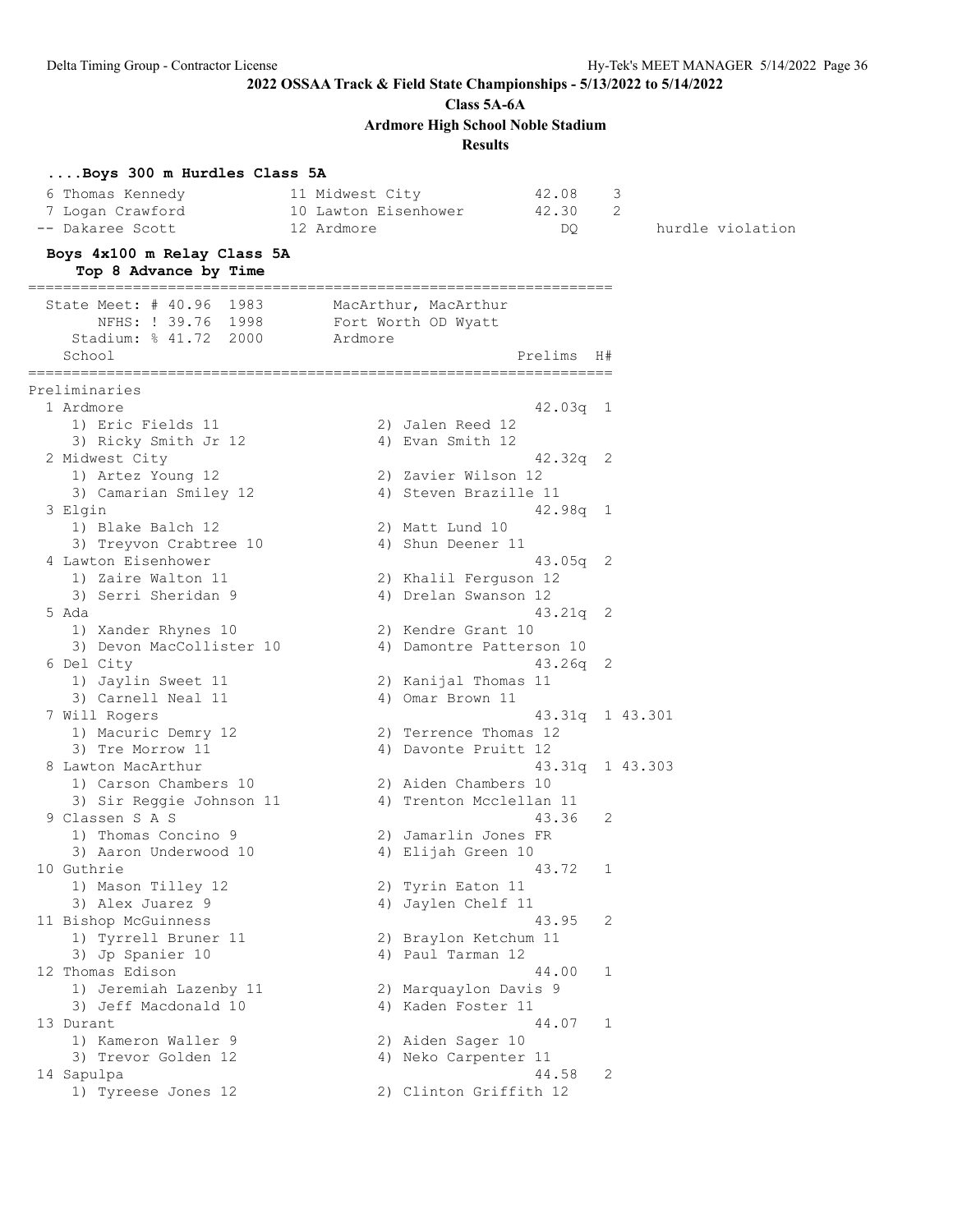## **Class 5A-6A Ardmore High School Noble Stadium**

#### **Results**

### **....Boys 4x100 m Relay Class 5A**

| 3) Bishop Gordon 10    | 4) Josiah Meggs 12         |
|------------------------|----------------------------|
| 15 Altus               | 44.59 1                    |
| 1) Keythen Kellison 12 | 2) Tucker Taft 10          |
| 3) Donovan Bradley 12  | 4) Nathan De Los Santos 10 |
| 16 Carl Albert         | 45.09                      |
| 1) Tayshawn James 11   | 2) Reed Dequasie 11        |
| 3) Andon Foster 12     | 4) Calee Williams 12       |
|                        |                            |

#### **Boys 4x100 m Relay Class 5A**

======================================================================= State Meet: # 40.96 1983 MacArthur, MacArthur NFHS: ! 39.76 1998 Fort Worth OD Wyatt Stadium: % 41.72 2000 Ardmore School **Finals** Points ======================================================================= Finals 1 Ardmore 41.77 20 1) Eric Fields 11 2) Jalen Reed 12 3) Ricky Smith Jr 12 (4) Evan Smith 12 2 Midwest City 42.06 16 1) Artez Young 12 2) Zavier Wilson 12 3) Camarian Smiley 12 4) Steven Brazille 11 3 Elgin 42.71 12 1) Blake Balch 12 2) Matt Lund 10 3) Treyvon Crabtree 10 <a>
4) Shun Deener 11 4 Del City 42.98 10 1) Jaylin Sweet 11 2) Kanijal Thomas 11 3) Carnell Neal 11 4) Omar Brown 11 5 Ada 43.24 8 1) Xander Rhynes 10 2) Kendre Grant 10 3) Devon MacCollister 10 4) Damontre Patterson 10 6 Lawton MacArthur 43.56 6 1) Carson Chambers 10 2) Aiden Chambers 10 3) Sir Reggie Johnson 11 4) Trenton Mcclellan 11 7 Will Rogers 43.81 4 1) Macuric Demry 12 2) Terrence Thomas 12 3) Tre Morrow 11 (4) Davonte Pruitt 12 3) Tre Morrow  $1\overline{1}$  (a) Davonte Pruitt 12<br>
-- Lawton Eisenhower (b) Davonte Pruitt 12 1) Zaire Walton 11 2) Khalil Ferguson 12<br>1) Zaire Walton 11 2) Khalil Ferguson 12

#### **Boys 4x200 m Relay Class 5A**

========================================================================== State Meet: # 1:27.00 2015 MacArthur, MacArthur NFHS: ! 1:23.25 2018 Conroe The Woodlands School **Finals** H# Points ========================================================================== 1 Midwest City 1:28.01 2 20 1) Artez Young 12 2) Zavier Wilson 12 3) Camarian Smiley 12 4) Steven Brazille 11 2 Ardmore 1:28.57 2 16

3 Del City 1:30.23 2 12

3) Serri Sheridan 9 4) Drelan Swanson 12

1) Eric Fields 11 2) Evan Smith 12 3) Jalen Reed 12 4) Cal Swanson 11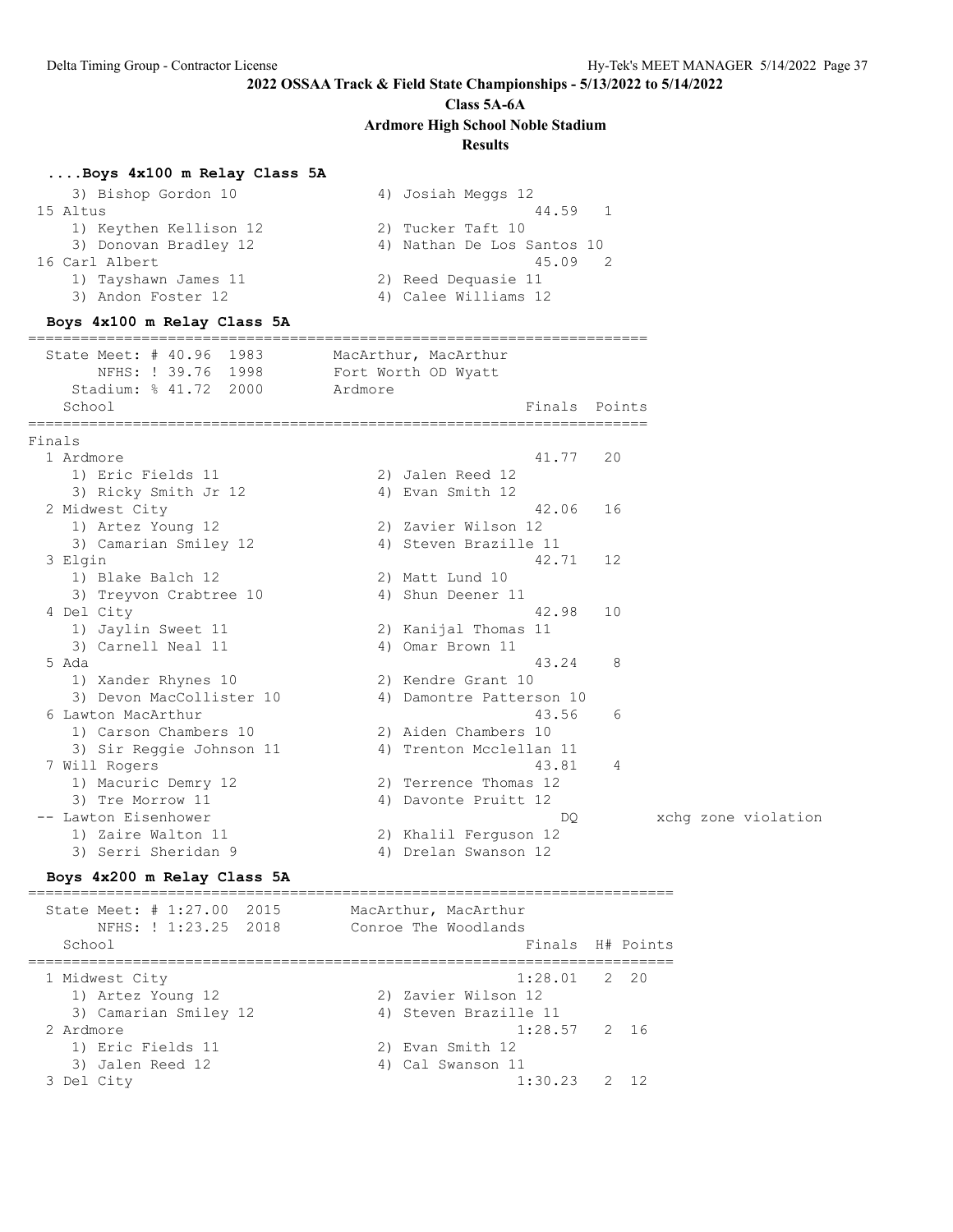### **Class 5A-6A**

**Ardmore High School Noble Stadium**

### **Results**

### **....Boys 4x200 m Relay Class 5A**

 1) Jaylin Sweet 11 2) Kanijal Thomas 11 3) Carnell Neal 11 4) Jarrone Vann 11 4 Grove 1:30.81 1 10 1) Carson Trimble 11 2) Jackson Kernan 11 3) Emanuel Crawford 11 (4) Tanner Hupfer 11 5 Bishop Kelley 1:30.97 2 8 1) Will Pickard 12 2) Kai Livesay 9 3) Gunnar Jackson 10 4) Stice Smith 10 6 Claremore 1:31.28 1 6 1) Dylan Cryder 9 2) Heston Wilson 12 3) Ashton Andrews 9 4) Lane Pitts 12 7 Bishop McGuinness 1:31.36 1 4 1) Brayden Tran 11 2) Braylon Ketchum 11 3) Garrett Williams 10 (4) Wilson Eseme 11 8 Will Rogers 1:31.45 2 2 1) Macuric Demry 12 2) Terrence Thomas 12 3) Antwane Johnson 12 (4) Davonte Pruitt 12 9 Lawton MacArthur 1:31.89 1 1) Carson Chambers 10 2) Aiden Chambers 10 3) Sir Reggie Johnson 11 4) Trenton Mcclellan 11 10 Altus 1:32.05 2 1) Donovan Bradley 12 2) Tucker Taft 10 3) Terrance Green 11 4) Nathan De Los Santos 10 11 Coweta 1:32.97 1 1) Titus Graves 9 2) Nathan Maledon 11 3) Carson Laverty 11 (4) Kevon Robinson 10 12 Newcastle 1:34.30 1 1) Reed Davidson 12 2) Daniel Gower 12 3) Owen Pospisil 12 4) Coleman Pueppke 11 -- McAlester DNF 1 1) Chase Faber 12 2) Greg Quintana 12 3) Erik Mccarty 11 1988 (4) Elijah Chatman 10 -- Ada DNF 2 1) Xander Rhynes 10 2) Jonah Ascencion 12 3) Devon MacCollister 10 4) Damontre Patterson 10 -- Carl Albert DQ 1 xchg zone violation 1) Andon Foster 12 2) Tayshawn James 11 3) Casey Baker 10 4) Reed Dequasie 11 -- Lawton Eisenhower DQ 2 xchg zone violation 1) Khalil Ferguson 12 2) Drelan Swanson 12 3) Serri Sheridan 9 1988 1999 12 4) Zaire Walton 11

### **Boys 4x400 m Relay Class 5A**

========================================================================== State Meet: # 3:15.49 1985 John Marshall, John Marshall NFHS: ! 3:07.40 1985 Hawthorne Stadium: % 3:15.80 2001 Edmond Memorial School **Finals H# Points** ========================================================================== 1 Del City 3:20.34 2 20 1) Kanijal Thomas 11 2) Oncey Barnes 10 3) Adonis Neal 12 4) Jessiah Burris 11 2 Ardmore 3:23.61 2 16 1) Cal Swanson 11 2) Fayera Wolabu 10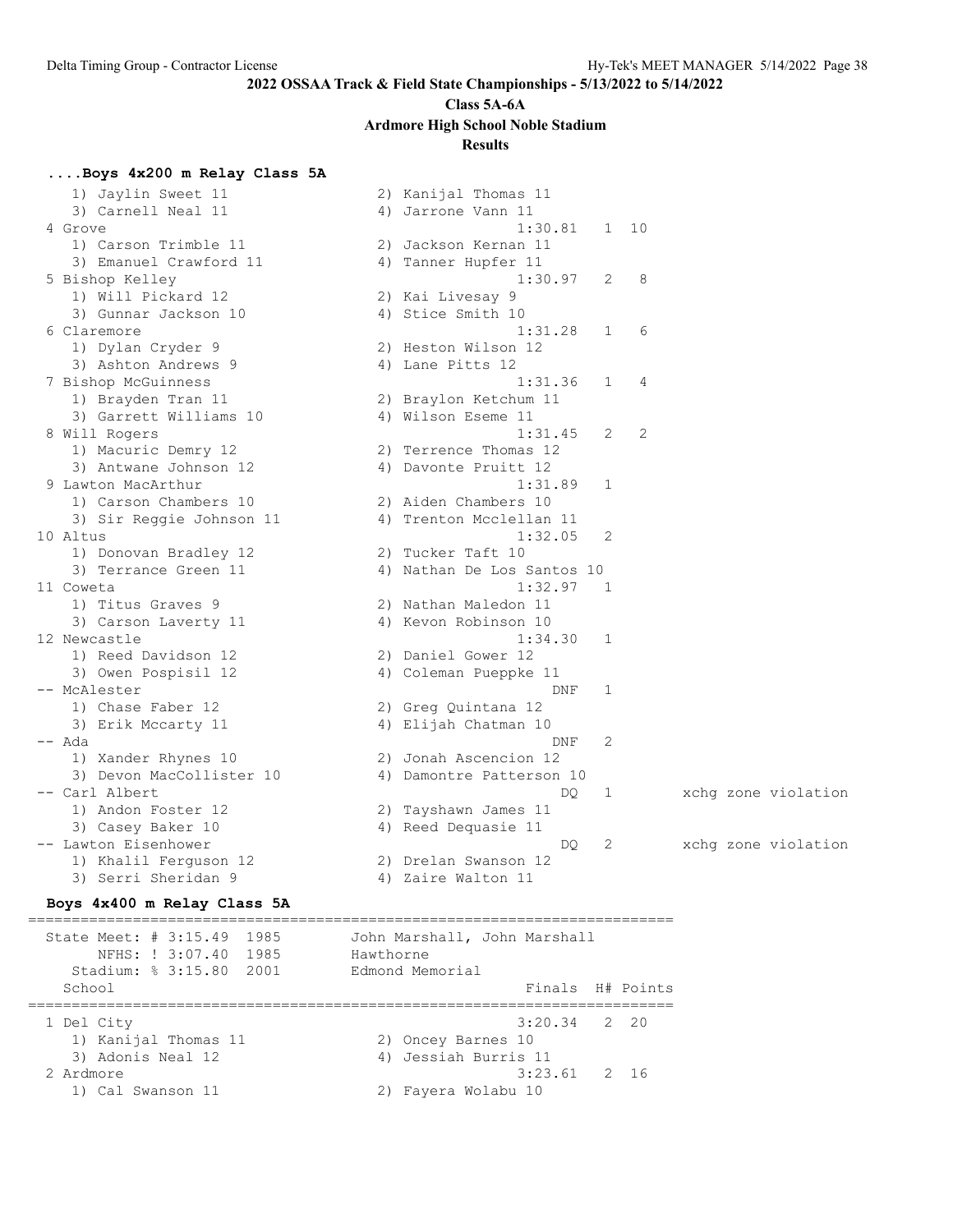### **Class 5A-6A**

**Ardmore High School Noble Stadium**

#### **Results**

### **....Boys 4x400 m Relay Class 5A**

3) Jalen Reed 12 (a) 4) Rashawn Walker 12<br>3:24.84 (a) 3:24.84 (a) 3:24.84 (a) 3:24.84 (a) 3:24.84 (a) 3:24.84 (a) 3:24.84 (a) 3:24.84 (a) 3:24.84 (a) 3:24.84 (a) 3:24.84 (a) 3:24.84 (a) 3:24.84 (a) 3:24.84 (a) 3:24.84 (a) 3 Bishop Kelley 3:24.84 2 12 1) Will Pickard 12 2) Gunnar Jackson 10 3) Henry Welke 10 4) Stice Smith 10 4 Piedmont 3:25.90 2 10 1) Kanyon Cobbs 11 2) Reese Fricke 11 3) Alex Kopp 10 4) Johnnie Jones 12 5 Bishop McGuinness 3:26.31 2 8 1) Wilson Eseme 11 2) Garrett Williams 10 3) Brennan Chumo 11 4) Atticus Richard 11 6 Altus 3:27.44 2 6 1) Terrance Green 11 2) Tucker Taft 10 3) Donovan Bradley 12 (4) Gezar Blufer 10 7 Mt St Mary 3:28.33 2 4 1) Reed Lindsey 12 2) Elliott Lindsey 9 3) Jonathan Joseph 12 4) Salvador Jackson 12 8 Grove 3:28.62 2 2 1) Carson Trimble 11 2) Jackson Kernan 11 3) Tanner Hupfer 11 (4) Emanuel Crawford 11 9 Newcastle 3:29.19 1 1) Reed Davidson 12 2) Rhett Carter 10 3) Coleman Pueppke 11 (4) Daniel Gower 12 10 Thomas Edison 3:30.83 1 1) Anthony Manipella 12 2) Marquaylon Davis 9 3) Jermiah Johnson 10 4) Garrett Lamborn 10 11 Ada 3:32.26 1 1) Xander Rhynes 10 2) Jonah Ascencion 12 3) Jaxon Morgan 11  $\hskip1cm$  4) Andrew Hughes 11 12 Claremore 3:32.74 1 1) Ashton Andrews 9 2) Heston Wilson 12 3) Dylan Cryder 9 19 4) Lane Pitts 12 13 Classen S A S 3:32.94 1 1) Azria Gurley FR 2) Adrian Gray 11 3) Aaron Underwood 10  $\hskip1cm$  4) Elijah Green 10 14 Coweta 3:33.03 1 1) Max Clark 11 2) Vance Disney 10 3) Carson Laverty 11 (4) Shane Borszich 11 15 Sapulpa 3:34.26 1 1) Josiah Meggs 12 2) Jayden Williams 10 3) Luis Nunez 11 (4) Izsik Meza 10 16 Durant 3:34.56 1 1) Kameron Waller 9 2) Aiden Sager 10 3) Brayan Morales 11 (4) Neko Carpenter 11

#### **Boys 4x800 m Relay Class 5A**

======================================================================= State Meet: # 7:55.51 2015 Deer Creek-Edmond, Deer Creek-Edmo NFHS: ! 7:33.48 2009 Washington Central Bucks South Stadium: % 7:54.60 2001 Jenks School **Finals** Points ======================================================================= 1 Piedmont 8:01.39 20 1) Johnnie Jones 12 2) Colby Ferbrache 12 3) Reese Fricke 11 4) Kanyon Cobbs 11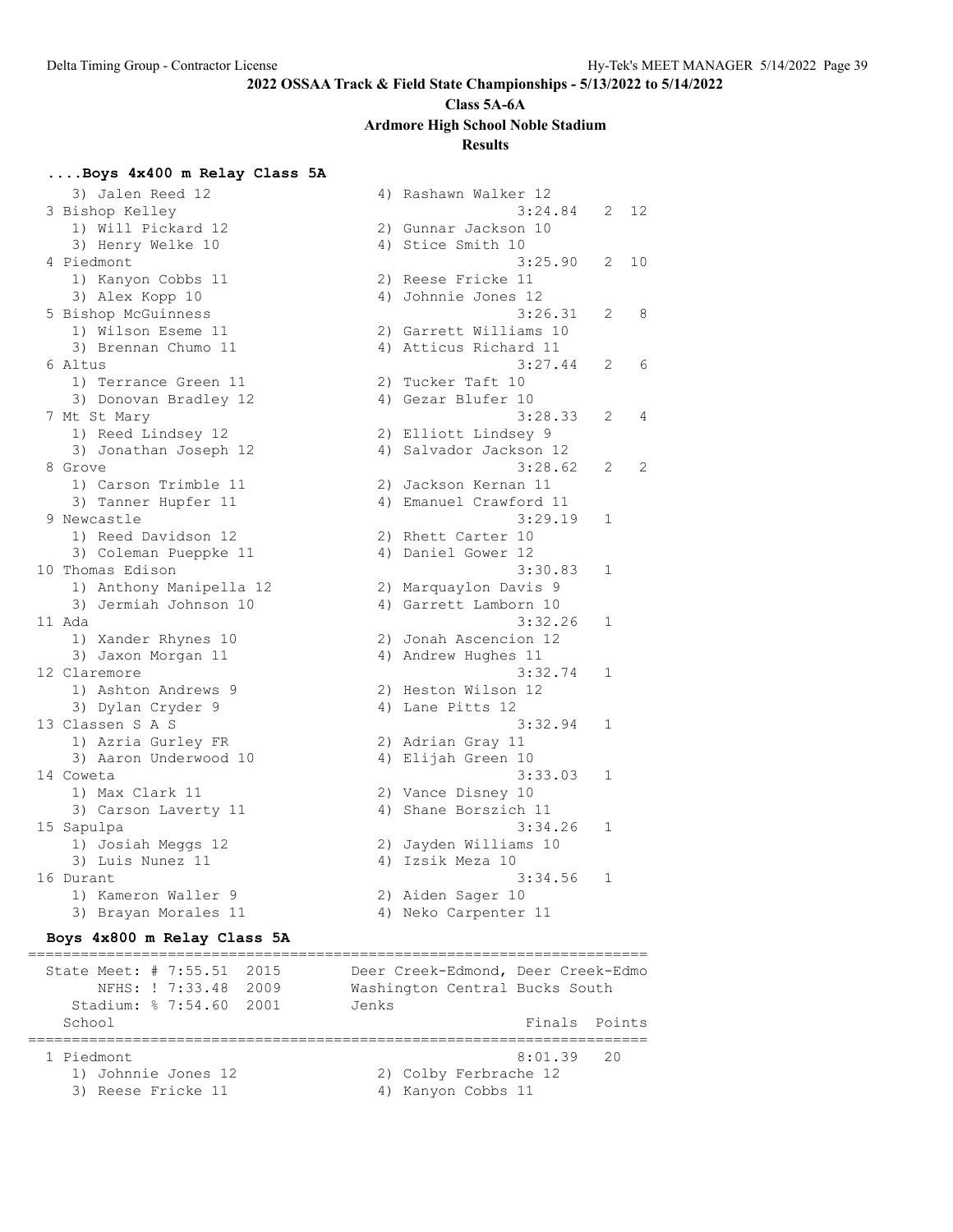#### **Class 5A-6A**

**Ardmore High School Noble Stadium**

### **Results**

### **....Boys 4x800 m Relay Class 5A**

| τ) πλαπ δατπροπ τς                      | 7) niqve peeren TT                        |    |
|-----------------------------------------|-------------------------------------------|----|
| 3) Izsik Meza 10                        | 4) Mason Quinton 12                       |    |
| 3 Lawton MacArthur                      | 8:22.89                                   | 12 |
| 1) Xavier Cornelius 12                  | 2) Carson Burd 10                         |    |
| 3) Dominic Collins 10                   | 4) Anthony Smith 11                       |    |
| 4 Coweta                                | 8:22.98                                   | 10 |
| 1) Max Clark 11                         | 2) Avan Doeksen 11                        |    |
| 3) Samuel Wood 10                       | 4) Madix Swalley 11                       |    |
| 5 Carl Albert                           | 8:34.01                                   | 8  |
| 1) Joshua Robinson 11                   | 2) Achilles Hoffman 11                    |    |
| 3) Caleb Nolen 12                       | 4) Caden Goudeau 11                       |    |
| 6 Newcastle                             | 8:38.28                                   | 6  |
| 1) Collin Seely 10                      | 2) Rhett Carter 10                        |    |
| 3) Steven Whitmore 10                   | 4) Clayton Freeman 12                     |    |
| 7 Elgin                                 | 8:39.49                                   | 4  |
| 1) Jeremy Smith 12                      | 2) Hunter Monostori 11                    |    |
| 3) Jordan Pierce 10                     | 4) Alan Lares 11                          |    |
| 8 Shawnee                               | 8:39.92                                   | 2  |
| 1) Michael Pearne 11                    | 2) Alex Porter 11                         |    |
| 3) Eli Wiley 12                         | 4) Zander Wood 12                         |    |
| 9 Guthrie                               | 8:41.74                                   |    |
| 1) Mason Mayer 10                       | 2) Dawson Sallee 12                       |    |
| 3) Jaxon Harden 12                      | 4) Tyler Waggoner 11                      |    |
| 10 Thomas Edison                        | 8:42.63                                   |    |
| 1) Anthony Manipella 12                 | 2) Marlon Mcfalls 12                      |    |
| 3) Samuel Banda 10                      | 4) Zachary King 10                        |    |
| 11 Bishop McGuinness                    | 8:44.19                                   |    |
| 1) Grant Eakins 11                      | 2) William Leonard 11                     |    |
| 3) Andrew de Keratry 10                 | 4) Brennan Chumo 11                       |    |
| 12 Duncan                               | 8:49.28                                   |    |
| 1) Caleb Mcfatridge 10                  | 2) Kaceson Lolar 12                       |    |
| 3) Drew Taliaferro 11                   | 4) Tomas Arredondo 10                     |    |
| 13 Glenpool                             | 8:49.73                                   |    |
| 1) Michael Edwards 12                   | 2) Jaxon Hilburn 12                       |    |
| 3) Wyatt Miller 11                      | 4) James Reynolds 11                      |    |
| 14 Classen S A S                        | 9:01.12                                   |    |
| 1) Aiden Kirkpatrick 11                 | 2) Elias Muhammad 11                      |    |
| 3) Andres Rianomoreno 9<br>15 Claremore | 4) Adrian Gray 11                         |    |
|                                         | 9:01.49                                   |    |
| 1) Jack Roberts 12                      | 2) Ethan Baines 11<br>4) Cal Pritchett 11 |    |
| 3) Cedric Voss 10                       | 9:19.86                                   |    |
| 16 Pryor<br>1) Carson Pendley 9         | 2) Colby Dale 12                          |    |
| $21$ Corpin Isinor 11                   | $\Lambda$ Togonh Duford $\Lambda$         |    |
|                                         |                                           |    |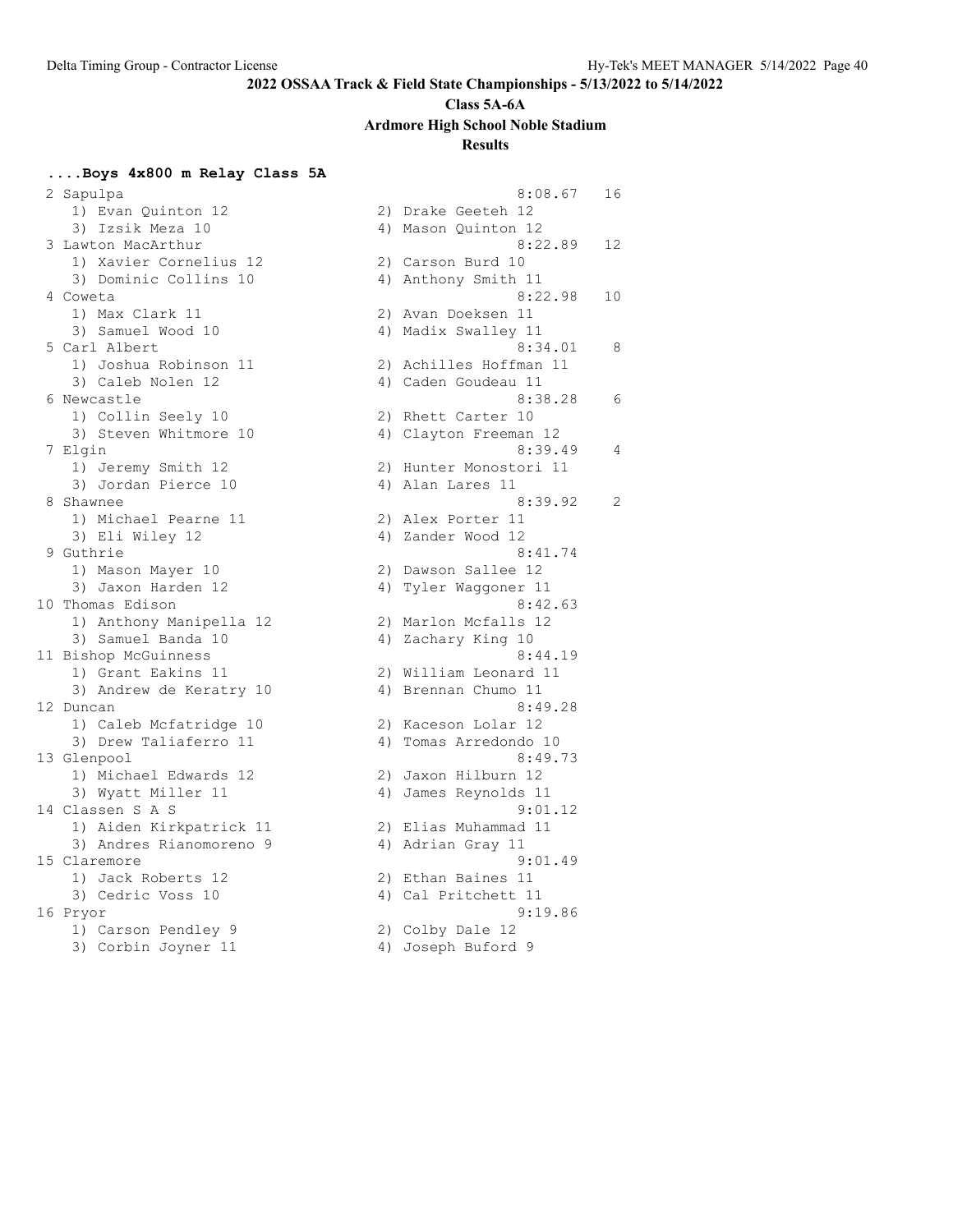**Class 5A-6A**

**Ardmore High School Noble Stadium**

**Results**

## **Boys High Jump Class 5A**

| State Meet: # 7-00 2009                                        |  | Foster, Guthrie                            |                                       |              |
|----------------------------------------------------------------|--|--------------------------------------------|---------------------------------------|--------------|
| State Meet: # 7-00 2009 Golbeck, Claremore                     |  |                                            |                                       |              |
|                                                                |  | NFHS: ! 7-06 2017 Vernon Turner, Yukon, OK |                                       |              |
| Stadium: % 7-02 2000 Neale, Muskogee                           |  |                                            |                                       |              |
| Name                                                           |  | Year School                                | Finals Points<br>;=================== |              |
| 1 Andrew Hughes                                                |  | 11 Ada                                     | 7-00.00#                              | 10           |
| $6 - 02$ $6 - 04$ $6 - 06$ $6 - 08$ $6 - 10$ $7 - 00$ $7 - 01$ |  |                                            |                                       |              |
| O XXO O XO XXO XXX<br>$\circ$                                  |  |                                            |                                       |              |
| 2 Trey Bartholomew                                             |  | 12 Coweta                                  | $6 - 08.00$                           | 8            |
| $6 - 02$ $6 - 04$ $6 - 06$ $6 - 08$ $6 - 10$                   |  |                                            |                                       |              |
| O XO O XO XXX<br>3 Manuel Garza                                |  |                                            | $6 - 04.00$                           | 6            |
| 5-08 5-10 6-00 6-02 6-04 6-06                                  |  | 12 Glenpool                                |                                       |              |
| 0 0 0 XO 0 XXX                                                 |  |                                            |                                       |              |
| 4 Sam Cheap                                                    |  | 11 Woodward                                | J6-04.00                              | 5            |
| $6 - 00$ $6 - 02$ $6 - 04$ $6 - 06$                            |  |                                            |                                       |              |
| XO OXXOXXX                                                     |  |                                            |                                       |              |
| 5 Adonis Neal                                                  |  | 12 Del City                                | $6 - 02.00$                           | 4            |
| $5 - 10$ 6-00 6-02 6-04                                        |  |                                            |                                       |              |
| XO XO O XXX                                                    |  |                                            |                                       |              |
| 6 Andrew Elder                                                 |  | 10 Bishop McGuinness                       | J6-02.00                              | 3            |
| $5 - 08$ $5 - 10$ $6 - 00$ $6 - 02$ $6 - 04$                   |  |                                            |                                       |              |
| O O XO XO XXX                                                  |  |                                            |                                       |              |
| 7 Wech Ring                                                    |  | 12 Lawton Eisenhower                       | J6-02.00                              | 2            |
| $5 - 08$ $5 - 10$ $6 - 00$ $6 - 02$ $6 - 04$                   |  |                                            |                                       |              |
| O O XO XXO XXX<br>8 Brendan Badie                              |  | 10 Coweta                                  | $6 - 00.00$                           | $\mathbf{1}$ |
| $5 - 08$ $5 - 10$ $6 - 00$ $6 - 02$                            |  |                                            |                                       |              |
| O XO O XXX                                                     |  |                                            |                                       |              |
| 9 Josh Adesola                                                 |  | 9 Elgin                                    | $J6 - 00.00$                          |              |
| $5 - 08$ $5 - 10$ $6 - 00$ $6 - 02$                            |  |                                            |                                       |              |
| O XXO O XXX                                                    |  |                                            |                                       |              |
| 10 Reed Dequasie                                               |  | 11 Carl Albert                             | $J6 - 00.00$                          |              |
| $5 - 08$ $5 - 10$ $6 - 00$ $6 - 02$                            |  |                                            |                                       |              |
| O O XXO XXX                                                    |  |                                            |                                       |              |
| 11 Keythen Kellison                                            |  | 12 Altus                                   | $5 - 10.00$                           |              |
| $5 - 08$ $5 - 10$ $6 - 00$                                     |  |                                            |                                       |              |
| O XXX<br>$\circ$                                               |  |                                            |                                       |              |
| 12 Devon MacCollister                                          |  | 10 Ada                                     | $J5 - 10.00$                          |              |
| $5 - 106 - 00$<br>XO XXX                                       |  |                                            |                                       |              |
| 13 Logan Gustin                                                |  | 10 Duncan                                  | $J5 - 10.00$                          |              |
| $5 - 08$ $5 - 10$ $6 - 00$                                     |  |                                            |                                       |              |
| XO XXO XXX                                                     |  |                                            |                                       |              |
| 14 Bishop Gordon                                               |  | 10 Sapulpa                                 | $5 - 08.00$                           |              |
| $5 - 08$ $5 - 10$                                              |  |                                            |                                       |              |
| O XXX                                                          |  |                                            |                                       |              |
| 14 Jacobi Sebock                                               |  | 12 Midwest City                            | $5 - 08.00$                           |              |
| $5 - 08$ $5 - 10$                                              |  |                                            |                                       |              |
| O XXX                                                          |  |                                            |                                       |              |
| 14 Lyrix Howard                                                |  | 12 Stilwell                                | $5 - 08.00$                           |              |
| $5 - 08$ $5 - 10$                                              |  |                                            |                                       |              |
| O XXX                                                          |  |                                            |                                       |              |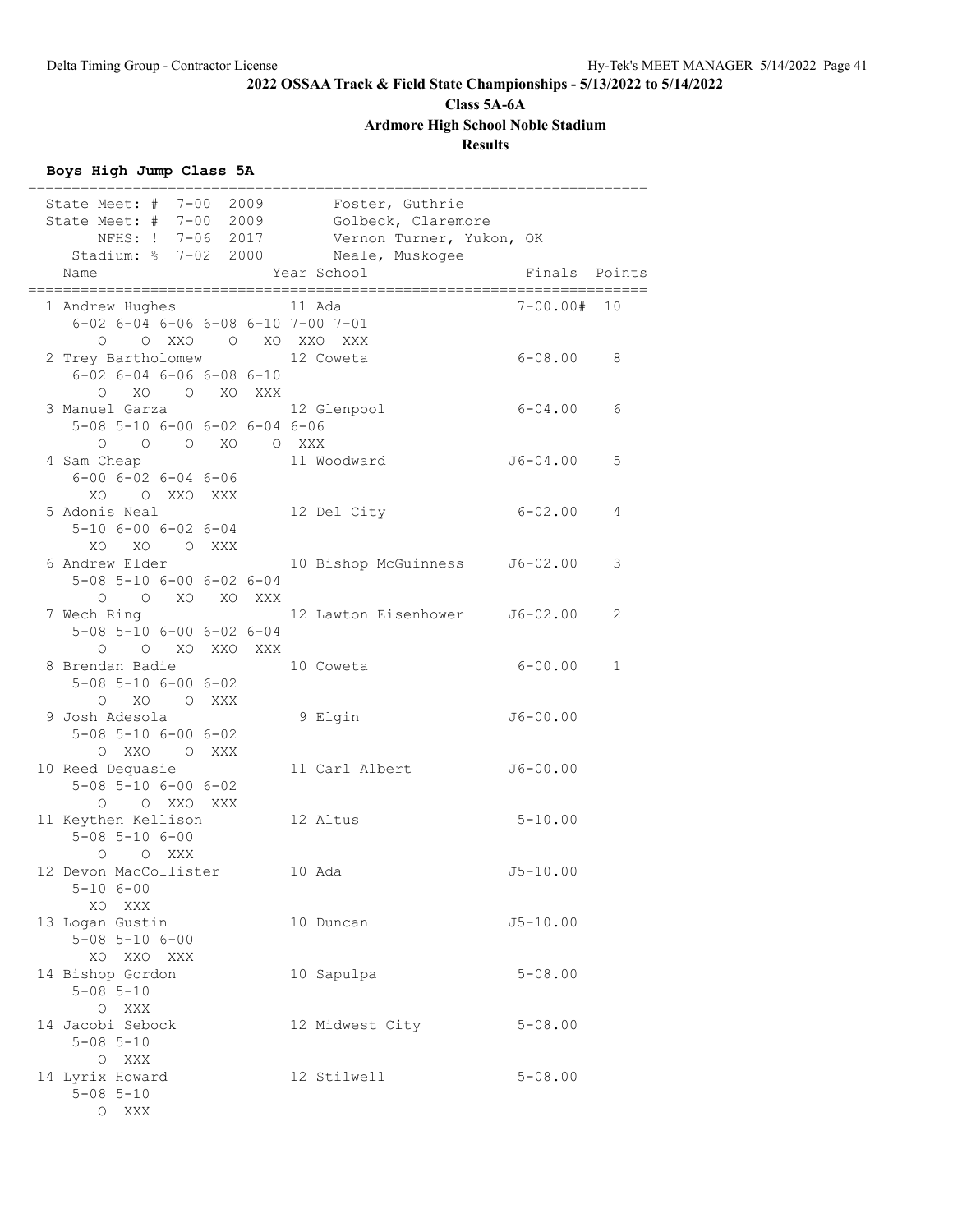**Class 5A-6A**

**Ardmore High School Noble Stadium**

### **Results**

| Boys High Jump Class 5A |                  |              |
|-------------------------|------------------|--------------|
| 17 Elliot Walker        | 10 Bishop Kelley | $J5 - 08.00$ |
| $5 - 08$ $5 - 10$       |                  |              |
| XO XXX                  |                  |              |
| 17 Ethan Pennington     | 10 Glenpool      | $J5 - 08.00$ |
| $5 - 08$ $5 - 10$       |                  |              |
| XO XXX                  |                  |              |
| 19 Luis Raab            | 10 Bishop Kelley | $J5 - 08.00$ |
| $5 - 08$ $5 - 10$       |                  |              |
| XXO XXX                 |                  |              |
| -- Doni Bruner          | 12 Sapulpa       | NΗ           |
| $5 - 08$                |                  |              |
| XXX                     |                  |              |
| -- Casey Baker          | 10 Carl Albert   | NΗ           |
| $5 - 08$                |                  |              |
| XXX                     |                  |              |

### **Boys Pole Vault Class 5A**

| NFHS: ! 19-05.50 2018                                                                     | ======== | State Meet: # 17-02 1999 Dial, Duncan<br>Armand Duplantis, Lafayette, LA<br>Stadium: % 17-02 1999 Dial, Duncan |                   |    |
|-------------------------------------------------------------------------------------------|----------|----------------------------------------------------------------------------------------------------------------|-------------------|----|
| Name                                                                                      |          | Year School                                                                                                    | Finals Points     |    |
| 1 Makobe Merwin 12 Guymon<br>12-00 12-06 13-00 13-06                                      |          |                                                                                                                | $13 - 00.00$      | 10 |
| PPP<br>$\overline{O}$<br>$\Omega$<br>2 Paul Tarman<br>11-00 11-06 12-00 12-06 13-00 13-06 | XXX      | 12 Bishop McGuinness J13-00.00                                                                                 |                   | 8  |
| XO<br>$\Omega$<br>3 Riley Hunter 12 Duncan<br>11-00 11-06 12-00 12-06 13-00 13-06         |          | O XO XO<br>XXX                                                                                                 | J13-00.00         | 6  |
| 0 PPP 0 0 XXO XXX<br>4 Grant Yost<br>11-06 12-00 12-06 13-00                              |          | 12 Thomas Edison                                                                                               | $12 - 06.00$ 4.50 |    |
| $\circ$<br>$\Omega$<br>4 Parker Owens 10 Glenpool<br>12-00 12-06 13-00                    | O XXX    |                                                                                                                | $12 - 06.00$ 4.50 |    |
| $O$ $O$ XXX<br>6 Shawn Stopp 12 Collinsville<br>11-00 11-06 12-00 12-06 13-00             |          |                                                                                                                | $J12-06.00$       | 3  |
| XO XXO O O XXX<br>7 Jacob Munoz<br>11-06 12-00 12-06 13-00                                |          | 11 Collinsville J12-06.00                                                                                      |                   | 2  |
| $O$ XO<br>8 Kyan Rice<br>12-00 12-06 13-00                                                | XO XXX   | 12 Guymon                                                                                                      | J12-06.00         | 1  |
| XO<br>XXO<br>XXX<br>9 Randall Coble<br>$12 - 00$ $12 - 06$                                |          | 11 Guymon                                                                                                      | $12 - 00.00$      |    |
| XO.<br>XXX<br>11-00 11-06 12-00 12-06<br>$\Omega$<br>$\Omega$<br>XXO                      | XXX      | 10 Reid Henderson 11 Bishop McGuinness J12-00.00                                                               |                   |    |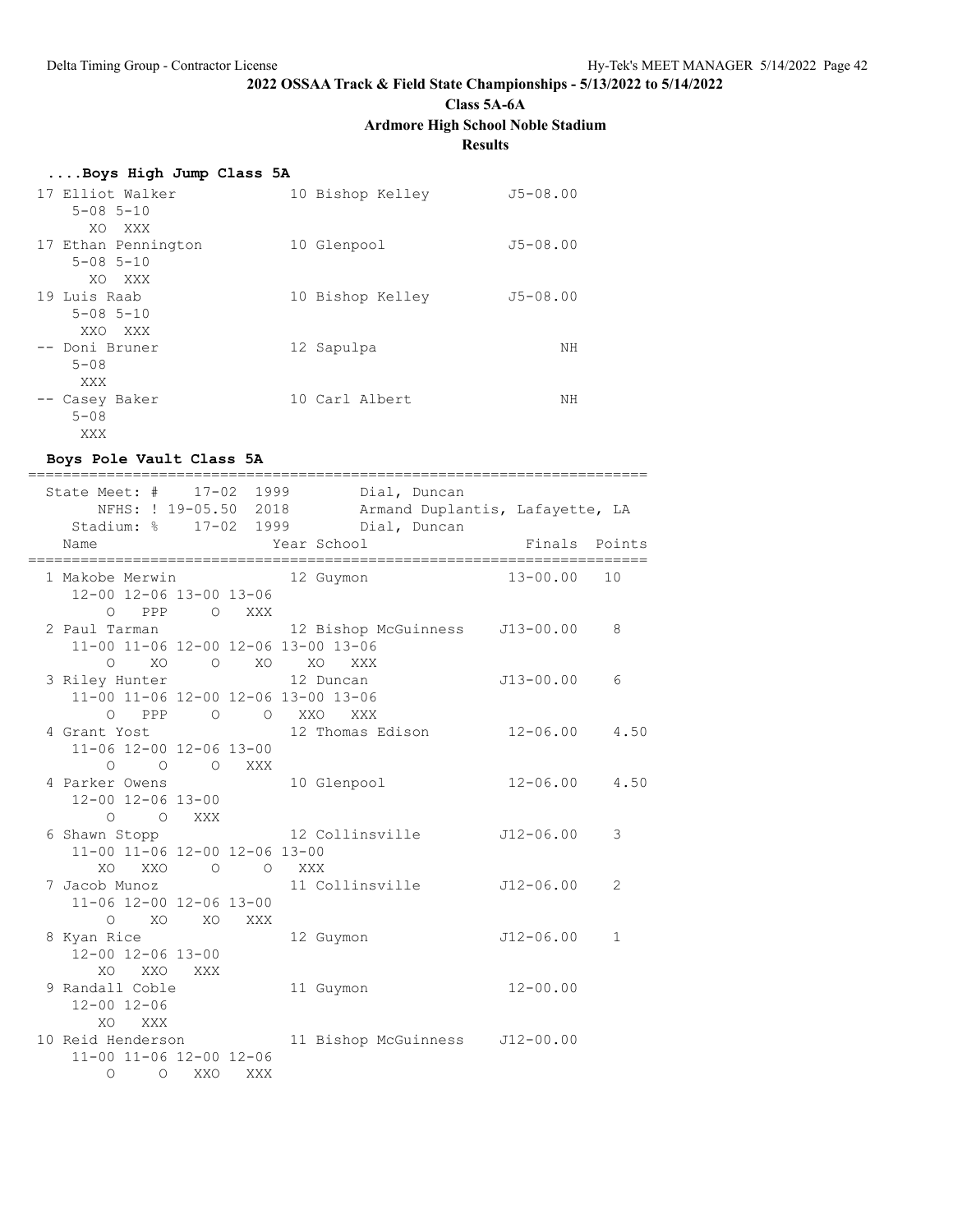**Class 5A-6A**

### **Ardmore High School Noble Stadium**

**Results**

| Boys Pole Vault Class 5A                |                                |               |
|-----------------------------------------|--------------------------------|---------------|
| 11 Shane Borszich                       | 11 Coweta                      | $11 - 06.00$  |
| $11 - 00$ $11 - 06$ $12 - 00$           |                                |               |
| $\Omega$<br>$\Omega$<br>XXX             |                                |               |
| 11 Kaceson Lolar                        | 12 Duncan                      | $11 - 06.00$  |
| $11 - 00$ $11 - 06$ $12 - 00$           |                                |               |
| $\circ$<br>XXX<br>O                     |                                |               |
| 13 Paeton Dial                          | 10 Duncan                      | $J11 - 06.00$ |
| $11 - 00$ $11 - 06$ $12 - 00$           |                                |               |
| XO.<br>XXO<br>XXX                       |                                |               |
| 13 Logan Crawford                       | 10 Lawton Eisenhower J11-06.00 |               |
| 11-00 11-06 12-00                       |                                |               |
| XO.<br>XXO<br>XXX X                     |                                |               |
| 15 Samuel Keeler<br>$11 - 00$ $11 - 06$ | 9 Grove                        | $11 - 00.00$  |
| XO<br>XXX X                             |                                |               |
|                                         | 9 Claremore                    | NΗ            |
| -- Mason Gillispie<br>$11 - 00$         |                                |               |
| XXX                                     |                                |               |
|                                         |                                |               |

**Boys Long Jump Class 5A**

| State Meet: # 24-03.75 1990 Rutherford, Broken Bow                                                                               |  |   |  |
|----------------------------------------------------------------------------------------------------------------------------------|--|---|--|
| NFHS: ! 26-04.75 1989 James Stallworth, Tulare Union                                                                             |  |   |  |
| Stadium: % 24-03.75 2000 Lamont, Owasso                                                                                          |  |   |  |
|                                                                                                                                  |  |   |  |
|                                                                                                                                  |  |   |  |
| FOUL 23-00 (NWI) FOUL 22-01.25 (NWI) 22-04.50 (NWI) 22-11.50 (NWI)                                                               |  |   |  |
|                                                                                                                                  |  |   |  |
| 2 Brett Cadian 12 Sapulpa 21-02.50 NWI 2 8<br>20-11 (NWI) 21-02.50 (NWI) FOUL FOUL 20-08 (NWI) FOUL                              |  |   |  |
|                                                                                                                                  |  |   |  |
| 21-00 (NWI) 20-02.50 (NWI) 20-08 (NWI) 20-06 (NWI) FOUL FOUL                                                                     |  |   |  |
| 4 Braylon Adamah 10 Del City 20-08.00 NWI 2 5                                                                                    |  |   |  |
| FOUL 20-05.75 (NWI) 20-05.75 (NWI) 20-08 (NWI) FOUL FOUL                                                                         |  |   |  |
|                                                                                                                                  |  |   |  |
| 5 Jacobi Sebock 12 Midwest City 20-07.00 NWI 1 4<br>20-07 (NWI) FOUL 19-08.50 (NWI) 20-05.25 (NWI) 20-05.50 (NWI) 18-09.25 (NWI) |  |   |  |
| 6 Antwane Johnson 12 Will Rogers 520-07.00 NWI 1 3                                                                               |  |   |  |
| 19-11.50(NWI) 19-05.75(NWI) 20-07(NWI) 20-05(NWI) FOUL 18-07.25(NWI)                                                             |  |   |  |
| 7 David Hoagland 11 Pryor 11 20-06.75 NWI 2 2                                                                                    |  |   |  |
| 20-06(NWI) FOUL 20-04.75(NWI) 20-01.50(NWI) FOUL 20-06.75(NWI)                                                                   |  |   |  |
| 8 Dakaree Scott 12 Ardmore 12 Ard 20-06.25 NWI 2 1                                                                               |  |   |  |
| 18-03.25(NWI) 20-05.50(NWI) 19-09.75(NWI) 20-01.75(NWI) 20-06.25(NWI) FOUL                                                       |  |   |  |
|                                                                                                                                  |  |   |  |
| 20-03 (NWI) 19-10.50 (NWI) 19-09.25 (NWI) 19-03 (NWI) 19-06 (NWI) 19-07.25 (NWI)                                                 |  |   |  |
| 10 Jaidyn Mcbroom 12 Lawton MacArthur 20-00.50 NWI 2                                                                             |  |   |  |
| 19-08.25(NWI) 20-00.50(NWI) 19-11.25(NWI)                                                                                        |  |   |  |
| 11 Manuel Garza (12 Glenpool (20-00.25 NWI 1                                                                                     |  |   |  |
| 19-08.25(NWI) 20-00.25(NWI) 20-00.25(NWI)                                                                                        |  |   |  |
| 12 Kai Livesay 6 10 3 9 Bishop Kelley 19-05.75 NWI 1                                                                             |  |   |  |
| 19-05.75 (NWI) 19-02.25 (NWI) FOUL                                                                                               |  |   |  |
| 19-05.75(NWI) 19-02.25(NWI) FOUL<br>13 Jermaine West 9 Duncan 19-04.50 NWI                                                       |  | 2 |  |
| Jermaine web:<br>18-06(NWI) FOUL 19-04.50(NWI)<br>Norther Marks 10 Altus 19-04.00 NWI                                            |  |   |  |
| 14 Clayton Adams 10 Altus                                                                                                        |  | 1 |  |
| 18-07.25(NWI) 19-04(NWI) 16-03.50(NWI)                                                                                           |  |   |  |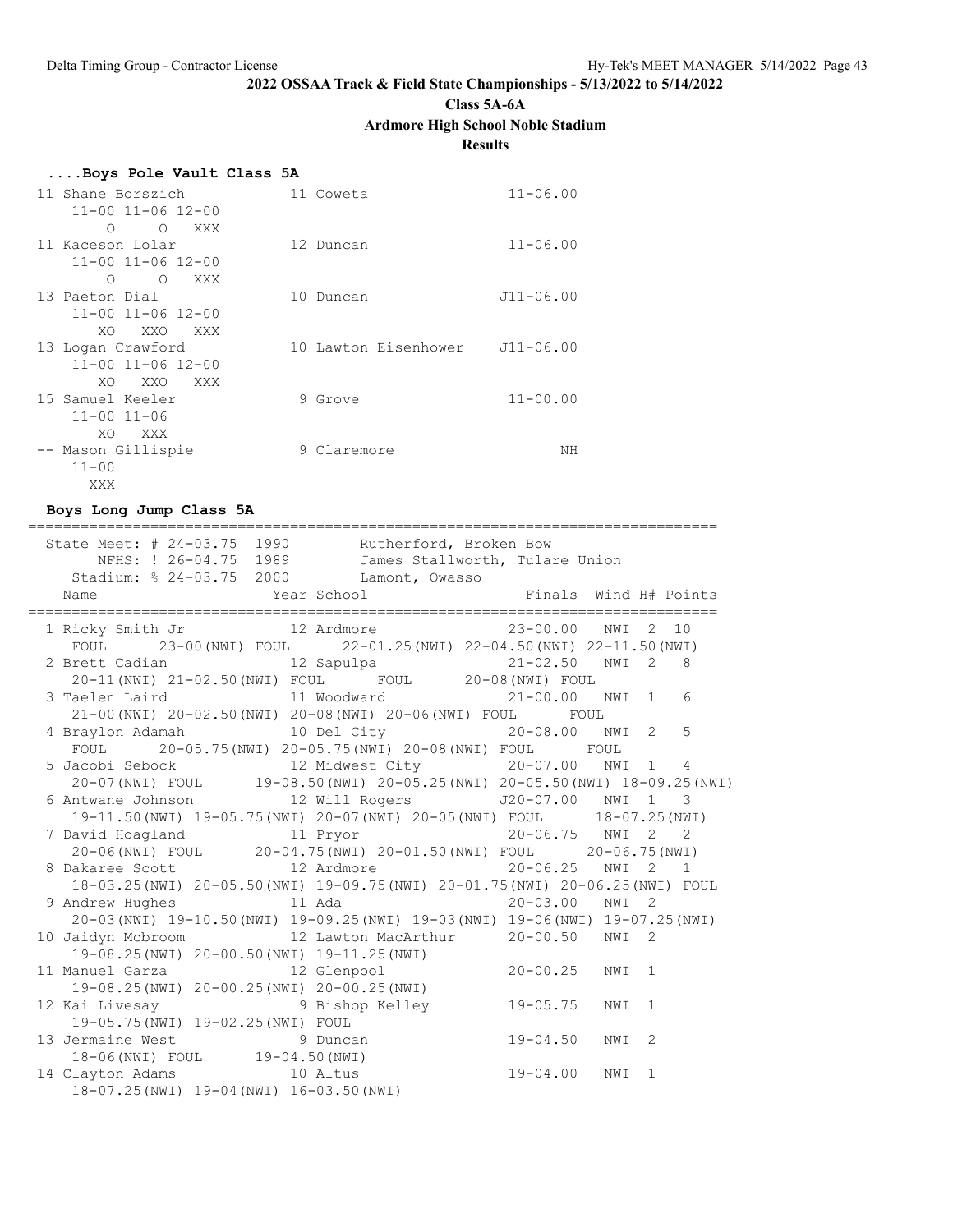**Class 5A-6A**

**Ardmore High School Noble Stadium**

### **Results**

### **....Boys Long Jump Class 5A**

| 15 Ethan Pennington | 10 Glenpool          | 19-03.50 | NWI 1 |  |
|---------------------|----------------------|----------|-------|--|
| 18-04.50(NWI) FOUL  | 19-03.50 (NWI)       |          |       |  |
| 16 Tyrrell Bruner   | 11 Bishop McGuinness | 19-02.75 | NWI 1 |  |
| 19-02.75(NWI) FOUL  | FOUL                 |          |       |  |

### **Boys Shot Put Class 5A**

|                                                                                                                                                                                                                                                                                                                                                                |                                                   | 8                                                                                                                                                                                                                                                                                                                                                                                                                                                                                                                                                                                                                                                                                                                                                                                                                                                                                                                                                                                                                                                                                                                                                                                              |
|----------------------------------------------------------------------------------------------------------------------------------------------------------------------------------------------------------------------------------------------------------------------------------------------------------------------------------------------------------------|---------------------------------------------------|------------------------------------------------------------------------------------------------------------------------------------------------------------------------------------------------------------------------------------------------------------------------------------------------------------------------------------------------------------------------------------------------------------------------------------------------------------------------------------------------------------------------------------------------------------------------------------------------------------------------------------------------------------------------------------------------------------------------------------------------------------------------------------------------------------------------------------------------------------------------------------------------------------------------------------------------------------------------------------------------------------------------------------------------------------------------------------------------------------------------------------------------------------------------------------------------|
|                                                                                                                                                                                                                                                                                                                                                                |                                                   |                                                                                                                                                                                                                                                                                                                                                                                                                                                                                                                                                                                                                                                                                                                                                                                                                                                                                                                                                                                                                                                                                                                                                                                                |
|                                                                                                                                                                                                                                                                                                                                                                |                                                   | 6                                                                                                                                                                                                                                                                                                                                                                                                                                                                                                                                                                                                                                                                                                                                                                                                                                                                                                                                                                                                                                                                                                                                                                                              |
|                                                                                                                                                                                                                                                                                                                                                                |                                                   |                                                                                                                                                                                                                                                                                                                                                                                                                                                                                                                                                                                                                                                                                                                                                                                                                                                                                                                                                                                                                                                                                                                                                                                                |
|                                                                                                                                                                                                                                                                                                                                                                |                                                   | 5                                                                                                                                                                                                                                                                                                                                                                                                                                                                                                                                                                                                                                                                                                                                                                                                                                                                                                                                                                                                                                                                                                                                                                                              |
|                                                                                                                                                                                                                                                                                                                                                                |                                                   |                                                                                                                                                                                                                                                                                                                                                                                                                                                                                                                                                                                                                                                                                                                                                                                                                                                                                                                                                                                                                                                                                                                                                                                                |
|                                                                                                                                                                                                                                                                                                                                                                |                                                   | $\overline{4}$                                                                                                                                                                                                                                                                                                                                                                                                                                                                                                                                                                                                                                                                                                                                                                                                                                                                                                                                                                                                                                                                                                                                                                                 |
|                                                                                                                                                                                                                                                                                                                                                                |                                                   |                                                                                                                                                                                                                                                                                                                                                                                                                                                                                                                                                                                                                                                                                                                                                                                                                                                                                                                                                                                                                                                                                                                                                                                                |
|                                                                                                                                                                                                                                                                                                                                                                |                                                   | 3                                                                                                                                                                                                                                                                                                                                                                                                                                                                                                                                                                                                                                                                                                                                                                                                                                                                                                                                                                                                                                                                                                                                                                                              |
|                                                                                                                                                                                                                                                                                                                                                                |                                                   |                                                                                                                                                                                                                                                                                                                                                                                                                                                                                                                                                                                                                                                                                                                                                                                                                                                                                                                                                                                                                                                                                                                                                                                                |
|                                                                                                                                                                                                                                                                                                                                                                |                                                   | $\overline{2}$                                                                                                                                                                                                                                                                                                                                                                                                                                                                                                                                                                                                                                                                                                                                                                                                                                                                                                                                                                                                                                                                                                                                                                                 |
|                                                                                                                                                                                                                                                                                                                                                                |                                                   |                                                                                                                                                                                                                                                                                                                                                                                                                                                                                                                                                                                                                                                                                                                                                                                                                                                                                                                                                                                                                                                                                                                                                                                                |
|                                                                                                                                                                                                                                                                                                                                                                |                                                   | $\mathbf{1}$                                                                                                                                                                                                                                                                                                                                                                                                                                                                                                                                                                                                                                                                                                                                                                                                                                                                                                                                                                                                                                                                                                                                                                                   |
|                                                                                                                                                                                                                                                                                                                                                                |                                                   |                                                                                                                                                                                                                                                                                                                                                                                                                                                                                                                                                                                                                                                                                                                                                                                                                                                                                                                                                                                                                                                                                                                                                                                                |
|                                                                                                                                                                                                                                                                                                                                                                |                                                   |                                                                                                                                                                                                                                                                                                                                                                                                                                                                                                                                                                                                                                                                                                                                                                                                                                                                                                                                                                                                                                                                                                                                                                                                |
|                                                                                                                                                                                                                                                                                                                                                                |                                                   |                                                                                                                                                                                                                                                                                                                                                                                                                                                                                                                                                                                                                                                                                                                                                                                                                                                                                                                                                                                                                                                                                                                                                                                                |
|                                                                                                                                                                                                                                                                                                                                                                |                                                   |                                                                                                                                                                                                                                                                                                                                                                                                                                                                                                                                                                                                                                                                                                                                                                                                                                                                                                                                                                                                                                                                                                                                                                                                |
|                                                                                                                                                                                                                                                                                                                                                                |                                                   |                                                                                                                                                                                                                                                                                                                                                                                                                                                                                                                                                                                                                                                                                                                                                                                                                                                                                                                                                                                                                                                                                                                                                                                                |
|                                                                                                                                                                                                                                                                                                                                                                |                                                   |                                                                                                                                                                                                                                                                                                                                                                                                                                                                                                                                                                                                                                                                                                                                                                                                                                                                                                                                                                                                                                                                                                                                                                                                |
|                                                                                                                                                                                                                                                                                                                                                                |                                                   |                                                                                                                                                                                                                                                                                                                                                                                                                                                                                                                                                                                                                                                                                                                                                                                                                                                                                                                                                                                                                                                                                                                                                                                                |
|                                                                                                                                                                                                                                                                                                                                                                |                                                   |                                                                                                                                                                                                                                                                                                                                                                                                                                                                                                                                                                                                                                                                                                                                                                                                                                                                                                                                                                                                                                                                                                                                                                                                |
|                                                                                                                                                                                                                                                                                                                                                                |                                                   |                                                                                                                                                                                                                                                                                                                                                                                                                                                                                                                                                                                                                                                                                                                                                                                                                                                                                                                                                                                                                                                                                                                                                                                                |
|                                                                                                                                                                                                                                                                                                                                                                | $\mathbf{1}$                                      |                                                                                                                                                                                                                                                                                                                                                                                                                                                                                                                                                                                                                                                                                                                                                                                                                                                                                                                                                                                                                                                                                                                                                                                                |
|                                                                                                                                                                                                                                                                                                                                                                |                                                   |                                                                                                                                                                                                                                                                                                                                                                                                                                                                                                                                                                                                                                                                                                                                                                                                                                                                                                                                                                                                                                                                                                                                                                                                |
|                                                                                                                                                                                                                                                                                                                                                                | $\mathbf{1}$                                      |                                                                                                                                                                                                                                                                                                                                                                                                                                                                                                                                                                                                                                                                                                                                                                                                                                                                                                                                                                                                                                                                                                                                                                                                |
|                                                                                                                                                                                                                                                                                                                                                                |                                                   |                                                                                                                                                                                                                                                                                                                                                                                                                                                                                                                                                                                                                                                                                                                                                                                                                                                                                                                                                                                                                                                                                                                                                                                                |
|                                                                                                                                                                                                                                                                                                                                                                | $\mathbf{1}$                                      |                                                                                                                                                                                                                                                                                                                                                                                                                                                                                                                                                                                                                                                                                                                                                                                                                                                                                                                                                                                                                                                                                                                                                                                                |
|                                                                                                                                                                                                                                                                                                                                                                |                                                   |                                                                                                                                                                                                                                                                                                                                                                                                                                                                                                                                                                                                                                                                                                                                                                                                                                                                                                                                                                                                                                                                                                                                                                                                |
|                                                                                                                                                                                                                                                                                                                                                                | $\mathbf{1}$                                      |                                                                                                                                                                                                                                                                                                                                                                                                                                                                                                                                                                                                                                                                                                                                                                                                                                                                                                                                                                                                                                                                                                                                                                                                |
|                                                                                                                                                                                                                                                                                                                                                                |                                                   |                                                                                                                                                                                                                                                                                                                                                                                                                                                                                                                                                                                                                                                                                                                                                                                                                                                                                                                                                                                                                                                                                                                                                                                                |
| State Meet: # 67-08 2011 Perry, Duncan<br>Stadium: % 63-11 2008 Tabor, Norman<br>Name<br>44-05.50 42-08.50 FOUL<br>12 Jake Harrison 11 Duncan<br>41-01.50 43-05.50 42-06.50<br>14 Joshua Ogunseye 11 Sapulpa<br>FOUL 42-01.75 40-04.50<br>15 Talan Owen 10 Piedmont<br>41-00.50  40-11.50  FOUL<br>16 Canna Love 12 Midwest City<br>38-11.50 38-01.50 37-00.50 | 53-07.50 58-10.75 57-07.75 54-03.75 58-10.50 FOUL | NFHS: ! 77-00 1979 Michael Carter, Dallas Jefferson<br>1 Andrew Heinig 11 Glenpool 58-10.75 2 10<br>2 Kazeyn Bird 11 Bishop McGuinness 49-09.75 2<br>44-08 FOUL FOUL 46-07 49-09.75 49-04<br>3 Delmekko Ratliff 11 Glenpool 49-08.50 2<br>43-09.50 43-09 47-02 47-09.50 47-02.75 49-08.50<br>4 Jack Kieth 10 Collinsville 49-06.75 2<br>45-01 48-03.75 49-06.50 49-00.50 49-06.75 FOUL<br>5 Levi Lail 12 Ada J49-06.75 2<br>43-09 FOUL 49-06.75 49-05.50 45-10.50 FOUL<br>6 Chase Faber 12 McAlester 49-00.50 2<br>46-11.50 48-06 47-07 47-08 49-00.50 FOUL<br>$\overline{2}$<br>7 Eperone Taito 12 Lawton MacArthur 47-03.00<br>FOUL 46-07.50 45-04 47-02 47-03 FOUL<br>8 Carter Fuser 12 Coweta 47-01.75<br>FOUL 46-04.75 43-04.50 45-08.50 47-01.75 FOUL<br>$\overline{2}$<br>9 Caden Reed 11 Noble 45-09.75<br>42-03.75 42-10.50 45-09.75 45-05.50 43-05.25 FOUL<br>$\mathbf{1}$<br>10 Jaxon Merchant 12 Duncan 44-05.50<br>$\mathbf{1}$<br>11 Brandt Haag 11 Bishop McGuinness 43-07.00<br>42-00.50 41-04.50 43-07<br>$\mathbf{1}$<br>$43 - 05.50$<br>$\mathbf{1}$<br>13 Jermaine Veu 10 Lawton Eisenhower 43-00.50<br>42-11.50 FOUL 43-00.50<br>$42 - 01.75$<br>$41 - 00.50$<br>38-11.50 |

### **Boys Discus Throw Class 5A**

| State Meet: # 210-08 2008 | NFHS: ! 236-06 2009<br>Stadium: % 209-05 2007 | Tabor, Ardmore<br>Mason Finley, Buena Vista, CO<br>Tabor, Ardmore |                 |                  |
|---------------------------|-----------------------------------------------|-------------------------------------------------------------------|-----------------|------------------|
| Name                      |                                               | Year School                                                       |                 | Finals H# Points |
| 1 Levi Lail<br>132-02     |                                               | 12 Ada<br>FOUL FOUL 152-09 147-07 FOUL                            | $152 - 09$ 2 10 |                  |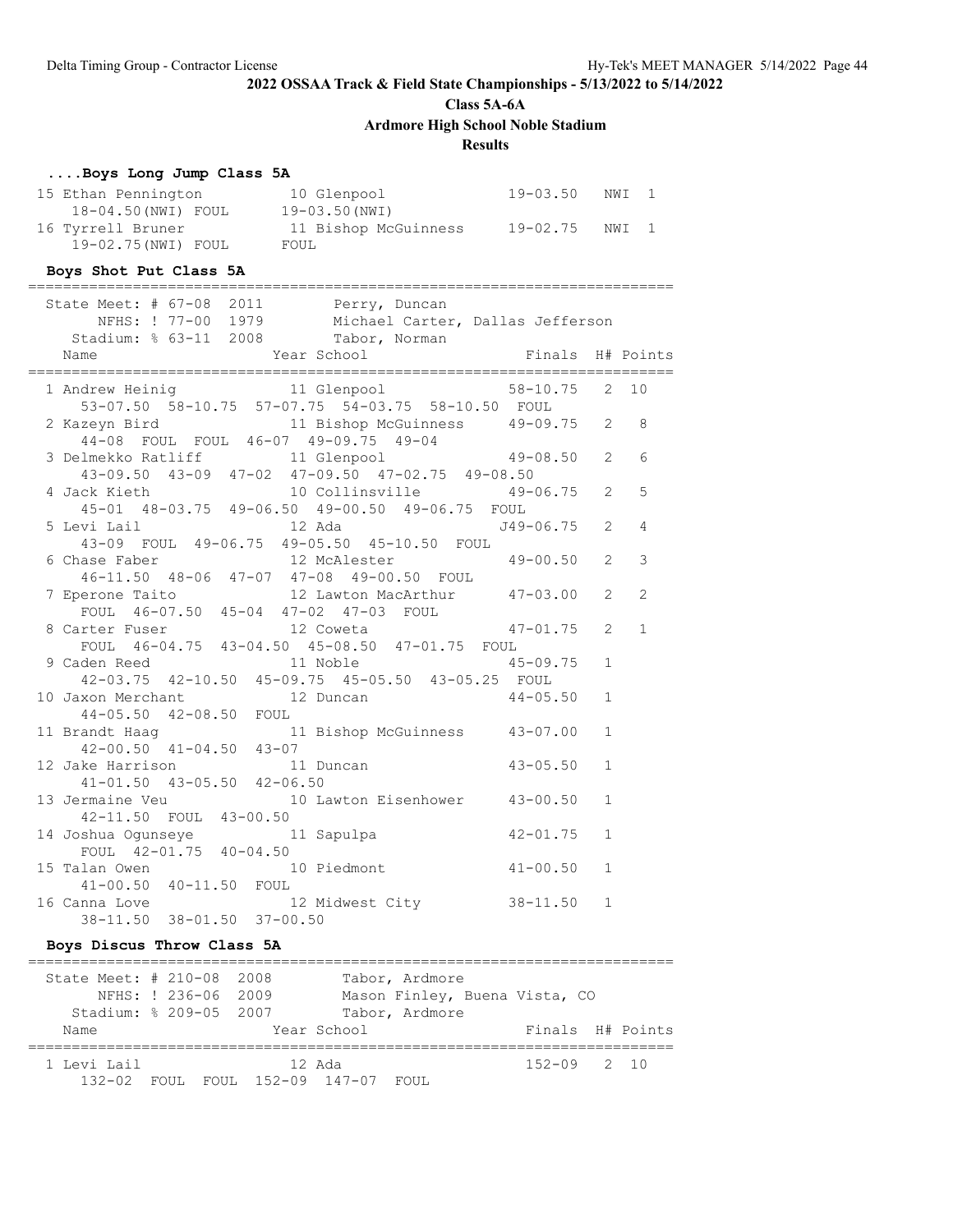# **Class 5A-6A**

**Ardmore High School Noble Stadium**

### **Results**

### **....Boys Discus Throw Class 5A**

| 2 Laterill Cole<br>12 Carl Albert                                                             | $151 - 01$ | 2              | 8              |
|-----------------------------------------------------------------------------------------------|------------|----------------|----------------|
| 116-02 148-06 151-01 150-02 FOUL FOUL                                                         |            |                |                |
| 12 Bishop Kelley<br>3 Cash Hudson 12 Bishop Kelley<br>137-01 142-09 149-07 141-05 147-05 FOUL | $149 - 07$ | $\overline{2}$ | 6              |
|                                                                                               |            |                |                |
| 4 Jaxon Merchant 12 Duncan                                                                    | $143 - 08$ | $\mathbf{1}$   | 5              |
| FOUL 130-00 135-08 143-08 129-04 130-00                                                       |            |                |                |
| 5 Jack Kieth 10 Collinsville                                                                  | $142 - 08$ | $\overline{2}$ | $\overline{4}$ |
| 136-07 138-07 142-08 128-08 140-04 133-07                                                     |            |                |                |
| 6 Andrew Carney 12 Collinsville                                                               | $137 - 05$ | $\overline{2}$ | 3              |
| 134-03 FOUL 125-07 137-05 FOUL FOUL                                                           |            |                |                |
| 7 Chad Craft 10 Newcastle                                                                     | $137 - 03$ | $\mathbf{1}$   | 2              |
| 122-09 132-09 125-05 125-00 124-01 137-03                                                     |            |                |                |
| 8 Brok Estes<br>12 Coweta                                                                     | $135 - 08$ | $\mathbf{1}$   | $\mathbf{1}$   |
| 130-05 133-07 FOUL 135-08 FOUL FOUL                                                           |            |                |                |
| 9 Kingston Tito<br>10 Lawton Eisenhower                                                       | $132 - 05$ | $\mathbf{1}$   |                |
| 132-05 129-01 FOUL FOUL FOUL 114-04                                                           |            |                |                |
| 10 Jermaine Veu<br>10 Lawton Eisenhower                                                       | $130 - 02$ | $\mathbf{1}$   |                |
| 130-02 FOUL FOUL                                                                              |            |                |                |
| 11 Gavin Gunter<br>9 Ada                                                                      | $129 - 08$ | $\mathbf{1}$   |                |
| 127-08 129-08 FOUL                                                                            |            |                |                |
| 12 Kellen Fraile<br>11 Bishop McGuinness                                                      | $121 - 09$ | $\mathbf{1}$   |                |
| FOUL FOUL 121-09                                                                              |            |                |                |
| 13 Kayden Archer<br>11 Durant                                                                 | $119 - 00$ | $\mathbf{1}$   |                |
| 119-00 FOUL FOUL                                                                              |            | $\mathfrak{D}$ |                |
| 14 Kazeyn Bird<br>11 Bishop McGuinness<br>109-08 FOUL 117-02                                  | $117 - 02$ |                |                |
| -- Devin Bush<br>12 Lawton MacArthur                                                          | FOUL       | $\mathfrak{D}$ |                |
| FOUL FOUL FOUL                                                                                |            |                |                |
| -- Jaedan Poahway<br>12 Lawton Eisenhower                                                     | FOUL       | 2              |                |
| FOUL FOUL FOUL                                                                                |            |                |                |
|                                                                                               |            |                |                |

### **Boys 100 m Dash Class 6A**

### **Top 8 Advance by Time**

|   | State Meet: $\#$ 10.20<br>2021<br>NFHS: ! 10.13 2019<br>Stadium: % 10.57 2000 | Williams, Stillwater<br>Matthew Boling, Houston Strake Jesuit<br>King, Guthrie |                            |         |                |
|---|-------------------------------------------------------------------------------|--------------------------------------------------------------------------------|----------------------------|---------|----------------|
|   | Name                                                                          | Year School                                                                    | Prelims Wind H#            |         |                |
|   | Preliminaries                                                                 |                                                                                |                            |         |                |
|   | 1 Jayden Rowe                                                                 | 12 Union                                                                       | $\frac{2}{3}$ 10.56q 0.7 2 |         |                |
|   | 2 Devin Alexander                                                             | 10 Norman                                                                      | $10.59q$ 1.2 1             |         |                |
|   | 3 Chapman Mckown                                                              | 11 Norman North                                                                | $10.77q$ $1.2$             |         | 1              |
|   | 4 Brayden Clark                                                               | 11 Moore                                                                       | 10.84q                     | $0.7-2$ |                |
|   | 5 Nate Jones                                                                  | 11 Broken Arrow                                                                | $10.86q$ 1.2               |         | $\overline{1}$ |
|   | 6 Ezra Johnson                                                                | 11 Yukon                                                                       | $10.91q$ 1.2 1             |         |                |
|   | 7 LJ Brannon                                                                  | 12 Union                                                                       | $10.98q$ 1.2 1             |         |                |
| 8 | Angel Duarte Hedrick                                                          | 12 Westmoore                                                                   | 11.00 <sub>q</sub>         | 0.7     | 2              |
|   | 9 Xavier Harper                                                               | 11 Mustang                                                                     | $11.01$ 0.7 2              |         |                |
|   | 10 Erik Lewis                                                                 | 11 Enid                                                                        | 11.03                      | $0.7-2$ |                |
|   | 11 Kennedy Mcgee                                                              | 12 Muskogee                                                                    | 11.05                      | 0.7     | 2              |
|   | 12 Nicholas Nolan                                                             | 12 Choctaw                                                                     | 11.14                      | 1.2     | $\mathbf{1}$   |
|   | 13 Cade Nelson                                                                | 11 Edmond Santa Fe                                                             | 11.25                      | 0.7     | $\mathcal{L}$  |
|   | 14 Sedrick Frazier                                                            | 11 Edmond North                                                                | 11.26                      | 0.7     | $\mathcal{L}$  |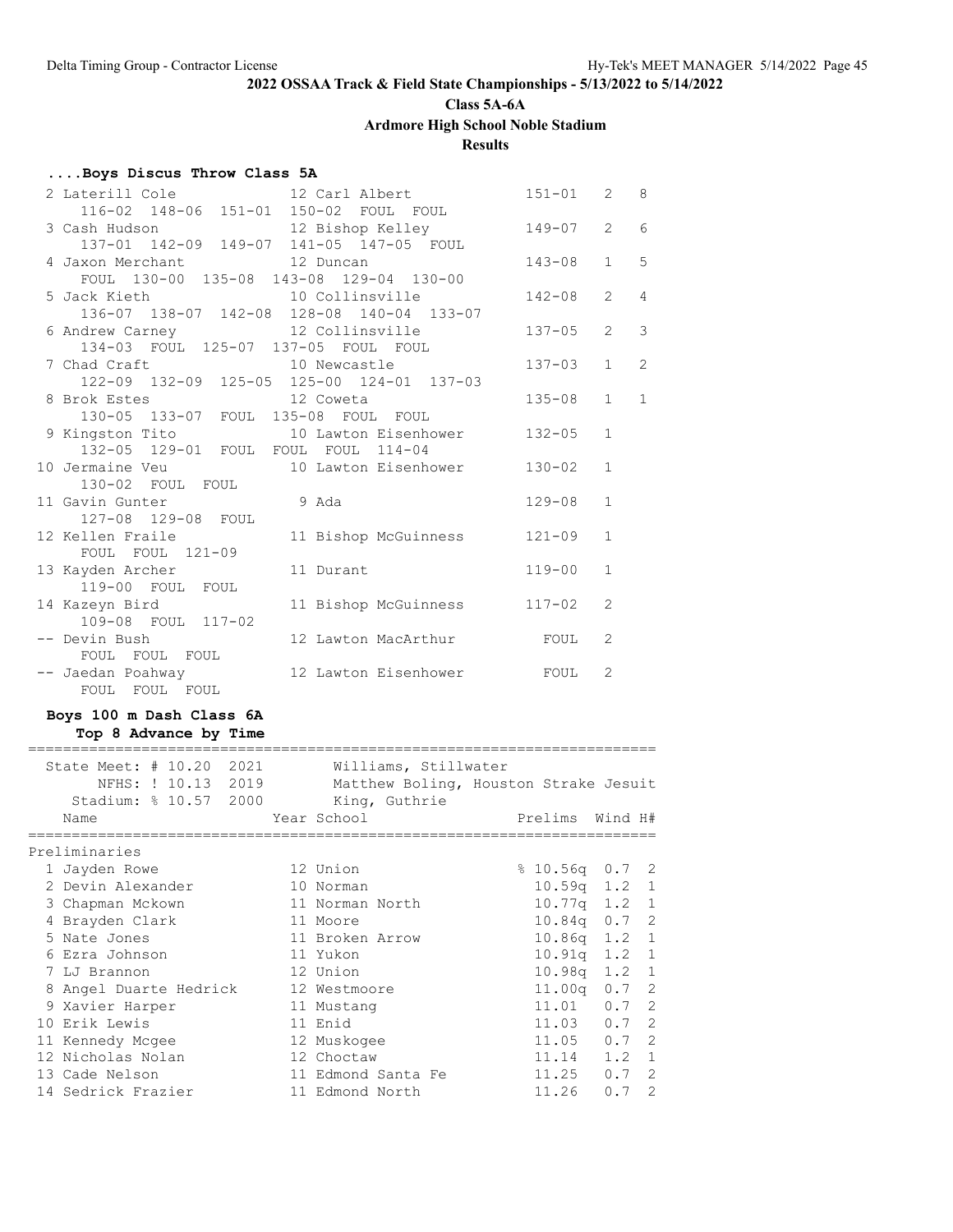#### **Class 5A-6A**

**Ardmore High School Noble Stadium**

#### **Results**

**....Boys 100 m Dash Class 6A** 15 Lateef Lawerence 12 Putnam City North 11.30 1.2 1 **Boys 100 m Dash Class 6A** ============================================================================ State Meet: # 10.20 2021 Williams, Stillwater NFHS: ! 10.13 2019 Matthew Boling, Houston Strake Jesuit Stadium: % 10.57 2000 King, Guthrie Name The Year School The Points Wind Points ============================================================================ Finals 1 Jayden Rowe 12 Union 10.60 2.5 10 2 Devin Alexander 10 Norman 10.71 2.5 8 3 Nate Jones 11 Broken Arrow 10.80 2.5 6 4 Brayden Clark 11 Moore 10.83 2.5 5 5 Chapman Mckown 11 Norman North 10.86 2.5 4 6 Ezra Johnson 11 Yukon 10.99 2.5 3 7 Angel Duarte Hedrick 12 Westmoore 11.22 2.5 2 **Boys 200 m Dash Class 6A Top 8 Advance by Time** ======================================================================== State Meet: # 20.37 1997 Wakefield, Edmond North NFHS: ! 20.13 1985 Roy Martin, Dallas Roosevelt Stadium: % 21.48 1999 Beckstrom, Jenks Name Year School Prelims Wind H# ======================================================================== Preliminaries 1 Jayden Rowe 12 Union % 21.36q NWI 2 2 Devian King 12 Westmoore 21.59q NWI 1 3 Kevion Williams 12 Westmoore 21.61q NWI 1 4 Brayden Clark 11 Moore 21.65q NWI 2 5 Angel Duarte Hedrick 12 Westmoore 21.86q NWI 2 6 Braylon Thompson 11 Union 22.04q NWI 2 7 Ezra Johnson 11 Yukon 22.21q NWI 2 8 RJ Brown 12 Union 22.28q NWI 1 9 Ashton Cunningham 9 Jenks 22.32 NWI 1 10 Kayleb Barnett 9 Broken Arrow 22.40 NWI 2 11 Heston Thompson 10 Stillwater 22.52 NWI 1 12 Lamar Jaylynn Mangrum 9 Edmond Memorial 22.65 NWI 2 13 Brennon Mason 11 Southmoore 22.68 NWI 2 14 Markus Means 11 Southmoore 22.77 NWI 1 15 Erik Lewis 11 Enid 22.95 NWI 1 **Boys 200 m Dash Class 6A** ============================================================================ State Meet: # 20.37 1997 Wakefield, Edmond North NFHS: ! 20.13 1985 Roy Martin, Dallas Roosevelt Stadium: % 21.48 1999 Beckstrom, Jenks Name Year School Finals Wind Points ============================================================================ Finals 1 Jayden Rowe 12 Union 21.09 2.4 10 2 Devian King 12 Westmoore 21.42 2.4 8 3 Brayden Clark 11 Moore 21.47 2.4 6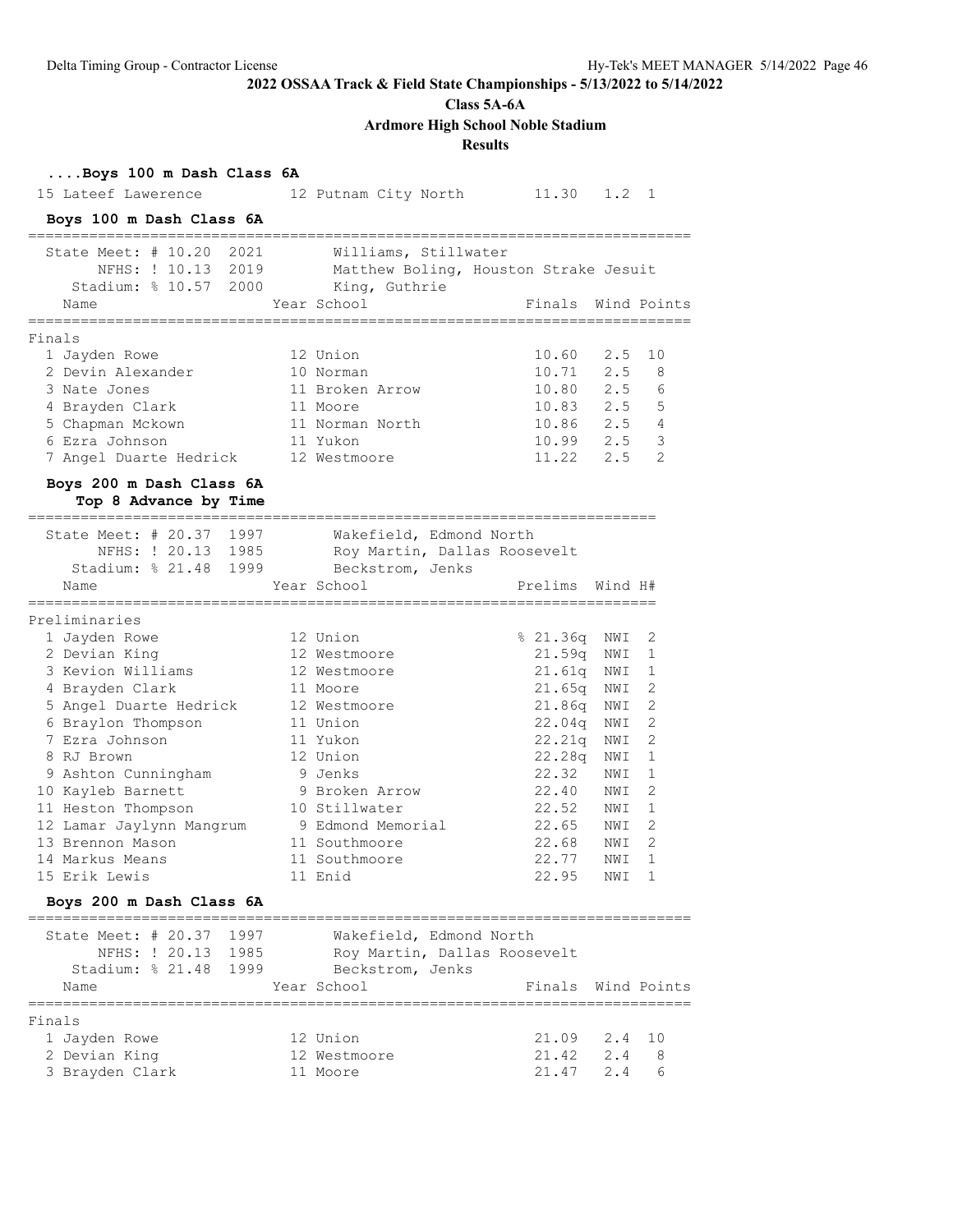**Class 5A-6A**

**Ardmore High School Noble Stadium**

**Results**

#### **....Boys 200 m Dash Class 6A**

| 4 Kevion Williams      | 12 Westmoore | $21.62 \t 2.4 \t 5$ |  |
|------------------------|--------------|---------------------|--|
| 5 Braylon Thompson     | 11 Union     | $22.16$ $2.4$ 4     |  |
| 6 RJ Brown             | 12 Union     | 22.18 2.4 3         |  |
| 7 Ezra Johnson         | 11 Yukon     | $22.21$ $2.4$ 2     |  |
| 8 Angel Duarte Hedrick | 12 Westmoore | $22.25$ $2.4$ 1     |  |

### **Boys 400 m Dash Class 6A Top 8 Advance by Time**

=================================================================== State Meet: # 46.97 1984 Davis, B.T. Washington NFHS: ! 45.19 2012 Aldrich Bailey, Mansfield Timerv Stadium: % 48.59 1999 Downing, Ardmore Name The Year School Contract Prelims H# =================================================================== Preliminaries 1 Kevion Williams 12 Westmoore 48.95q 2 2 Kolton Bennett 10 Westmoore 49.53q 1 3 Jacob Clifton 11 Owasso 49.99q 2 4 Logan Grayson 11 Edmond Memorial 50.18q 2 5 Foster Penhall 11 Edmond Santa Fe 50.27q 1 6 Thomas Gothard 11 Union 50.36q 1 7 Marcus Martin 12 Union 50.66q 1 8 Seth Meyer 11 Jenks 50.92q 2 9 Isaac Conder 12 Owasso 51.10 2 10 Sir Johnson 10 Broken Arrow 51.11 2 51.101 11 Malachi Campbell 12 Putnam City North 51.11 1 51.102 12 Jalen Hardison 12 Westmoore 51.82 1 13 Henric Vanderveldt 10 Edmond Memorial 52.35 1 14 Collin Whitefield 11 Choctaw 52.50 2 15 Cole Smith 11 Putnam City 53.42 1

#### **Boys 400 m Dash Class 6A**

| State Meet: $\#$ 46.97<br>NFHS: ! 45.19<br>Stadium: $% 48.59$<br>Name | 1984<br>2012<br>1999 | Davis, B.T. Washington<br>Aldrich Bailey, Mansfield Timerview<br>Downing, Ardmore<br>Year School | Finals | Points          |
|-----------------------------------------------------------------------|----------------------|--------------------------------------------------------------------------------------------------|--------|-----------------|
|                                                                       |                      |                                                                                                  |        |                 |
| Finals                                                                |                      |                                                                                                  |        |                 |
| 1 Kevion Williams                                                     |                      | 12 Westmoore                                                                                     | 48.60  | 1 O             |
| 2 Kolton Bennett                                                      |                      | 10 Westmoore                                                                                     | 49.43  | 8               |
| 3 Thomas Gothard                                                      |                      | 11 Union                                                                                         | 49.69  | $6\overline{6}$ |
| 4 Jacob Clifton                                                       |                      | 11 Owasso                                                                                        | 50.47  | 5               |
| 5 Foster Penhall                                                      |                      | 11 Edmond Santa Fe                                                                               | 50.67  | 4               |
| 6 Logan Grayson                                                       |                      | 11 Edmond Memorial                                                                               | 50.73  | 3               |
| 7 Seth Meyer                                                          |                      | 11 Jenks                                                                                         | 50.79  | $\mathcal{P}$   |
| Marcus Martin                                                         |                      | 12 Union                                                                                         | 51.07  |                 |
|                                                                       |                      |                                                                                                  |        |                 |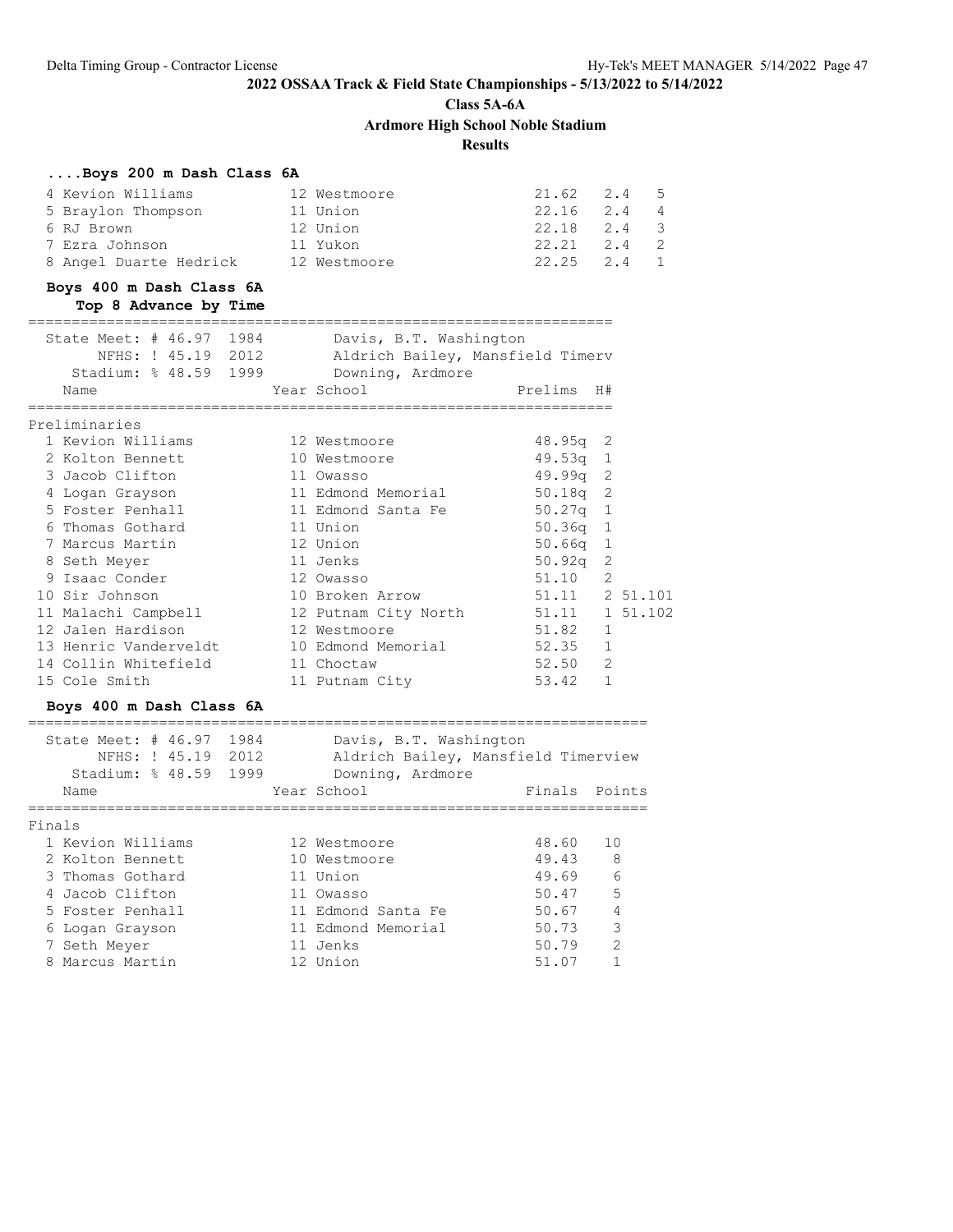**Class 5A-6A**

**Ardmore High School Noble Stadium**

**Results**

### **Boys 800 m Run Class 6A**

| 11 Edmond Memorial<br>4:31.90<br>4:37.63<br>10 Booker T Washington<br>4:40.84<br>10 Tahlequah<br>4:46.90<br>11 Choctaw<br>4:52.71<br>Thatcher, Edmond<br>German Fernandez, Riverbank<br>McWatters, Moore<br>Year School<br>Finals Points | $\mathbf{1}$                                                                                                                                   |
|------------------------------------------------------------------------------------------------------------------------------------------------------------------------------------------------------------------------------------------|------------------------------------------------------------------------------------------------------------------------------------------------|
|                                                                                                                                                                                                                                          |                                                                                                                                                |
|                                                                                                                                                                                                                                          |                                                                                                                                                |
|                                                                                                                                                                                                                                          |                                                                                                                                                |
|                                                                                                                                                                                                                                          |                                                                                                                                                |
|                                                                                                                                                                                                                                          |                                                                                                                                                |
|                                                                                                                                                                                                                                          |                                                                                                                                                |
|                                                                                                                                                                                                                                          |                                                                                                                                                |
| 4:28.96<br>10 Deer Creek                                                                                                                                                                                                                 |                                                                                                                                                |
| 12 Deer Creek<br>4:27.09                                                                                                                                                                                                                 |                                                                                                                                                |
| 12 Edmond Memorial<br>4:25.78                                                                                                                                                                                                            |                                                                                                                                                |
| 9 Mustang<br>4:25.48                                                                                                                                                                                                                     |                                                                                                                                                |
| 12 Edmond North<br>4:24.03                                                                                                                                                                                                               | $\overline{2}$                                                                                                                                 |
| 4:23.95<br>11 Norman                                                                                                                                                                                                                     | 3                                                                                                                                              |
| 11 Stillwater<br>4:22.65                                                                                                                                                                                                                 | 4                                                                                                                                              |
| 4:20.40<br>12 Westmoore                                                                                                                                                                                                                  | 5                                                                                                                                              |
| 11 Edmond Memorial<br>4:17.54%                                                                                                                                                                                                           | 6                                                                                                                                              |
| 12 Broken Arrow<br>4:14.87%                                                                                                                                                                                                              | 8                                                                                                                                              |
| 4:12.78%<br>12 Deer Creek                                                                                                                                                                                                                | 10                                                                                                                                             |
| Year School<br>Finals                                                                                                                                                                                                                    | Points                                                                                                                                         |
| McWatters, Moore                                                                                                                                                                                                                         |                                                                                                                                                |
| Alan Webb, Reston South Lakes                                                                                                                                                                                                            |                                                                                                                                                |
| Avery, Ponca City                                                                                                                                                                                                                        |                                                                                                                                                |
|                                                                                                                                                                                                                                          |                                                                                                                                                |
| 2:01.25                                                                                                                                                                                                                                  |                                                                                                                                                |
| 12 Broken Arrow<br>2:01.15                                                                                                                                                                                                               |                                                                                                                                                |
| 2:00.16                                                                                                                                                                                                                                  |                                                                                                                                                |
| 11 Choctaw<br>1:59.95                                                                                                                                                                                                                    |                                                                                                                                                |
| 10 Tahlequah<br>1:59.70                                                                                                                                                                                                                  |                                                                                                                                                |
| 1:59.18                                                                                                                                                                                                                                  |                                                                                                                                                |
| 11 Edmond Memorial<br>1:58.04                                                                                                                                                                                                            |                                                                                                                                                |
| 12 Westmoore<br>1:57.99                                                                                                                                                                                                                  |                                                                                                                                                |
| 12 Westmoore<br>1:57.82                                                                                                                                                                                                                  | $\mathbf{1}$                                                                                                                                   |
| 12 Owasso<br>1:57.52                                                                                                                                                                                                                     | $\overline{2}$                                                                                                                                 |
| 11 Edmond Memorial<br>1:56.13                                                                                                                                                                                                            | $\mathsf 3$                                                                                                                                    |
| 12 Ponca City<br>1:54.81                                                                                                                                                                                                                 | $\overline{4}$                                                                                                                                 |
| 12 Broken Arrow<br>1:53.30                                                                                                                                                                                                               | 5                                                                                                                                              |
| 12 Deer Creek<br>1:53.15                                                                                                                                                                                                                 | 6                                                                                                                                              |
| 1:52.27%<br>12 Edmond North<br>1:52.92<br>10 Westmoore                                                                                                                                                                                   | 10<br>8                                                                                                                                        |
|                                                                                                                                                                                                                                          |                                                                                                                                                |
| Year School<br>Finals Points                                                                                                                                                                                                             |                                                                                                                                                |
|                                                                                                                                                                                                                                          |                                                                                                                                                |
|                                                                                                                                                                                                                                          |                                                                                                                                                |
|                                                                                                                                                                                                                                          | State Meet: # 1:51.70 2007 Wilson, Edmond North<br>NFHS: ! 1:46.45 1996 Michael Granville, Bell Gardens<br>Stadium: % 1:52.87 2001 Moll, Jenks |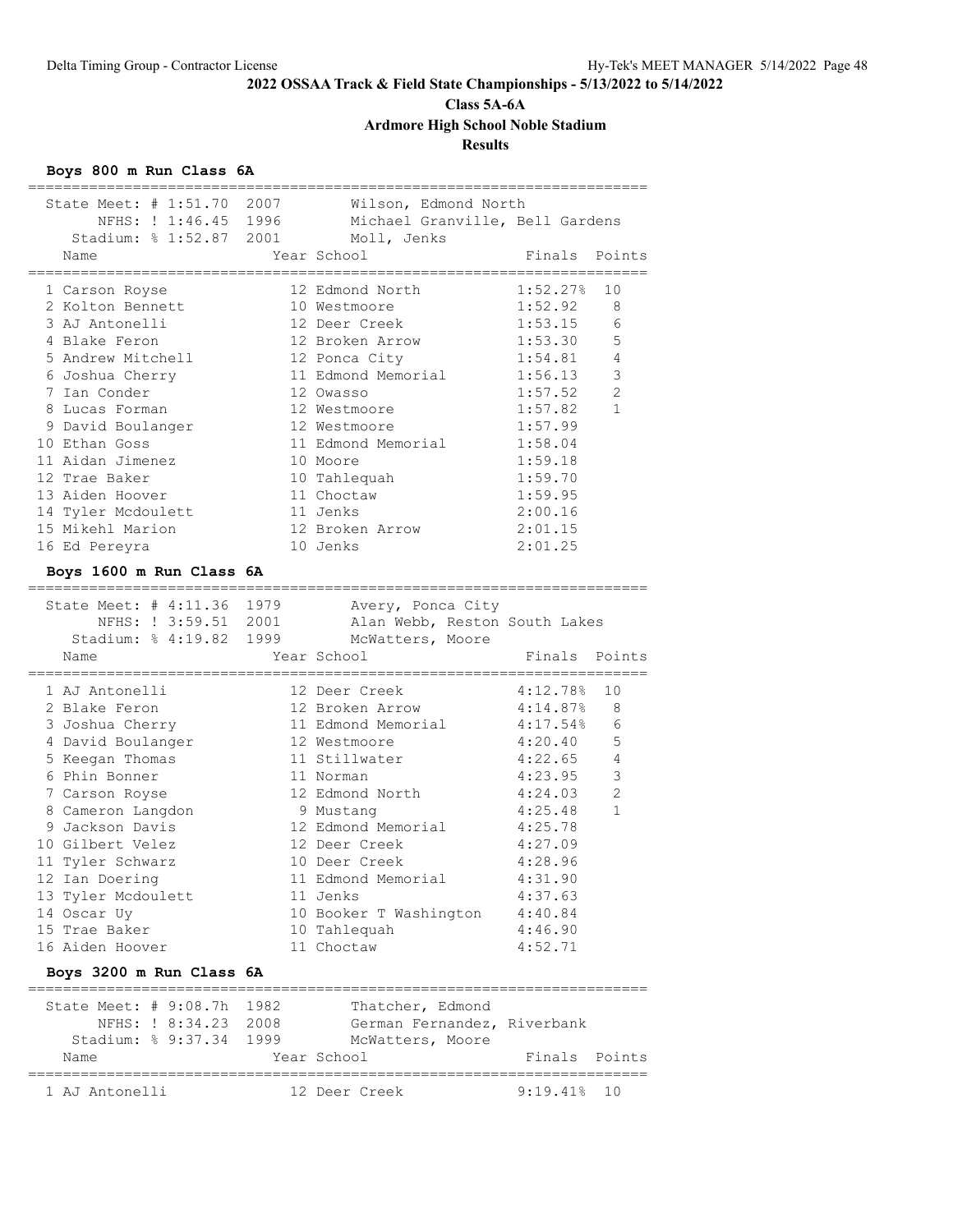# **Class 5A-6A**

# **Ardmore High School Noble Stadium**

### **Results**

### **....Boys 3200 m Run Class 6A**

| 2 Blake Feron     | 12 Broken Arrow        | 9:23.58%               | 8              |
|-------------------|------------------------|------------------------|----------------|
| 3 David Boulanger | 12 Westmoore           | $9:25.11$ <sup>8</sup> | 6              |
| 4 Gilbert Velez   | 12 Deer Creek          | 9:31.58%               | 5              |
| 5 Joshua Cherry   | 11 Edmond Memorial     | 9:37.64                | $\overline{4}$ |
| 6 Zach Rutherford | 10 Edmond North        | 9:49.22                | 3              |
| 7 Noah Meacham    | 11 Broken Arrow        | 9:52.47                | $\overline{2}$ |
| 8 Nathan Deboutez | 12 Westmoore           | 9:58.94                | $\mathbf{1}$   |
| 9 Graham Mitchell | 10 Deer Creek          | 9:59.41                |                |
| 10 Phin Bonner    | 11 Norman              | 10:06.41               |                |
| 11 Jackson Davis  | 12 Edmond Memorial     | 10:11.73               |                |
| 12 Yadon Bowman   | 11 Edmond North        | 10:26.78               |                |
| 13 Jack Lindley   | 10 Norman North        | 10:28.62               |                |
| 14 Nathan Uy      | 12 Booker T Washington | 10:32.38               |                |
| 15 Jacob Tiger    | 9 Tahlequah            | 11:38.82               |                |

### **Boys 110 m Hurdles Class 6A Top 8 Advance by Time**

| State Meet: # 13.86 1980<br>NFHS: ! 13.30 1990<br>Stadium: % 14.04 2001 Brown, Lawton | Jones, Lawton<br>Chris Nelloms, Dayton Dunbar |                                |
|---------------------------------------------------------------------------------------|-----------------------------------------------|--------------------------------|
| Name                                                                                  | Year School                                   | Prelims Wind H#                |
| Preliminaries                                                                         |                                               |                                |
| 1 Xavier Simpkins                                                                     | 11 Westmoore                                  | $14.58q$ 1.6 2                 |
| 2 Blake Osmond                                                                        | 10 Jenks                                      | $14.73q$ 1.9 1                 |
| 3 Parker Sutterfield                                                                  | 10 Jenks                                      | $14.90q$ 1.6 2                 |
| 4 Aiden Edwards                                                                       | 10 Mustang                                    | $15.03q$ 1.9 1                 |
| 5 Jaren Harmon                                                                        | 11 Edmond Memorial                            | $\mathbf{1}$<br>$15.15q$ $1.9$ |
| 6 Sam Strauss                                                                         | 10 Edmond Memorial                            | $15.21q$ $1.9$ 1               |
| 7 Jermaine Hardison                                                                   | 12 Westmoore                                  | $15.44q$ 1.6 2                 |
| 8 Karis Antwine                                                                       | 11 Yukon                                      | $15.62q$ 1.6 2                 |
| 9 Erion Ramsey                                                                        | 12 Edmond North                               | $15.68$ $1.6$ 2                |
| 10 Nathan Aryeequaye                                                                  | 10 Westmoore                                  | $15.83$ $1.9$<br>1             |
| 11 Cole Humphrey                                                                      | 10 Broken Arrow                               | 16.11 1.9<br>1                 |
| 12 Malik Wells                                                                        | 10 Putnam City West                           | 2<br>1.6<br>16.44              |
| 13 Boone Bennett                                                                      | 11 Owasso                                     | -2<br>16.58 1.6                |
| 14 Korbin Chaffin                                                                     | 11 Choctaw                                    | $1.9 \quad 1$<br>16.69         |
| 15 Ryan Jackson                                                                       | 10 Norman North                               | 2<br>17.29<br>1.6              |

#### **Boys 110 m Hurdles Class 6A**

|        | State Meet: $\#$ 13.86<br>Stadium: $% 14.04$<br>Name | NFHS: ! 13.30 | 1980<br>1990<br>2001 | Jones, Lawton<br>Chris Nelloms, Dayton Dunbar<br>Brown, Lawton<br>Year School | Finals Wind Points |     |       |
|--------|------------------------------------------------------|---------------|----------------------|-------------------------------------------------------------------------------|--------------------|-----|-------|
| Finals |                                                      |               |                      |                                                                               |                    |     |       |
|        | 1 Aiden Edwards                                      |               |                      | 10 Mustang                                                                    | 14.86              | 0.2 | - 1 O |
|        | 2 Xavier Simpkins                                    |               |                      | 11 Westmoore                                                                  | 14.95              | 0.2 | 8     |
|        | 3 Jaren Harmon                                       |               |                      | 11 Edmond Memorial                                                            | 15.12              | 0.2 | 6     |
|        | 4 Sam Strauss                                        |               |                      | 10 Edmond Memorial                                                            | 15.20              | 0.2 | 5     |
|        | 5 Parker Sutterfield                                 |               |                      | 10 Jenks                                                                      | 15.29              | 0.2 | 4     |
|        | 6 Jermaine Hardison                                  |               |                      | 12 Westmoore                                                                  | 15.57              | 0 2 | Κ     |
|        |                                                      |               |                      |                                                                               |                    |     |       |

============================================================================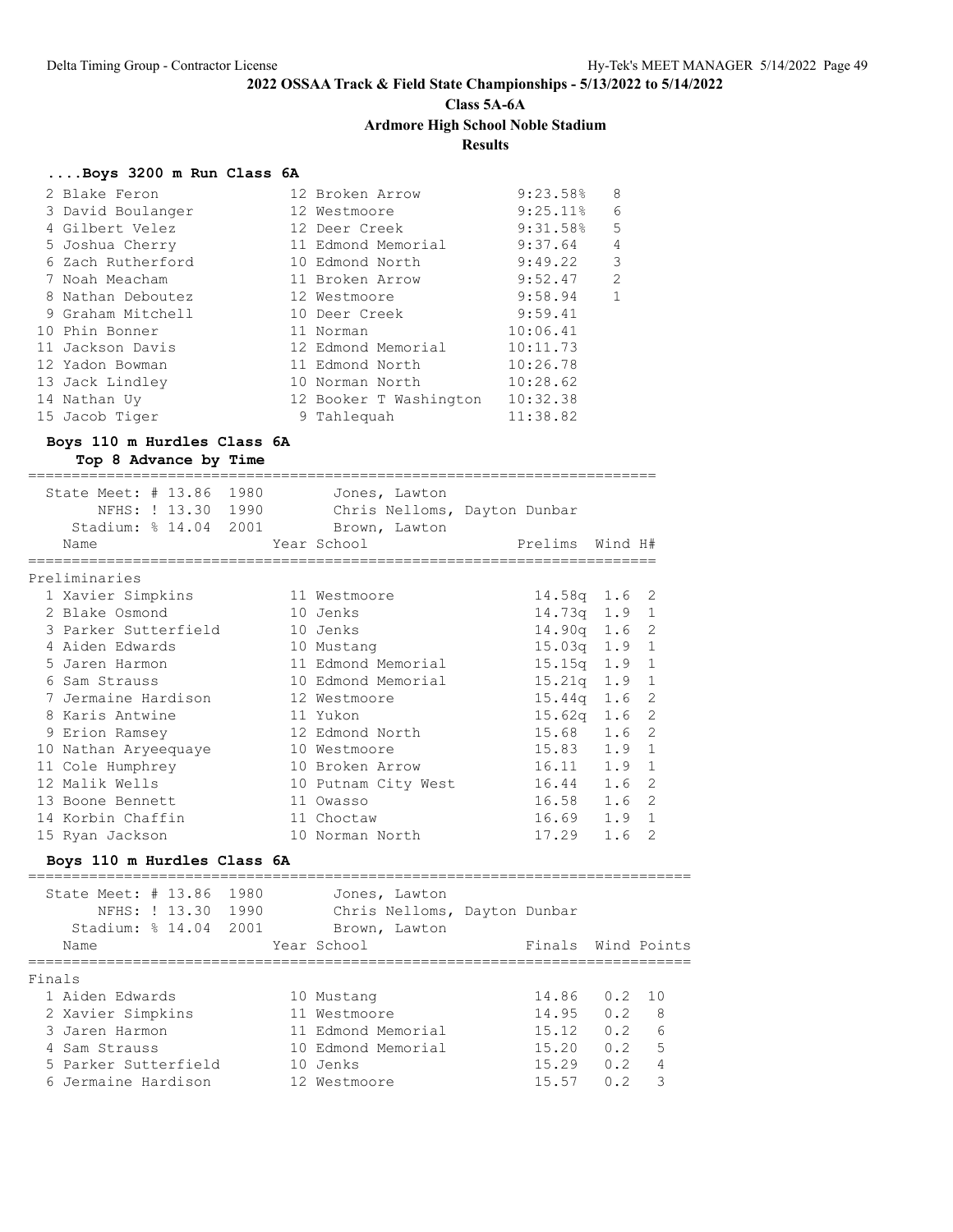### **Class 5A-6A**

**Ardmore High School Noble Stadium**

### **Results**

| $15.66$ 0.2 2<br>10 Jenks<br>$15.86$ 0.2 1<br>8 Karis Antwine<br>11 Yukon<br>Boys 300 m Hurdles Class 6A<br>Top 8 Advance by Time<br>State Meet: # 36.88 1993 Austin, Eisenhower<br>NFHS: ! 35.02 2009 Reggie Wyatt, Riverside La Sierr<br>Stadium: % 37.50 2001 Brown, Lawton<br>Prelims<br>Year School<br>Name<br>H#<br>============<br>Preliminaries<br>1 Parker Sutterfield<br>10 Jenks<br>38.80q<br>2<br>$39.43q$ 2<br>2 Devin Simpson<br>12 Lawton<br>39.68q<br>1<br>3 Jermaine Hardison<br>12 Westmoore<br>4 Blake Osmond<br>39.69q<br>2<br>10 Jenks<br>39.72q 1<br>5 Xavier Simpkins<br>11 Westmoore<br>$\overline{2}$<br>40.23q<br>6 Nathan Aryeequaye<br>10 Westmoore<br>2<br>7 Jaren Harmon<br>11 Edmond Memorial<br>40.25q<br>2<br>10 Norman North<br>40.94q<br>8 Ryan Jackson<br>40.97<br>2<br>9 Cole Grayson<br>11 Edmond Memorial<br>$\overline{1}$<br>10 Aiden Edwards<br>41.17<br>10 Mustang<br>2<br>41.46<br>11 Parker Legrange<br>10 Edmond North<br>42.01 1<br>12 Sam Strauss<br>10 Edmond Memorial<br>13 Boone Bennett<br>42.91<br>$\overline{1}$<br>11 Owasso<br>43.70 1 43.691<br>14 Malachi Mitchell<br>12 Stillwater<br>43.70 1 43.696<br>15 Dean Mccune<br>9 Jenks<br>16 Ayden Kemp<br>43.80<br>1<br>11 Muskogee<br>Boys 300 m Hurdles Class 6A<br>=============================<br>State Meet: # 36.88<br>1993<br>Austin, Eisenhower<br>NFHS: ! 35.02 2009<br>Reggie Wyatt, Riverside La Sierra<br>Stadium: % 37.50 2001<br>Brown, Lawton<br>Year School<br>Finals<br>Points<br>Name<br>Finals<br>1 Jermaine Hardison<br>38.38<br>10<br>12 Westmoore<br>38.73<br>12 Lawton<br>2 Devin Simpson<br>8 | Boys 110 m Hurdles Class 6A<br>7 Blake Osmond |  |  |  |
|-------------------------------------------------------------------------------------------------------------------------------------------------------------------------------------------------------------------------------------------------------------------------------------------------------------------------------------------------------------------------------------------------------------------------------------------------------------------------------------------------------------------------------------------------------------------------------------------------------------------------------------------------------------------------------------------------------------------------------------------------------------------------------------------------------------------------------------------------------------------------------------------------------------------------------------------------------------------------------------------------------------------------------------------------------------------------------------------------------------------------------------------------------------------------------------------------------------------------------------------------------------------------------------------------------------------------------------------------------------------------------------------------------------------------------------------------------------------------------------------------------------------------------------------------------------------------------------------------------------------------------|-----------------------------------------------|--|--|--|
|                                                                                                                                                                                                                                                                                                                                                                                                                                                                                                                                                                                                                                                                                                                                                                                                                                                                                                                                                                                                                                                                                                                                                                                                                                                                                                                                                                                                                                                                                                                                                                                                                               |                                               |  |  |  |
|                                                                                                                                                                                                                                                                                                                                                                                                                                                                                                                                                                                                                                                                                                                                                                                                                                                                                                                                                                                                                                                                                                                                                                                                                                                                                                                                                                                                                                                                                                                                                                                                                               |                                               |  |  |  |
|                                                                                                                                                                                                                                                                                                                                                                                                                                                                                                                                                                                                                                                                                                                                                                                                                                                                                                                                                                                                                                                                                                                                                                                                                                                                                                                                                                                                                                                                                                                                                                                                                               |                                               |  |  |  |
|                                                                                                                                                                                                                                                                                                                                                                                                                                                                                                                                                                                                                                                                                                                                                                                                                                                                                                                                                                                                                                                                                                                                                                                                                                                                                                                                                                                                                                                                                                                                                                                                                               |                                               |  |  |  |
|                                                                                                                                                                                                                                                                                                                                                                                                                                                                                                                                                                                                                                                                                                                                                                                                                                                                                                                                                                                                                                                                                                                                                                                                                                                                                                                                                                                                                                                                                                                                                                                                                               |                                               |  |  |  |
|                                                                                                                                                                                                                                                                                                                                                                                                                                                                                                                                                                                                                                                                                                                                                                                                                                                                                                                                                                                                                                                                                                                                                                                                                                                                                                                                                                                                                                                                                                                                                                                                                               |                                               |  |  |  |
|                                                                                                                                                                                                                                                                                                                                                                                                                                                                                                                                                                                                                                                                                                                                                                                                                                                                                                                                                                                                                                                                                                                                                                                                                                                                                                                                                                                                                                                                                                                                                                                                                               |                                               |  |  |  |
|                                                                                                                                                                                                                                                                                                                                                                                                                                                                                                                                                                                                                                                                                                                                                                                                                                                                                                                                                                                                                                                                                                                                                                                                                                                                                                                                                                                                                                                                                                                                                                                                                               |                                               |  |  |  |
|                                                                                                                                                                                                                                                                                                                                                                                                                                                                                                                                                                                                                                                                                                                                                                                                                                                                                                                                                                                                                                                                                                                                                                                                                                                                                                                                                                                                                                                                                                                                                                                                                               |                                               |  |  |  |
|                                                                                                                                                                                                                                                                                                                                                                                                                                                                                                                                                                                                                                                                                                                                                                                                                                                                                                                                                                                                                                                                                                                                                                                                                                                                                                                                                                                                                                                                                                                                                                                                                               |                                               |  |  |  |
|                                                                                                                                                                                                                                                                                                                                                                                                                                                                                                                                                                                                                                                                                                                                                                                                                                                                                                                                                                                                                                                                                                                                                                                                                                                                                                                                                                                                                                                                                                                                                                                                                               |                                               |  |  |  |
|                                                                                                                                                                                                                                                                                                                                                                                                                                                                                                                                                                                                                                                                                                                                                                                                                                                                                                                                                                                                                                                                                                                                                                                                                                                                                                                                                                                                                                                                                                                                                                                                                               |                                               |  |  |  |
|                                                                                                                                                                                                                                                                                                                                                                                                                                                                                                                                                                                                                                                                                                                                                                                                                                                                                                                                                                                                                                                                                                                                                                                                                                                                                                                                                                                                                                                                                                                                                                                                                               |                                               |  |  |  |
|                                                                                                                                                                                                                                                                                                                                                                                                                                                                                                                                                                                                                                                                                                                                                                                                                                                                                                                                                                                                                                                                                                                                                                                                                                                                                                                                                                                                                                                                                                                                                                                                                               |                                               |  |  |  |
|                                                                                                                                                                                                                                                                                                                                                                                                                                                                                                                                                                                                                                                                                                                                                                                                                                                                                                                                                                                                                                                                                                                                                                                                                                                                                                                                                                                                                                                                                                                                                                                                                               |                                               |  |  |  |
|                                                                                                                                                                                                                                                                                                                                                                                                                                                                                                                                                                                                                                                                                                                                                                                                                                                                                                                                                                                                                                                                                                                                                                                                                                                                                                                                                                                                                                                                                                                                                                                                                               |                                               |  |  |  |
|                                                                                                                                                                                                                                                                                                                                                                                                                                                                                                                                                                                                                                                                                                                                                                                                                                                                                                                                                                                                                                                                                                                                                                                                                                                                                                                                                                                                                                                                                                                                                                                                                               |                                               |  |  |  |
|                                                                                                                                                                                                                                                                                                                                                                                                                                                                                                                                                                                                                                                                                                                                                                                                                                                                                                                                                                                                                                                                                                                                                                                                                                                                                                                                                                                                                                                                                                                                                                                                                               |                                               |  |  |  |
|                                                                                                                                                                                                                                                                                                                                                                                                                                                                                                                                                                                                                                                                                                                                                                                                                                                                                                                                                                                                                                                                                                                                                                                                                                                                                                                                                                                                                                                                                                                                                                                                                               |                                               |  |  |  |
|                                                                                                                                                                                                                                                                                                                                                                                                                                                                                                                                                                                                                                                                                                                                                                                                                                                                                                                                                                                                                                                                                                                                                                                                                                                                                                                                                                                                                                                                                                                                                                                                                               |                                               |  |  |  |
|                                                                                                                                                                                                                                                                                                                                                                                                                                                                                                                                                                                                                                                                                                                                                                                                                                                                                                                                                                                                                                                                                                                                                                                                                                                                                                                                                                                                                                                                                                                                                                                                                               |                                               |  |  |  |
|                                                                                                                                                                                                                                                                                                                                                                                                                                                                                                                                                                                                                                                                                                                                                                                                                                                                                                                                                                                                                                                                                                                                                                                                                                                                                                                                                                                                                                                                                                                                                                                                                               |                                               |  |  |  |
|                                                                                                                                                                                                                                                                                                                                                                                                                                                                                                                                                                                                                                                                                                                                                                                                                                                                                                                                                                                                                                                                                                                                                                                                                                                                                                                                                                                                                                                                                                                                                                                                                               |                                               |  |  |  |
|                                                                                                                                                                                                                                                                                                                                                                                                                                                                                                                                                                                                                                                                                                                                                                                                                                                                                                                                                                                                                                                                                                                                                                                                                                                                                                                                                                                                                                                                                                                                                                                                                               |                                               |  |  |  |
|                                                                                                                                                                                                                                                                                                                                                                                                                                                                                                                                                                                                                                                                                                                                                                                                                                                                                                                                                                                                                                                                                                                                                                                                                                                                                                                                                                                                                                                                                                                                                                                                                               |                                               |  |  |  |
|                                                                                                                                                                                                                                                                                                                                                                                                                                                                                                                                                                                                                                                                                                                                                                                                                                                                                                                                                                                                                                                                                                                                                                                                                                                                                                                                                                                                                                                                                                                                                                                                                               |                                               |  |  |  |
|                                                                                                                                                                                                                                                                                                                                                                                                                                                                                                                                                                                                                                                                                                                                                                                                                                                                                                                                                                                                                                                                                                                                                                                                                                                                                                                                                                                                                                                                                                                                                                                                                               |                                               |  |  |  |
|                                                                                                                                                                                                                                                                                                                                                                                                                                                                                                                                                                                                                                                                                                                                                                                                                                                                                                                                                                                                                                                                                                                                                                                                                                                                                                                                                                                                                                                                                                                                                                                                                               |                                               |  |  |  |
|                                                                                                                                                                                                                                                                                                                                                                                                                                                                                                                                                                                                                                                                                                                                                                                                                                                                                                                                                                                                                                                                                                                                                                                                                                                                                                                                                                                                                                                                                                                                                                                                                               |                                               |  |  |  |
|                                                                                                                                                                                                                                                                                                                                                                                                                                                                                                                                                                                                                                                                                                                                                                                                                                                                                                                                                                                                                                                                                                                                                                                                                                                                                                                                                                                                                                                                                                                                                                                                                               |                                               |  |  |  |
|                                                                                                                                                                                                                                                                                                                                                                                                                                                                                                                                                                                                                                                                                                                                                                                                                                                                                                                                                                                                                                                                                                                                                                                                                                                                                                                                                                                                                                                                                                                                                                                                                               |                                               |  |  |  |
|                                                                                                                                                                                                                                                                                                                                                                                                                                                                                                                                                                                                                                                                                                                                                                                                                                                                                                                                                                                                                                                                                                                                                                                                                                                                                                                                                                                                                                                                                                                                                                                                                               |                                               |  |  |  |
| 3 Blake Osmond<br>38.81<br>10 Jenks<br>6                                                                                                                                                                                                                                                                                                                                                                                                                                                                                                                                                                                                                                                                                                                                                                                                                                                                                                                                                                                                                                                                                                                                                                                                                                                                                                                                                                                                                                                                                                                                                                                      |                                               |  |  |  |
| 4 Xavier Simpkins<br>11 Westmoore<br>39.14<br>5                                                                                                                                                                                                                                                                                                                                                                                                                                                                                                                                                                                                                                                                                                                                                                                                                                                                                                                                                                                                                                                                                                                                                                                                                                                                                                                                                                                                                                                                                                                                                                               |                                               |  |  |  |
| $\overline{4}$<br>39.70<br>5 Nathan Aryeequaye<br>10 Westmoore                                                                                                                                                                                                                                                                                                                                                                                                                                                                                                                                                                                                                                                                                                                                                                                                                                                                                                                                                                                                                                                                                                                                                                                                                                                                                                                                                                                                                                                                                                                                                                |                                               |  |  |  |
| 6 Parker Sutterfield<br>3<br>10 Jenks<br>40.04                                                                                                                                                                                                                                                                                                                                                                                                                                                                                                                                                                                                                                                                                                                                                                                                                                                                                                                                                                                                                                                                                                                                                                                                                                                                                                                                                                                                                                                                                                                                                                                |                                               |  |  |  |
| 2<br>11 Edmond Memorial<br>7 Jaren Harmon<br>40.53                                                                                                                                                                                                                                                                                                                                                                                                                                                                                                                                                                                                                                                                                                                                                                                                                                                                                                                                                                                                                                                                                                                                                                                                                                                                                                                                                                                                                                                                                                                                                                            |                                               |  |  |  |
| $\mathbf{1}$<br>10 Norman North<br>40.63<br>8 Ryan Jackson                                                                                                                                                                                                                                                                                                                                                                                                                                                                                                                                                                                                                                                                                                                                                                                                                                                                                                                                                                                                                                                                                                                                                                                                                                                                                                                                                                                                                                                                                                                                                                    |                                               |  |  |  |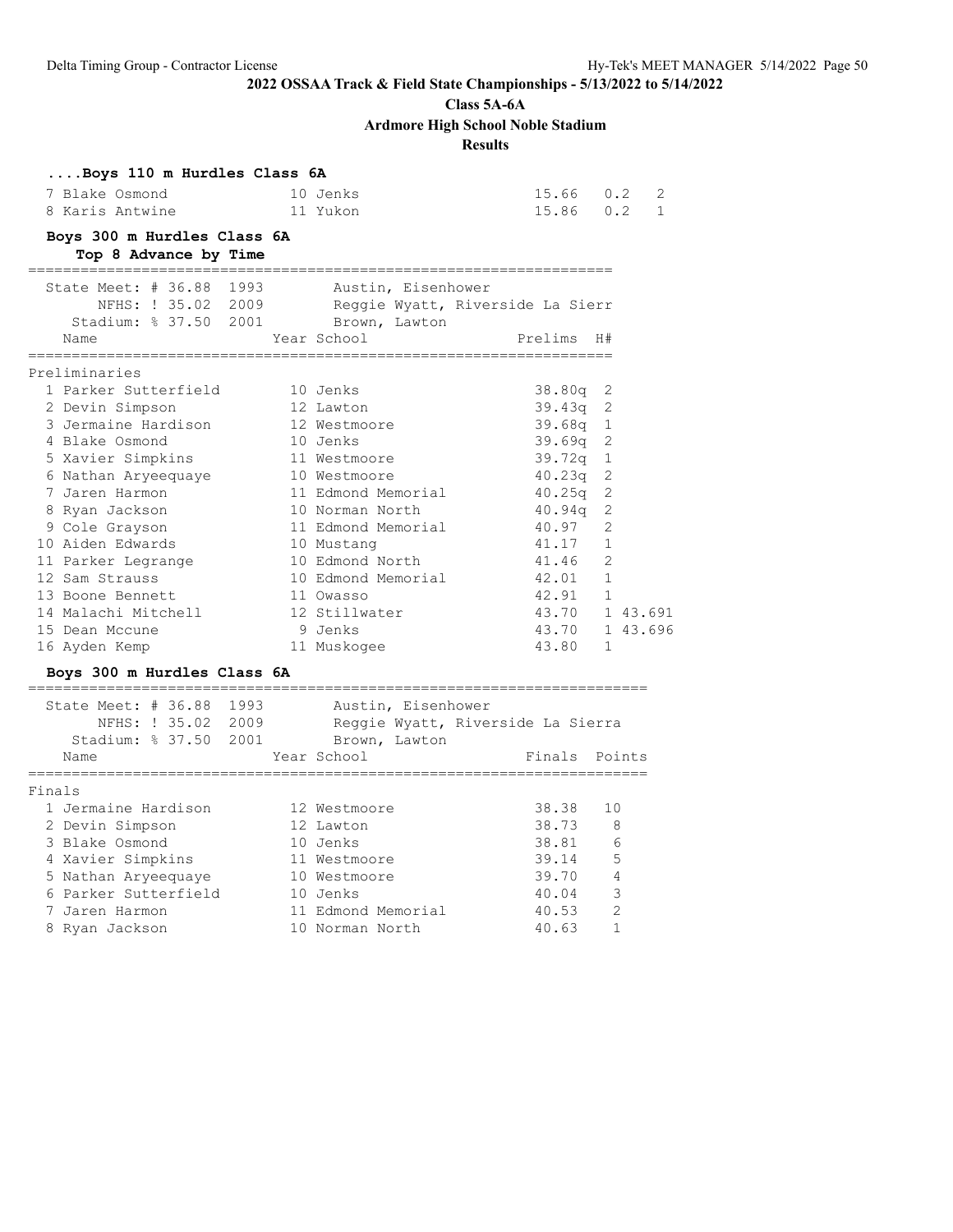**Class 5A-6A**

**Ardmore High School Noble Stadium**

### **Results**

### **Boys 4x100 m Relay Class 6A**

| Top 8 Advance by Time                                                                               |                                                          |
|-----------------------------------------------------------------------------------------------------|----------------------------------------------------------|
| State Meet: # 40.75 2021<br>NFHS: ! 39.76<br>1998<br>Stadium: $\frac{1}{6}$ 41.72<br>2000<br>School | Union<br>Fort Worth OD Wyatt<br>Ardmore<br>Prelims<br>H# |
| ==================<br>Preliminaries                                                                 |                                                          |
| 1 Westmoore                                                                                         | 841.67q<br>2                                             |
| 1) Angel Duarte Hedrick 12                                                                          | 2) Xavier Simpkins 11                                    |
| 3) Devian King 12                                                                                   | 4) Kevion Williams 12                                    |
| 2 Union                                                                                             | 42.05q<br>ı                                              |
| 1) LJ Brannon 12                                                                                    | 2) Jayden Rowe 12                                        |
| 3) Rovaughn Banks 12                                                                                | 4) Braylon Thompson 11                                   |
| 3 Owasso                                                                                            | 42.08q<br>2                                              |
| 1) Tru Thomas 11                                                                                    | 2) Cole Adams 11                                         |
| 3) Emery Neeley 11                                                                                  | 4) DeShawn Kinnard 12                                    |
| 4 Mustang                                                                                           | 42.50q<br>1                                              |
| 1) Karston Keene 12                                                                                 | 2) Jacobe Johnson 11                                     |
| 3) Amon Hamilton 12                                                                                 | 4) Xavier Harper 11                                      |
| 5 Norman                                                                                            | 42.51q<br>1                                              |
| 1) Devin Alexander 10                                                                               | 2) Luke Morrow 12                                        |
| 3) Jedediah Fuller 12                                                                               | 4) Kamran Donald 9                                       |
| 6 Norman North                                                                                      | 2<br>42.78q                                              |
| 1) Cason Cabbiness 11                                                                               | 2) Daniel Inoree 10                                      |
| 3) Brayden Dorney 11                                                                                | 4) Chapman Mckown 11                                     |
| 7 Broken Arrow                                                                                      | 42.82q<br>1                                              |
| 1) Kaibre Harris 10                                                                                 | 2) Kayleb Barnett 9                                      |
| 3) Daniel Barnes 10                                                                                 | 4) Nate Jones 11                                         |
| 8 Jenks                                                                                             | 42.83q<br>1                                              |
| 1) Ilias Cooper 9                                                                                   | 2) Nehemiah Carson 10                                    |
| 3) Glenny Jones 10                                                                                  | 4) Ashton Cunningham 9                                   |
| 9 Southmoore                                                                                        | 43.15<br>1                                               |
| 1) Markus Means 11                                                                                  | 2) Brennon Mason 11                                      |
| 3) Patrick Uzzle 11                                                                                 | 4) Cameron Barnard 11                                    |
| 10 Enid                                                                                             | 43.18<br>2                                               |
| 1) Jiaire Martin 10                                                                                 | 2) Luke Rauh 10                                          |
| 3) Tykie Andrews 11                                                                                 | 4) Erik Lewis 11                                         |
| 11 Bixby                                                                                            | 43.29<br>1                                               |
| 1) Jakeb Snyder 11                                                                                  | 2) Dylan Hasz 11                                         |
| 3) Cale Fugate 11                                                                                   | 4) Tyson Williams 11                                     |
| 12 Edmond Memorial                                                                                  | 43.65<br>2                                               |
| 1) Logan Grayson 11                                                                                 | 2) Max Collins 12                                        |
| 3) Dylan Stidwell 10                                                                                | 4) Lamar Jaylynn Mangrum 9                               |
| 13 Edmond North                                                                                     | 43.68<br>1                                               |
| 1) Sedrick Frazier 11                                                                               | 2) Logan Dornbos Mcbroom 10                              |
| 3) Cole Green 12<br>14 Stillwater                                                                   | 4) Eric Taylor 9<br>43.76                                |
| 1) Corbin Grant 11                                                                                  | 2<br>2) Jackson Holland 9                                |
|                                                                                                     |                                                          |
| 3) Holden Thompson 10                                                                               | 4) Heston Thompson 10                                    |
| 15 Choctaw                                                                                          | 44.27<br>2                                               |
| 1) Robert Thompson                                                                                  | 2) Jace Holt 11                                          |
| 3) Austin Hubert 10                                                                                 | 4) Nate Keiffer 9                                        |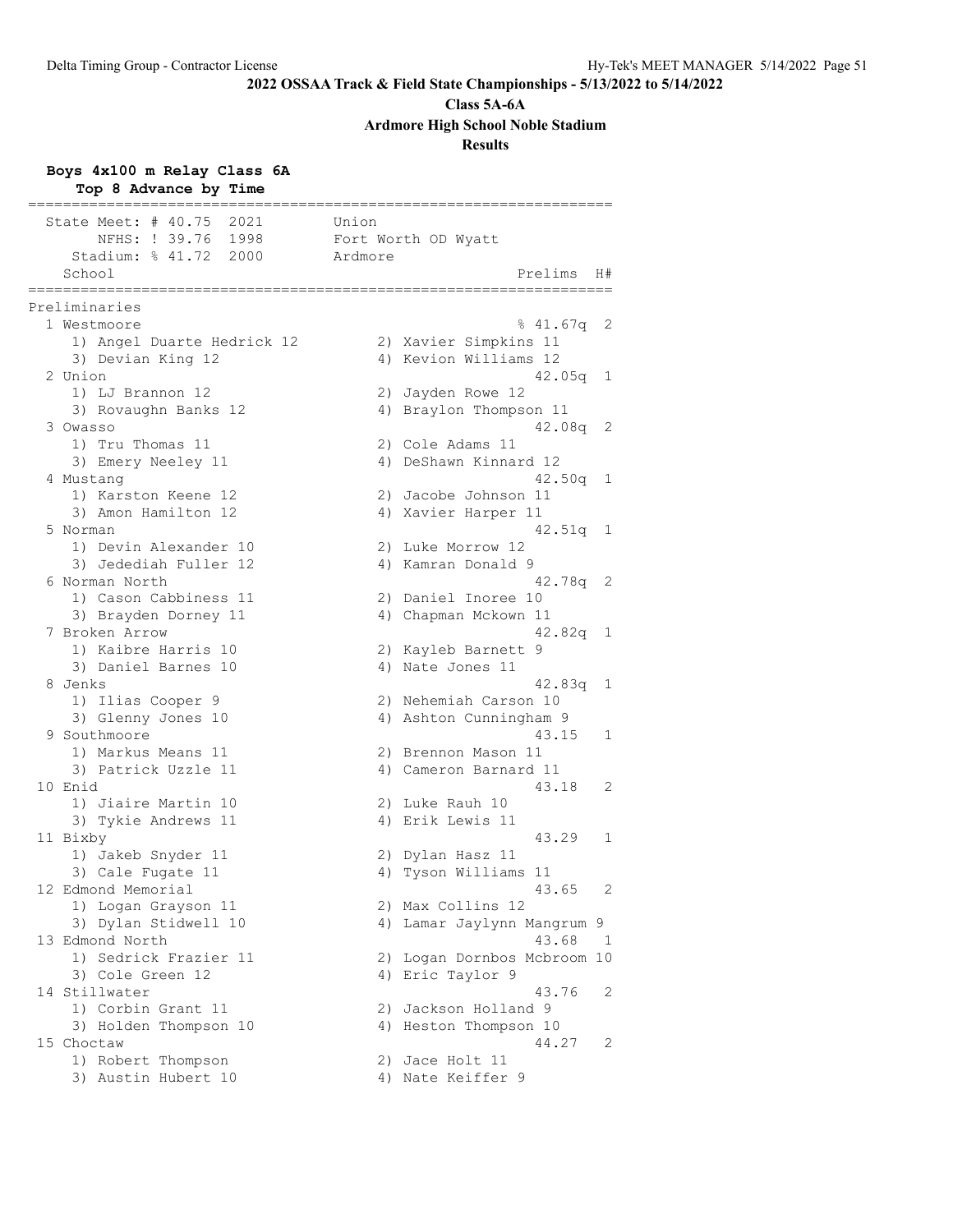#### **Class 5A-6A**

**Ardmore High School Noble Stadium**

### **Results**

#### **Boys 4x100 m Relay Class 6A**

======================================================================= State Meet: # 40.75 2021 Union NFHS: ! 39.76 1998 Fort Worth OD Wyatt Stadium: % 41.72 2000 Ardmore School **Finals** Points **Points** ======================================================================= Finals 1 Westmoore 41.44% 20 1) Angel Duarte Hedrick 12 2) Xavier Simpkins 11 3) Devian King 12 4) Kevion Williams 12 2 Union 41.58% 16<br>1) LJ Brannon 12 (2) Jayden Rowe 12 1) LJ Brannon 12 2) Jayden Rowe 12 3) Rovaughn Banks 12 4) Braylon Thompson 11 3 Owasso 42.19 12 1) Tru Thomas 11 2) Cole Adams 11 3) Emery Neeley 11 4) DeShawn Kinnard 12<br>10 42.29 42 4 Mustang 42.29 10 1) Karston Keene 12 2) Jacobe Johnson 11 3) Amon Hamilton 12 (4) Xavier Harper 11 5 Norman North 42.66 8 1) Cason Cabbiness 11 2) Daniel Inoree 10 3) Brayden Dorney 11 (4) 4) Chapman Mckown 11 6 Norman 42.67 6<br>1) Devin Alexander 10 2) Luke Morrow 12 1) Devin Alexander 10 2) Luke Morrow 12 3) Jedediah Fuller 12 4) Kamran Donald 9 7 Jenks 42.73 4 1) Ilias Cooper 9 2) Nehemiah Carson 10 3) Glenny Jones 10 4) Ashton Cunningham 9 8 Broken Arrow 42.79 2 1) Kaibre Harris 10 2) Kayleb Barnett 9 3) Daniel Barnes 10 (4) Nate Jones 11

#### **Boys 4x200 m Relay Class 6A** ==========================================================================

| State Meet: # 1:25.42 2021<br>NFHS: ! 1:23.25 2011 | Westmoore<br>Conroe The Woodlands |
|----------------------------------------------------|-----------------------------------|
| School                                             | Finals H# Points                  |
| 1 Westmoore                                        | $1:25.15#$ 2 20                   |
| 1) Angel Duarte Hedrick 12                         | 2) Xavier Simpkins 11             |
| 3) Devian King 12                                  | 4) Kevion Williams 12             |
| 2 Union                                            | 1:26.99<br>2 16                   |
| 1) LJ Brannon 12                                   | 2) Braylon Thompson 11            |
| 3) RJ Brown 12                                     | 4) Rovaughn Banks 12              |
| 3 Norman                                           | 1:28.58<br>2 12                   |
| 1) Devin Alexander 10                              | 2) Jedediah Fuller 12             |
| 3) Luke Morrow 12                                  | 4) Kamran Donald 9                |
| 4 Owasso                                           | $1:28.74$ 2 10                    |
| 1) Cole Adams 11                                   | 2) Emery Neeley 11                |
| 3) Jacob Clifton 11                                | 4) Colby Shelton 9                |
| 5 Mustang                                          | 8<br>1:28.94                      |
| 1) Zachery Warren 10                               | Jacobe Johnson 11<br>2)           |
| 3) Amon Hamilton 12                                | 4) Xavier Harper 11               |
| 6 Edmond Santa Fe                                  | 1:29.49<br>$\mathcal{L}$<br>6     |
| 1) Cade Nelson 11                                  | 2) Niko Cooper 11                 |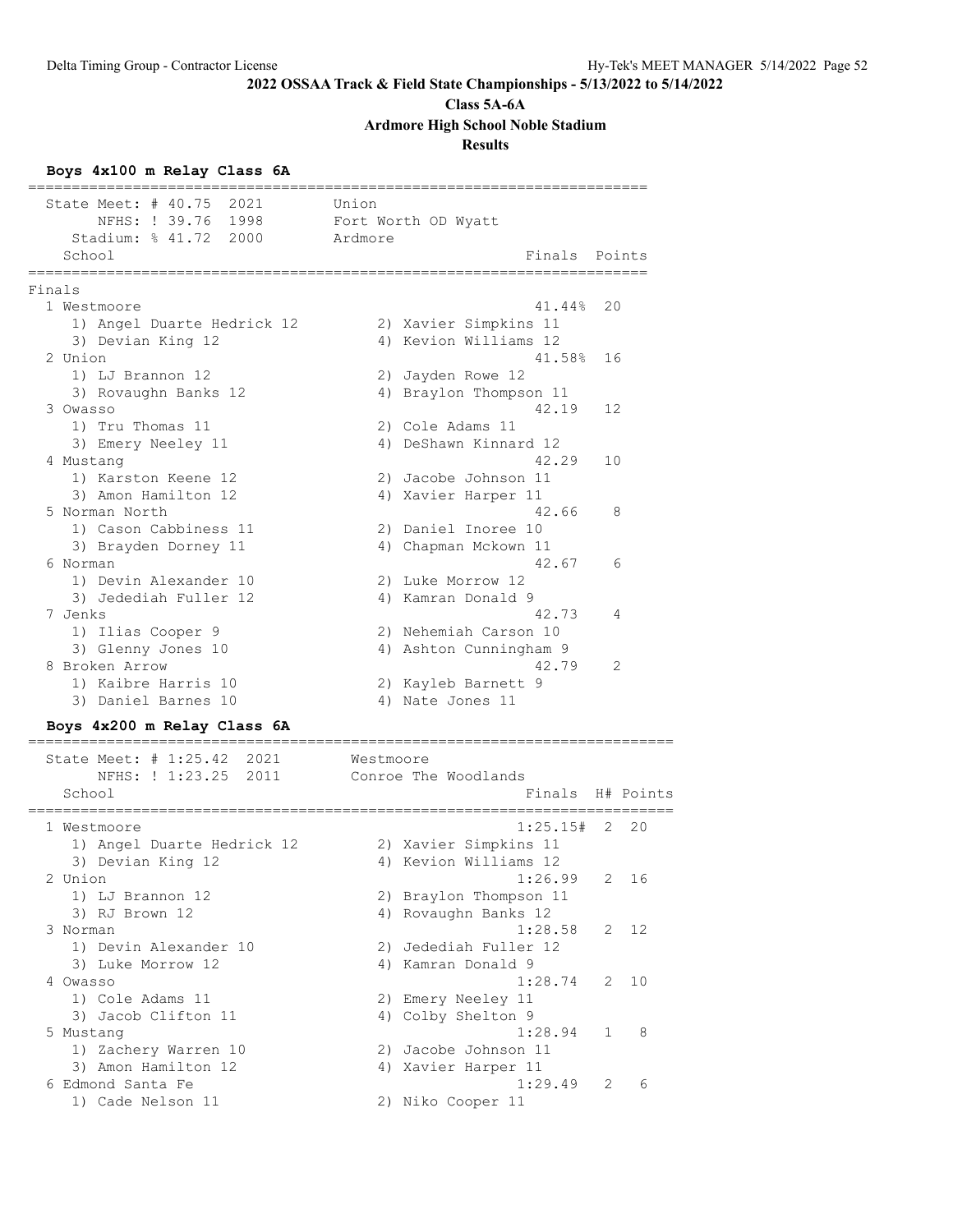# **Class 5A-6A**

**Ardmore High School Noble Stadium**

### **Results**

### **....Boys 4x200 m Relay Class 6A**

| 3) Elijah Phillips 11    | 4) Foster Penhall 11       |                |                |  |                     |
|--------------------------|----------------------------|----------------|----------------|--|---------------------|
| 7 Southmoore             | 1:29.52                    | 2              | $\overline{4}$ |  |                     |
| 1) Brennon Mason 11      | 2) Markus Means 11         |                |                |  |                     |
| 3) Patrick Uzzle 11      | 4) Cameron Barnard 11      |                |                |  |                     |
| 8 Broken Arrow           | 1:30.21                    | 1              | 2              |  |                     |
| 1) Sir Johnson 10        | 2) Kaibre Harris 10        |                |                |  |                     |
| 3) Mason Freeman 11      | 4) Kayleb Barnett 9        |                |                |  |                     |
| 9 Jenks                  | 1:30.38                    | 1              |                |  |                     |
| 1) Glenny Jones 10       | 2) Boston Stephenson 8     |                |                |  |                     |
| 3) Nehemiah Carson 10    | 4) Ashton Cunningham 9     |                |                |  |                     |
| 10 Edmond Memorial       | 1:30.81                    | $\mathbf{1}$   |                |  |                     |
| 1) Logan Grayson 11      | 2) Max Collins 12          |                |                |  |                     |
| 3) Dylan Stidwell 10     | 4) Lamar Jaylynn Mangrum 9 |                |                |  |                     |
| 11 Moore                 | 1:30.91                    | $\overline{2}$ |                |  |                     |
| 1) Elijah Simmons 12     | 2) Garrett Eddy 9          |                |                |  |                     |
| 3) Malachi Williams 11   | 4) Brayden Clark 11        |                |                |  |                     |
| 12 Stillwater            | 1:31.09                    | 1              |                |  |                     |
| 1) Corbin Grant 11       | 2) Jackson Holland 9       |                |                |  |                     |
| 3) Holden Thompson 10    | 4) Heston Thompson 10      |                |                |  |                     |
| 13 Bixby                 | 1:31.84                    | 1              |                |  |                     |
| 1) Cale Fugate 11        | 2) Miles Hill 12           |                |                |  |                     |
| 3) Kellen Bombach 12     | 4) Dylan Hasz 11           |                |                |  |                     |
| 14 Putnam City           | 1:31.92                    | 1              |                |  |                     |
| 1) Cameron Shine 12      | 2) Xadarius Fields 11      |                |                |  |                     |
| 3) Aaron Sanith 9        | 4) Cole Smith 11           |                |                |  |                     |
| 15 Putnam City West      | 1:32.24                    | -1             |                |  |                     |
| 1) Miles Reaux 11        | 2) Jajuan Moore 12         |                |                |  |                     |
| 3) Delmone Miller 10     | 4) Mykel Ford 9            |                |                |  |                     |
| -- Yukon                 | DQ                         | 2              |                |  | xchq zone violation |
| 1) Easton Doctorman 9    | 2) Benjamin Tess 12        |                |                |  |                     |
| 3) Christian Eldridge 11 | 4) Ezra Johnson 11         |                |                |  |                     |

#### **Boys 4x400 m Relay Class 6A**

### ==========================================================================

 State Meet: # 3:14.38 1990 John Marshall NFHS: ! 3:07.40 1985 Hawthorne Stadium: % 3:15.80 2001 Edmond Memorial School **Finals** H# Points ========================================================================== 1 Westmoore 3:19.49 2 20 1) Jermaine Hardison 12 2) Jalen Hardison 12 3) Lucas Forman 12 (4) Kolton Bennett 10 2 Union 3:20.81 2 16 1) Thomas Gothard 11 2) Jayden Rowe 12 3) RJ Brown 12 **4**) Marcus Martin 12 3 Owasso 3:22.16 2 12 1) Isaac Conder 12 2) Carlan Buckles 11 3) Ian Conder 12 4) Jacob Clifton 11 4 Choctaw 3:25.30 2 10 1) Collin Whitefield 11 2) Nicholas Nolan 12 3) Imari Jones 10  $\hskip1cm$  4) Kalen Hogan 11 5 Edmond Memorial 3:25.36 1 8 1) Henric Vanderveldt 10 2) Brock Deveau 11 3) Colton Guthery 11 (4) Logan Grayson 11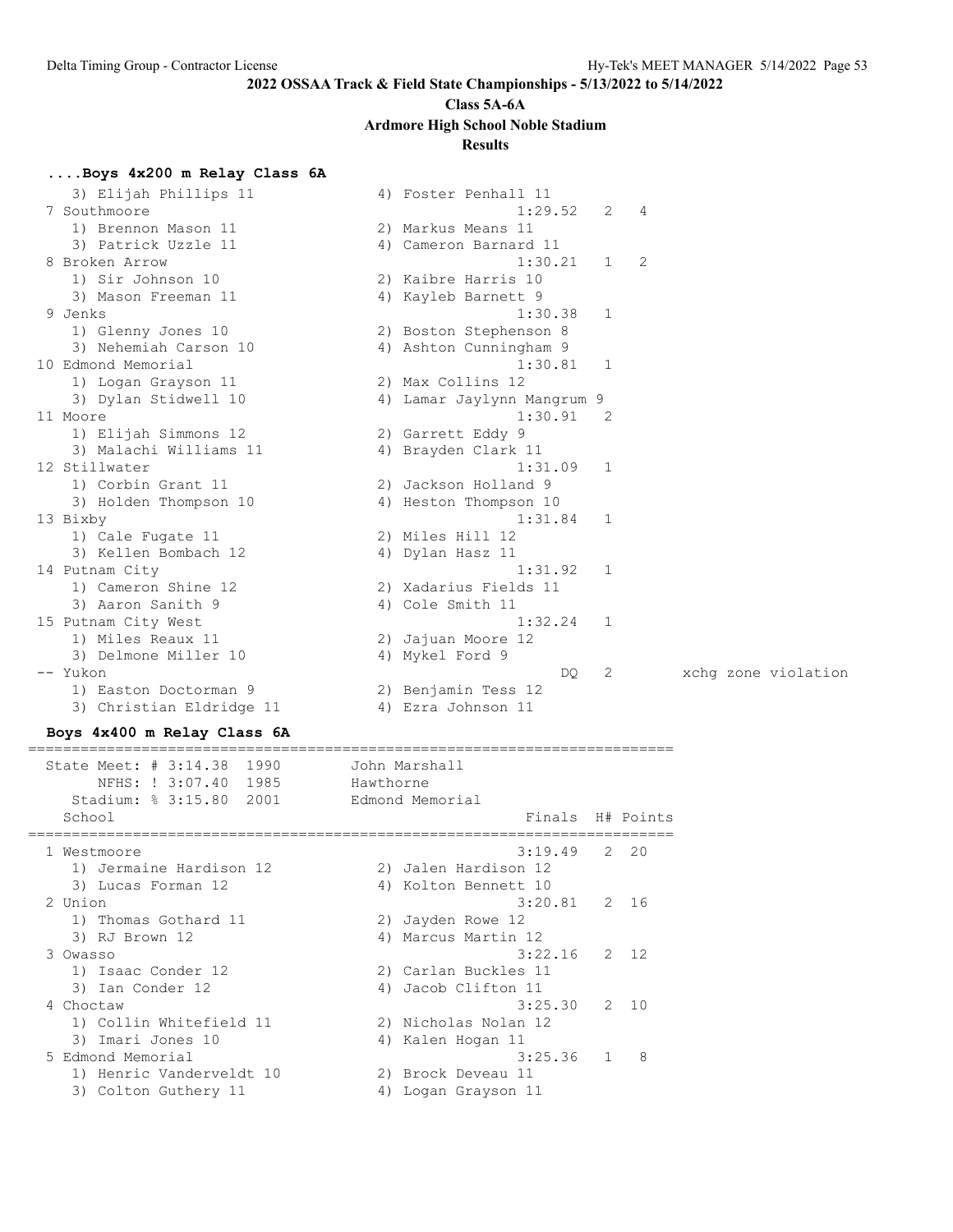#### **Class 5A-6A**

**Ardmore High School Noble Stadium**

#### **Results**

### **....Boys 4x400 m Relay Class 6A**

 6 Broken Arrow 3:25.67 2 6 1) Cooper Wakley 10 2) Sir Johnson 10 3) Mikehl Marion 12 (4) Antonio Goodwin 9 7 Edmond Santa Fe 3:25.91 2 4 1) Jayawn Wilson 12 2) Damerius Wiley 12 3) Cade Nelson 11 (4) Foster Penhall 11 8 Edmond North 3:27.33 2 2 1) Gavin Bacus 11 2) Logan Dornbos Mcbroom 10 3) Keith Howerton 11 4) Parker Legrange 10 9 Yukon 3:27.37 1 1) Riley Patton 10 2) Benjamin Tess 12 3) Justin Lopez 12 4) Christian Eldridge 11 10 Ponca City 3:27.43 1 1) Aven Hobbs 9 2) Chase Allensworth 12 3) Jace Schneeberger 9 4) Andrew Mitchell 12 11 Jenks 3:27.72 2 1) Parker Sutterfield 10 2) Seth Meyer 11 3) Blake Osmond 10 4) Cooper Lakin 9 12 Putnam City North 3:28.74 1 1) Malachi Campbell 12 2) Bobby Cunningham 10 3) KeLin Kearney 9 4) Zane Lister 12 13 Norman 3:30.86 1 1) Luke Morrow 12 2) Behr Boyd 9 3) Jedediah Fuller 12 (and 4) Max Bass 12 14 Moore 3:32.17 1 1) Blane Long 12 2) Elijah Simmons 12 3) Garrett Eddy 9 12 12 4) Garrett Massey 12 15 Bartlesville 3:32.49 1 1) Dayton Austin 12 2) Evan Gunter 12 3) Noah Darnell 9 4) Gage Keaton 12 16 Bixby 3:34.01 1 1) Kellen Bombach 12 2) Cullen Craig 12 3) Xander Dawson 9 1988 1998 1999 10 4) Levi Hoffman 10

#### **Boys 4x800 m Relay Class 6A**

======================================================================= State Meet: # 7:47.07 1994 Putnam City NFHS: ! 7:33.48 2009 Washington Central Bucks South Stadium: % 7:54.60 2001 Jenks School **Finals** Points **Points** Points **Points** Points **Points** Points **Points** Points **Points** Points **Points Points Points Points Points Points Points Points Points Points Points Points Points P** ======================================================================= 1 Westmoore 7:53.80% 20 1) David Boulanger 12 12 2) Lucas Forman 12 3) Tyler Stephens 10 <a>> 4) Kolton Bennett 10 2 Edmond Memorial 8:02.37 16 1) Colton Guthery 11 2) Hayden Boyett 12 3) Ethan Goss 11  $\hskip1cm$  4) Joshua Cherry 11 3 Edmond North 8:02.55 12 1) Gavin Bacus 11 2) Colby Moore 10 3) Victor Gitonga 11 (4) Keith Howerton 11 4 Deer Creek 8:02.84 10 1) Tyler Schwarz 10 2) Lucas Cisneros 12 3) Gilbert Velez 12 (4) AJ Antonelli 12 5 Choctaw 8:04.25 8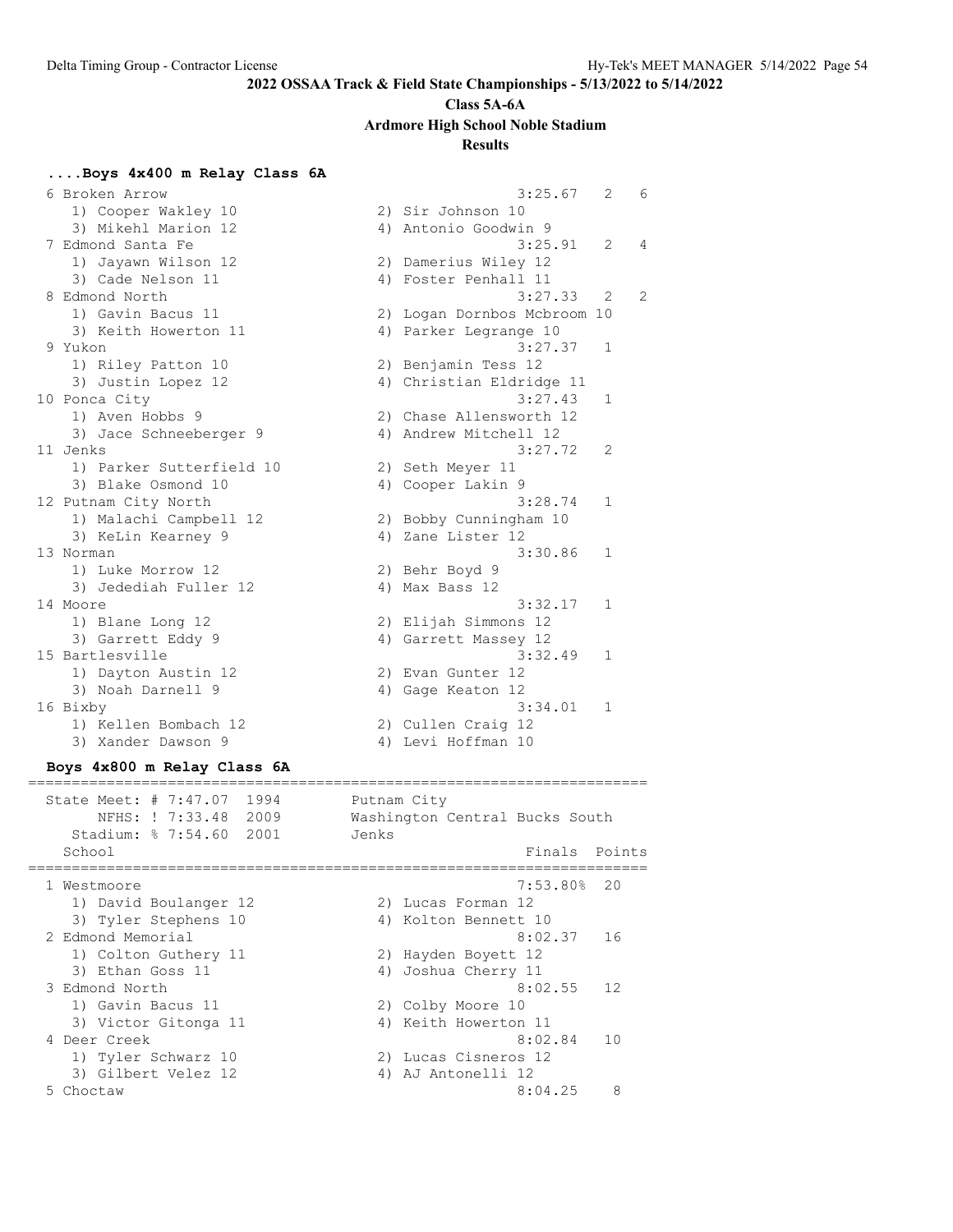# **Class 5A-6A**

**Ardmore High School Noble Stadium**

### **Results**

### **....Boys 4x800 m Relay Class 6A**

1) Collin Whitefield 11 2) Cole Green 11 3) Aiden Hoover 11 4) Kalen Hogan 11 6 Owasso 8:07.50 6 1) Ian Conder 12 2) Isaac Conder 12 3) Ian Busking 12 4) Gideon Hays 12 7 Mustang 8:16.48 4 1) Cameron Langdon 9 2) Andrew Waller 12 3) Ryan Cable 10 4) Jacob Thomas 12 8 Jenks 2 (18.46 2) 1) Ed Pereyra 10 2) Tyler Mcdoulett 11 3) Jace Williams 10  $\hskip1cm$  4) Seth Meyer 11 9 Yukon 8:18.99 1) Justin Lopez 12 2) Max Marler 12 3) Austin Miller 12 4) Kayden Chapparo 11 10 Moore 8:25.27 1) Blane Long 12 2) Samuel Russell 9 3) Beau Reed 10 10 10 10 10 10 4) Aidan Jimenez 10 11 Broken Arrow 8:29.12 1) Cooper Wakley 10 2) Mikehl Marion 12 3) Marco Ramirez 11 4) Blake Feron 12 12 Edmond Santa Fe 8:30.64 1) Jayawn Wilson 12 2) Damerius Wiley 12 3) Jack Sydnes 10 4) Amari Kinyanjui 11 13 Booker T Washington 8:33.67 1) Samuel Freeman 10 2) Maxwell Freeman 10 3) Oscar Uy 10 4) Nathan Uy 12 14 Bartlesville 8:33.80 1) Gage Keaton 12 2) Evan Gunter 12 3) Dayton Austin 12 (4) Tehi Chibitty 10 15 Tahlequah 8:36.00 1) Eric Burns 12 2) Jaxon Stickels 12 3) Jack Mckee 12 (4) Trae Baker 10 16 Southmoore 8:53.61 1) Jackson White 10 2) Ethan Hillis 12 3) Kaid Ross 11 4) Phillip Elliott 10

#### **Boys High Jump Class 6A** =======================================================================

| State Meet: # 7-04.50 2016 | NFHS: !<br>Stadium: % 7-02 2000                   |                  | 7-06 2017 |             |                 | Turner, Yukon<br>Neale, Muskogee | Vernon Turner, Yukon, OK |        |
|----------------------------|---------------------------------------------------|------------------|-----------|-------------|-----------------|----------------------------------|--------------------------|--------|
| Name                       |                                                   |                  |           | Year School |                 |                                  | Finals                   | Points |
| 1 Jack Wahl                | 5-10 6-00 6-02 6-04 6-06 6-08                     |                  |           |             | 11 Bartlesville |                                  | $6 - 06.00$              | 10     |
| ∩<br>2 Anthony Allen       | $\bigcirc$                                        |                  | OOXXO     | XXX X       | 12 Broken Arrow |                                  | $6 - 04.00$              | 8      |
| ∩                          | $6 - 00$ $6 - 02$ $6 - 04$ $6 - 06$<br>$\bigcirc$ | $\bigcirc$       | XXX       |             |                 |                                  |                          |        |
| 3 Tyson Ritz<br>∩          | $6 - 00$ $6 - 02$ $6 - 04$ $6 - 06$<br>XO         | $\left( \right)$ | XXX       |             | 11 Deer Creek   |                                  | $J6 - 04.00$             | 6      |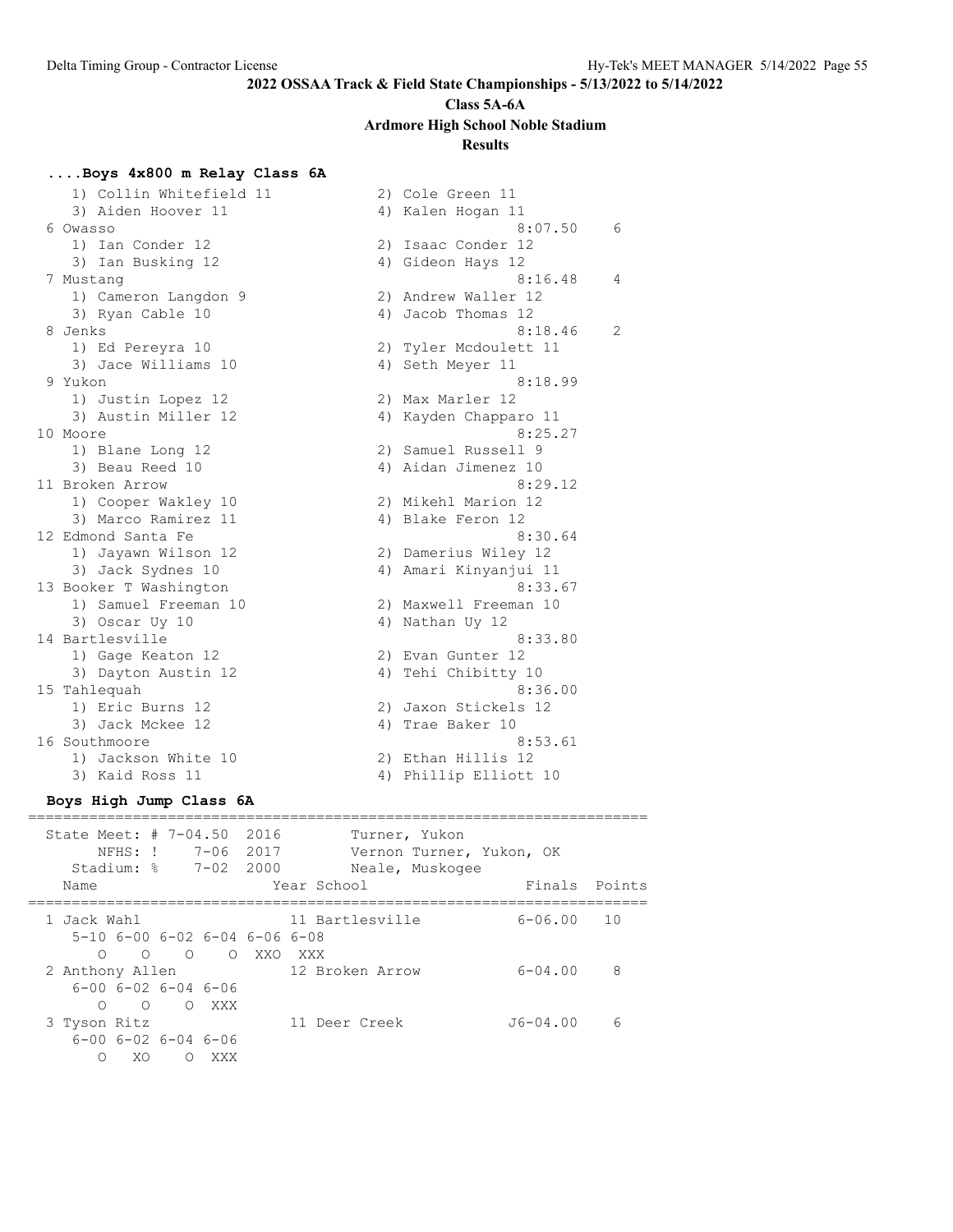**Class 5A-6A**

## **Ardmore High School Noble Stadium**

### **Results**

| Boys High Jump Class 6A                                               |                                 |                  |   |
|-----------------------------------------------------------------------|---------------------------------|------------------|---|
| 4 Sterling Ramsey<br>$5 - 10$ $6 - 00$ $6 - 02$ $6 - 04$<br>O O O XXX | 12 Broken Arrow 6-02.00 4.50    |                  |   |
| 4 Amari Hamilton<br>$5 - 10$ $6 - 00$ $6 - 02$ $6 - 04$<br>O O O XXX  | 12 Mustang                      | $6 - 02.00$ 4.50 |   |
| 6 Pene Vaisagote<br>$5 - 10$ $6 - 00$ $6 - 02$<br>O O XXX             | 9 Lawton                        | $6 - 00.00$      | 3 |
| 7 Victor Morfin<br>$5 - 10$ $6 - 00$ $6 - 02$<br>XO OXXX              | 11 Ponca City                   | $J6 - 00.00$     | 2 |
| 8 Dax Brown<br>$5 - 10$ $6 - 00$ $6 - 02$<br>XXO XO XXX               | 9 Edmond North                  | $J6 - 00.00$     | 1 |
| 9 Wyatt Stull<br>$5 - 10$ $6 - 00$ $6 - 02$<br>O XXO XXX              | 12 Moore                        | $J6 - 00.00$     |   |
| 9 Eli Molton<br>$5 - 10$ $6 - 00$ $6 - 02$<br>O XXO XXX               | 12 Norman North                 | $J6 - 00.00$     |   |
| 11 Wil Anderson<br>$5 - 10$ $6 - 00$ $6 - 02$<br>XXO XXO XXX          | 12 Edmond Memorial J6-00.00     |                  |   |
| 12 Nick Smith<br>$5 - 106 - 00$<br>O XXX                              | 12 Bartlesville 5-10.00         |                  |   |
| 13 Ethan Washington<br>$5 - 106 - 00$<br>XXO XXX                      | 12 Booker T Washington J5-10.00 |                  |   |
| 13 Tylei Curtis<br>$5 - 106 - 00$<br>XXO XXX                          | 9 Westmoore                     | $J5 - 10.00$     |   |
| -- Evan Rader<br>$5 - 10$<br>XXX                                      | 11 Mustang                      | ΝH               |   |
| -- Mykel Ford<br>$5 - 10$<br>XXX                                      | 9 Putnam City West              | ΝH               |   |
| -- Brick Mason<br>5-10<br>XXX                                         | 12 Edmond Santa Fe              | ΝH               |   |
| -- Kielon Mcquarters<br>$5 - 10$<br>XXX                               | 12 Union                        | ΝH               |   |
| -- Malakhi Straker<br>$5 - 10$<br>XXX                                 | 9 Union                         | ΝH               |   |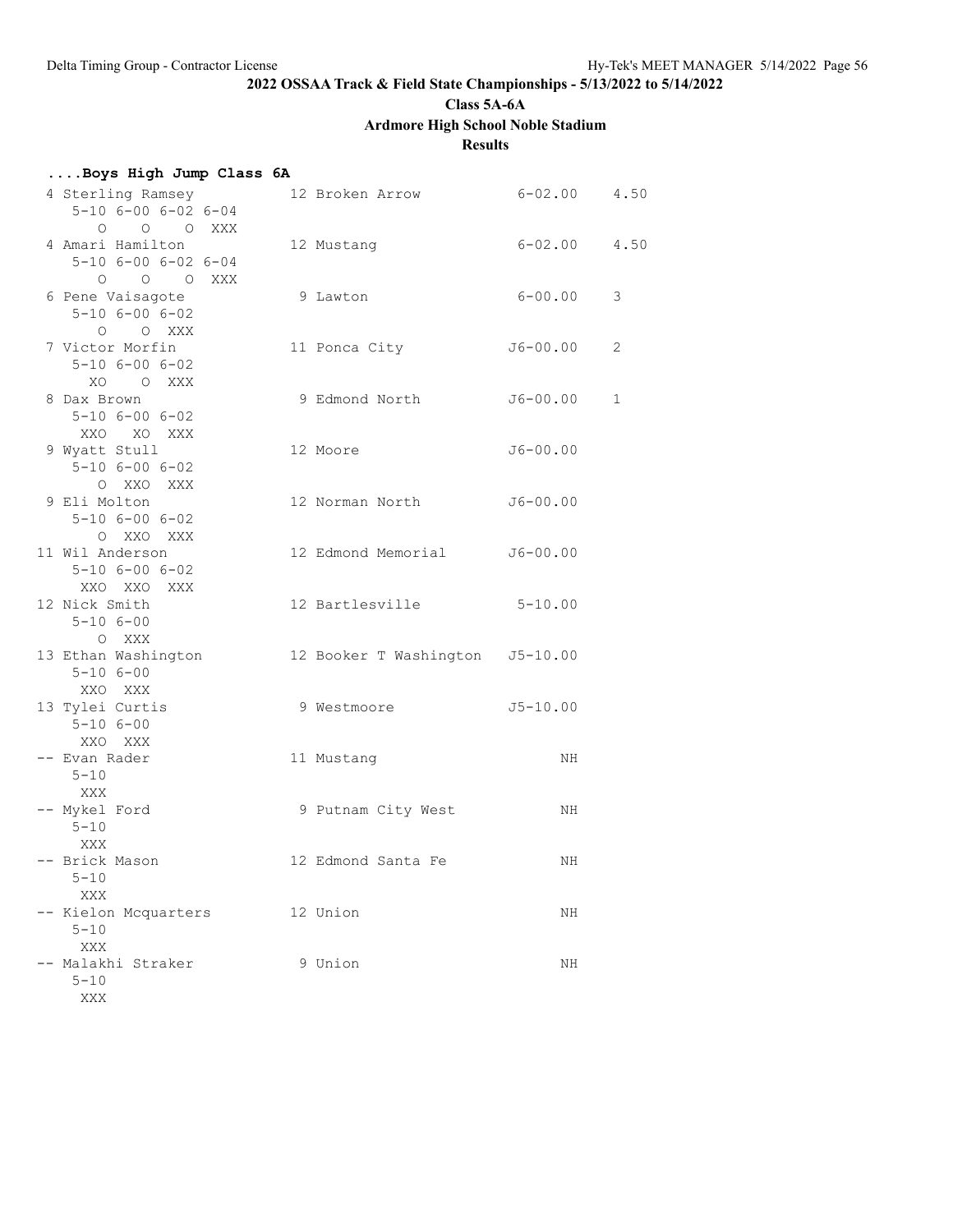**Class 5A-6A**

**Ardmore High School Noble Stadium**

### **Results**

### **Boys Pole Vault Class 6A**

|                                           |                              | ==================                                             |  |                 | ============                                                               |                                                                        |             |
|-------------------------------------------|------------------------------|----------------------------------------------------------------|--|-----------------|----------------------------------------------------------------------------|------------------------------------------------------------------------|-------------|
| Name                                      |                              |                                                                |  | Year School     | State Meet: # 17-02 2015 Dial, Jenks<br>Stadium: % 17-02 1999 Dial, Duncan | NFHS: ! 19-05.50 2018 Armand Duplantis, Lafayette, LA<br>Finals Points |             |
| 1 Weston Hulse                            |                              | 13-06 14-00 14-06 15-00 15-06                                  |  |                 | 12 Broken Arrow                                                            | 15-00.00                                                               | 10          |
| 2 Owen Kinzer                             |                              | 0 0 XO 0 XXX<br>13-00 13-06 14-00 14-06 15-00                  |  | 11 Moore        |                                                                            | $14 - 06.00$                                                           | 8           |
| 3 Britt Hague<br>$\circ$                  |                              | O XO XO O XXX<br>13-00 13-06 14-00 14-06 15-00<br>O XO XXO XXX |  |                 |                                                                            | 12 Edmond Memorial J14-06.00                                           | 6           |
|                                           |                              | 12-06 13-00 13-06 14-00 14-06<br>O XXO O O XXX                 |  |                 | 4 Cooper Wakley 10 Broken Arrow                                            | $14 - 00.00$                                                           | 5           |
| 5 Trent Thresher                          |                              | 12-06 13-00 13-06 14-00<br>O XO O XXX                          |  | 11 Choctaw      |                                                                            | $13 - 06.00$ 3.50                                                      |             |
| 5 Declan Burris                           |                              | 12-06 13-00 13-06 14-00<br>XO O O XXX                          |  | 11 Owasso       |                                                                            | $13 - 06.00$ 3.50                                                      |             |
| 7 Hunter Murnan                           |                              | 12-06 13-00 13-06 14-00<br>O O XO XXX                          |  | 11 Owasso       |                                                                            | J13-06.00                                                              | 2           |
| 8 Kade Bostwick                           | 12-06 13-00 13-06<br>O O XXX |                                                                |  |                 | 11 Bartlesville                                                            | $13 - 00.00$                                                           | $\mathbf 1$ |
| 9 Cole Caperton                           | 12-06 13-00 13-06            | O XO XXX                                                       |  |                 |                                                                            | 12 Norman North J13-00.00                                              |             |
| 10 Zurich Chicoine<br>$12 - 06$ $13 - 00$ | XO XXX                       |                                                                |  | 10 Union        |                                                                            | $12 - 06.00$                                                           |             |
| 11 Ashden Hopkins<br>$12 - 06$ $13 - 00$  | XXO XXX                      |                                                                |  |                 |                                                                            | 10 Broken Arrow J12-06.00                                              |             |
| -- Andrew Cinco<br>$12 - 06$<br>XXX       |                              |                                                                |  | 12 Moore        |                                                                            | ΝH                                                                     |             |
| -- Tyler Deisering<br>$12 - 06$<br>XX     |                              |                                                                |  | 10 Norman North |                                                                            | ΝH                                                                     |             |
| -- Levi Cosgrove<br>$12 - 06$<br>XXX      |                              |                                                                |  | 12 Yukon        |                                                                            | NH                                                                     |             |
| -- Ty Johnson<br>$12 - 06$<br>XXX         |                              |                                                                |  | 9 Jenks         |                                                                            | ΝH                                                                     |             |
| -- Will Baker<br>$12 - 06$<br>XXX         |                              |                                                                |  | 10 Bixby        |                                                                            | ΝH                                                                     |             |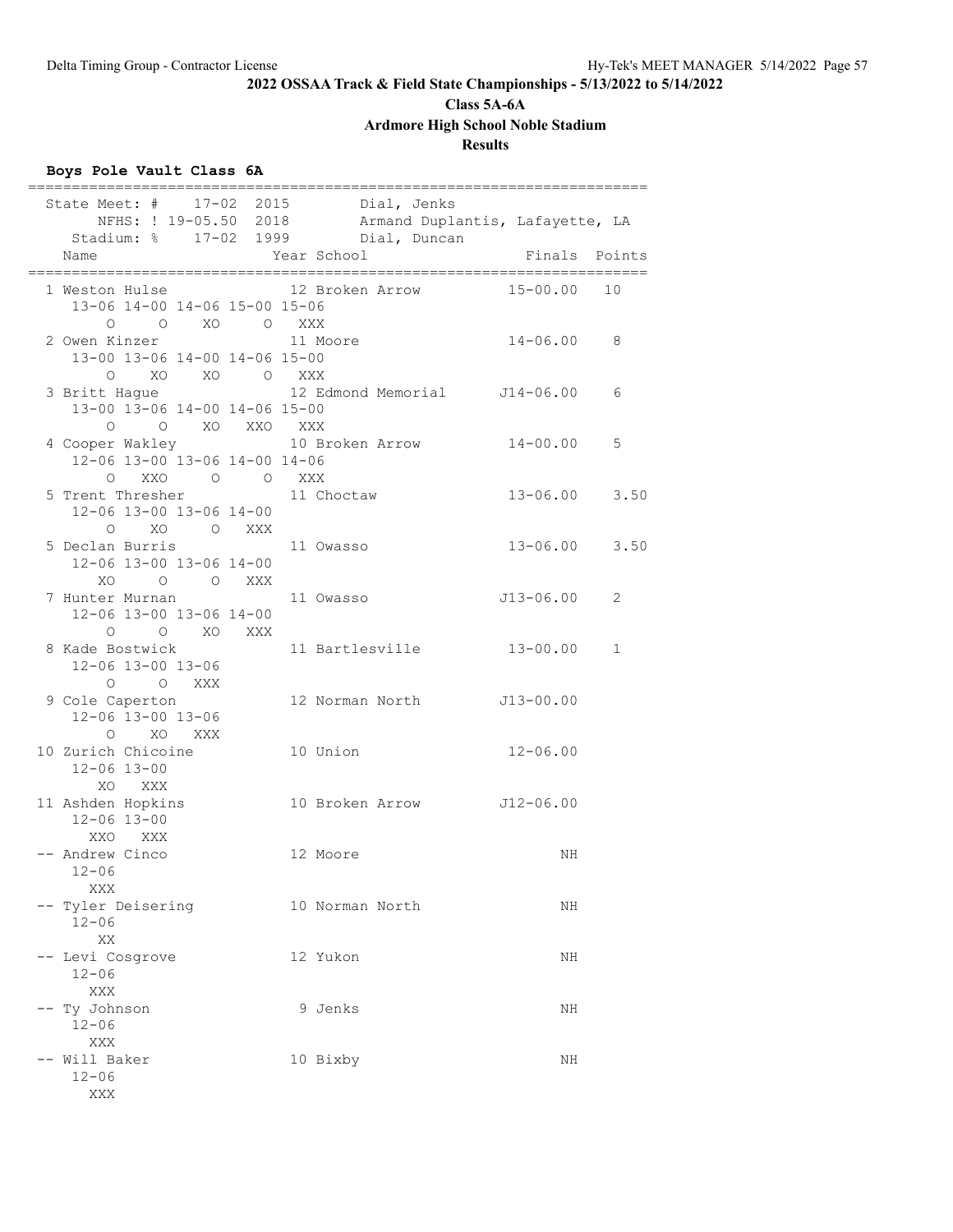**Class 5A-6A**

**Ardmore High School Noble Stadium**

#### **Results**

#### **....Boys Pole Vault Class 6A**

| -- Reese Oualls | 10 Edmond North | NΗ |
|-----------------|-----------------|----|
| $12 - 06$       |                 |    |
| XXX             |                 |    |

#### **Boys Long Jump Class 6A**

=============================================================================== State Meet: # 25-01 5/11/2018 Anthony Riley, Westmoore NFHS: ! 26-04.75 1989 James Stallworth, Tulare Union Stadium: % 24-03.75 2000 Lamont, Owasso Name Year School Finals Wind H# Points =============================================================================== 1 Anthony Allen 12 Broken Arrow 23-11.00 NWI 2 10 22-09.50(NWI) 22-10(NWI) 23-00(NWI) 22-10.25(NWI) 22-11.50(NWI) 23-11(NWI) 2 Josh Newkirk 11 Bixby 22-07.25 NWI 2 8 22-00.25(NWI) FOUL 22-00.75(NWI) 22-07.25(NWI) FOUL FOUL 3 Cameron Barnard 11 Southmoore 22-05.00 NWI 2 6 22-05(NWI) 15-09(NWI) FOUL 20-10(NWI) 21-01(NWI) 21-03(NWI) 4 Jedediah Fuller 12 Norman 22-03.25 NWI 1 5 20-03.25(NWI) 21-07.50(NWI) 21-07.75(NWI) 22-03.25(NWI) 21-06.75(NWI) 21-09(NWI) 5 Ezra Johnson 11 Yukon 22-02.00 NWI 2 4 21-07.25(NWI) 22-00.75(NWI) FOUL 22-00.50(NWI) 22-00.25(NWI) 22-02(NWI) 6 Jacobe Johnson 11 Mustang 22-01.00 NWI 2 3 22-01(NWI) 21-11.50(NWI) 21-05.25(NWI) 21-01.50(NWI) FOUL 20-09.75(NWI) 7 Marcus Kelley 12 Union 21-10.00 NWI 2 2 21-09.50(NWI) 21-10(NWI) 20-09(NWI) 21-08(NWI) 20-11(NWI) FOUL 8 Shyon Jackson 12 Union 21-06.00 NWI 2 1 FOUL 21-02.75(NWI) 21-06(NWI) 20-06(NWI) 21-03.50(NWI) FOUL 9 Jeremiah Robinson 11 Edmond Memorial 21-05.50 NWI 1 21-05.50(NWI) FOUL 19-01.25(NWI) 18-05.25(NWI) 21-01.75(NWI) 20-07.50(NWI) 10 Ethan Forteh 9 Stillwater 21-03.75 NWI 1 20-08.75(NWI) FOUL 21-03.75(NWI) 11 Brayden Dorney 11 Norman North 21-02.75 NWI 1 21-02.75(NWI) 20-00(NWI) 20-07(NWI) 12 Kai Simpson 11 Edmond North 21-02.50 NWI 1 FOUL FOUL 21-02.50 (NWI) 13 Jevion Jones 12 Deer Creek 20-06.00 NWI 2 20-06(NWI) 20-04.25(NWI) 20-02.25(NWI) 14 Xavier Terrell 10 Southmoore 20-05.00 NWI 1 19-00.75(NWI) 20-05(NWI) 18-02.25(NWI) 15 Mykel Patterson McDonald 10 Westmoore 20-03.50 NWI 1 20-00(NWI) 20-03.50(NWI) 20-00.75(NWI) 16 Isaac Covington 10 Booker T Washington 19-11.00 NWI 1 18-09.75(NWI) 19-11(NWI) 19-08.75(NWI)

#### **Boys Shot Put Class 6A**

========================================================================== State Meet: # 65-07 5/12/2018 Patrick Larrison, Moore NFHS: ! 77-00 1979 Michael Carter, Dallas Jefferson Stadium: % 63-11 2008 Tabor, Norman Name  $Year School$  Finals H# Points ========================================================================== 1 Gabe Ford 12 Union 54-02.00 2 10 52-04.75 52-09.25 54-02 53-10 53-10.25 FOUL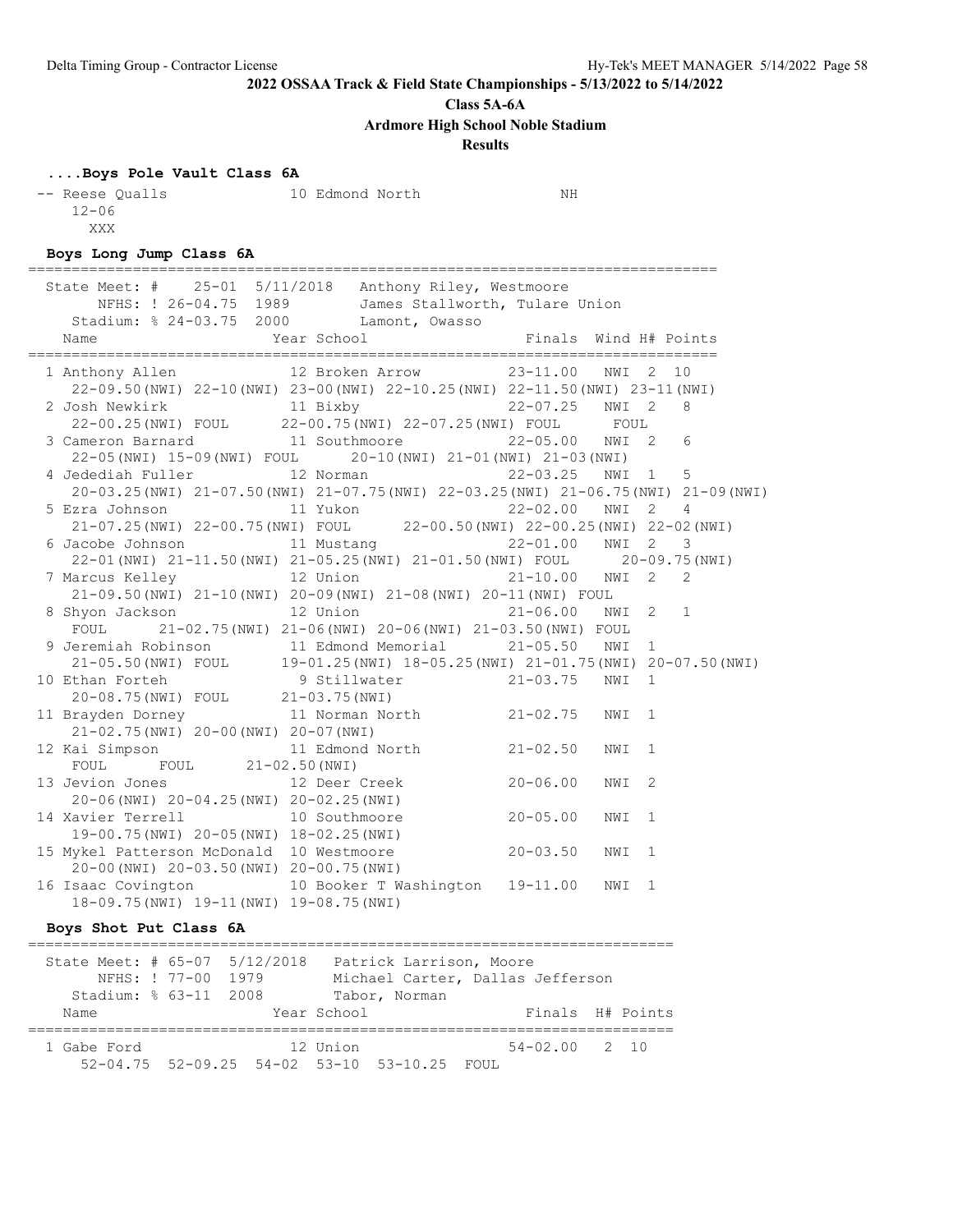**Class 5A-6A**

**Ardmore High School Noble Stadium**

### **Results**

### **....Boys Shot Put Class 6A**

| 2 Donovan Rieman 11 Enid 52-11.25 2 8                                                                                                        |  |                |                         |
|----------------------------------------------------------------------------------------------------------------------------------------------|--|----------------|-------------------------|
| 46-08.50 47-07.50 50-10.75 49-02.75 52-11 52-11.25<br>3 Matt Werschem 11 Yukon 52-01.75 1 6<br>52-01.75 49-04.50 FOUL 49-03.75 FOUL 47-05.50 |  |                |                         |
|                                                                                                                                              |  |                |                         |
|                                                                                                                                              |  |                |                         |
|                                                                                                                                              |  | $2 \quad 5$    |                         |
| 48-06.50 51-06 51-09.25 50-10.50 51-11.50 49-02                                                                                              |  |                |                         |
| 5 Julius Movay - 20 00 01 00.20 00-10.00 01-11.00 49-02<br>5 Julius Movay - 12 Broken Arrow - 50-00.25                                       |  | $1 \quad 4$    |                         |
| 50-00.25 FOUL 47-11.75 49-01 47-02.25 46-00                                                                                                  |  |                |                         |
| 6 Jax Rumsey 11 Moore 49-11.75<br>FOUL 46-11.25 48-00 FOUL FOUL 49-11.75                                                                     |  | $2^{\circ}$    | $\overline{\mathbf{3}}$ |
|                                                                                                                                              |  |                |                         |
| 7 Damon Harvey 12 Edmond Santa Fe 49-11.50                                                                                                   |  | $1 \quad$      | 2                       |
| 48-00 47-01 44-06.25 46-02.75 49-11.50 FOUL                                                                                                  |  |                |                         |
| 8 Luke Hasz 11 Bixby 49-02.00<br>FOUL 49-02 FOUL 46-04 FOUL 45-07.50                                                                         |  | $\overline{2}$ | $\overline{1}$          |
|                                                                                                                                              |  |                |                         |
| 9 Tristen Dartez 12 Southmoore 48-03.00                                                                                                      |  | $\mathbf{1}$   |                         |
| 44-06.75 48-03 47-02.50 46-04 FOUL 45-01.50                                                                                                  |  |                |                         |
| 10 Ty Morrison 11 Moore 47-07.75                                                                                                             |  | $\mathbf{1}$   |                         |
| 44-08 FOUL 47-07.75                                                                                                                          |  |                |                         |
| 11 Jacob Sexton 12 Deer Creek 47-00.75                                                                                                       |  | $\overline{2}$ |                         |
| FOUL FOUL 47-00.75                                                                                                                           |  |                |                         |
| 12 Ames Newman 10 Jenks 46-01.50                                                                                                             |  | 2              |                         |
| 42-09 45-03 46-01.50                                                                                                                         |  |                |                         |
| 13 Harper Weatherly 10 Jenks 10 45-11.75                                                                                                     |  | $\overline{2}$ |                         |
| 45-02 FOUL 45-11.75                                                                                                                          |  |                |                         |
| 14 Daniel Newton 9 Edmond Santa Fe 44-07.00                                                                                                  |  | $\mathbf{1}$   |                         |
| 44-07 43-08.50 FOUL                                                                                                                          |  |                |                         |
| 15 Matthew Shelton 12 Sand Springs 44-03.00                                                                                                  |  | $\mathbf{1}$   |                         |
| $44 - 03$ $37 - 03$ $38 - 06.50$                                                                                                             |  |                |                         |
| 16 Brady Gresham 12 Bixby 41-00.00                                                                                                           |  | $\mathbf{1}$   |                         |
| FOUL 40-01.25 41-00                                                                                                                          |  |                |                         |

### **Boys Discus Throw Class 6A**

| 5/11/2018 Patrick Larrison, Moore<br>State Meet: # 210-09<br>NFHS: ! 236-06 2009<br>Mason Finley, Buena Vista, CO<br>Stadium: % 209-05 2007<br>Tabor, Ardmore |                  |                          |
|---------------------------------------------------------------------------------------------------------------------------------------------------------------|------------------|--------------------------|
| Year School The Manuscript School<br>Name                                                                                                                     | Finals H# Points |                          |
| 1 Jacob Sexton 12 Deer Creek<br>FOUL 151-00 153-05 156-02 165-00 167-11                                                                                       | $167 - 11$ 2 10  |                          |
| 12 Union<br>2 Gabe Ford<br>158-07 155-03 FOUL 156-00 162-00 166-02                                                                                            | 166-02 2         | - 8                      |
| 3 Ames Newman<br>10 Jenks<br>156-04 155-09 160-04 152-07 FOUL 156-03                                                                                          | $160 - 04$ 1     | 6                        |
| 4 Rj Wilson<br>12 Union<br>122-11 156-10 FOUL 138-10 FOUL 126-00                                                                                              | $156 - 10$ 2 5   |                          |
| 5 Jestin Rawlins 12 Sand Springs<br>145-10 146-03 147-07 148-02 FOUL FOUL                                                                                     | 148-02 2         | $\overline{4}$           |
| 6 Bergin Kysar                   10 Edmond Santa Fe<br>136-00 135-06 FOUL 138-01 125-07 116-03                                                                | $138 - 01$ 1     | $\overline{\phantom{a}}$ |
| 7 Karsen Rampey<br>11 Bixby<br>130-02 132-03 131-02 138-01 FOUL 129-05                                                                                        | $J138 - 01$ 2    | $\overline{2}$           |
| 8 Jax Rumsey<br>11 Moore<br>FOUL 131-09 136-08 FOUL FOUL FOUL                                                                                                 | 136-08 1         | $\overline{1}$           |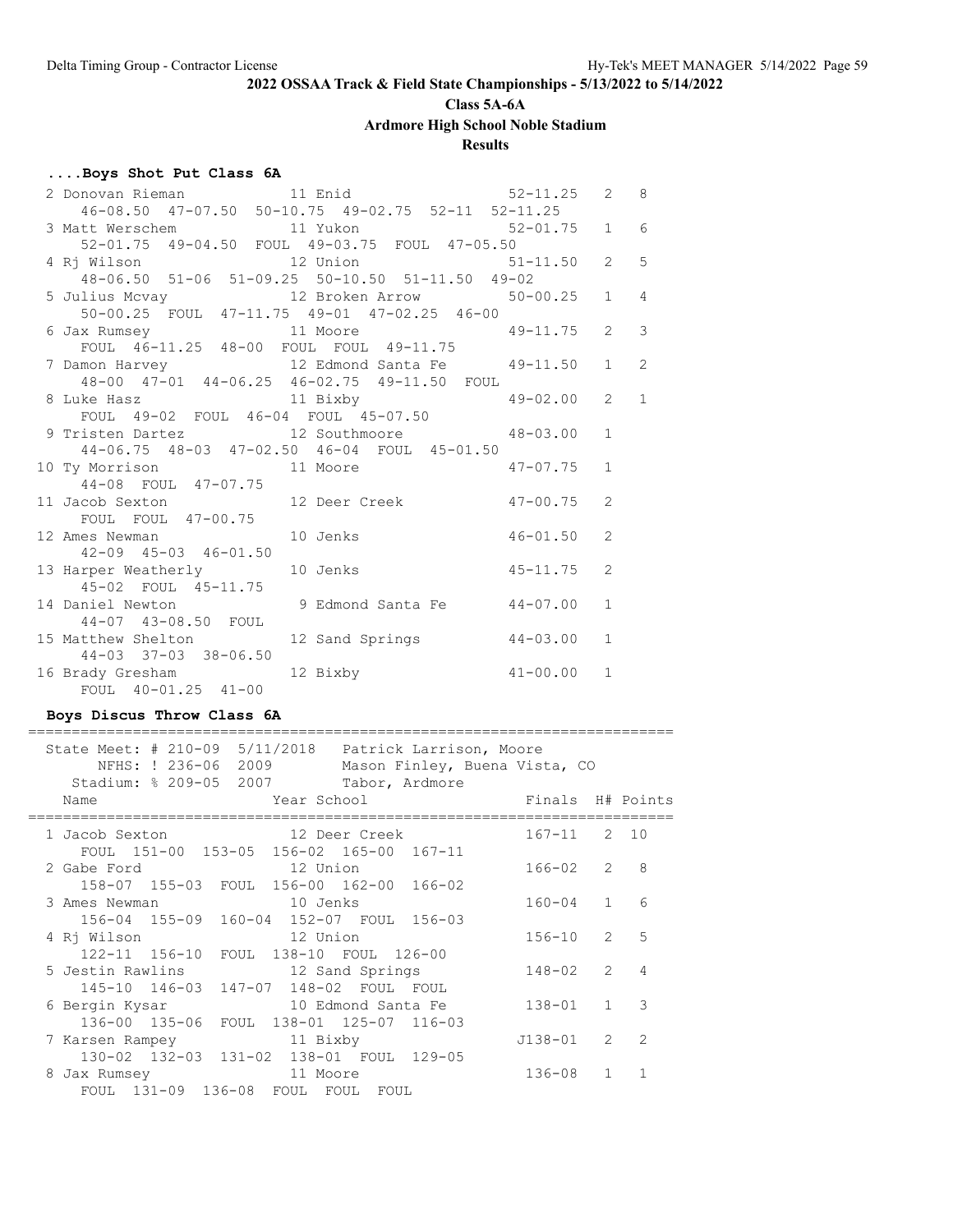**Class 5A-6A**

**Ardmore High School Noble Stadium**

**Results**

| Boys Discus Throw Class 6A |  |  |  |
|----------------------------|--|--|--|
|----------------------------|--|--|--|

| 9 Ty Morrison       | 11 Moore                              | $134 - 08$  | $\mathbf{1}$  |
|---------------------|---------------------------------------|-------------|---------------|
|                     | 134-08 FOUL 126-02 133-04 130-08 FOUL |             |               |
| 10 Harper Weatherly | 10 Jenks                              | $132 - 02$  | 2             |
| 118-07 132-02 FOUL  |                                       |             |               |
| 11 Arttemus Jones   | 12 Edmond North                       | $127 - 05$  | $\mathbf{1}$  |
| 108-02 127-05 FOUL  |                                       |             |               |
| 12 Mitchell Sanchez | 11 Edmond North                       | $126 - 00$  | $\mathbf{1}$  |
| FOUL 126-00 120-04  |                                       |             |               |
| 13 Kaden Jones      | 11 Mustang                            | $J126 - 00$ | $\mathcal{L}$ |
| FOUL 126-00 FOUL    |                                       |             |               |
| 14 Gavyn Jones      | 11 Choctaw                            | $122 - 07$  | $\mathbf{1}$  |
| FOUL 122-07<br>FOUL |                                       |             |               |
| 15 Brock Deveau     | 11 Edmond Memorial                    | $121 - 01$  | $\mathbf{1}$  |
| FOUL 121-01 FOUL    |                                       |             |               |
| 16 Luke Hasz        | 11 Bixby                              | $113 - 00$  | $\mathcal{L}$ |
| FOUL 113-00<br>FOUL |                                       |             |               |

=========================================================================================

Women - Class 5A - Team Rankings - 17 Events Scored

|    | 1) Bishop Kelley     | 106   | 2) Ardmore           | 90             |  |
|----|----------------------|-------|----------------------|----------------|--|
|    | 3) Midwest City      | 70    | 4) Durant            | 58             |  |
|    | 5) Bishop McGuinness | 56.50 | 6) Del City          | 52             |  |
|    | 7) Piedmont          | 49    | 8) Lawton Eisenhower | 30             |  |
| 9) | Lawton MacArthur     | 28    | 10) Duncan           | 22             |  |
|    | 10) Stilwell         | 22    | 12) Guymon           | 21             |  |
|    | 12) Guthrie          | 21    | 14) Altus            | 20             |  |
|    | 15) Glenpool         | 19    | 16) Noble            | 18             |  |
|    | 17) Claremore        | 16    | 17) Pryor            | 16             |  |
|    | 19) Elgin            | 15    | 20) Shawnee          | 14             |  |
|    | 21) Grove            | 13.50 | 22) McAlester        | 13             |  |
|    | 22) Collinsville     | 13    | 22) Coweta           | 13             |  |
|    | 25) Sapulpa          | 11    | 26) Newcastle        | 5              |  |
|    | 27) Carl Albert      | 3     | 28) Will Rogers      | $\overline{2}$ |  |
|    |                      |       |                      |                |  |

29) Thomas Edison 1 =========================================================================================

Women - Class 6A - Team Rankings - 17 Events Scored

| 1)  | Jenks                | 115.50 |    | 2) Westmoore                                      | 94   |
|-----|----------------------|--------|----|---------------------------------------------------|------|
| 3)  | Edmond Memorial      | 89     | 4) | Union                                             | 74   |
| 5)  | Broken Arrow         | 72.50  |    | 6) Edmond North                                   | 60   |
| 7)  | Bartlesville         | 43     |    | 8) Edmond Santa Fe                                | 34   |
| 9)  | Moore                | 31.50  |    | 10) Southmoore                                    | 29   |
|     | 11) Bixby            | 26     |    | 12) Deer Creek                                    | 24   |
| 13) | Mustang              | 20     |    | 14) Muskogee                                      | 17   |
|     | 15) Putnam City West | 15     |    | 15) Sand Springs                                  | 15   |
| 17) | Yukon                | 10     |    | 17) Owasso                                        | 10   |
| 19) | Stillwater           | 9      |    | 20) Booker T Washington                           | 8    |
|     | 21) Choctaw          |        |    | 22) Norman North                                  | 6    |
|     | 23) Enid             | 5      |    | 24) Tahlequah                                     | 3.50 |
|     |                      |        |    | Men - Class 5A - Team Rankings - 17 Events Scored |      |
| 1)  | Piedmont             | 96     |    | 2) Ardmore                                        | 94   |
| 3)  | Del City             | 65     | 4) | Ada                                               | 54   |